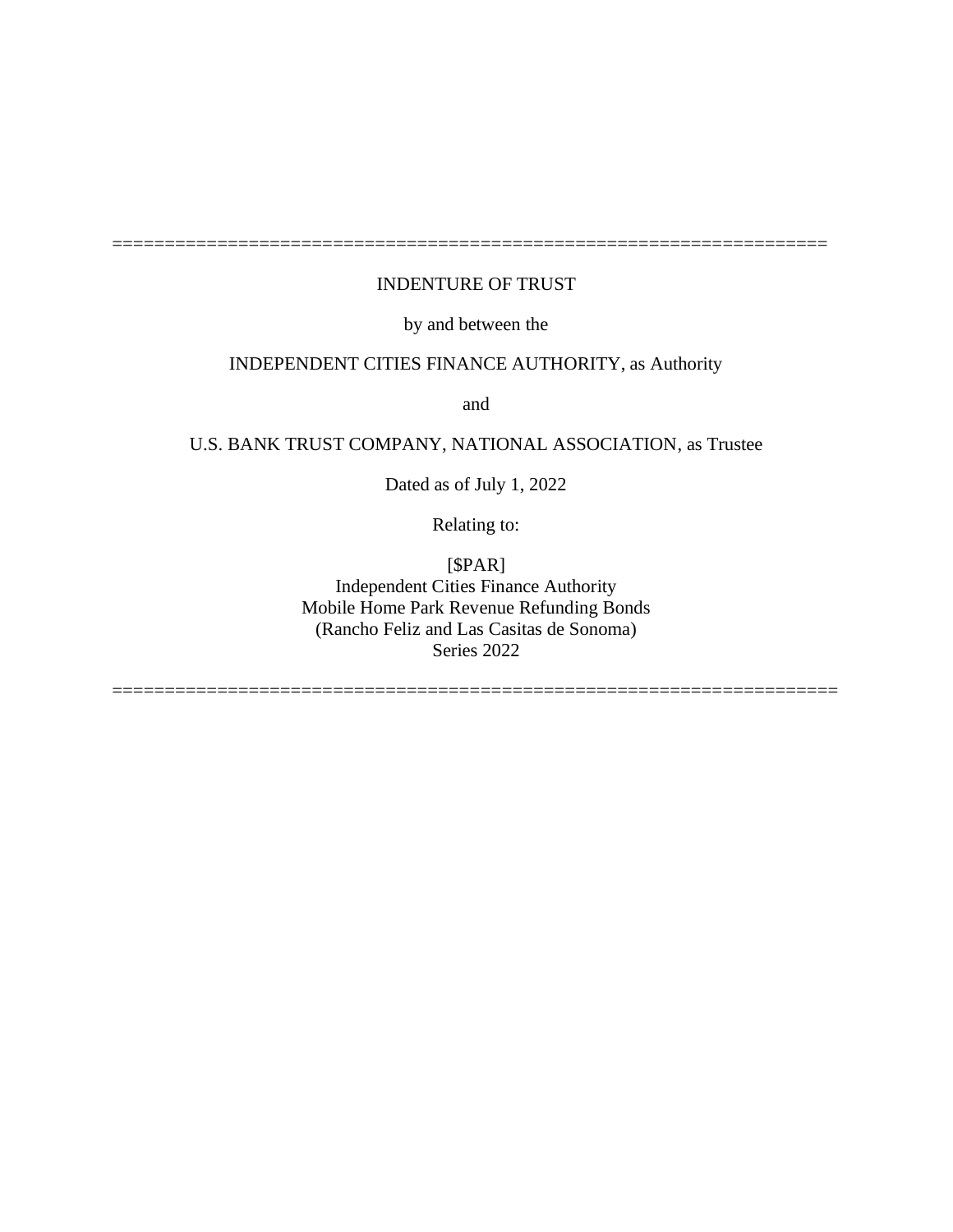# TABLE OF CONTENTS

| Section 1.1  |                                                                    |  |  |  |  |
|--------------|--------------------------------------------------------------------|--|--|--|--|
|              |                                                                    |  |  |  |  |
| Section 2.1  |                                                                    |  |  |  |  |
| Section 2.2  |                                                                    |  |  |  |  |
|              |                                                                    |  |  |  |  |
| Section 3.1  |                                                                    |  |  |  |  |
| Section 3.2  |                                                                    |  |  |  |  |
| Section 3.3  | Registration, Transfer and Exchange of Bonds;                      |  |  |  |  |
|              |                                                                    |  |  |  |  |
| Section 3.4  | Regulations With Respect to Exchanges and Transfers  18            |  |  |  |  |
| Section 3.5  |                                                                    |  |  |  |  |
| Section 3.6  |                                                                    |  |  |  |  |
| Section 3.7  |                                                                    |  |  |  |  |
| Section 3.8  |                                                                    |  |  |  |  |
| Section 3.9  |                                                                    |  |  |  |  |
| Section 3.10 |                                                                    |  |  |  |  |
|              |                                                                    |  |  |  |  |
|              |                                                                    |  |  |  |  |
| Section 4.1  |                                                                    |  |  |  |  |
| Section 4.2  |                                                                    |  |  |  |  |
| Section 4.3  | Redemption Other Than at the Authority's or Borrower's Election or |  |  |  |  |
| Section 4.4  |                                                                    |  |  |  |  |
| Section 4.5  |                                                                    |  |  |  |  |
| Section 4.6  |                                                                    |  |  |  |  |
| Section 4.7  |                                                                    |  |  |  |  |
| Section 4.8  | Redeemed Bonds as Satisfaction of Sinking Fund Installments 26     |  |  |  |  |
|              |                                                                    |  |  |  |  |
|              | ARTICLE V PLEDGES; ESTABLISHMENT OF FUNDS AND ACCOUNTS AND         |  |  |  |  |
|              |                                                                    |  |  |  |  |
| Section 5.1  |                                                                    |  |  |  |  |
| Section 5.2  |                                                                    |  |  |  |  |
| Section 5.3  |                                                                    |  |  |  |  |
| Section 5.4  |                                                                    |  |  |  |  |
| Section 5.5  |                                                                    |  |  |  |  |
| Section 5.6  |                                                                    |  |  |  |  |
| Section 5.7  |                                                                    |  |  |  |  |
| Section 5.8  |                                                                    |  |  |  |  |
| Section 5.9  |                                                                    |  |  |  |  |
| Section 5.10 |                                                                    |  |  |  |  |
| Section 5.11 |                                                                    |  |  |  |  |
| Section 5.12 |                                                                    |  |  |  |  |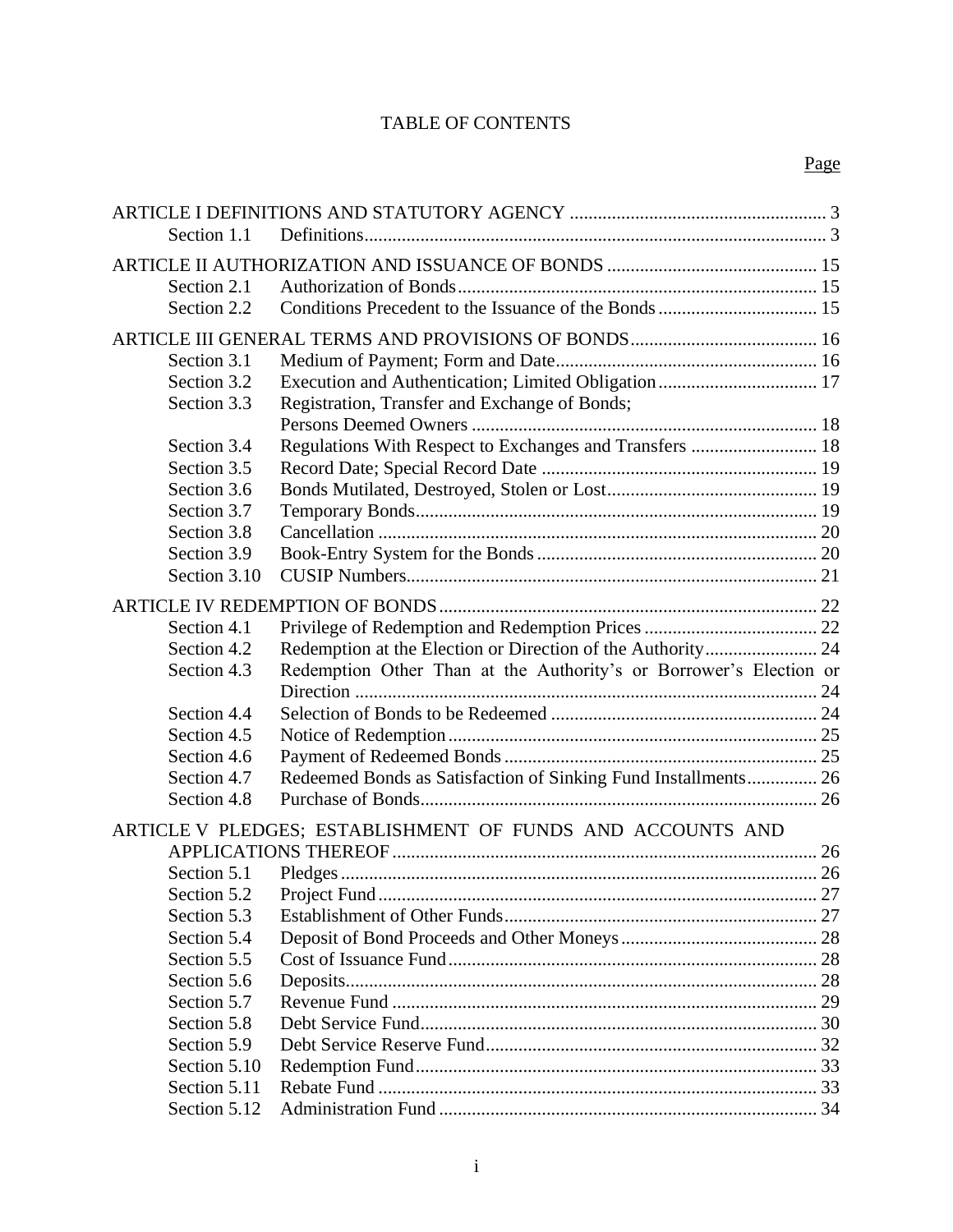| Section 5.13 |                                                                           |  |
|--------------|---------------------------------------------------------------------------|--|
| Section 5.14 |                                                                           |  |
|              | ARTICLE VI SECURITY FOR DEPOSITS AND INVESTMENT OF FUNDS  36              |  |
| Section 6.1  |                                                                           |  |
| Section 6.2  |                                                                           |  |
| Section 6.3  | No Liability for the Trustee or the Fiduciaries for Investments  38       |  |
|              |                                                                           |  |
| Section 7.1  |                                                                           |  |
| Section 7.2  |                                                                           |  |
| Section 7.3  |                                                                           |  |
| Section 7.4  |                                                                           |  |
| Section 7.5  |                                                                           |  |
| Section 7.6  |                                                                           |  |
| Section 7.7  |                                                                           |  |
| Section 7.8  |                                                                           |  |
| Section 7.9  |                                                                           |  |
| Section 7.10 |                                                                           |  |
| Section 7.11 |                                                                           |  |
| Section 7.12 |                                                                           |  |
| Section 7.13 |                                                                           |  |
| Section 7.14 |                                                                           |  |
|              |                                                                           |  |
|              |                                                                           |  |
| Section 8.1  |                                                                           |  |
| Section 8.2  | Paying Agents; Appointment and Acceptance of Duties 46                    |  |
| Section 8.3  |                                                                           |  |
| Section 8.4  | Evidence on Which the Trustee or the Fiduciaries May Act 47               |  |
| Section 8.5  |                                                                           |  |
| Section 8.6  |                                                                           |  |
| Section 8.7  |                                                                           |  |
| Section 8.8  |                                                                           |  |
| Section 8.9  |                                                                           |  |
| Section 8.10 | Resignation or Removal of Paying Agents                                   |  |
|              |                                                                           |  |
| Section 8.11 |                                                                           |  |
| Section 8.12 |                                                                           |  |
| Section 8.13 | Representations of Trustee in Connection With Bond Closing 51             |  |
|              |                                                                           |  |
| Section 9.1  | Supplemental Indentures Effective Without Consent of Bondowners  52       |  |
| Section 9.2  | Supplemental Indenture Effective with Consent of Bondowners 53            |  |
| Section 9.3  | General Provisions Relating to Indenture and Supplemental Indentures . 53 |  |
|              |                                                                           |  |
| Section 10.1 |                                                                           |  |
| Section 10.2 |                                                                           |  |
|              |                                                                           |  |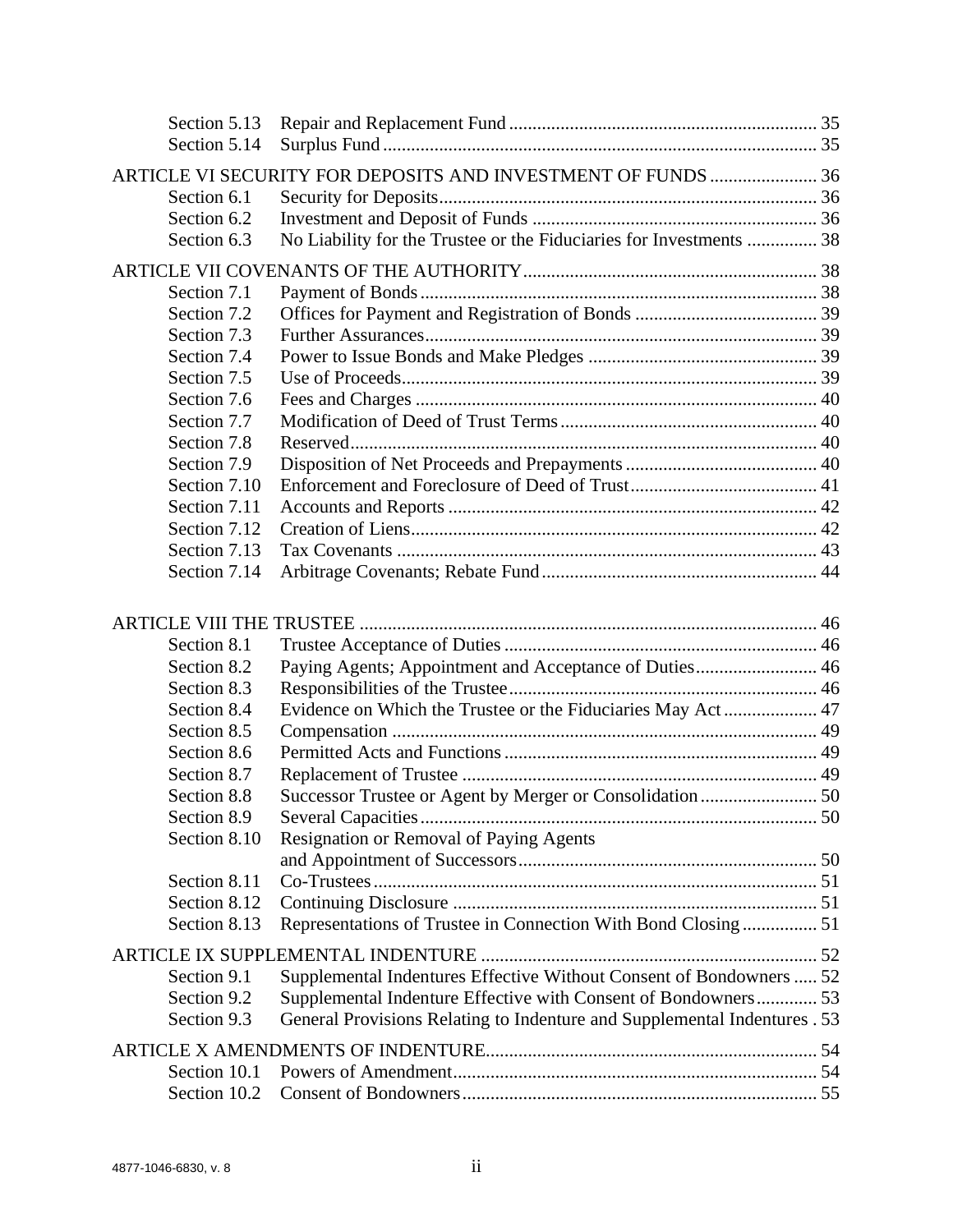| Section 10.3 |                                                                              |  |
|--------------|------------------------------------------------------------------------------|--|
| Section 10.4 |                                                                              |  |
| Section 10.5 |                                                                              |  |
| Section 10.6 |                                                                              |  |
| Section 10.7 |                                                                              |  |
|              |                                                                              |  |
| Section 11.1 |                                                                              |  |
| Section 11.2 |                                                                              |  |
| Section 11.3 |                                                                              |  |
| Section 11.4 |                                                                              |  |
| Section 11.5 |                                                                              |  |
| Section 11.6 |                                                                              |  |
| Section 11.7 |                                                                              |  |
| Section 11.8 |                                                                              |  |
| Section 11.9 |                                                                              |  |
|              |                                                                              |  |
|              | ARTICLE XII EXECUTION OF INSTRUMENTS BY BONDOWNERS AND PROOF                 |  |
|              |                                                                              |  |
|              | Section 12.1 Evidence of Signatures of Bondowners and Ownership of Bonds  61 |  |
|              |                                                                              |  |
|              |                                                                              |  |
| Section 13.1 |                                                                              |  |
|              |                                                                              |  |
| Section 14.1 |                                                                              |  |
| Section 14.2 |                                                                              |  |
| Section 14.3 |                                                                              |  |
| Section 14.4 |                                                                              |  |
| Section 14.5 |                                                                              |  |
| Section 14.6 |                                                                              |  |
| Section 14.7 |                                                                              |  |
| Section 14.8 |                                                                              |  |
| Section 14.9 |                                                                              |  |
|              |                                                                              |  |
|              |                                                                              |  |
|              |                                                                              |  |
|              |                                                                              |  |
|              |                                                                              |  |
|              |                                                                              |  |
|              |                                                                              |  |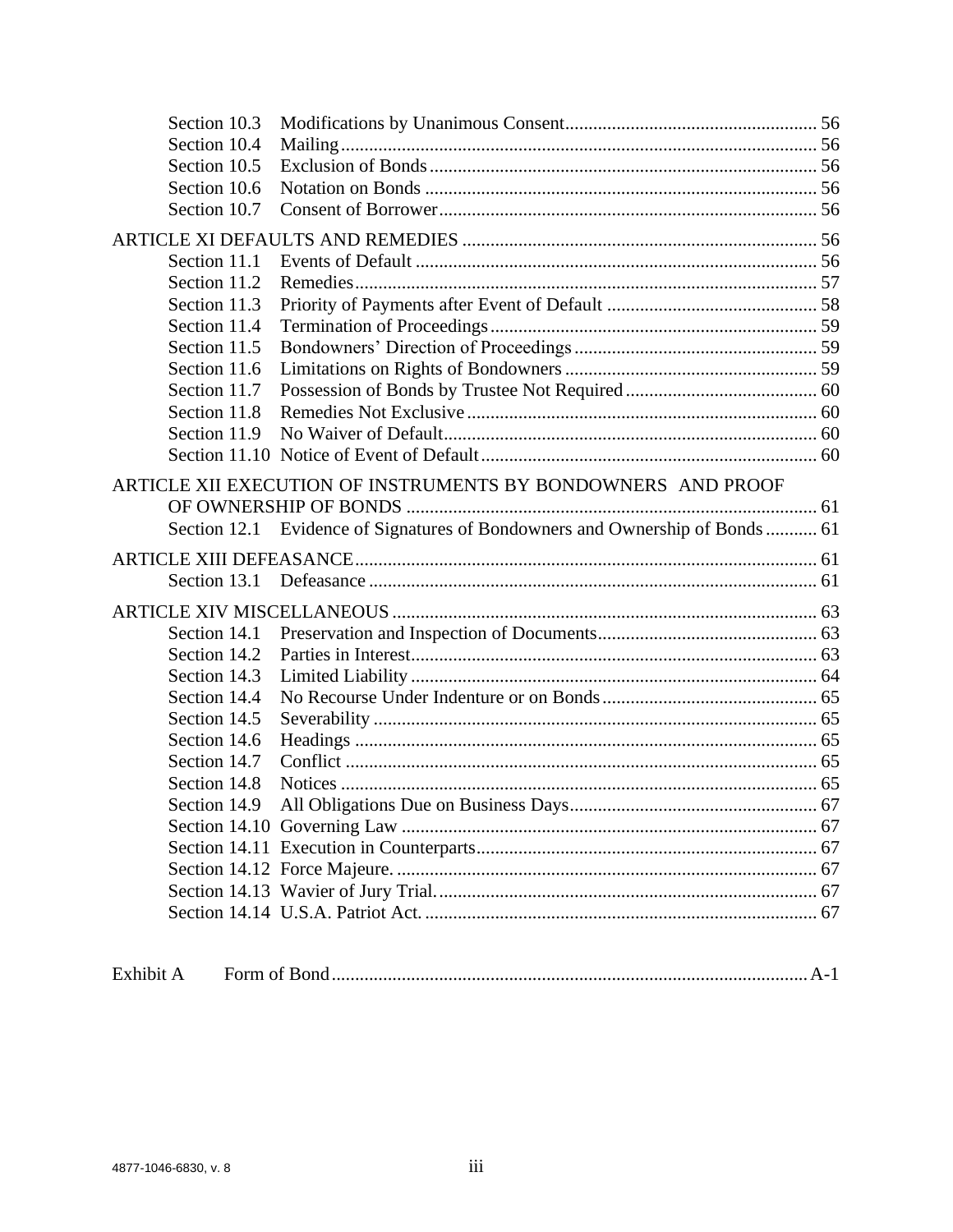#### INDENTURE OF TRUST

THIS INDENTURE OF TRUST, dated as of July 1, 2022, is by and between the Independent Cities Finance Authority, a joint powers authority organized and existing under the laws of the State of California (the "Authority"), and U.S. Bank Trust Company, National Association, a national banking association duly authorized to accept and execute trusts of the character herein set forth, as trustee (the "Trustee").

#### RECITALS:

WHEREAS, the Authority is authorized pursuant to Chapter 8 of Part 5 of Division 31 of the Health and Safety Code of the State of California (the "Act") to issue bonds for the purpose of making a loan to a nonprofit organization exempt from federal income taxation under Section  $501(c)(3)$  of the Internal Revenue Code of 1986, as amended (the "Code"), for use by such organization to finance the acquisition of, among other things, mobile home parks to provide housing within the territorial jurisdiction of the Authority; and

WHEREAS, the Authority previously issued its Mobile Home Park Revenue Refunding Bonds (Rancho Feliz and Las Casitas de Sonoma) Series 2012 (the "Prior Bonds") pursuant to an Indenture of Trust, dated as of October 1, 2012 (the "Prior Indenture"), between the Authority and Union Bank N.A., as trustee (the "Prior Trustee"), and loaned the proceeds of the Prior Bonds (the "Prior Loan") to Millennium Housing, LLC, a California limited liability company (the "Borrower"), in order to refinance and refund the Rohnert Park Financing Authority Mobile Home Park Revenue Bonds (Las Casitas de Sonoma) Series 2001A, Mobile Home Park Subordinate Revenue Bonds (Las Casitas de Sonoma) Series 2001B, Mobile Home Park Revenue Bonds (Rancho Feliz Mobilehome Park) Series 2003A and its Mobile Home Park Subordinate Revenue Bonds (Rancho Feliz Mobilehome Park) Series 2003B which provided financing with respect to the acquisition and improvement of Rancho Feliz Mobile Home Park and the Las Casitas de Sonoma Mobile Home Park (together, the "Project"), each located in the City of Rohnert Park, California (the "City"); and

WHEREAS, the Borrower has requested that the Authority issue its Mobile Home Park Revenue Refunding Bonds (Rancho Feliz and Las Casitas de Sonoma) Series 2022 in the initial principal amount of [\$PAR] (the "Bonds") and loan the proceeds from the sale thereof (the "Loan") to the Borrower to refinance the Prior Loan, refund the Prior Bonds, finance certain improvements to the Project, fund the Debt Service Reserve Fund, fund the Repair and Replacement Fund, finance other charitable purposes of the Borrower allowed under the Act and to pay the costs of issuing the Bonds, all under and in accordance with the Constitution and laws of the State of California; and

WHEREAS, the City is an associate member of the Authority and has authorized the Authority's financing of the Project; and

WHEREAS, the Authority has expressly determined and hereby confirms that the issuance of the Bonds (described below) and the making of the Loan will accomplish a valid public purpose of the Authority by assisting persons of very low and low income in the City in obtaining decent, safe and sanitary housing; and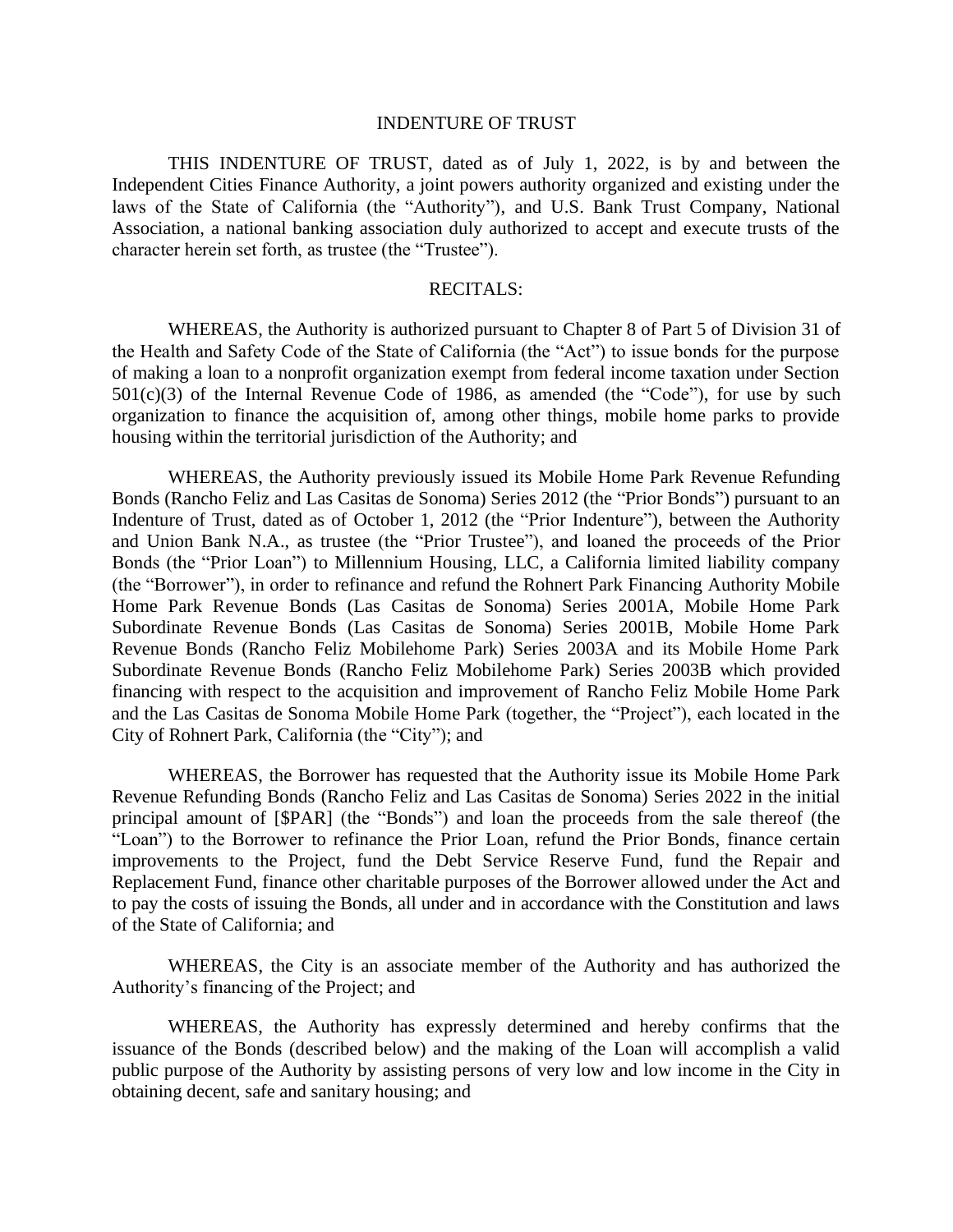WHEREAS, in order to implement the making of the Loan, the Authority has concurrently herewith entered into the Loan Agreement with the Borrower and the Trustee pursuant to which the Authority has agreed to make, and the Borrower has agreed to accept, a loan to enable the Borrower to finance the Project; and

WHEREAS, the execution and delivery of this Indenture and the issuance and sale of the Bonds have been in all respects duly and validly authorized by a written resolution duly adopted by the Authority; and

WHEREAS, the Bonds, the Trustee's certificate of authentication to be endorsed thereon and the form of assignment to be endorsed on such Bonds are to be in substantially the form attached hereto as Exhibit A, with necessary and appropriate variations, omissions and insertions as permitted or required by this Indenture; and

WHEREAS, the Authority has determined that the execution and delivery of the Bonds and of this Indenture have been duly authorized and all things necessary to make the Bonds, when executed by the Authority and authenticated by the Trustee, valid and binding limited obligations of the Authority and to make this Indenture a valid and binding instrument for the security of the Bonds, have been done.

### NOW, THEREFORE, THIS INDENTURE OF TRUST WITNESSETH:

That the Authority, in consideration of the premises, the acceptance by the Trustee of the trusts hereby created, the purchase and acceptance of the Bonds by the purchasers thereof, and of other good and valuable consideration the receipt and sufficiency of which is hereby acknowledged, and in order to secure the payment of the principal of, premium, if any, and interest on all Bonds Outstanding hereunder from time to time, according to their tenor and effect, and to secure the observance and performance by the Authority of all the covenants expressed or implied herein and in the Bonds, does hereby convey, pledge and assign unto the Trustee, and unto its successors and assigns forever and does hereby grant to it and them a security interest, together with all right, title and interest of the Authority, in:

### GRANTING CLAUSE FIRST

For the benefit of the Owners of the Bonds, the Trust Estate (as such terms are defined herein), together with all right, title and interest of the Authority therein including, but without limiting the generality of the foregoing, the present and continuing right to receive, receipt for, collect or make claim for any of the moneys, income, revenues, issues, profits and other amounts payable or receivable thereunder, to bring actions and proceedings thereunder or for the enforcement thereof, and to do any and all things which the Authority or any other person is or may become entitled to do under said documents;

### GRANTING CLAUSE SECOND

Any and all other property of each name and nature from time to time hereafter by delivery or by writing of any kind pledged or assigned as and for additional security for the Bonds, hereunder, by anyone, to the Trustee, which is hereby authorized to receive any and all such property at any and all times and to hold and apply the same subject to the terms hereof.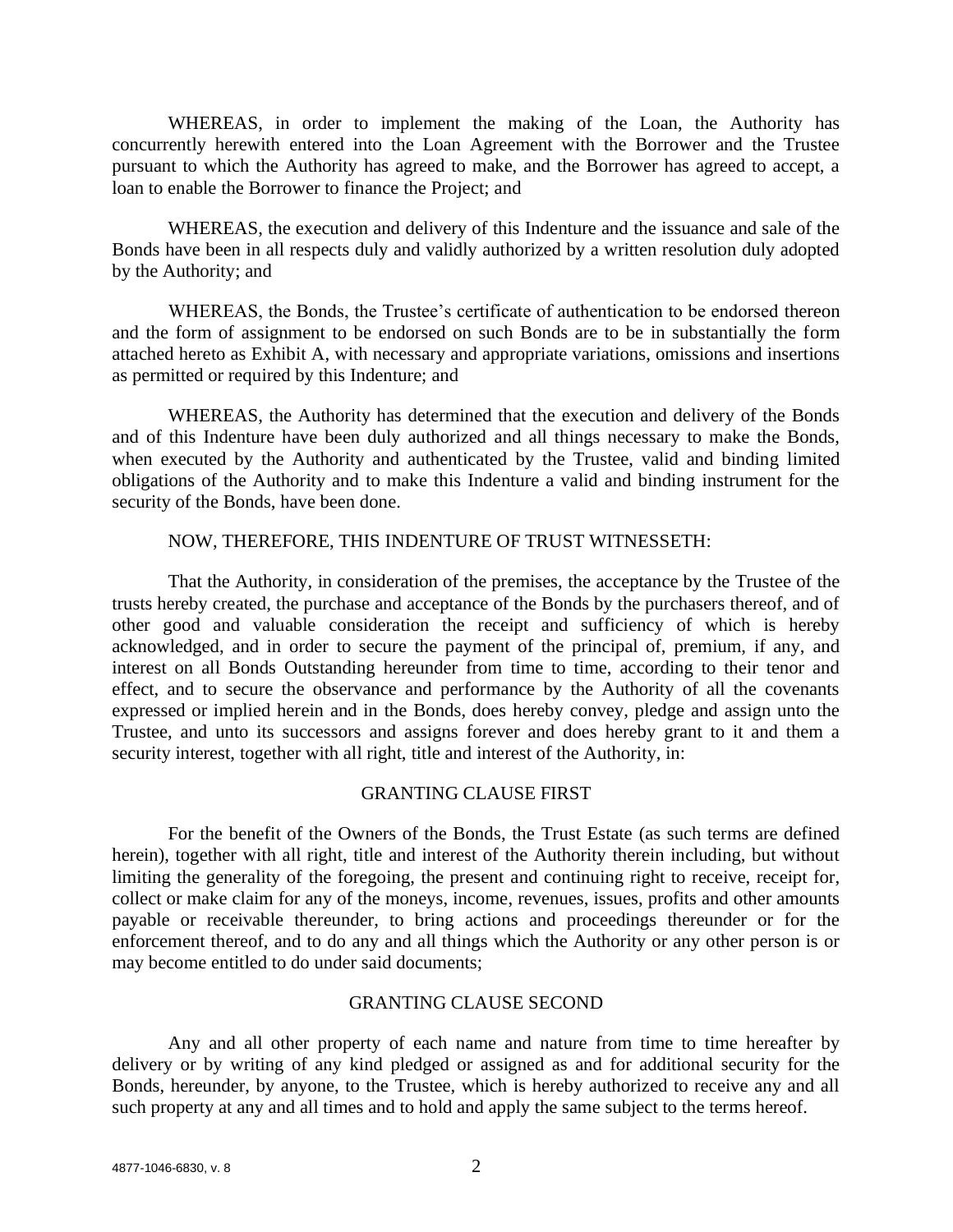TO HAVE AND TO HOLD all and singular the Trust Estate, whether now owned or hereafter acquired, unto the Trustee and its respective successors in said trusts and assigns forever.

IN TRUST NEVERTHELESS, upon the terms and trusts herein set forth for the equal and proportionate benefit, security and protection of all present and future Owners of the Bonds, as to the Trust Estate, from time to time issued under and secured by this Indenture without privilege, priority or distinction as to the lien or otherwise of any of the Bonds over any of the other Bonds.

PROVIDED, HOWEVER, that if the Authority, its successors or assigns, shall well and truly pay, or cause to be paid, the principal of the Bonds and the interest and premium, if any, due or to become due thereon, at the times and in the manner mentioned in the Bonds, according to the true intent and meaning thereof, and shall cause the payments to be made into the Funds and Accounts as required hereunder or shall provide, as permitted by Article XIII hereof, for the generality of the foregoing, the present and continuing right to receive, receipt for, collect or make claim for any of the moneys, income, revenues, issues, profits and other amounts payable or receivable thereunder, to bring actions and proceedings thereunder or for the enforcement thereof, and to do any and all things which the Authority or any other person is or may become entitled to do under said documents;

THIS INDENTURE OF TRUST FURTHER WITNESSETH, and it is expressly declared, that all Bonds issued and secured hereunder are to be issued, authenticated and delivered and the Revenues hereby assigned and pledged are to be dealt with and disposed of under, upon and subject to the terms, conditions, stipulations, covenants, agreements, trusts, uses and purposes as hereinafter expressed, and the Authority has agreed and covenanted, and does hereby agree and covenant, with the Trustee and with the respective Owners from time to time of the Bonds, as follows:

#### ARTICLE I

### DEFINITIONS AND STATUTORY AGENCY

Section 1.1 Definitions. The following terms shall, for all purposes of this Indenture, have the following meanings. In addition, the capitalized terms used but not defined in this Indenture shall have the meanings specified in the Loan Agreement and the Regulatory Agreements, as they may from time to time be supplemented or amended as provided herein.

"Account" shall mean an Account created and established by Article V of this Indenture.

"Accountant's Certificate" shall mean a certificate or opinion signed by an independent certified public accountant of recognized national standing or a firm of accountants of recognized national standing, selected by the Authority upon consultation with the Borrower, who may be the accountant or firm of accountants who regularly audit the books of the Authority.

"Act" shall mean Chapter 8 of Part 5 of Division 31 of the Health and Safety Code of the State of California (commencing with Section 52100), as amended and supplemented from time to time.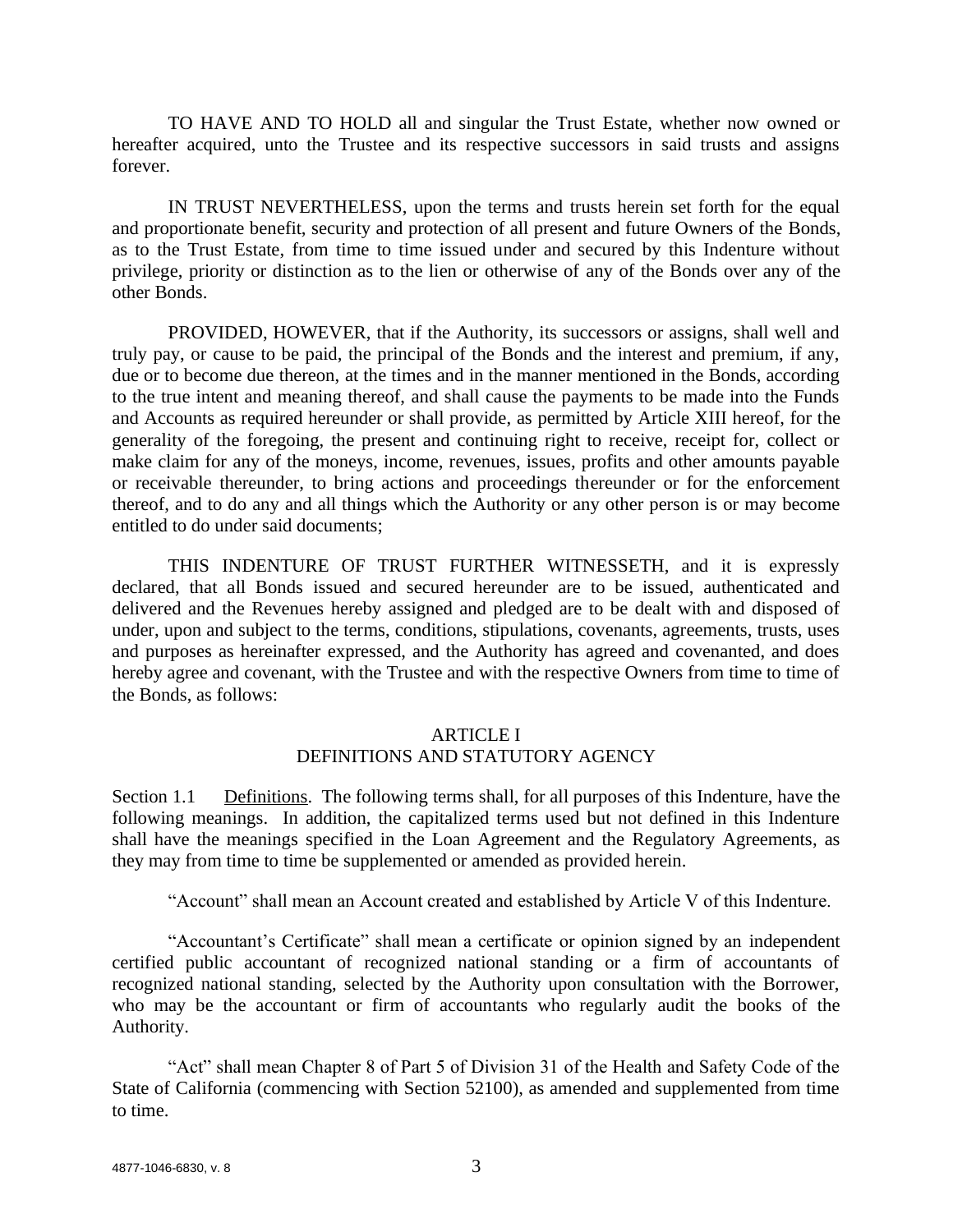"Administration Agreement" shall mean the Administration and Oversight Agreement, dated as of July 1, 2022, among the Authority, the Borrower and the Oversight Agent.

"Administration Fund" shall mean the Administration Fund created and established by Section 5.3.

"Authority" shall mean the Independent Cities Finance Authority, a joint powers authority organized and existing under the laws of the State.

"Authority Annual Fee" shall have the meaning set forth in the Regulatory Agreements.

"Authorized Denominations" shall mean, with respect to the Bonds, \$5,000 or any integral multiple thereof.

"Authorized Officer" shall mean the Executive Director of the Authority or any person designated in writing by the Executive Director of the Authority to act as an Authorized Officer hereunder.

"Bond" or "Bonds" shall mean the Independent Cities Finance Authority Mobile Home Park Revenue Refunding Bonds (Rancho Feliz and Las Casitas de Sonoma) Series 2022, originally issued in the principal amount of [\$PAR].

"Bond Counsel" shall mean (i) Gilmore & Bell, P.C., or (ii) any nationally recognized law firm specializing in the area of tax-exempt municipal finance acceptable to the Authority.

"Bondowner" or "Owner" or "Owner of Bonds" or "Holder" or "Bondholder" or any similar term (when used with respect to Bonds) shall mean the registered owner of any Outstanding Bond or Bonds.

"Bond Register" shall mean the registration books of the Trustee with respect to the Bonds.

"Bond Year" shall mean a twelve-month period ending on July 15, except that the first Bond Year shall begin on the date on which the Bonds are initially delivered and end on the next succeeding July 15.

"Borrower" shall mean Millennium Housing, LLC, a California limited liability company, and permitted successors and assigns.

"Borrower Administration Fee" shall mean an amount equal to \$19,035 per month, such amount to be increased at the start of Borrower's fiscal year, commencing July 1, 2023, to reflect 100% of any increase in the Consumer Price Index All Urban Consumers for the California CMSA in which the Project is located (base year 1982-1984=100), published by the United States Department of Labor, Bureau of Labor Statistics ("BLS"). If the base is changed, the CPI used shall be converted according to the conversion factor provided by the BLS.

"Borrower Representative" shall mean the person or persons at the time designated by the Borrower to act on the behalf of the Borrower by written certificate furnished to the Oversight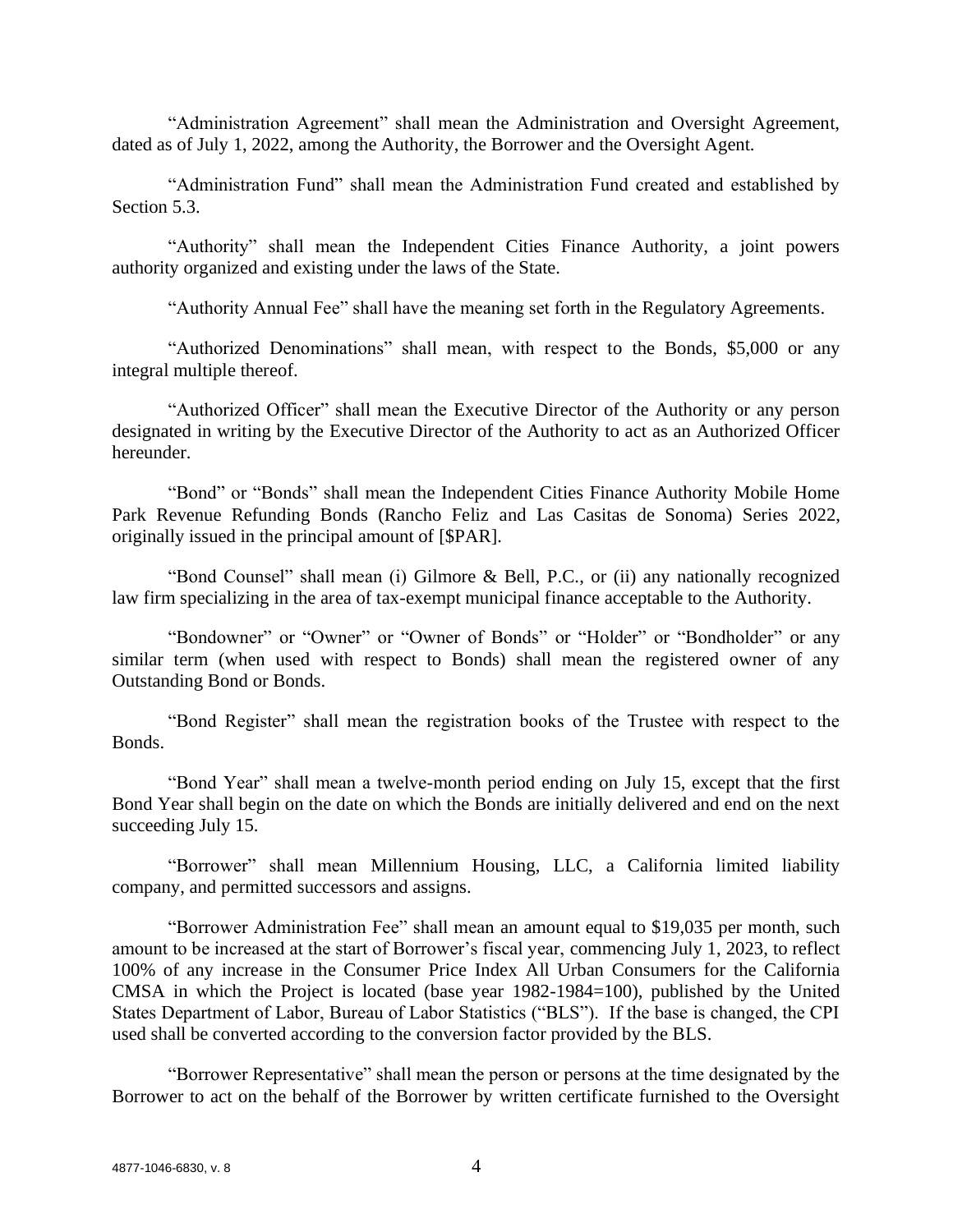Agent, Authority and the Trustee containing the specimen signatures of such person or persons and signed by the Borrower Representative. Such certificate may designate an alternate or alternates.

"Business Day" shall mean a day, other than a Saturday, Sunday, legal holiday or day on which the New York Stock Exchange is closed, on which banking institutions are not closed in the State of California, or in any state in which the Designated Office of the Trustee is located.

"City" shall mean the City of Rohnert Park, California.

"Closing Date" shall mean July [\_], 2022, being the date when the Bonds are delivered to the Underwriter.

"Code" shall mean the Internal Revenue Code of 1986, as amended, and the regulations in effect thereunder.

"Continuing Disclosure Agreement" shall mean that certain Continuing Disclosure Agreement between the Borrower and the Dissemination Agent named therein dated the Closing Date as originally executed and as it may be amended from time to time in accordance with the terms thereof.

"Cost of Issuance" shall mean items of expense payable or reimbursable directly or indirectly by the Authority and related to the authorization, issuance and sale of Bonds, which expenses shall include, but not be limited to, printing costs, costs of reproducing documents, filing and recording fees, initial fees and charges of the Trustee and other Fiduciaries, legal fees and disbursements, professional consultants fees and disbursements, reimbursements to the Authority and its agents for administrative, travel and overhead expenses, bond discount, underwriting fees and other financing costs (if not otherwise provided for), fees and charges for execution, transportation and safekeeping of Bonds and all other costs, charges, fees and expenses in connection with the foregoing.

"Cost of Issuance Fund" shall mean the Cost of Issuance Fund established pursuant to Section 5.3.

"Coverage Ratio" shall mean, for any period of time, with respect to the Bonds, the ratio derived by dividing the sum of the Net Operating Revenues received by the Borrower plus the earnings accruing to the Debt Service Reserve Fund by the annual debt service payable on the Bonds in the applicable fiscal year.

"Coverage Requirement Certificate" shall have the meaning set forth in the Loan Agreement.

"Counsel's Opinion" shall mean an opinion signed by an attorney or firm of attorneys acceptable to the Authority. Any such attorney may be in the regular employment of the Authority.

"Debt Service Fund" shall mean the Debt Service Fund created and established by Section 5.3.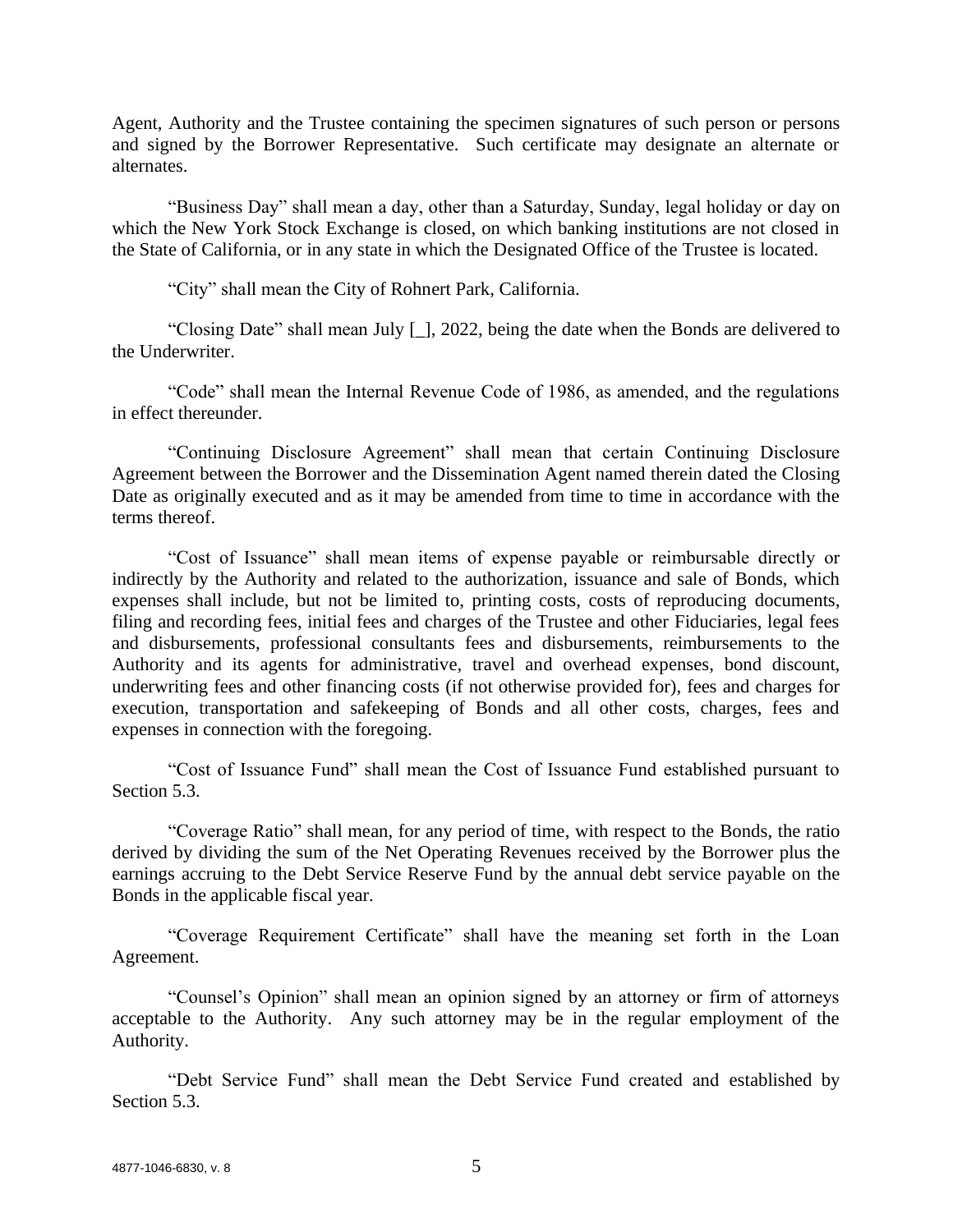"Debt Service Requirement" shall mean, as of any date of calculation with respect to the Bonds, the sum of (i) all interest due or to become due on such date on all Outstanding Bonds plus (ii) all Principal Installments due or to become due on such date on all Outstanding Bonds or, if no Principal Installment is due and payable on such date on any Outstanding Bonds, onehalf of the Principal Installments, if any, due and payable on all Outstanding Bonds on the next succeeding Interest Payment Date.

"Debt Service Reserve Fund" shall mean the Debt Service Reserve Fund created and established by Section 5.3.

"Debt Service Reserve Fund Requirement" shall mean, as of any date of determination, an amount equal to the least of: (a) Maximum Annual Debt Service with respect to the Bonds, (b) ten percent (10%) of the initial principal amount of the Bonds, or (c) one hundred twenty-five percent (125%) of the average annual debt service on the Bonds in each remaining Bond Year. As of the Closing Date, the Debt Service Reserve Fund Requirement is  $$$ [...].

"Deed of Trust" shall mean the Deed of Trust with Absolute Assignment of Leases and Rents, Security Agreement and Fixture Filing pertaining to Rancho Feliz Mobile Home Park and Las Casitas de Sonoma Mobile Home Park, executed as of July 1, 2022 by the Borrower, which secures the Borrower's obligation to repay the Loan and constitutes a lien on real property referenced therein.

"Depository" shall mean (a) initially, DTC, and (b) any other Securities Depository acting as Depository under this Indenture.

"Depository System Participant" shall mean any participant in the Depository's book entry system.

"Designated Office" shall mean with respect to the Trustee, its corporate trust office in St. Paul, Minnesota, or such other office hereafter so designated by the Trustee.

"DTC" shall mean The Depository Trust Company, New York, New York, and its successors and assigns.

"Escrow Agent" means U.S. Bank Trust Company, National Association, as escrow agent under an Escrow Deposit Agreement dated as of July [\_\_], 2022 between U.S. Bank Trust Company, National Association and the Borrower.

"Event of Default" shall have the meaning set forth in Section 11.1.

"Fees and Charges" shall mean all fees and charges authorized to be received by the Authority from the Borrower pursuant to the terms and provisions of the Loan Agreement for the purpose of paying the Authority Annual Fee and the fees and expense of the Fiduciaries.

"Fiduciary" shall mean the Trustee, each Paying Agent, the Rebate Analyst and the Oversight Agent.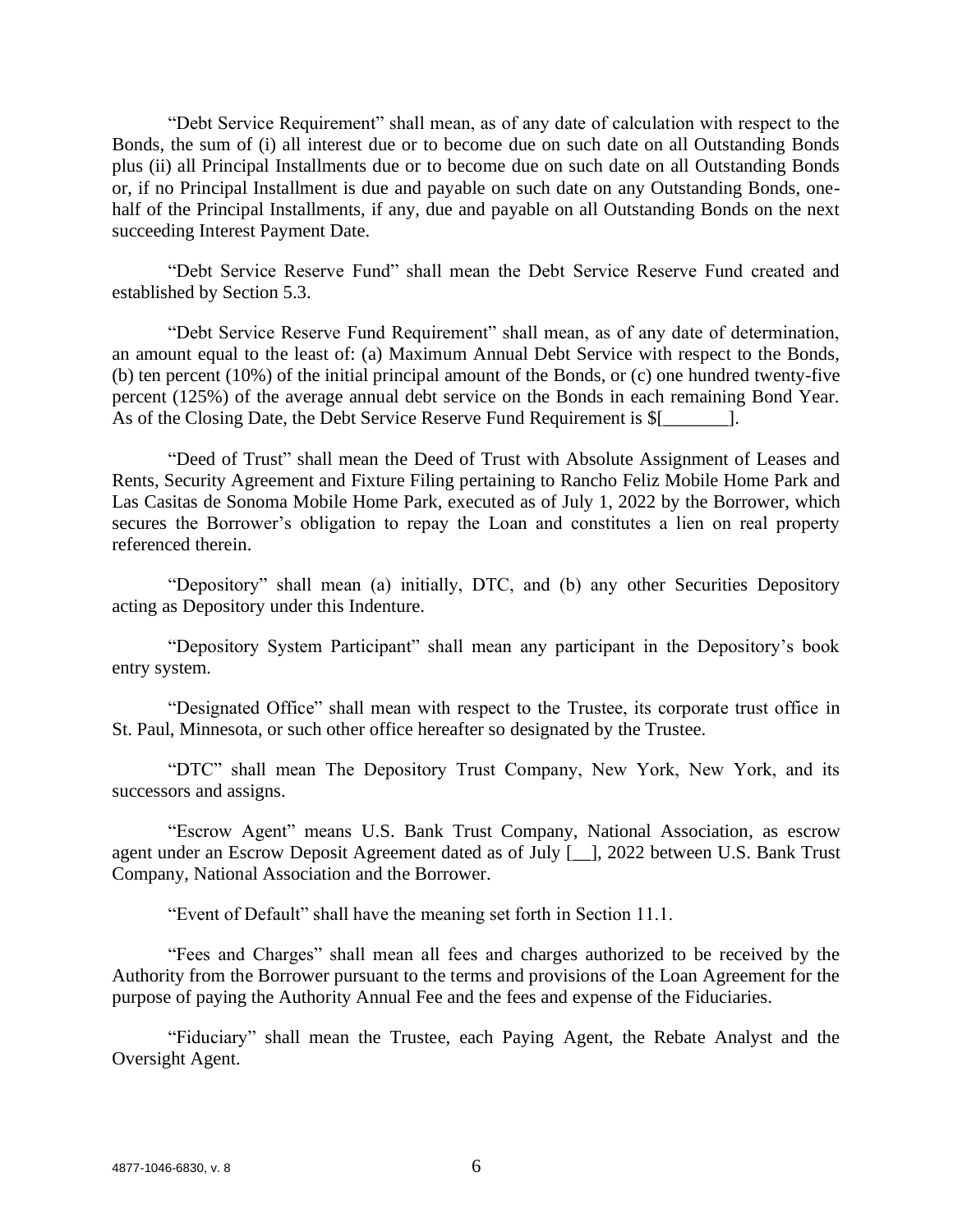"Fiscal Year" or "fiscal year" shall mean (a) with respect to the Authority, each twelvemonth period ending June 30 or such other fiscal year of the Authority which may be adopted and (b) with respect to the Borrower, each twelve-month period ending June 30 or such other fiscal year of the Borrower which may be adopted.

"Fund" shall mean a fund created and established by Article V hereof.

"Generally Accepted Accounting Principles" or "GAAP" shall mean the uniform accounting and reporting procedures set forth in publications of the American Institute of Certified Public Accountants or its successor and the Governmental Accounting Standards Board or its successor, or by any other generally accepted authority on such procedures, and includes, as applicable, the standards set forth by the Financial Accounting Standards Board or its successor.

"Government Obligations" shall mean bonds or other obligations which as to principal and interest constitute direct obligations of the United States of America and which are not subject to redemption prior to their maturity at the option of any person other than the holder thereof.

"Improvements" shall mean, as of the Closing Date or at any time thereafter, any structures (other than mobile homes not owned by the Borrower), site improvements, facilities and fixtures located on the Property.

"Indenture" shall mean this Indenture of Trust as from time to time amended or supplemented by Supplemental Indentures in accordance with the terms and provisions hereof.

"Interest Payment Date" shall mean July 15 and January 15 of each year, commencing January 15, 2023.

"Loan" shall mean the loan made by the Authority, pursuant to the Loan Agreement, to the Borrower to finance the Project.

"Loan Agreement" shall mean the Loan Agreement dated as of July 1, 2022, by and among the Borrower, the Authority and the Trustee.

"Loan Documents" shall mean the Loan Agreement, the Note and the Deed of Trust, as each item may be amended and supplemented from time to time.

"Maximum Annual Debt Service" shall mean at any point in time, with respect to the applicable Bonds then Outstanding, the maximum amount of principal (assuming sinking fund payments) and interest becoming due in the then current or any future Bond Year on such Bonds.

"Members of the Authority" shall mean members and associate members of the Authority.

"Net Operating Revenues" shall have the meaning attributable to such term in the Loan Agreement.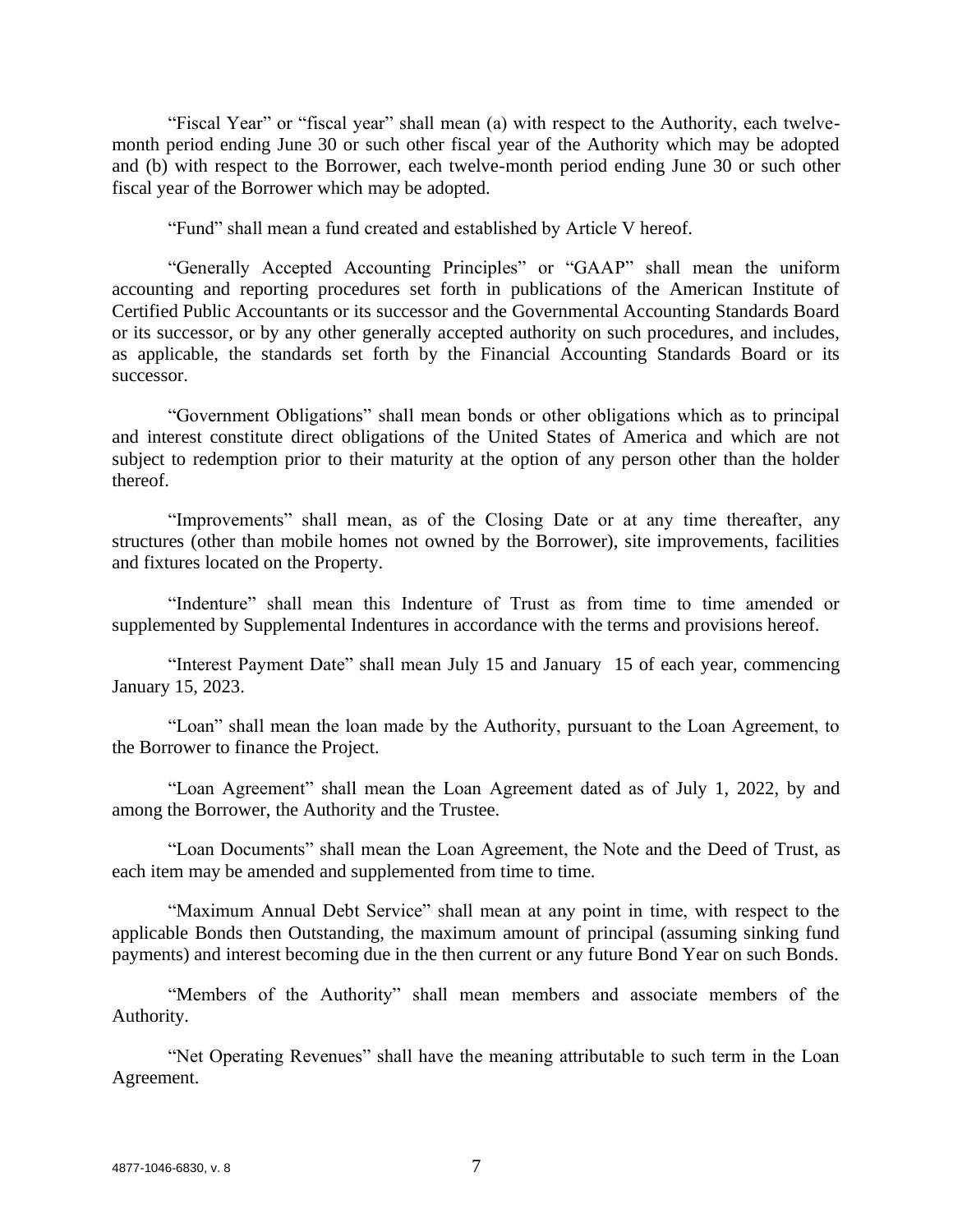"Net Proceeds" shall mean any proceeds resulting from the Authority's enforcement of its rights under the Deed of Trust, insurance or condemnation proceeds paid with respect to the Project which are available after payment therefrom of all expenses incurred in the collection thereof.

"Note" shall mean the promissory note executed by the Borrower in accordance with the Loan Agreement.

"Officer's Certificate" shall mean a certificate executed by an Authorized Officer.

"Operating Revenues" shall have the meaning attributable to such term in the Loan Agreement.

"Outstanding" when used with reference to an applicable series of Bonds, shall mean, as of any date, Bonds of such series theretofore or then being delivered under the provisions of this Indenture, except: (i) any Bonds of such series cancelled by the Trustee or any Paying Agent at or prior to such date, (ii) Bonds of such series for the payment or redemption of which moneys equal to the Principal Amount or Redemption Price thereof, as the case may be, with interest to the date of maturity or redemption date, shall be held by the Trustee or the Paying Agent in trust (whether at or prior to the date of maturity or redemption date), provided that if such Bonds are to be redeemed, notice of such redemption shall have been given as in Article IV provided or provision satisfactory to the Trustee shall have been made for the giving of such notice, (iii) Bonds of such series in lieu of or in substitution for which other Bonds shall have been delivered pursuant to Article III or Section 4.6, and (iv) Bonds deemed to have been paid as provided in Section 13.1.

"Oversight Agent" shall mean Wolf & Company Inc., and any successor thereto appointed by the Authority, which entity shall act as the initial Oversight Agent under the Administration Agreement.

"Oversight Agent Fee" shall mean initially an amount equal to \$6,500 per year.

"Participants" shall mean those broker-dealers, banks and other financial institutions from time to time for which DTC holds Bonds as securities depository.

"Participating Underwriter" shall have the meaning ascribed thereto in the Continuing Disclosure Agreement.

"Paying Agent" shall mean the Trustee, acting as paying agent, or any other bank, trust company or national banking association designated or appointed pursuant to Sections 7.2 and 8.2 to act as a paying agent for the Bonds, and each successor or successors and any other bank, trust company or national banking association at any time substituted in its place pursuant to this Indenture.

"Permitted Encumbrances" shall mean, as of any particular time: (i) liens for general ad valorem taxes and assessments, if any, not then delinquent; (ii) the Regulatory Agreements; (iii) the Deed of Trust; (iv) any right or claim of any mechanic, laborer, materialman, supplier or vendor filed or perfected in the manner prescribed by law after the Closing Date; (v) easements,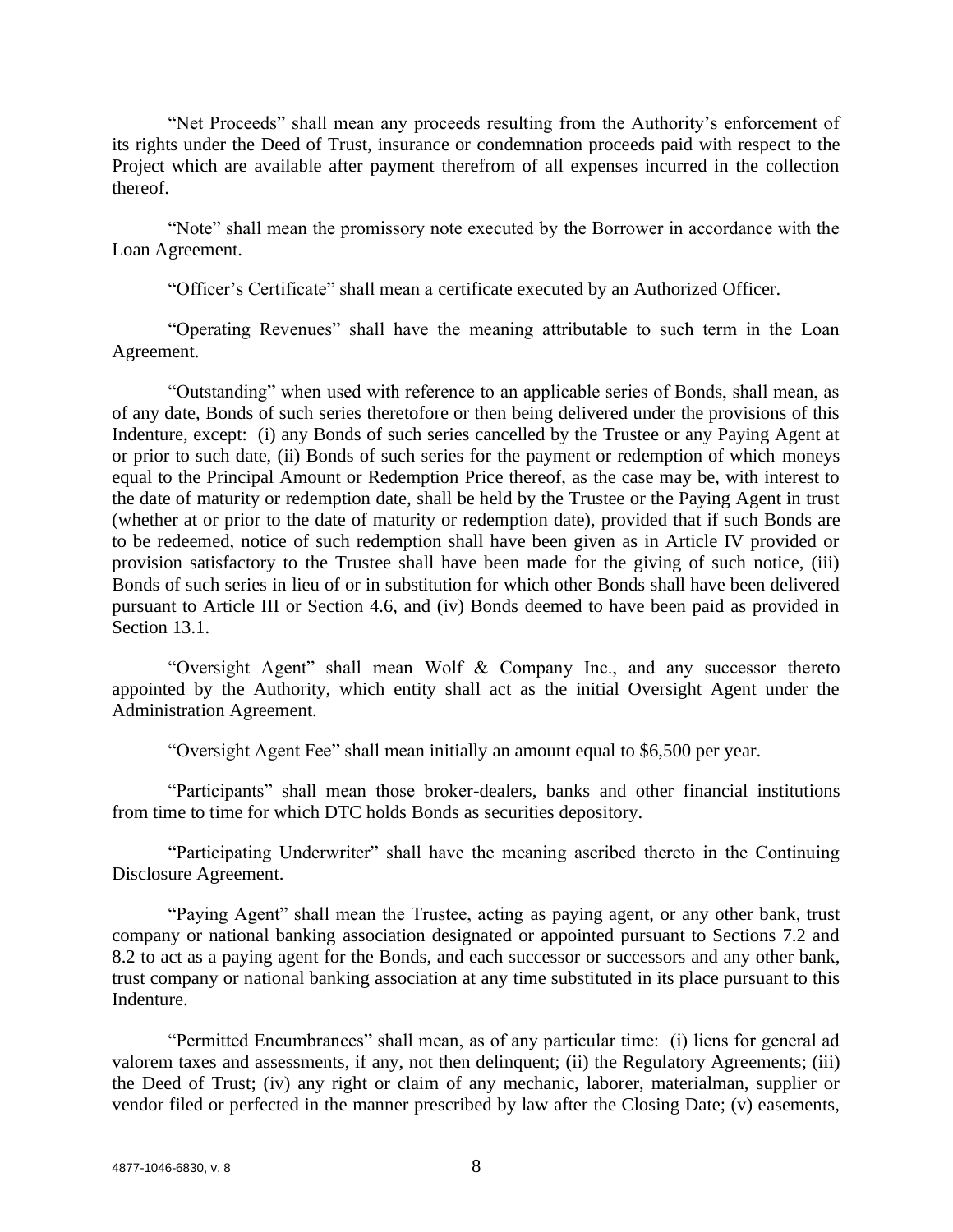rights of way, mineral rights, drilling rights and other rights, reservations, covenants, agreements, conditions or restrictions which exist of record as of the Closing Date and which, in the opinion of the Oversight Agent, will not materially impair the use of the Project as contemplated in the Regulatory Agreements; and (vi) easements, rights of way, mineral rights, drilling rights and other rights, reservations, covenants, conditions or restrictions established following the date of recordation of the Deed of Trust and to which the Authority and the Trustee consent in writing.

"Pledged Revenues" shall mean the Revenues but excluding therefrom, amounts on deposit in the Administration Fund and the Rebate Fund.

"Prepayment" shall mean any moneys received or recovered by the Authority representing any voluntary payment of principal of or interest (including any penalty, fee, premium, or other additional charge for Prepayment which may be provided by the terms of the Deed of Trust) on the Loan prior to the scheduled payments of principal and interest called for by such Loan.

"Principal Amount" shall mean, with respect to any Bond and at any date of computation, the stated principal amount thereof.

"Principal Installment" shall mean, as of any date of computation, the amount payable in any Bond Year on account of: (i) the Principal Amount of Bonds of a particular series maturing in such Bond Year net of the aggregate of Sinking Fund Installments, if any, established and paid for in the prior Bond Years with respect to the Bonds of such series; plus (ii) the amount of any Sinking Fund Installments due in such Bond Year with respect to Bonds of such series.

"Principal Payment Date" shall mean July 15 in each year to an including July 15, 2027, and January 15 and July 15 in each year commencing January 15, 2028 and thereafter.

"Prior Bonds" means the Authority's previously issued Mobile Home Park Revenue Refunding Bonds (Rancho Feliz and Las Casitas de Sonoma) Series 2012.

"Prior Deed of Trust" means, together, the Deed of Trust with Absolute Assignment of Leases and Rents, Security Agreement and Fixture Filing pertaining to Rancho Feliz Mobile Home Park and the Deed of Trust with Absolute Assignment of Leases and Rents, Security Agreement and Fixture Filing pertaining to Las Casitas de Sonoma Mobile Home Park, each executed as of the closing date of the Prior Bonds, which secures the Borrower's obligation to repay the Prior Loan.

"Prior Indenture" means the Indenture of Trust dated as of October 1, 2012 between the Authority and the Prior Trustee.

"Prior Loan" means the loan of the proceeds of the Prior Bonds to the Borrower.

"Prior Trustee" means Union Bank, N.A. as trustee under the Prior Indenture.

"Project" shall consist of the Property and the Improvements.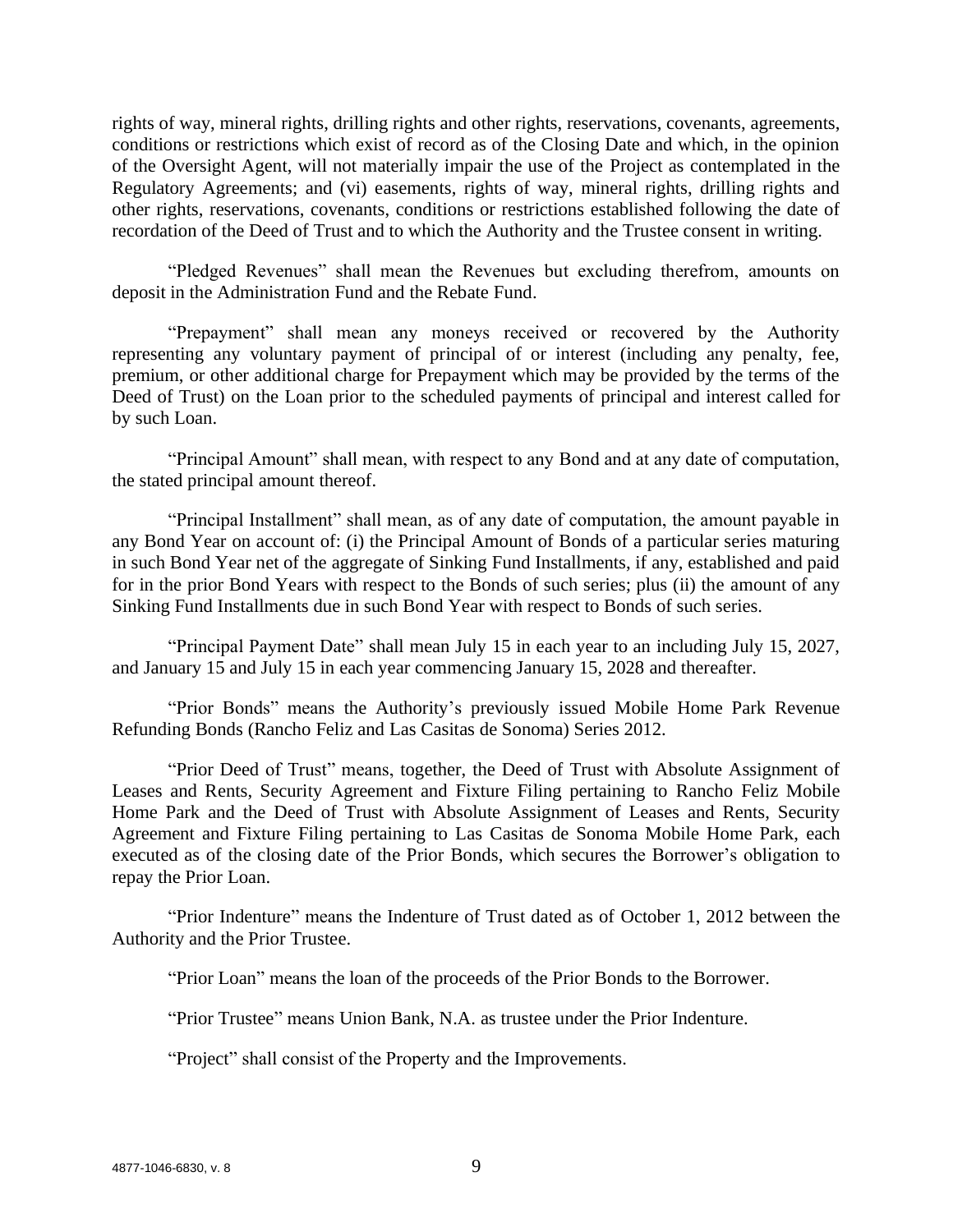"Project Fund" shall mean the Project Fund established pursuant to Section 5.2 hereunder.

"Property" shall mean, together, the real properties commonly known as the Rancho Feliz Mobile Home Park and the Las Casitas de Sonoma Mobile Home Park, each located in the City of Rohnert Park, California, all as more particularly described in the Regulatory Agreements.

"Qualified Investments" shall mean and include any of the following (including any funds comprised of the following, which may be funds maintained or managed by the Trustee and its affiliates):

(a) Cash deposits (insured at all times by the Federal Deposit Insurance Corporation or otherwise collateralized with obligations described in the next paragraph).

(b) Direct obligations of (including obligations issued or held in book entry form on the books of the Department of Treasury) the United States of America. In the event these securities are used for defeasance, they shall be noncallable and nonprepayable.

(c) Obligations of the following federal agencies so long as such obligations are backed by the full faith and credit of the United States of America:

(i) Resolution Funding Corporation.

(ii) U.S. Department of Housing and Urban Development (PHAs).

- (iii) Small Business Administration.
- (iv) Government National Mortgage Association (GNMA).
- (v) Federal Housing Administration.
- (vi) Farm Credit System Financial Assistance Corporation.

(d) Direct obligations of any of the following federal agencies which obligations are not fully guaranteed by the full faith and credit of the United States of America:

(i) Senior debt obligations rated no lower than the current rating on the Bonds by S&P issued by the Federal National Mortgage Association (FNMA) or Federal Home Loan Mortgage Corporation (FHLMC).

(ii) Senior debt obligations of the Federal Home Loan Bank System.

(iii) Senior debt obligations of other Government Sponsored Agencies.

(e) U.S. dollar denominated deposit accounts, certificates of deposit, time deposits, federal funds and bankers' acceptances with domestic commercial banks which either (i) have a rating on their short-term certificates of deposit on the date of purchase by S&P that is no lower than the correlating long-term current rating on the Bonds, (ii) are insured at all times by the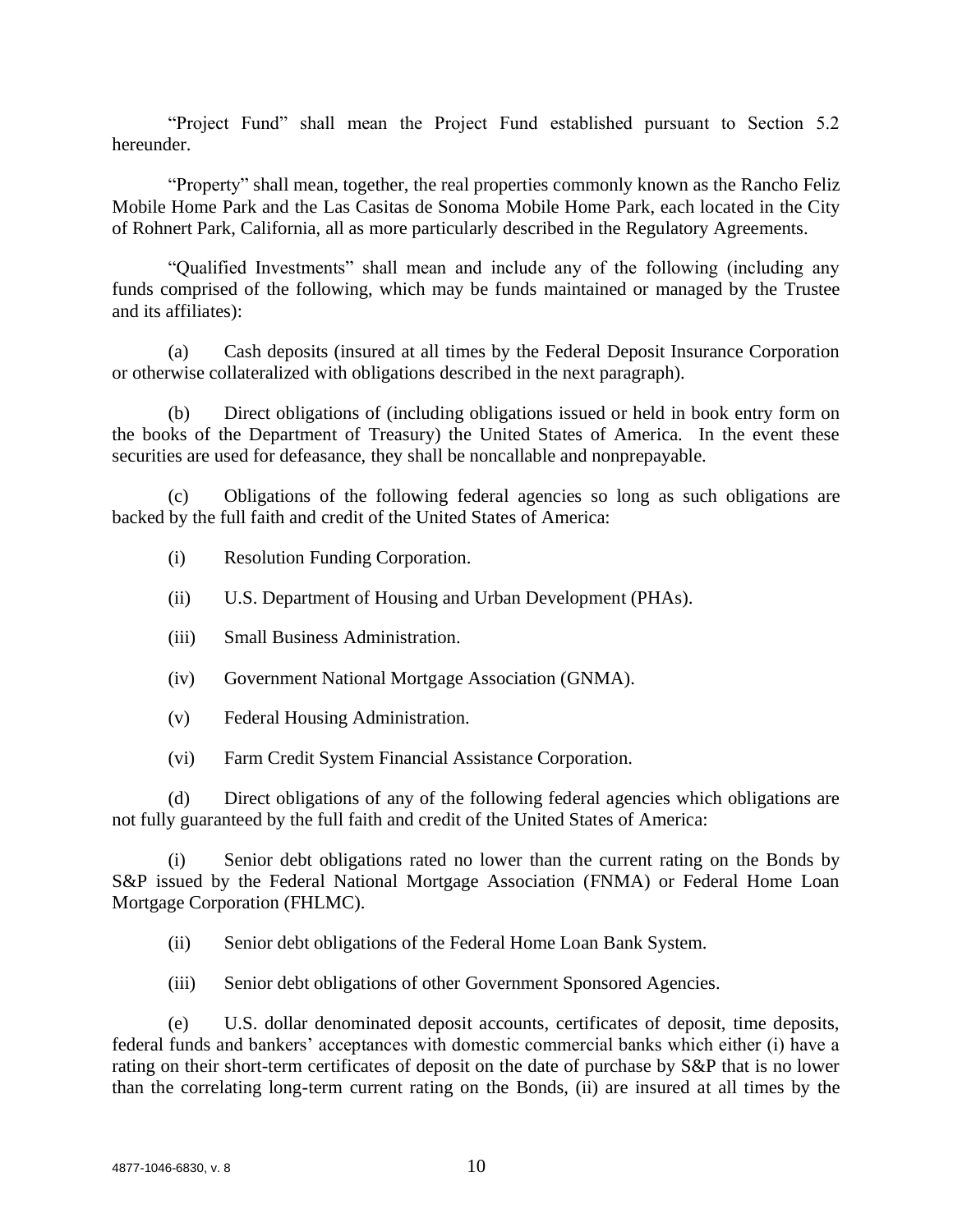Federal Deposit Insurance Corporation, or (iii) are collateralized by investments described in clause (b) above. (Ratings on holding companies are not considered as the rating of the bank).

(f) Commercial paper which is rated at the time of purchase no lower than the correlating long-term current rating on the Bonds by S&P and which matures not more than 270 days after the date of purchase.

(g) Investments in (i) money market funds rated in the highest rating category by S&P (including any such funds for which the Trustee or an affiliate may be acting as an investment advisor or providing other services but excluding such funds with a floating net asset value) and (ii) public sector investment pools operated pursuant to SEC Rule 2a7 in which the issuer's deposit shall not exceed 5% of the aggregate pool balance at any time and such pool is rated no lower than the current rating on the Bonds by S&P.

(h) Prerefunded municipal obligations defined as follows: Any bonds or other obligations of any state of the United States of America or of any agency, instrumentality or local governmental unit of any such state which are not callable at the option of the obligor prior to maturity or as to which irrevocable instructions have been given by the obligor to call on the date specified in the notice; and,

(i) which are rated, based on an irrevocable escrow account or fund (the "escrow"), no lower than the current rating on the Bonds by S&P; or

(ii) (A) which are fully secured as to principal and interest and redemption premium, if any, by an escrow consisting only of cash or direct obligations of the United States of America, which escrow may be applied only to the payment of such principal of and interest and redemption premium, if any, on such bonds or other obligations on the maturity date or dates thereof or the specified redemption date or dates pursuant to such irrevocable instructions, as appropriate, and

(B) which escrow is sufficient, as verified by a nationally recognized independent certified public accountant, to pay principal of and interest and redemption premium, if any, on the bonds or other obligations described in this paragraph on the maturity date or dates specified in the irrevocable instructions referred to above, as appropriate, and

(C) which escrow is held by an escrow agent or trustee that maintains a rating by S&P that is no lower than the current rating on the Bonds.

(i) General obligations of states with a rating no lower than the current rating on the Bonds by S&P. In the event such obligations are variable rate obligations, the interest rate on such obligations must be reset not less frequently than annually.

(j) Investment agreements with a domestic or foreign bank or corporation or insurance company the long-term debt of which, or claims paying ability, or, in the case of a guaranteed corporation the long-term debt, or, in the case of monoline financial guaranty insurance company, claims paying ability, of the guarantor is rated at least "BBB+" by S&P (provided that the investment of moneys deposited in the Debt Service Fund shall require a rating by S&P that is no lower than one category below the then current rating on the Bonds).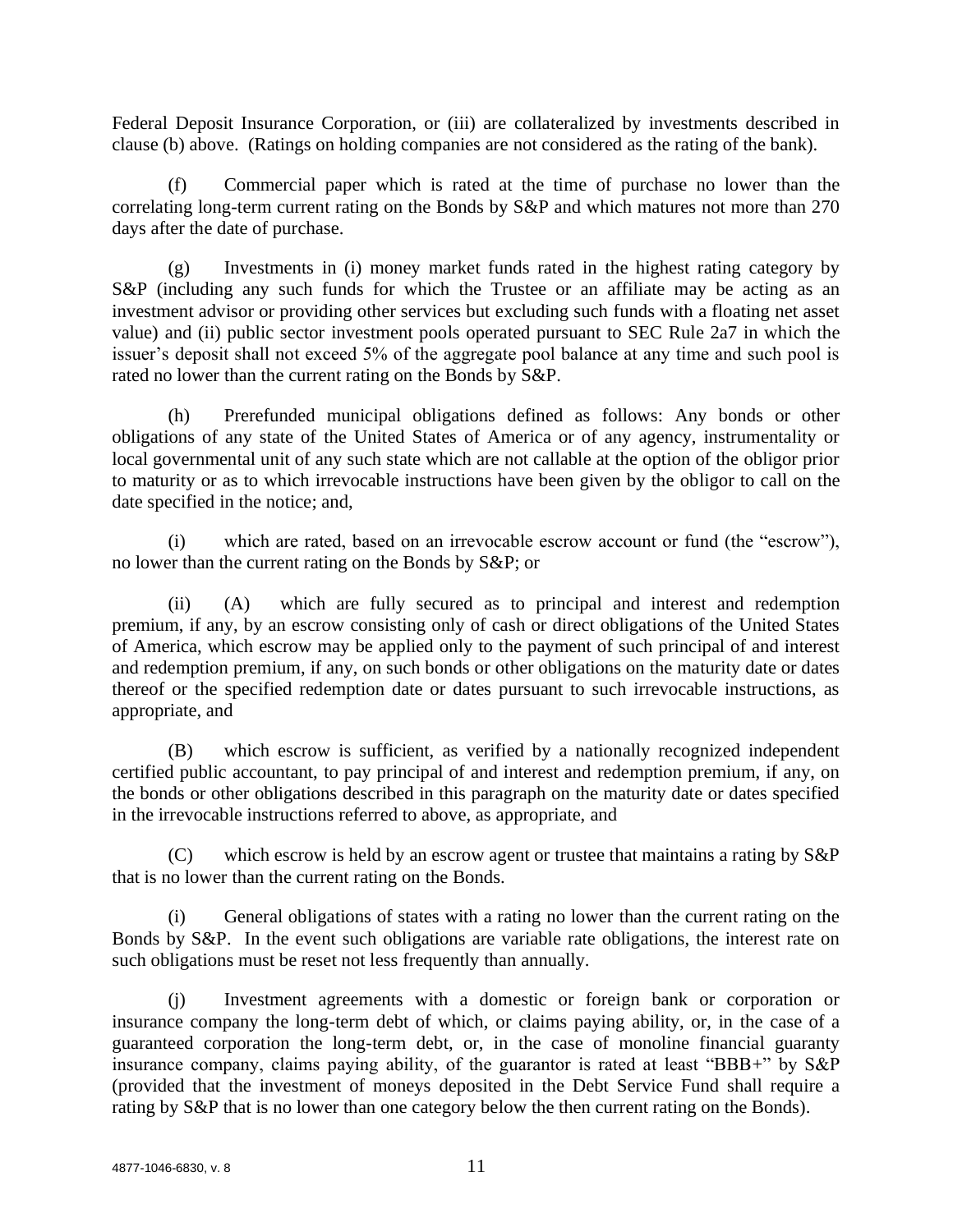(k) Repurchase agreements with financial institutions, banks or broker dealers the long-term debt of which, or, in the case of a guaranteed corporation the long-term debt, or, in the case of a monoline financial guaranty insurance company, claims paying ability, of the guarantor is rated no lower than the current rating on the Bonds by S&P; provided, that (a) the overcollateralization is at least one hundred two percent (102%), computed weekly, consisting of such securities as described in this section, items (a) through (d); (b) a third-party custodian, the Trustee or the Federal Reserve Bank shall have possession of such obligations; (c) the Trustee shall have perfected a first priority security interest in such obligations; and (d) failure to maintain the requisite collateral percentage will require the Trustee to liquidate the collateral.

(l) Forward delivery or forward purchase agreements, provided by financial institutions, banks or broker dealers the long-term debt of which, or, in the case of a guaranteed corporation the long-term debt, or, in the case of a monoline financial guaranty insurance company, claims paying ability, of the guarantor is rated no lower than the current rating on the Bonds by S&P, with underlying securities of the types outlined in (a), (b), (c), (d) and (f) above.

"Rating Agencies" shall mean any of Fitch Ratings, Inc., S&P, Moody's Investors Service, Inc., and such others as may be designated by the Authority from time to time.

"Rebatable Arbitrage" shall mean the amount (determinable as of the last day of each fifth Bond Year and upon retirement of the last Bond Outstanding) of arbitrage profits payable to the United States at all times and in the amounts specified in Section 148(f) of the Code and any applicable Regulations.

"Rebate Analyst" shall mean the entity engaged by the Borrower or the Authority to compute the Rebatable Arbitrage annually pursuant to Section 7.14 hereof.

"Rebate Fund" shall mean the Rebate Fund created and established by Section 5.3.

"Rebate Regulations" shall mean those final, temporary, and proposed Treasury Regulations promulgated under Section 148(f) of the Code.

"Record Date" shall have the meaning set forth in Section 3.5 hereof.

"Redemption Fund" shall mean the Redemption Fund created and established by Section 5.3.

"Redemption Price" shall have the meaning attributable to such term in Article IV of this Indenture.

"Regulations" shall mean the Income Tax Regulations promulgated or proposed under the Code by the Department of the Treasury, as the same may hereafter be amended, including regulations promulgated by the Department of the Treasury to implement the requirements of Section 148 of the Code.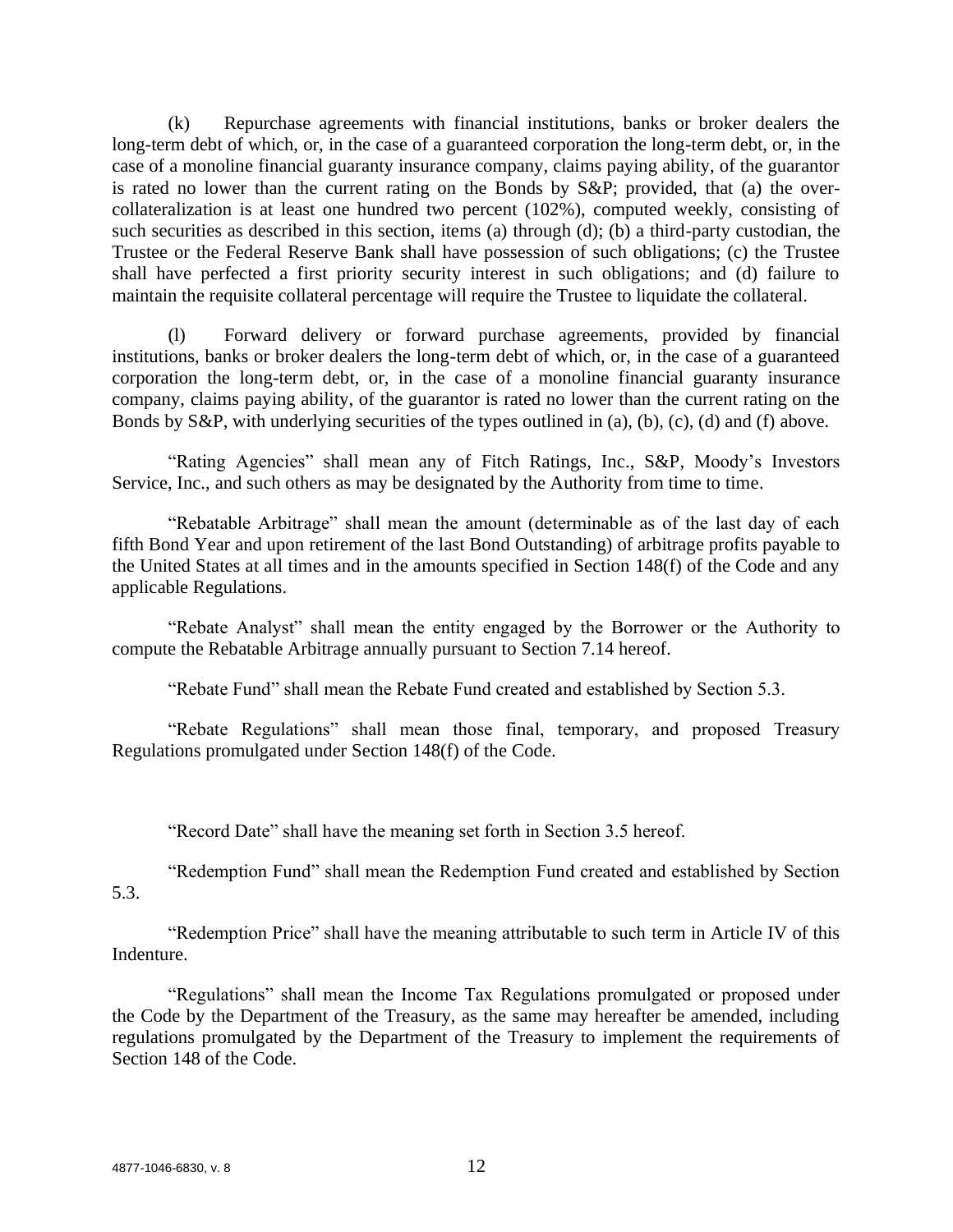"Regulatory Agreements" shall mean, together or separately as the context may require, the Regulatory Agreement and Declaration of Restrictive Covenants, dated as of July 1, 2022, by and among the Authority, the Trustee and the Borrower relating to the Rancho Feliz Mobile Home Park and the Regulatory Agreement and Declaration of Restrictive Covenants, dated as of July 1, 2022, by and among the Authority, the Trustee and the Borrower relating to the Las Casitas de Sonoma Mobile Home Park.

"Repair and Replacement Fund" shall mean the Repair and Replacement Fund established pursuant to Section 5.3 hereunder.

"Representation Letter" shall mean the representation letter from the Authority to DTC.

"Required Rebate Deposit" shall mean an amount determinable as of the end of each fifth Bond Year and as of the date of retirement of the last Bond, which when added to amounts then on deposit in the Rebate Fund, if any, equals the aggregate amount of Rebatable Arbitrage for the Bonds less the amount of Rebatable Arbitrage theretofore paid to the United States with respect to the Bonds, if any.

"Revenue Fund" shall mean the Revenue Fund created and established by Section 5.3.

"Revenues" shall mean (i) Operating Revenues; (ii) Prepayments; (iii) the proceeds of any insurance, including the proceeds of any self-insurance covering the loss relating to the Project; provided, however, that the Net Proceeds of any public liability insurance, casualty insurance or title insurance required to be maintained pursuant to the Loan Agreement shall be applied as specified in the Loan Agreement and this Indenture; (iv) all amounts on hand from time to time in the funds and accounts established by the Trustee under this Indenture; (v) all proceeds of rental interruption insurance policies, if any, carried with respect to the Project pursuant to the Loan Agreement; (vi) any proceeds derived from the exercise of remedies under the Deed of Trust; and (vii) any additional property that may from time to time, by delivery or by writing of any kind, be subjected to the lien of this Indenture by the Authority or by anyone on its behalf, subject only to the provisions of the Indenture.

"S&P" shall mean S&P Global Ratings, a business unit within Standard & Poor's Financial Services LLC.

"Securities Depositories" shall mean The Depository Trust Company, 711 Stewart Avenue, Garden City, New York 11530, Fax (516) 227 4039 or 4190; and, in accordance with then current guidelines of the Securities and Exchange Commission, such other addresses and/or such other securities depositories as the Authority may designate in a written request of the Authority delivered to the Trustee.

"Sinking Fund Installment" shall mean the amount required to be applied by the Authority to the payment of the principal portion of the Redemption Price of Term Bonds (other than at the option or election of the Authority) on any one date as specified herein.

"State" shall mean the State of California.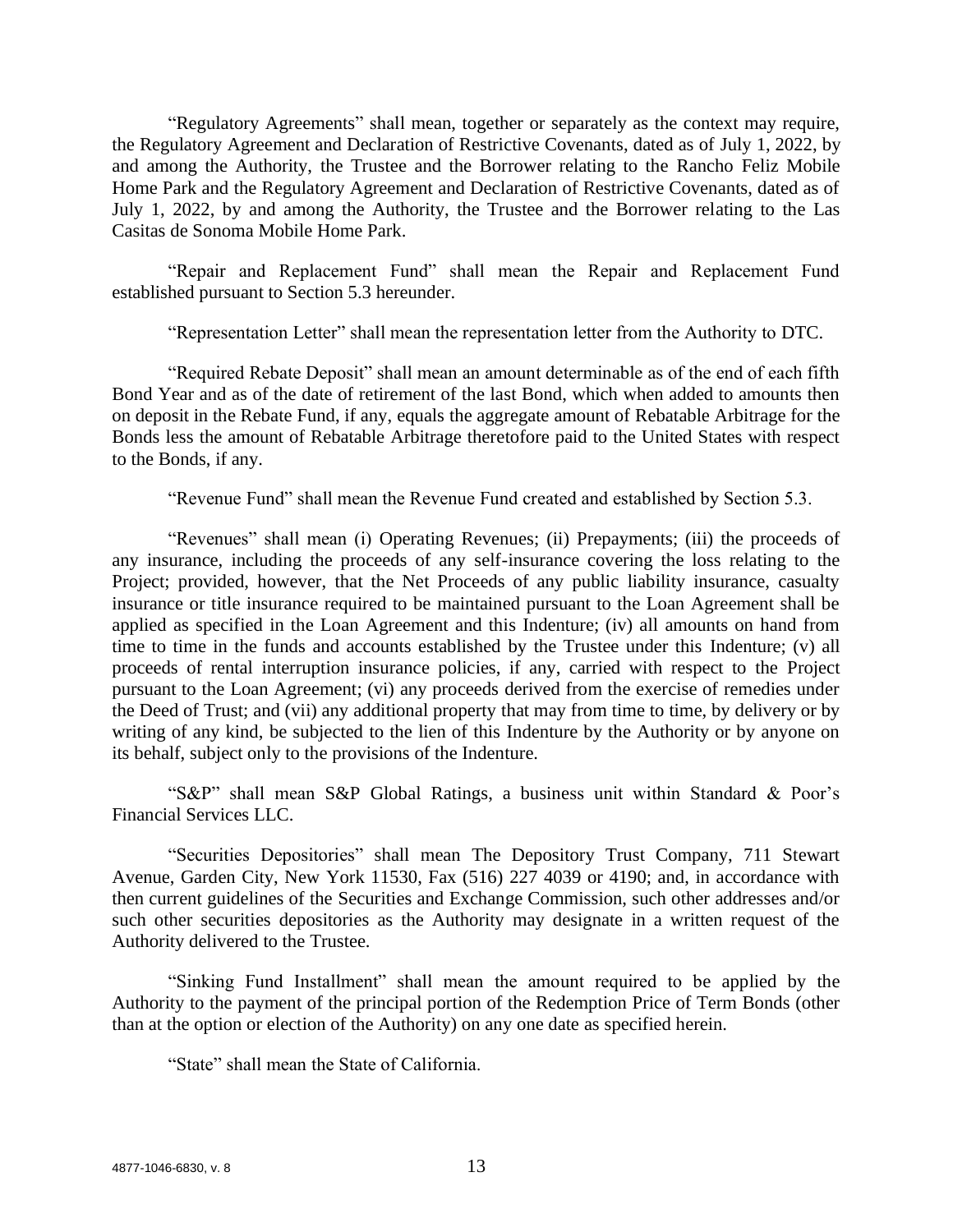"Supplemental Indenture" shall mean an indenture supplemental to or amendatory of this Indenture adopted by the Authority in accordance with Article IX.

"Surplus Fund" shall mean the Surplus Fund created and established by Section 5.3.

"Tax Certificate" shall mean that certain Tax Certificate and Agreement executed on the Closing Date with respect to the Bonds.

"Term Bonds" shall mean the Bonds maturing on July 15 in the years [\_\_\_\_\_\_\_].

"Trustee" shall mean the bank or trust company or national banking association appointed pursuant to Section 8.1 to act as trustee hereunder, and its successor or successors and any other bank or trust company or national banking association at any time substituted in its place pursuant to this Indenture.

"Trustee Fee" shall mean the amount payable to the Trustee in accordance with the written agreement in effect from time to time between the Trustee and the Borrower or such other amount as may be approved by the Authority.

"Trust Estate" shall mean all proceeds, Funds, Accounts, Revenues, Prepayments, the Loan, the Loan Agreement (other than the rights of the Authority under Sections 6.6, 6.8 and 7.4 thereof, which are reserved by the Authority as set forth in Section 5.1(b)), the Deed of Trust, rights, interests, collections, and other property pledged to the payment of any Bonds pursuant to Section 5.1(a) hereof and in the granting clauses hereof.

"Underwriter" shall mean Newcomb Williams Financial Group, securities offered through Stinson Securities, LLC.

Words of the masculine gender shall be deemed and construed to include correlative words of the feminine and neuter genders. Unless the context shall otherwise indicate, words importing the singular number shall include the plural number and vice versa, and words importing persons shall include corporations and associations, including public bodies, as well as natural persons.

Unless the context shall clearly indicate otherwise, the words "moneys," "funds," "amounts," "proceeds," and any other words of like import, when used in relation to any Fund or Account created or maintained under this Indenture, shall be deemed to include both cash and any investments, securities or other obligations, and the earnings thereon, held as a part of the Fund or Account to which such words relate.

Unless the context shall clearly indicate otherwise, references to Articles, Sections and other subdivisions, whether by letter, number or otherwise, are to the respective Articles, Sections and subdivisions of this Indenture.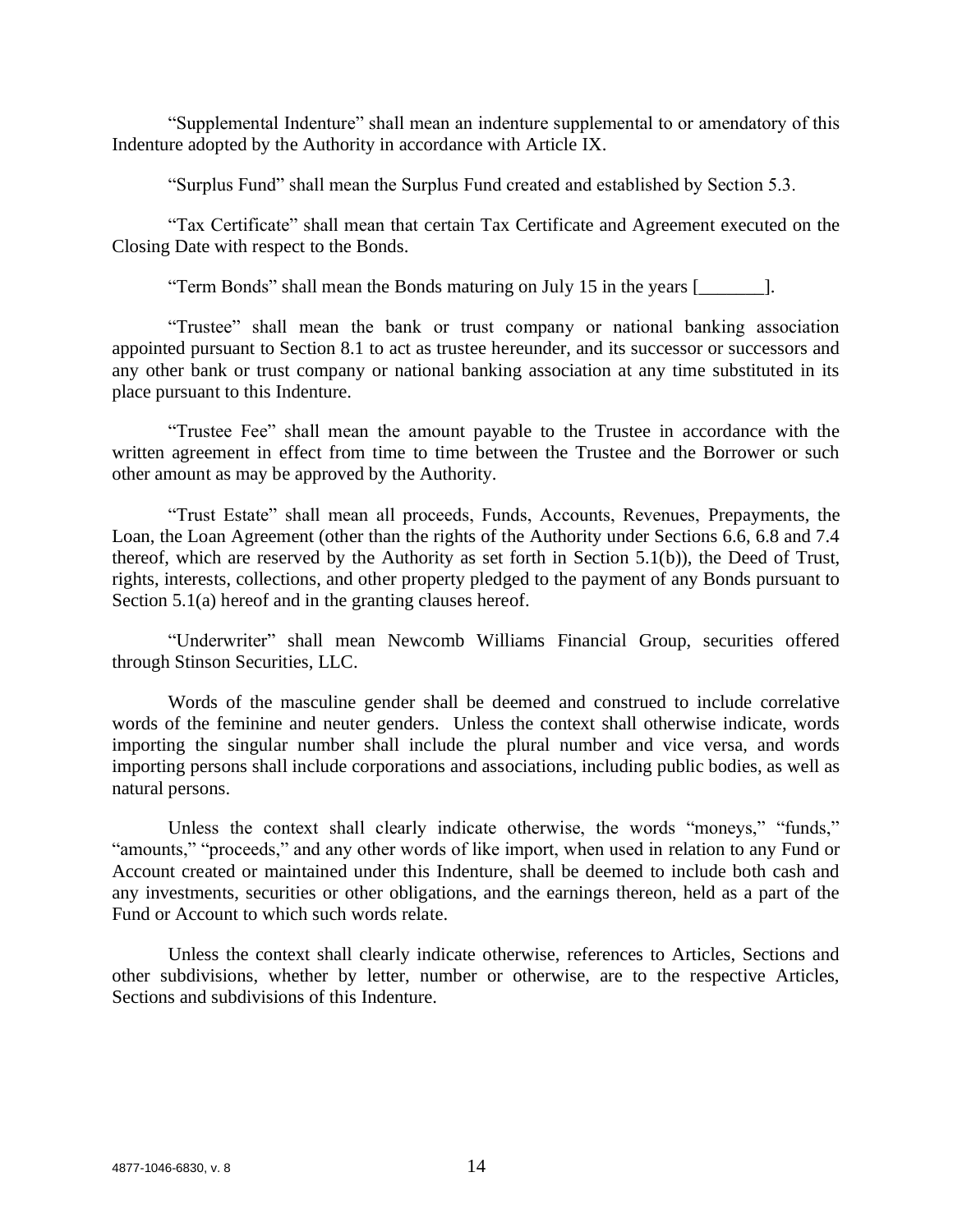### ARTICLE II AUTHORIZATION AND ISSUANCE OF BONDS

### Section 2.1 Authorization of Bonds.

(a) In order to provide funds for the Loan, Bonds of the Authority in the series designated "Independent Cities Finance Authority Mobile Home Park Revenue Refunding Bonds (Rancho Feliz and Las Casitas de Sonoma), Series 2022" to be issued in the initial principal amount of [\$PAR] (the "Bonds") are hereby authorized. The Bonds are payable on a parity basis from the Trust Estate. There is hereby created by this Indenture, in the manner and to the extent provided herein, a continuing pledge and lien to secure the full and final payment of the principal and Redemption Price of and interest on all of the Bonds issued pursuant to this Indenture. The Bonds shall be special obligations of the Authority payable solely from the Trust Estate. No additional Bonds either on a senior, a parity or subordinate basis to the Bonds shall be issued under this Indenture.

(b) (1) The Bonds shall be dated as of the Closing Date. The Bonds shall bear interest at the rates set forth herein, shall be numbered in such manner as the Trustee may deem appropriate so long as each Bond of each series receives a distinctive number and shall mature, subject to the right of prior redemption as described herein, and become payable as provided herein.

(i) Interest on the Bonds shall be computed on the basis of a 360-day year consisting of twelve 30-day months, payable on July 15 and January 15 of each year, commencing January 15, 2023.

The Bonds shall be issued in the principal amounts, shall bear interest at the rates per annum, and shall mature on the dates set forth below:

| Principal | Maturity | Interest |
|-----------|----------|----------|
| Amount    | Date     | Rate     |

Section 2.2 Conditions Precedent to the Issuance of the Bonds. The Bonds shall be executed on behalf of the Authority, authenticated by the Trustee, and delivered to the purchasers thereof, but only upon receipt of the following:

(a) A copy of this Indenture executed by an Authorized Officer;

(b) A written order of the Authority as to the authentication and delivery of the Bonds signed by an Authorized Officer describing the Bonds to be authenticated and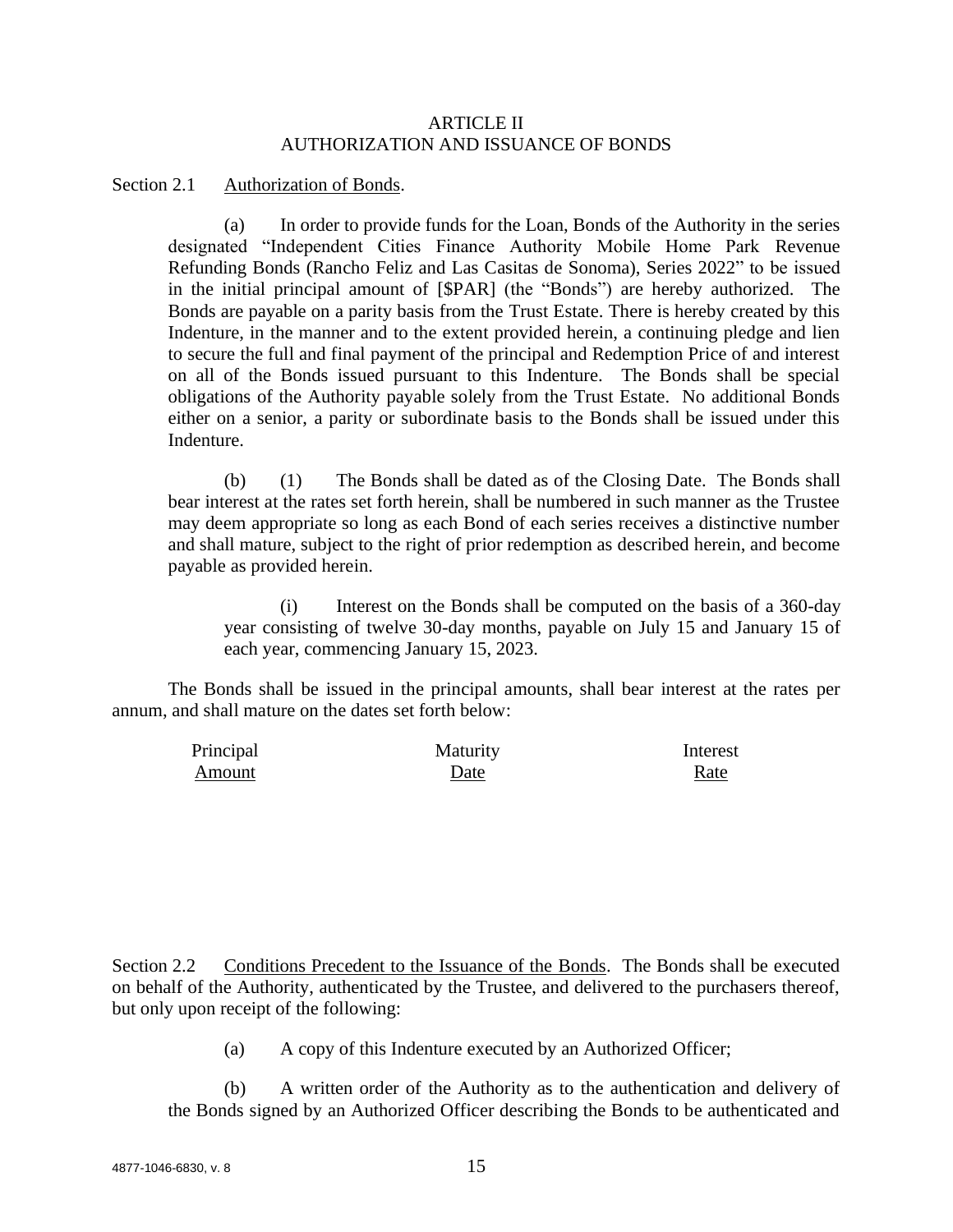delivered, designating the purchaser or purchasers to whom the Bonds are to be delivered, and stating the purchase price of the Bonds;

(c) Counsels' Opinions to the effect that this Indenture has been duly executed and delivered by the Authority; that this Indenture is valid and binding upon the Authority and enforceable in accordance with its terms, except as to enforcement of remedies which may be limited by bankruptcy, insolvency, fraudulent conveyance or other laws or equitable principles affecting the enforcement of creditors' rights generally and that the interest on the Bonds is excludable from gross income for federal tax purposes subject to customary exceptions and qualifications; and

(d) Evidence of a policy of title insurance as required by Section 6.20 of the Loan Agreement.

### **ARTICLE III**

### GENERAL TERMS AND PROVISIONS OF BONDS

Section 3.1 Medium of Payment; Form and Date. The Bonds shall be issuable only as fully registered Bonds without coupons in Authorized Denominations. Unless the Authority shall otherwise direct, the Bonds shall be numbered as determined by the Trustee.

The Bonds, the designation of such Bonds, the forms of Bonds, the certificate of authentication to be endorsed on the Bonds and the form of assignment to be endorsed on the Bonds are to be in substantially the form set forth in Exhibit A attached hereto and hereby made a part of this Indenture, with necessary and appropriate variations, omissions and insertions as permitted or required by this Indenture.

The Bonds shall initially be dated as of the Closing Date. Regularly scheduled interest on the Bonds shall be payable on the applicable Interest Payment Date.

Each Bond will bear interest from the Interest Payment Date next preceding the date of authentication thereof to which interest has been duly paid or provided for, unless a Bond is authenticated on or before the first Record Date, in which case interest will accrue from the Closing Date, or unless authenticated as of a date during the period from the Record Date to and including the next Interest Payment Date, in which case it shall bear interest from such Interest Payment Date.

The Trustee shall insert the date of authentication of each Bond in the place provided for such purpose in the form of certificate of authentication to be printed on each Bond. Each Bond shall bear interest on overdue principal at the rate then in effect on such Bond.

The principal of, premium, if any, and interest on the Bonds shall be payable in lawful money of the United States of America, being any coin or currency of the United States of America which, at the respective dates of payment thereof, is legal tender for the payment of public and private debts. Interest on each Bond shall be paid on each Interest Payment Date to the Bondowner of such Bond at the close of business on the Record Date with respect to such interest payment and shall be paid by check or draft mailed on such Interest Payment Date to such Bondowner at his address as it appears on the registration books of the Trustee or, upon the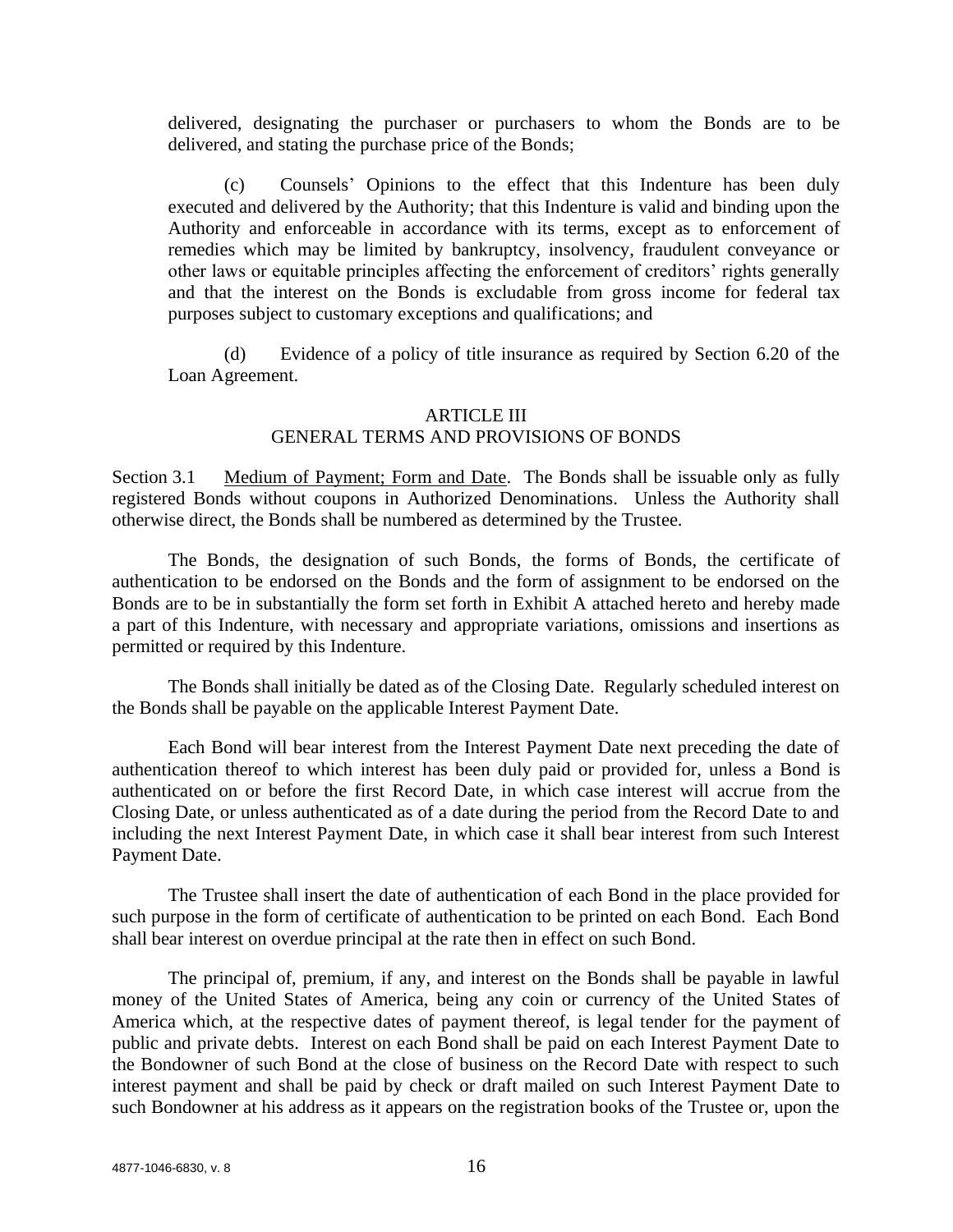written request of a Bondowner of at least \$500,000 in principal amount of Bonds received by the Trustee not later than fifteen days prior to the Record Date for such payment, by wire transfer to an account in the United States designated by such Bondowner, irrespective of the cancellation of such Bond upon any transfer or exchange thereof subsequent to such Record Date and prior to such Interest Payment Date, unless the Authority shall default in the payment of interest due on such Interest Payment Date. Payment of principal and premium, if any, due on any Bond shall be paid only upon surrender of such Bond at the office designated by the Trustee in writing, or its successor in interest. In the event of any default in the payment of interest, such defaulted interest shall be payable to the Bondowner of such Bond on a special Record Date for the payment of such defaulted interest, which date shall be established by the Trustee by notice mailed by or on behalf of the Authority to the Owners of Bonds not less than fifteen (15) days preceding such special Record Date.

Section 3.2 Execution and Authentication; Limited Obligation. The Bonds shall be executed in the name of the Authority by the manual or facsimile signature of the President thereunto affixed, imprinted, engraved or otherwise reproduced, and attested by the manual or facsimile signature of an Authorized Officer or the Secretary of the Authority. In case any one or more of the officers or employees who shall have signed or sealed any of the Bonds shall cease to be such officer or employee before the Bonds so signed and sealed shall have been authenticated and delivered, such Bonds may, nevertheless, be authenticated and delivered as herein provided, and may be issued as if the persons who signed or sealed such Bonds had not ceased to hold such offices or be so employed. Any Bond may be signed and sealed on behalf of the Authority by such persons as at the actual time of the execution of such Bond shall be duly authorized or hold the proper office in or employment by the Authority although at the date of the Bonds such persons may not have been so authorized or have held such office or employment.

Each of the Bonds shall bear thereon a certificate of authentication, in the form set forth in the form of Bond set forth in Exhibit A hereto, executed manually by the Trustee. Only such Bonds as shall bear thereon such certificate of authentication shall be entitled to any right or benefit under this Indenture and no Bond shall be valid or obligatory for any purpose until such certificate of authentication shall have been duly executed by the Trustee. Such certificate of the Trustee upon any Bond executed on behalf of the Authority shall be conclusive evidence that the Bond so authenticated has been duly authenticated and delivered under this Indenture and that the Owner thereof is entitled to the benefits of this Indenture.

The Bonds, together with interest thereon, shall be limited obligations of the Authority, giving rise to no pecuniary liability of the Authority, members of the Authority, the State of California or any political subdivision thereof, nor any charge against its general credit, shall be payable solely from and shall be a valid claim of the respective Owners thereof only against the Trust Estate. The Bonds shall not constitute an indebtedness or loan of the credit of the Authority, members of the Authority or the State of California or any political subdivision thereof within the meaning of any constitutional or statutory provisions. Neither the faith and credit nor the taxing power of the Authority, members of the Authority or the State or any political subdivision thereof is pledged to the payment of the principal of, premium, if any, or interest on the Bonds or any other costs incident thereto.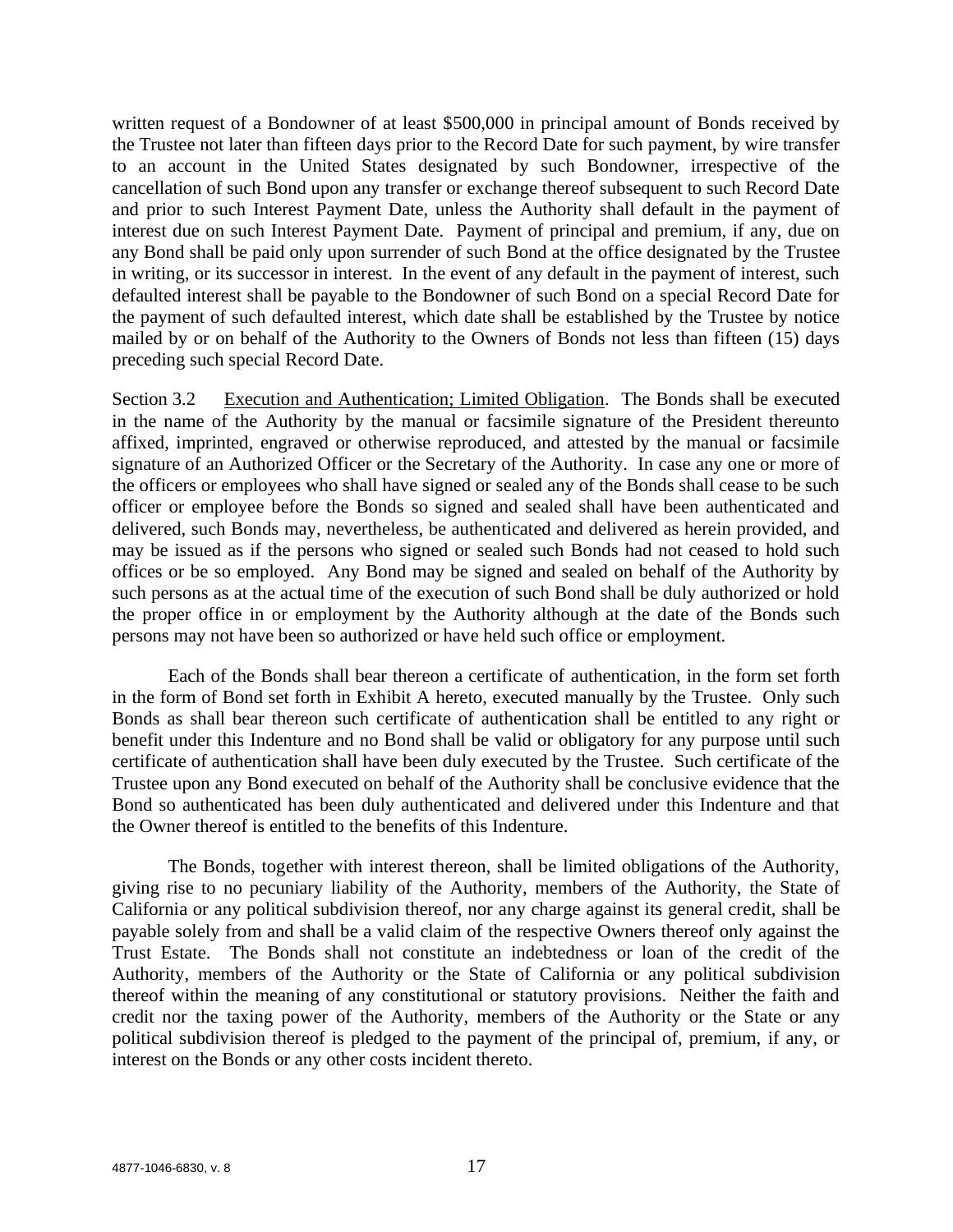No recourse shall be had for the payment of the principal of, or premium, if any, or interest on any of the Bonds or for any claim based thereon or upon any obligation, covenant or agreement contained herein, against any past, present or future member of the Board of Directors of the Authority, officer, employee or agent of the Authority, any member of the Authority or any officer, employee or agent of any member of the Authority, under any rule of law or equity, or statutory or constitutional provision or by the enforcement of any assessment or penalty or otherwise, and all such liability of any such member of the Board of Directors of the Authority, officer, employee, agent, member or officer, employee or agent of any member of the Authority, as such is hereby expressly waived and released as a condition of and in consideration for the execution of this Indenture and the issuance of the Bonds.

### Section 3.3 Registration, Transfer and Exchange of Bonds; Persons Deemed Owners.

The Trustee shall cause to be maintained and kept, at the Designated Office of the Trustee, books for the registration and transfer of Bonds; and, upon presentation thereof for such purpose at such office, the Trustee shall register or cause to be registered therein, and permit to be transferred thereon, under such reasonable regulations as it or the Trustee may prescribe, any Bond entitled to registration of transfer.

Each Bond shall be transferable only upon the books of the Trustee, at the request of the Owner thereof in person or by his attorney duly authorized in writing, upon surrender thereof together with a written instrument of transfer satisfactory to the Trustee duly executed by the Owner or his duly authorized attorney. Upon the transfer of any such Bond, the Trustee shall issue in the name of the transferee a new registered Bond or Bonds of the same series, aggregate Principal Amount and maturity as the surrendered Bond.

Bonds may be exchanged at the Designated Office of the Trustee for an equal aggregate Principal Amount of Bonds of the same series and maturity of other authorized denominations. In each case in which Bonds are transferred or exchanged, the Authority shall execute and the Trustee shall authenticate, as required, and deliver Bonds to the transferee or the Bondowner making the exchange. The Authority and the Trustee may deem and treat the person in whose name any outstanding Bond shall be registered upon the books of the Trustee as the absolute Owner of such Bond, whether such Bonds shall be overdue or not, for the purpose of receiving payment of, or on account of, the principal or premium, if any, and interest on such Bond and for all other purposes, and all such payments so made to any such Owner or upon his written order or to his legal representative shall be valid and effectual to satisfy and discharge the liability upon such Bond to the extent of the sum or sums so paid, and neither the Authority nor the Trustee shall be affected by any notice to the contrary.

Section 3.4 Regulations With Respect to Exchanges and Transfers. In all cases in which the privilege of exchanging Bonds or transferring Bonds is exercised, the Authority shall execute and the Trustee shall authenticate and deliver Bonds in accordance with the provisions of this Indenture. All Bonds surrendered in any such exchanges or transfers shall forthwith be cancelled and destroyed by the Trustee. For every such exchange or transfer of Bonds, whether temporary or definitive, the Authority or the Trustee may make a charge sufficient to reimburse it for any tax, fee or other governmental charge, other than one imposed by the Authority, required to be paid with respect to such exchange or transfer, which sum or sums shall be paid by the person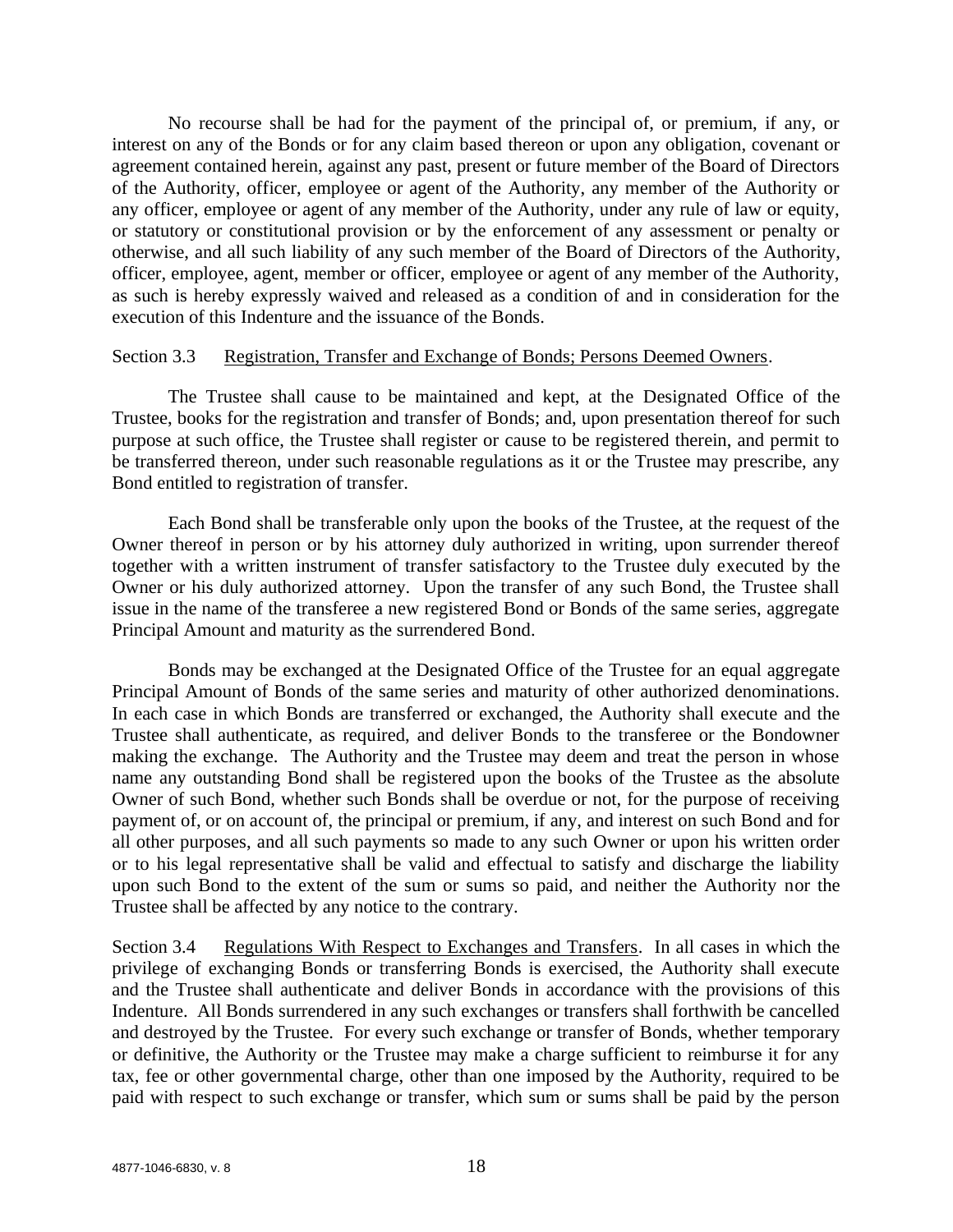requesting such exchange or transfer as a condition precedent to the exercise of the privilege of making such exchange or transfer. The cost of printing the Bonds required for any such exchange or transfer shall be paid by the Authority subject to reimbursement from the Administration Fund or the Surplus Fund.

Section 3.5 Record Date; Special Record Date. Interest on each Bond shall be payable to the Owner in whose name such Bond is registered at the close of business on the first (1st) day (whether or not a Business Day) of the calendar month in which such Interest Payment Date occurs (the "Record Date"), without regard to any transfer or exchange of such Bond after such day, unless the Authority shall default in the payment of interest due on such Bond on such Interest Payment Date. If the Authority shall default in the payment of interest due on any Bond, such defaulted interest shall be payable to the Owner in whose name such Bond is registered at the close of business on a special record date for the payment of such defaulted interest established by notice mailed by the Trustee to the Owners of such Bonds not less than fifteen (15) days preceding such special record date. Such notice shall be mailed to the Owners in whose names such Bonds are registered at the close of business on the fifth day (whether or not a Business Day) preceding the date of mailing.

Section 3.6 Bonds Mutilated, Destroyed, Stolen or Lost. In case any Bond shall become mutilated or be destroyed, stolen or lost, the Authority shall execute, and the Trustee shall authenticate and deliver, a new Bond of like series, maturity and Principal Amount as the Bonds so mutilated, destroyed, stolen or lost, in exchange and substitution for such mutilated Bond, upon surrender and cancellation of such mutilated Bond or in lieu of and substitution for the Bond destroyed, stolen or lost, upon filing with the Trustee evidence satisfactory to the Trustee that such Bond has been destroyed, stolen or lost and proof of ownership thereof, and upon furnishing the Trustee with indemnity for the Authority and the Trustee satisfactory to the Trustee and complying with such other reasonable regulations as the Trustee may prescribe and paying such expenses as the Authority and the Trustee may incur and any expenses related to any such indemnification required to be provided herein.

Section 3.7 Temporary Bonds. Until the definitive Bonds are prepared, the Authority may execute, in the same manner as is provided in Section 3.2 and, upon the request of the Authority, the Trustee shall authenticate and deliver, in lieu of definitive Bonds, but subject to the same provisions, limitations and conditions as the definitive Bonds, except as to the denominations thereof and as to exchangeability for Bonds, one or more temporary Bonds which shall be registered as to principal and interest. Such temporary Bonds shall be substantially of the tenor of the definitive Bonds in lieu of which such temporary Bond or Bonds are issued, in Authorized Denominations, and with such omissions, insertions and variations as may be appropriate to temporary Bonds. The installments of interest payable on such temporary Bonds shall be payable only upon presentation of such temporary Bonds for notation thereon of the payment of such interest. The Authority at its own expense shall prepare and execute and, upon the surrender of such temporary Bonds, for exchange and cancellation, the Trustee shall authenticate and, without charge to the Owner thereof, deliver in exchange therefor, at the principal or corporate trust office of the Trustee, definitive Bonds, of the same aggregate Principal Amount, series and maturity as the temporary Bonds surrendered. Until so exchanged, the temporary Bonds shall in all respects be entitled to the same benefits and security as definitive Bonds authenticated and issued pursuant to this Indenture.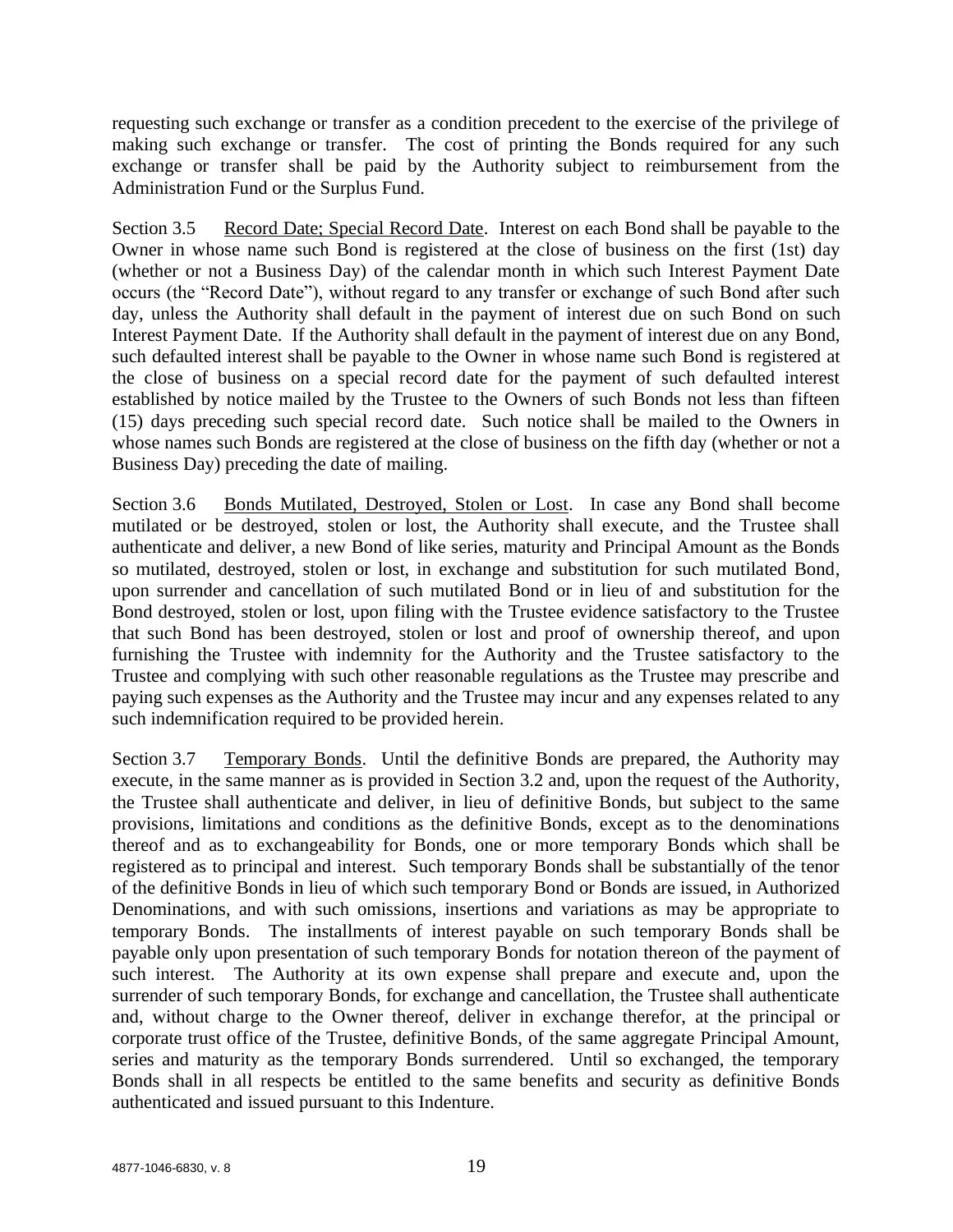All temporary Bonds surrendered in exchange for a definitive Bond or Bonds shall be forthwith canceled and destroyed by the Trustee.

Section 3.8 Cancellation. All Bonds surrendered for redemption, payment, replacement or exchange, if surrendered to the Trustee, shall be promptly canceled by it, and, if surrendered to any person other than the Trustee, shall be delivered to the Trustee and, if not already canceled, shall be promptly canceled by it. The Authority may at any time deliver to the Trustee for cancellation any Bonds previously authenticated and delivered hereunder, which Bonds so delivered shall be promptly canceled by the Trustee. All canceled Bonds held by the Trustee shall be destroyed by a method selected by the Trustee in accordance with its customary procedures. The Trustee shall execute a certificate of destruction in duplicate by the signature of one of its authorized officers describing the Bonds so destroyed and one such executed certificate shall be filed with the Authority and the other such executed certificate shall be retained by the Trustee.

### Section 3.9 Book-Entry System for the Bonds.

(a) Unless the Authority otherwise directs the Trustee, the Bonds shall be initially issued in the form of a separate single certificate fully registered Bond for each maturity of each such series of the Bonds. Upon initial issuance, the ownership of the Bonds shall be registered in the Bond Register in the name of Cede  $& Co.,$  as nominee of DTC. Except as provided in Section 3.9(d) hereof, all Outstanding Bonds shall be registered in the Bond Register in the name of Cede & Co., as nominee of DTC.

(b) With respect to Bonds registered in the Bond Register in the name of Cede & Co., as nominee of DTC, the Authority and the Trustee shall have no responsibility or obligation with respect to (i) the accuracy of the records of DTC, Cede  $\&$  Co. or any Participant with respect to any ownership interest in the Bonds, (ii) the delivery to any Participant or any other person, other than an Owner, as shown in the Bond Register, of any notice with respect to the Bonds, including any notice of redemption, (iii) the payment to any Participant or any other person, other than an Owner, as shown in the Bond Register, of any amount with respect to principal of and interest on the Bonds, or (iv) any consent given or other action or inaction taken by DTC as Bondholder. The Authority and the Trustee may treat and consider the person in whose name each Bond is registered in the Bond Register as the holder and absolute owner of such Bond for the purpose of payment of principal of and interest on such Bond, for the purpose of giving notices of redemption and other matters with respect to such Bond, for the purpose of registering transfers with respect to such Bond, and for all other purposes whatsoever. The Trustee shall pay all principal of and interest on the Bonds only to or upon the order of the respective Owners, as shown in the Bond Register, as provided in Section 3.3 hereof, or their respective attorneys duly authorized in writing, and all such payments shall be valid and effective to fully satisfy and discharge the Authority's obligations with respect to payment of principal of and interest on the Bonds to the extent of the sum or sums so paid. No person other than an Owner, as shown in the Bond Register, shall receive a certificated Bond evidencing the obligation of the Authority to make payments of principal of and interest on the Bonds, pursuant to this Indenture. Upon delivery by DTC to the Trustee of written notice to the effect that DTC has determined to substitute a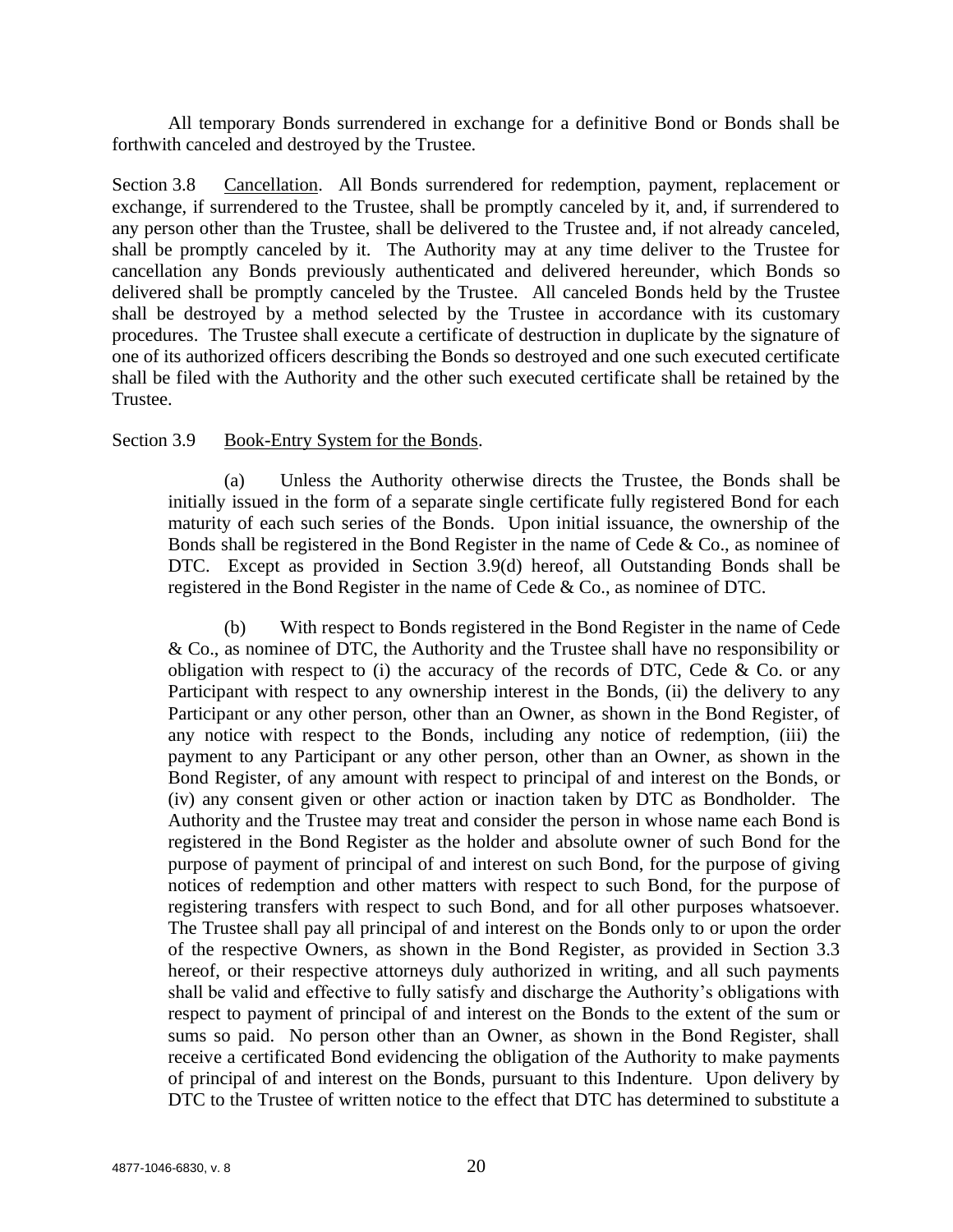new nominee in place of Cede  $& Co.,$  and subject to the provisions herein with respect to record dates, the word "Cede & Co." in this Indenture shall refer to such new nominee of DTC.

(c) The delivery of the Representation Letter by the Authority shall not in any way limit the provisions of Section 3.9(b) hereof or in any other way impose upon the Authority or the Trustee any obligation whatsoever with respect to persons having interests in the Bonds other than the Owners, as shown on the Bond Register.

(d) (2) DTC may determine to discontinue providing its services with respect to the Bonds at any time by giving written notice to the Authority and the Trustee and discharging its responsibilities with respect thereto under applicable law.

(i) The Authority, in its sole discretion and without the consent of any other person, may terminate the services of DTC with respect to the Bonds if the Authority determines that:

(A)DTC is unable to discharge its responsibilities with respect to the Bonds, or

(B) a continuation of the requirement that all Outstanding Bonds be registered in the Bond Register in the name of Cede & Co., or any other nominee of DTC, is not in the best interest of the beneficial owners of such Bonds.

(C) Upon the termination of the services of DTC with respect to the Bonds pursuant to subsection 3.9(d)(ii)(B) hereof, or upon the discontinuance or termination of the services of DTC with respect to the Bonds pursuant to subsection  $3.9(d)(i)$  or subsection  $3.9(d)(ii)(A)$  hereof after which no substitute securities depository willing to undertake the functions of DTC hereunder can be found which, in the opinion of the Authority, is willing and able to undertake such functions upon reasonable and customary terms, the Authority is obligated to deliver bond certificates, as described in this Indenture and the Bonds shall no longer be restricted to being registered in the Bond Register in the name of Cede & Co. as nominee of DTC, but may be registered in whatever name or names Owners transferring or exchanging Bonds shall designate to the Trustee in writing, in accordance with the provisions of this Indenture.

(e) Notwithstanding any other provisions of this Indenture to the contrary, as long as any Bond is registered in the name of Cede & Co., as nominee of DTC, all payments with respect to principal of and interest on such Bond and all notices with respect to such Bond shall be made and given, respectively, in the manner provided in the Representation Letter.

Section 3.10 CUSIP Numbers. The Authority in issuing the Bonds may use "CUSIP" numbers (if then generally in use), and, if so, the Trustee shall use "CUSIP" numbers in notices of redemption as a convenience to Owners; provided that the Trustee shall have no liability for any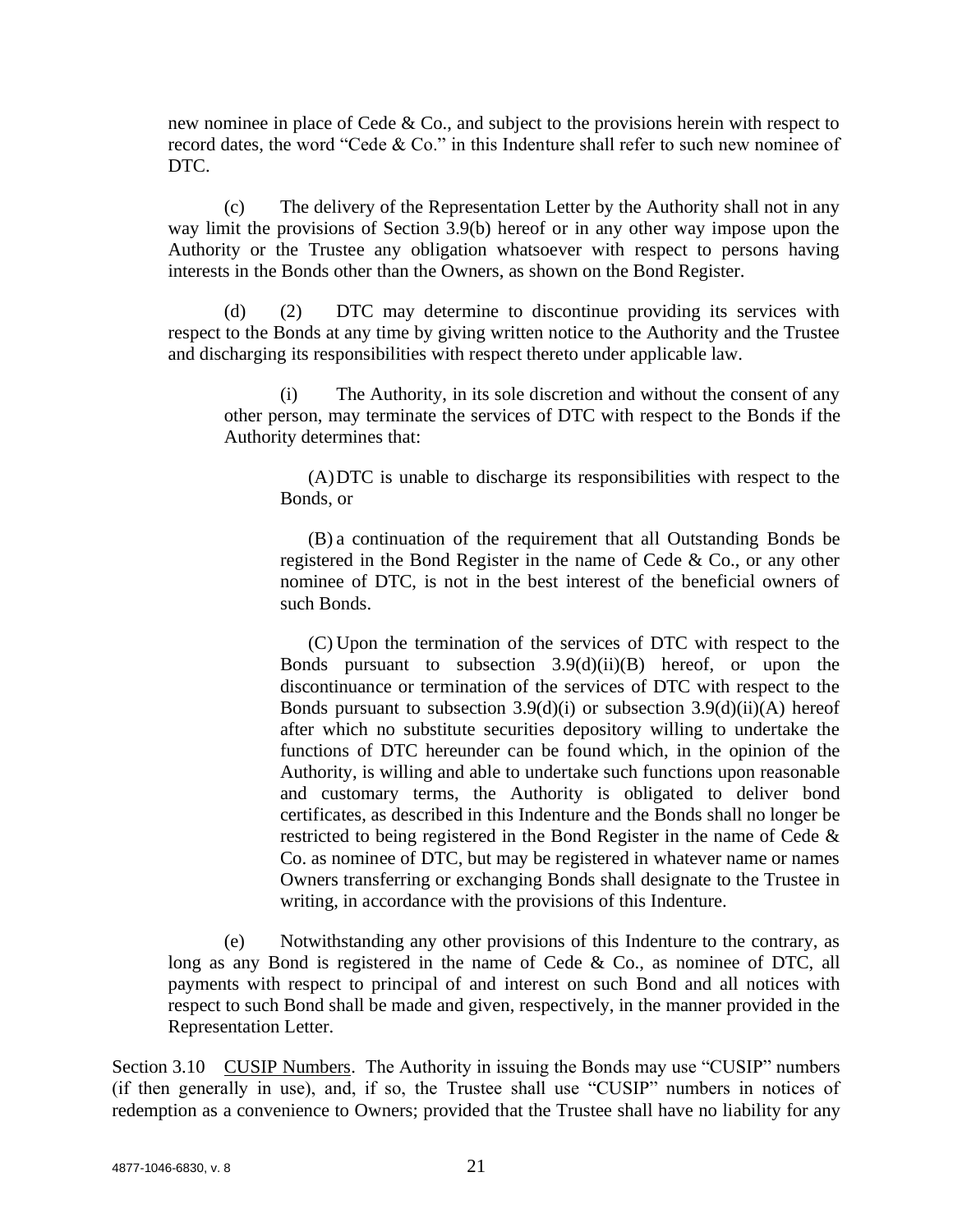defect in the "CUSIP" numbers as they appear on any Bond, notice or elsewhere, and, provided further that any such notice may state that no representation is made as to the correctness of such numbers either as printed on the Bonds or as contained in any notice of a redemption and that reliance may be placed only on the other identification numbers printed on the Bonds, and any such redemption shall not be affected by any defect in or omission of such numbers. The Authority will promptly notify the Trustee in writing of any change in the "CUSIP" numbers.

## ARTICLE IV REDEMPTION OF BONDS

Section 4.1 Privilege of Redemption and Redemption Prices. Bonds subject to redemption prior to maturity pursuant to the provisions of this Section shall be redeemable, upon notice as provided in this Article IV, at such times, at such Redemption Prices and upon such terms as are specified herein.

### (a) *Mandatory Sinking Fund Redemption*.

Bonds. The Bonds maturing on July 15 in each of the years [\_\_\_\_\_\_\_] are subject to mandatory sinking fund redemption by application of the Sinking Fund Installments as provided herein, commencing on the respective dates set forth below, at a Redemption Price equal to 100% of the Principal Amount of each such Bond or portion thereof to be redeemed, plus accrued interest to the date of redemption thereof, without premium, on the respective dates and in the amounts set forth in the following tables:

# **Bonds Maturing on [\_\_\_\_]**

Principal Amount Sinking Fund Redemption Date To Be Redeemed

# **Bonds Maturing on [\_\_\_\_]**

Principal Amount Sinking Fund Redemption Date To Be Redeemed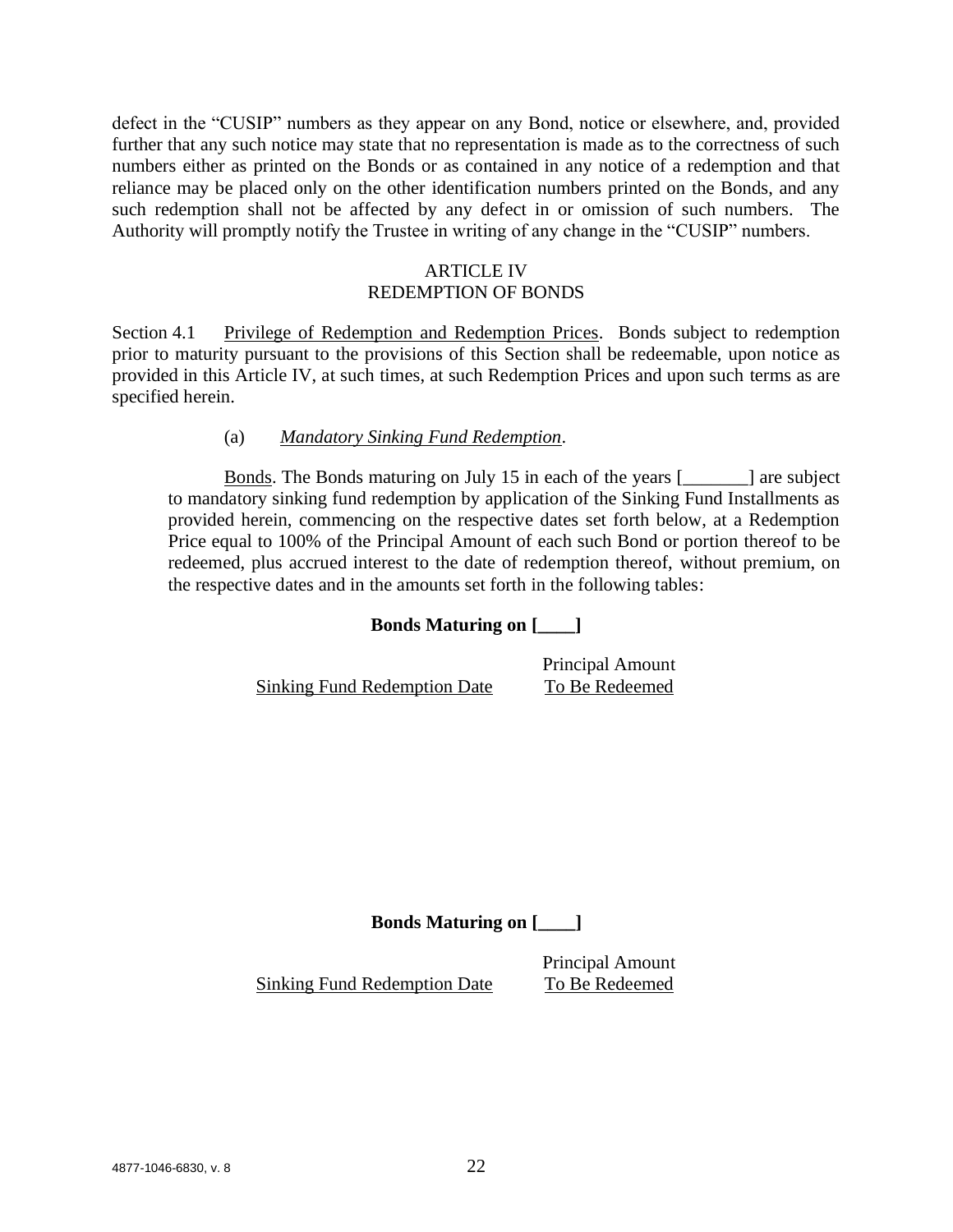**Bonds Maturing on [\_\_\_\_]**

Sinking Fund Redemption Date To Be Redeemed

Principal Amount

### (b) *Optional Redemption.*

The Bonds maturing on or after [1, 1] are subject to optional redemption by the Authority, at the request of the Borrower, prior to the stated maturities thereof as may be directed by the Authority in whole, or in part from among maturities as may be directed by the Authority, at the request of the Borrower, on any date on or after [\_\_\_\_\_\_] at a Redemption Price equal to the principal amount to be redeemed, subject to the availability of funds for such purpose on the redemption date, plus accrued interest thereon to the date fixed for redemption, without premium.

(c) *Mandatory Redemption of Bonds Based on the Occurrence of Certain Events.*

(i) Special Redemption Generally. In accordance with and for the purpose of Section 7.9 hereof, the Bonds shall be subject to mandatory redemption, at the option of the Authority, at the request of the Borrower, prior to the stated maturities thereof on a pro rata basis, in whole or in part at any time, on the earliest practicable date for which notice of redemption can be given as provided in Section 4.5 hereof at a Redemption Price equal to 100% of the Principal Amount of such Bonds or portions thereof to be redeemed, together with accrued interest thereon to the date of redemption, without premium, in a Principal Amount having an aggregate Redemption Price equal to the amount of moneys which are deposited in or transferred to the Redemption Fund, (x) from any Net Proceeds or any Prepayment made by the Borrower in order to fully retire the Loan in connection with a condemnation or casualty loss which results in Net Proceeds, and (y) from excess amounts in the Debt Service Reserve Fund resulting from a reduction in the Debt Service Reserve Fund Requirement after giving effect to any special redemption under this subsection (c). The Trustee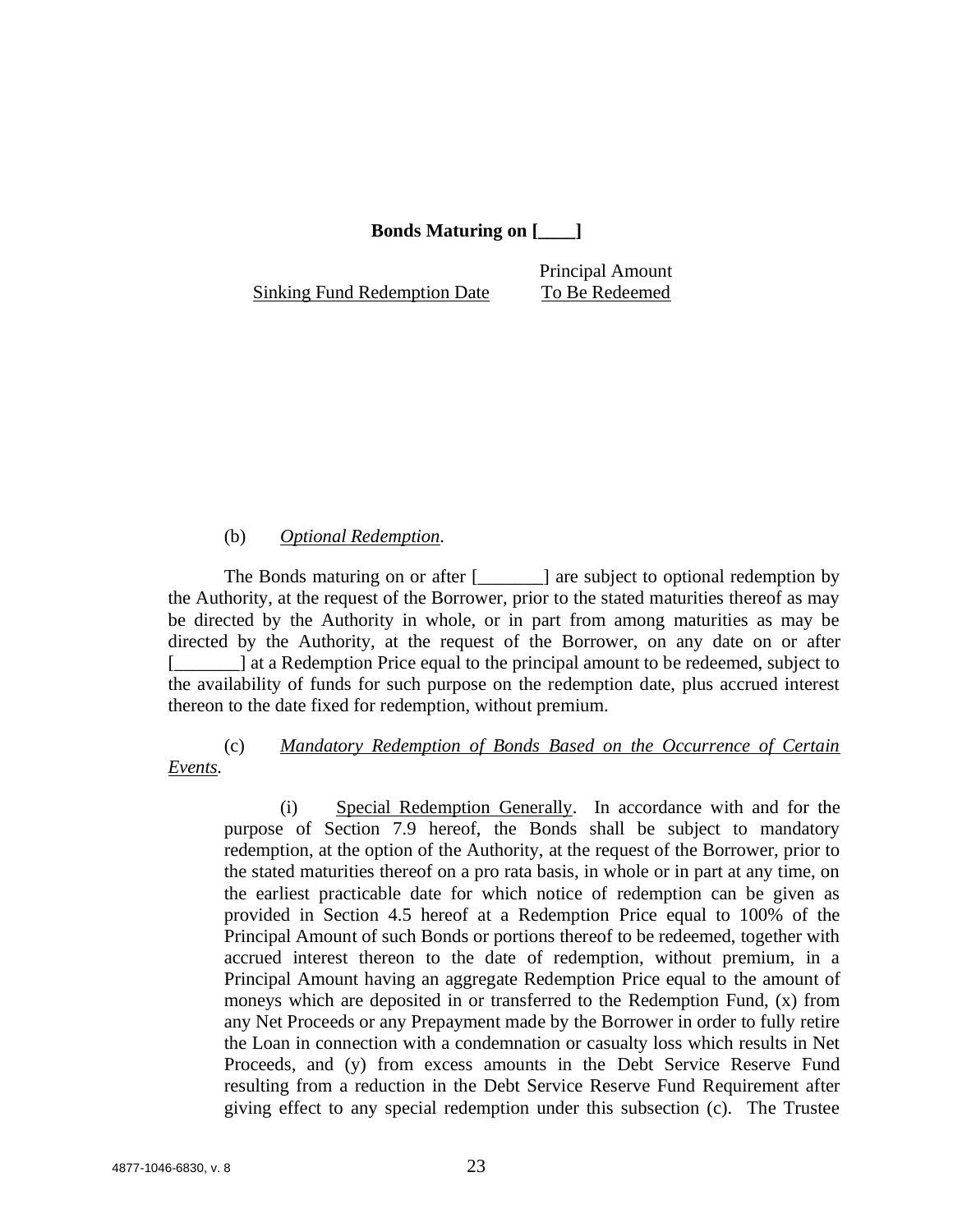shall apply any such amounts described above in accordance with applicable provisions hereof from time to time as directed by a certificate of a Borrower's Representative, with notice to the Authority; provided, however, that (i) such amount to be applied to such redemption shall be rounded to the next lower Authorized Denomination, and (ii) unless otherwise directed by a certificate of a Borrower's Representative, with notice to the Authority, no such redemption of the Bonds shall be effected unless the total amount to be applied to redeem Bonds on such date shall be at least \$25,000. Bonds to be redeemed pursuant to this Section 4.1 shall be redeemed or purchased in accordance with Section 7.8 hereof.

(ii) Selection of Bonds to be Redeemed. The Bonds to be redeemed in accordance with this subsection (c) shall be selected by the Borrower, with notice to the Authority and the Trustee pursuant to a certificate of a Borrower's Representative, with a copy to the Authority and the Trustee, in accordance with applicable provisions of the Indenture, including subsection (iii) of Section 4.1(c).

(iii) Mandatory Application of Certain Amounts in Redemption Fund to Redemption of Bonds. In accordance with and for purposes of subsection (ii) of this Section 4.1(c), if and to the extent that Bonds are redeemed pursuant to subsection  $(c)(i)$  hereof, the Bonds to be redeemed shall be selected from all maturities, including Sinking Fund Installments on the Term Bonds, on a pro rata basis.

Section 4.2 Redemption at the Election or Direction of the Authority. In the case of any redemption of Bonds other than as provided in Section 4.3, the Authority, at the request of the Borrower, shall give written notice to the Trustee of its election or direction so to redeem, of the redemption date, of the Principal Amounts of the Bonds of each maturity and series to be redeemed (which maturities, Principal Amounts thereof to be redeemed shall be determined by the Authority in its sole discretion, at the request of the Borrower, subject to any limitation with respect thereto contained in this Indenture) and of the moneys to be applied to the payment of the Redemption Price. Such notice shall be given at least forty-five (45) days prior to the redemption date or such shorter period as shall be acceptable to the Trustee, in the sole determination of the Trustee. In the event notice of redemption shall have been given as provided in Section 4.5, such redemption shall be effective only if, on the date of redemption, the Trustee shall hold an amount in immediately available funds which, in addition to other moneys, if any, available therefor held by the Trustee, will be sufficient to redeem all of the Bonds to be redeemed and to pay the accrued interest on such Bonds to the redemption date.

Section 4.3 Redemption Other Than at the Authority's or Borrower's Election or Direction. Whenever by the terms of this Indenture the Trustee is required to redeem Bonds other than at the election or direction of the Authority or the Borrower, the Trustee shall select the Bonds to be redeemed and give the notice of such redemption in accordance with the terms of this Article IV.

Section 4.4 Selection of Bonds to be Redeemed. Except as may be otherwise provided in this Indenture, in the event of redemption of less than all of the Outstanding Bonds of like maturity, the Trustee shall assign to each such Outstanding registered Bond of the maturity to be redeemed a distinctive number for each \$5,000 of the Principal Amount of such Bond and shall select by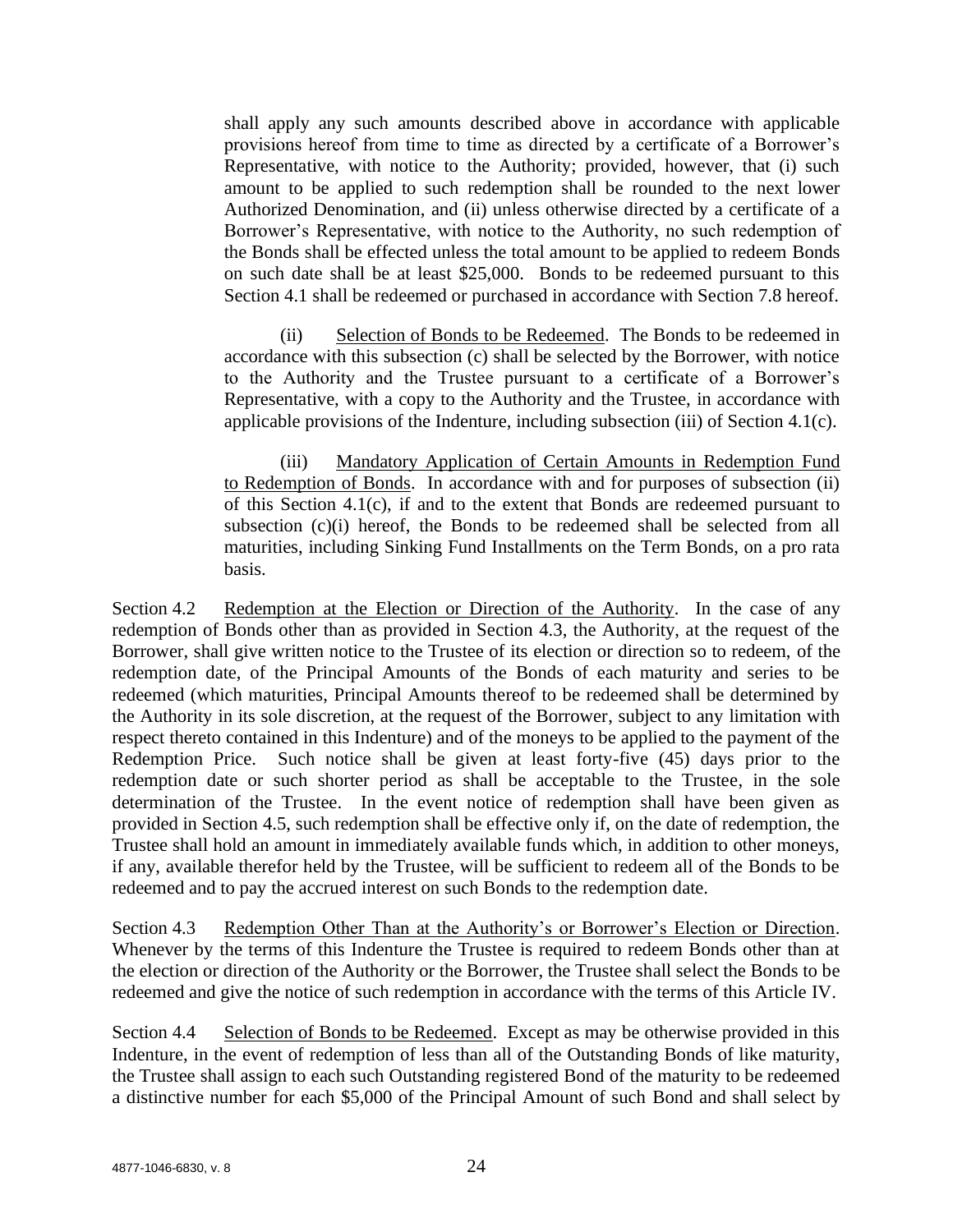lot, using such method of selection as it shall deem proper in its discretion, from the numbers assigned to such Bonds as many numbers as, at \$5,000 for each number, shall equal the Principal Amount of such Bonds to be redeemed. The Bonds to be redeemed shall be the Bonds to which were assigned numbers so selected; provided, however, that only so much of the Principal Amount of each such registered Bond of a denomination of more than \$5,000 shall be redeemed as shall equal \$5,000 for each number assigned to it and so selected. For purposes of this Section, Bonds which have theretofore been selected by lot for redemption shall not be deemed Outstanding.

Section 4.5 Notice of Redemption. When the Trustee receives notice from the Authority of its election or direction to redeem Bonds pursuant to Section 4.2 (including redemption pursuant to Sections 4.1(b) and 4.1(c)), and when redemption of Bonds is required pursuant to Section 4.3 (including redemption pursuant to Section 4.1(a)), the Trustee shall give notice, which notice shall specify the series and maturities of the Bonds to be redeemed, the redemption date and the place or places where amounts due upon such redemption will be payable, whether such redemption is conditioned upon the availability of funds for such purpose on the redemption date (in the case of redemption pursuant to Section 4.1(b) and 4.1(c)(i)) and, if less than all of the Bonds of any maturity are to be redeemed, the letters and numbers or other distinguishing marks of such Bonds so to be redeemed, and, in the case of Bonds to be redeemed in part only, such notice shall also specify the respective portions of the Principal Amount thereof to be redeemed. Such notice shall further state that on such date there shall become due and payable upon each Bond to be redeemed the Redemption Price thereof, or the Redemption Price of the specified portions of the Principal Amount thereof in the case of Bonds to be redeemed in part only, together with interest accrued on such Bonds to the redemption date, and that from and after such date interest on such Bonds shall cease to accrue and be payable; provided that, if the redemption is conditioned upon funds being available therefor no later than the opening of business on the Business Day prior to the redemption date, the notice shall so state. The Trustee shall mail a copy of such notice, by first class mail, postage prepaid, not less than thirty (30) days nor more than forty-five (45) days before the redemption date, to the Owners of any Bonds or portions of Bonds which are to be redeemed, at their last addresses, if any, appearing upon the registration book. Failure to give such notice with respect to any Bonds, or any defect therein, shall not affect the validity of the proceedings for redemption of any other Bonds.

Section 4.6 Payment of Redeemed Bonds. Notice having been given in the manner provided in Section 4.5 (and if said notice shall have been conditioned on the availability of funds on the redemption date, then to the extent such funds are so available), the Bonds or portions thereof so called for redemption shall become due and payable on the redemption date so designated at the Redemption Price, plus interest accrued and unpaid on such Bonds to the redemption date, and, upon presentation and surrender thereof at the offices specified in such notice, together with, in the case of Bonds presented by other than the Owner, a written instrument of transfer duly executed by the Owner or his attorney duly authorized in writing, such Bonds, or portions thereof, shall be paid at the Redemption Price plus interest accrued and unpaid on such Bonds to the redemption date. If there shall be called for redemption less than all of a registered Bond, the Authority shall execute and deliver, upon the surrender of such Bond, without charge to the Owner thereof, for the unredeemed balance of the Principal Amount of the registered Bond so surrendered, registered Bonds of like maturity in any of the authorized denominations. If, on the redemption date, moneys for the redemption of all the Bonds or portions thereof of any like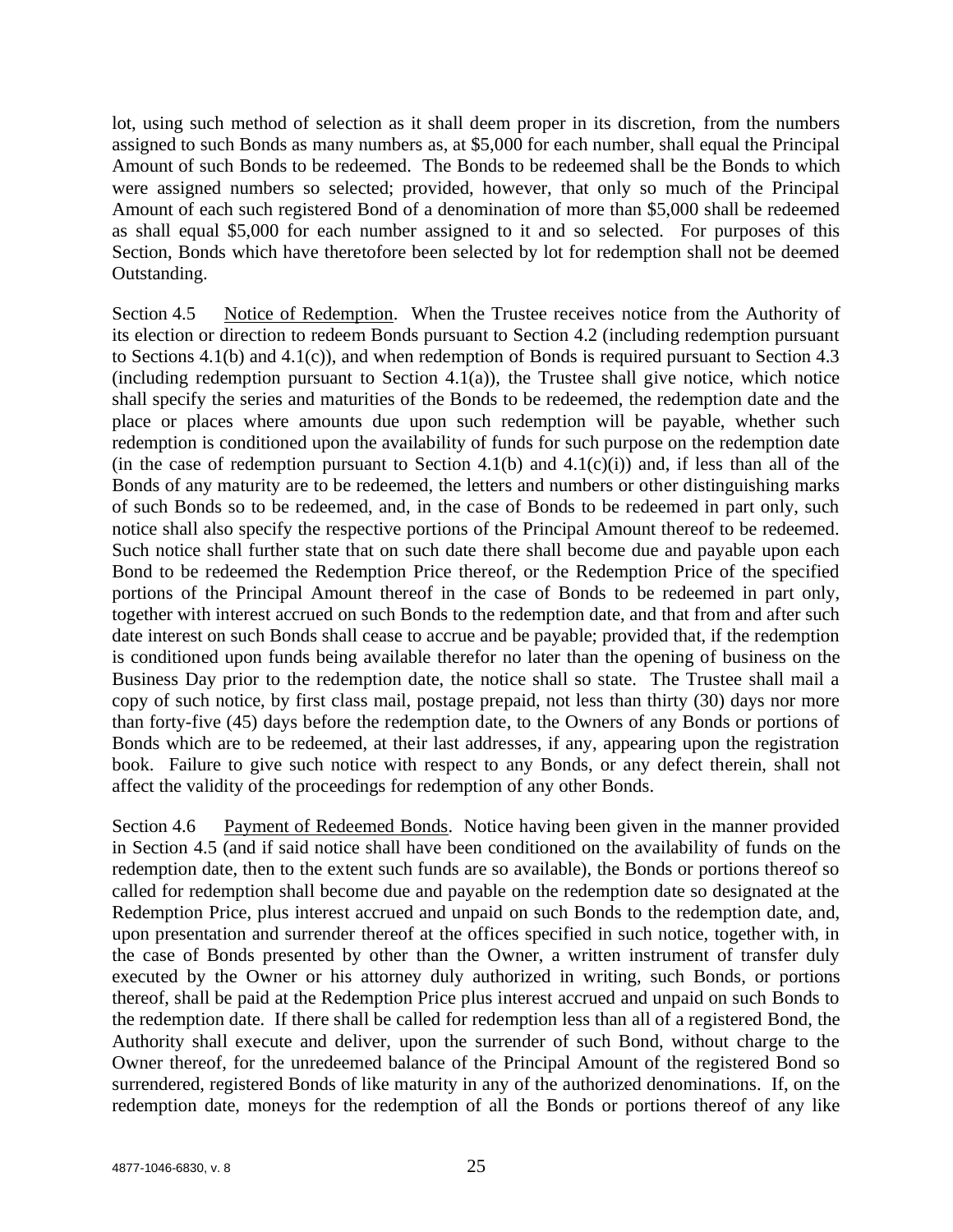maturity to be redeemed, together with interest to the redemption date, shall be held by the Trustee and Paying Agent so as to be available therefor on said date and if notice of redemption shall have been given as aforesaid, then, from and after the redemption date, interest on the Bonds or portions thereof of such maturity so called for redemption shall cease to accrue and become payable. If said moneys shall not be so available on the redemption date, such Bonds or portions thereof shall continue to bear interest until paid at the same rate they would have borne had they not been called for redemption.

Section 4.7 Redeemed Bonds as Satisfaction of Sinking Fund Installments. Upon any purchase or redemption of Term Bonds (other than by application of Sinking Fund Installments) an amount equal to the applicable Redemption Prices thereof (as specified below) shall be credited towards a part or all of any one or more of such Sinking Fund Installments, as directed by a certificate of a Borrower Representative, with a copy to the Authority. Such applicable Redemption Prices shall be the respective Redemption Prices which would be applicable upon the redemption of such Bonds from the respective Sinking Fund Installments on the due dates thereof. The portion of any such Sinking Fund Installment remaining after the deduction of any such amounts credited toward the same (or the original amount of any such Sinking Fund Installment if no such amounts shall have been credited toward the same) shall constitute the unsatisfied balance of such Sinking Fund Installment for the purpose of the calculation of Principal Installments due on a future date.

Section 4.8 Purchase of Bonds. In lieu of redemption of Bonds of a series as provided in this Indenture, amounts held by the Trustee for such redemption will, at the written request of the Borrower set forth in a certificate of a Borrower Representative, with a copy to the Authority, received by the Trustee prior to the selection of Bonds of such series for redemption, be applied by the Trustee to the purchase of Bonds of such series at public or private sale as and when and at such prices (including brokerage, accrued interest and other charges) as the Borrower may in its discretion direct, but not to exceed the redemption price which would be payable if such Bonds of such series were redeemed. The aggregate principal amount of Bonds of such series of the same maturity purchased in lieu of redemption may not exceed the aggregate principal amount of Bonds of such series of such maturity which would otherwise be subject to such redemption.

### ARTICLE V

# PLEDGES; ESTABLISHMENT OF FUNDS AND ACCOUNTS AND APPLICATIONS THEREOF

### Section 5.1 Pledges.

(a) With respect to the Bonds, (i) the Pledged Revenues and (ii) all the rights, title and interest of the Authority in and to the Loan, the Loan Agreement and the Deed of Trust, the proceeds and collections of the Authority therefrom and all Funds and Accounts created or established by or maintained pursuant to this Indenture for the benefit of the Owners of the Bonds and any other property pledged to the payment of any Bonds in the granting clauses hereof, are hereby pledged to the payment of the principal, Redemption Price, if any, and interest on the Bonds in accordance with the terms and provisions of this Indenture, and the Trustee is hereby granted a security interest therein,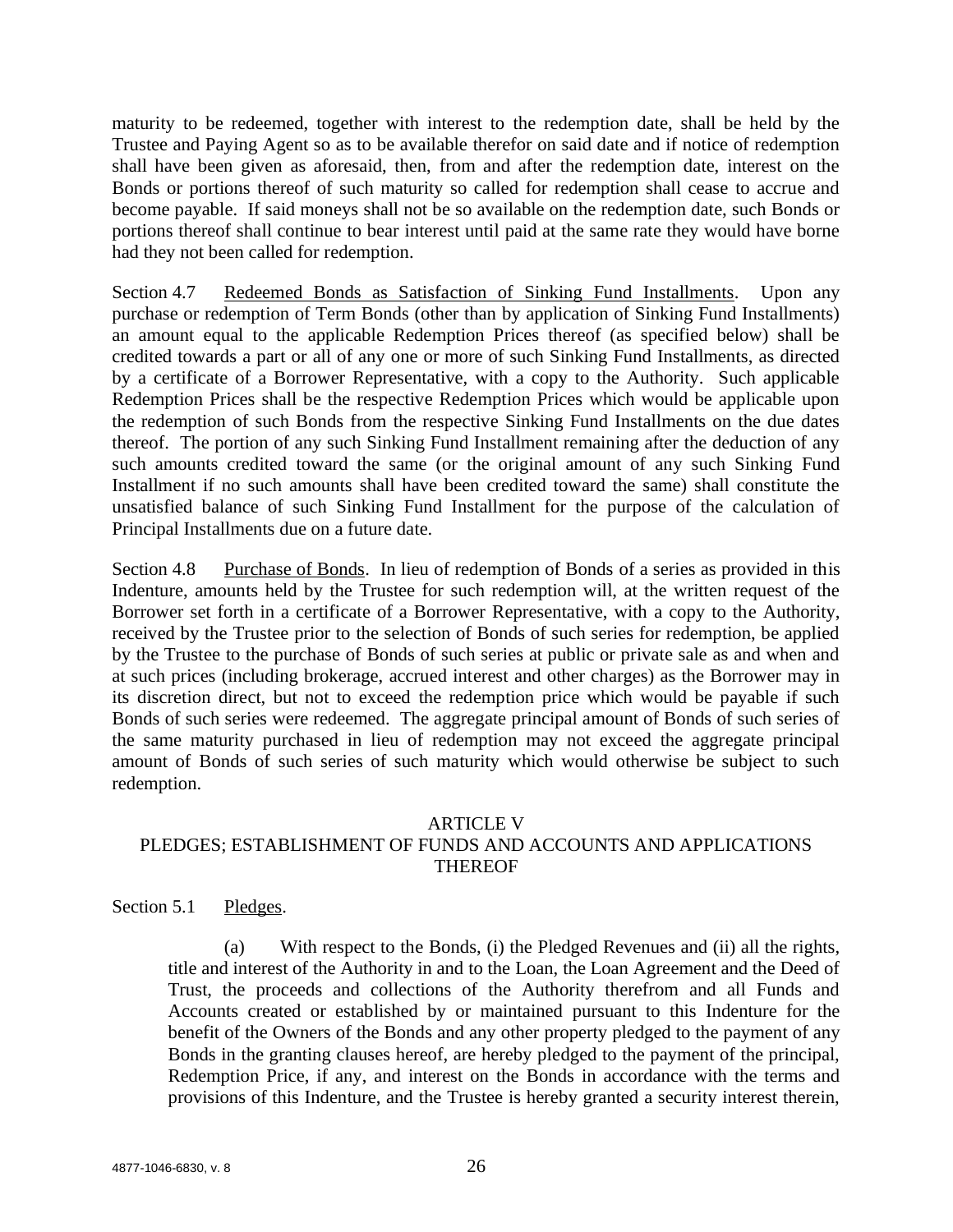subject only to the provisions of this Indenture permitting the application thereof for the purposes and on the terms and conditions set forth in this Indenture.

(b) Notwithstanding the foregoing Section 5.1(a), there are hereby reserved to the Authority, and not in any way pledged to the Bondowners, the Authority's rights under Sections 6.6, 6.8 and 7.4 of the Loan Agreement.

(c) In the event that the Borrower acquires or has acquired additional assets not subject to the liens and pledges described in Section 5.1(a) above ("Other Assets"), such Other Assets shall not be pledged to the payment of the Bonds. To the extent that Bondowners are deemed to have any interest in the Borrower's Other Assets, the Bondowners agree that their interest in those Other Assets is subordinate to the claims or rights of other lenders or creditors, as applicable. The provisions of this Section 5.1(d) constitute a subordination agreement as defined in the U.S. Bankruptcy Code.

Section 5.2 Project Fund. The Authority hereby establishes and creates a special trust fund designated as the Independent Cities Finance Authority Rancho Feliz and Las Casitas de Sonoma Project Fund (the "Project Fund"), which shall be held by the Trustee. Except as set forth in Section 5.4 hereof, amounts in the Project Fund shall be expended and applied only for making the Loan. On the Closing Date, the Trustee shall pay out moneys in the Project Fund for the purpose of making the Loan, upon receipt by the Trustee of a written direction of the Authority signed by an Authorized Officer.

Upon receipt of such written direction, the Trustee shall make the payments as directed by such direction from the Project Fund. When all monies in the Project Fund have been disbursed, the Trustee shall close the fund.

### Section 5.3 Establishment of Other Funds.

(a) The Authority hereby establishes and creates with the Trustee a series of special trust funds to be held as hereinafter set forth in this Article V and designated as follows:

- (1) Revenue Fund;
- (2) Debt Service Fund;
- (3) Debt Service Reserve Fund;
- (4) Redemption Fund (to be established by the Trustee when needed);
- (5) Rebate Fund (to be established by the Trustee when needed);

(6) Administration Fund with the General Account, and Borrower Administration Fee Account therein;

(7) Repair and Replacement Fund;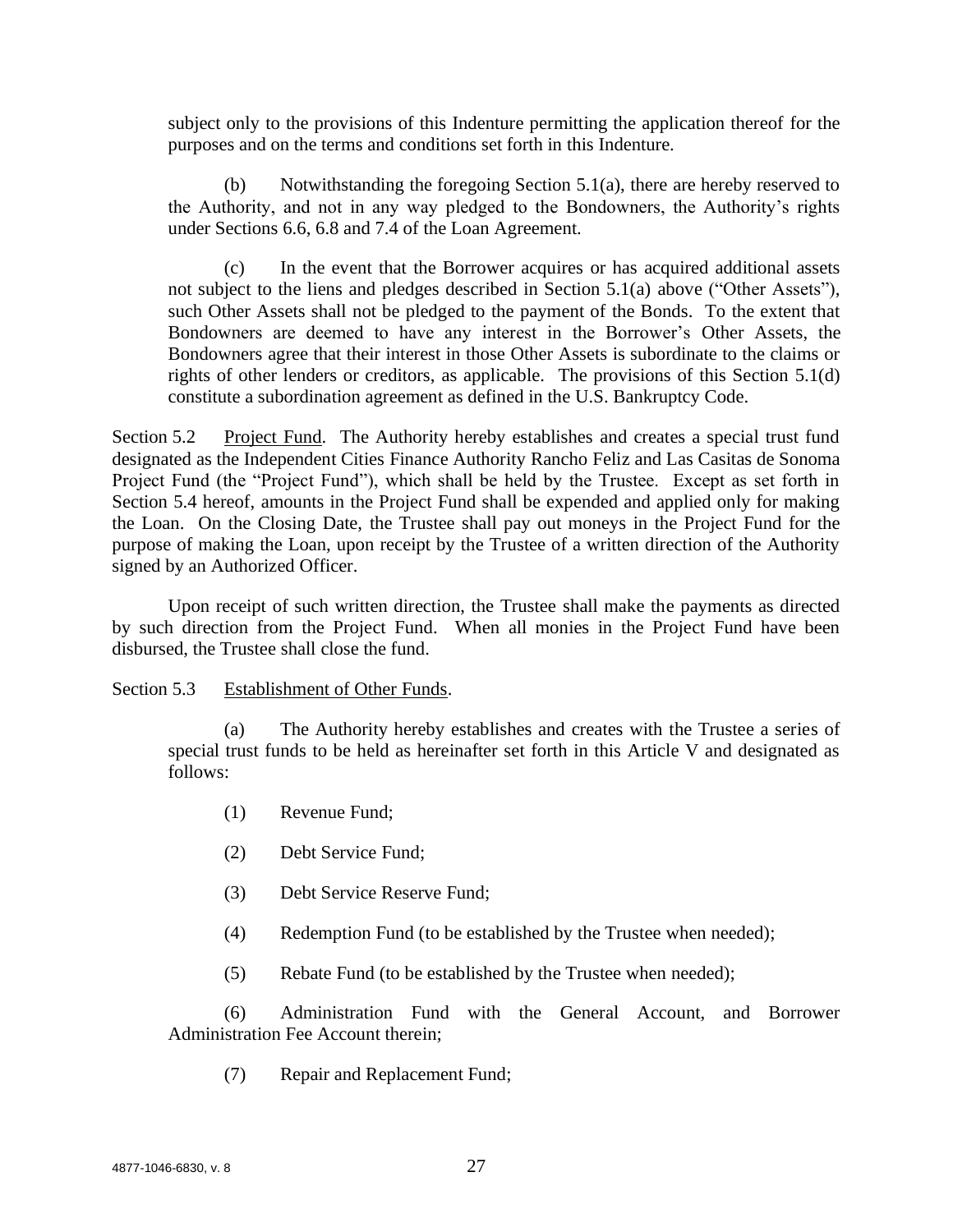(8) Cost of Issuance Fund; and

(9) Surplus Fund.

Section 5.4 Deposit of Bond Proceeds and Other Moneys.

(a) *Bonds*. The proceeds of the sale of the Bonds in the amount of [\_\_\_\_\_\_\_] (representing \$[\$PAR] in aggregate principal amount, less an Underwriter's discount of \$[\_\_\_\_\_\_\_], [plus/less a net original issue premium/discount] of \$[\_\_\_\_\_\_\_]) shall be deposited with the Trustee on the Closing Date and credited to the Project Fund. The proceeds of the Bonds on deposit in the Project Fund shall be disbursed in accordance with the provisions of Section 5.2 hereof and the terms of the Loan Agreement as follows:

(1) on the Closing Date, to the Escrow Agent an amount equal to \$[\_\_\_\_\_\_\_] to prepay in full the Prior Bonds;

(2) on the Closing Date, to the Cost of Issuance Fund an amount equal to  $\$$ [  $\qquad$   $\qquad$   $\qquad$   $\qquad$   $\qquad$   $\qquad$   $\qquad$   $\qquad$   $\qquad$   $\qquad$   $\qquad$   $\qquad$   $\qquad$   $\qquad$   $\qquad$   $\qquad$   $\qquad$   $\qquad$   $\qquad$   $\qquad$   $\qquad$   $\qquad$   $\qquad$   $\qquad$   $\qquad$   $\qquad$   $\qquad$   $\qquad$   $\qquad$   $\qquad$   $\qquad$   $\qquad$   $\qquad$   $\qquad$   $\qquad$   $\qquad$ 

(3) on the Closing Date, to the Repair and Replacement Fund an amount equal to  $$$ [ \_\_\_\_\_\_].

(b) *Borrower Funds*. As directed by the Borrower, funds shall be transferred from the Prior Indenture and deposited with the Trustee as follows:

(1) on the Closing Date, to the Debt Service Reserve Fund an amount equal to \$[\_\_\_\_\_\_\_]; and

(2) on the Closing Date, to the Repair and Replacement Fund and amount equal to  $$$ [\_\_\_\_\_\_\_\_\_].

Section 5.5 Cost of Issuance Fund. Moneys in the Cost of Issuance Fund shall be applied to the payment of Costs of Issuance, upon receipt of an Officer's Certificate stating the person to whom and the purpose for which each payment is to be made, and the amount of such payment. Upon receipt of an Officer's Certificate stating that the Costs of Issuance have been fully paid and in any event within six months after the Closing Date, the Trustee shall transfer any remaining balance to the Revenue Fund and such Fund shall be closed.

Section 5.6 Deposits. By its execution of the Loan Agreement, the Authority has caused the Borrower to collect and deposit or cause to be collected and deposited with the Trustee, (i) on or prior to the thirteenth (13th) day of each month, commencing in [August] 2022, from budgeted Net Operating Revenues from the prior month, amounts sufficient to make the monthly deposits required by paragraphs (a) through (d) of Section 5.7 hereof and (ii) on or prior to the date that is 45 days following the end of each Bond Year, all remaining budgeted Net Operating Revenues from such prior Bond Year. The Trustee shall notify the Authority and the Oversight Agent in the event that Net Operating Revenues sufficient to make the monthly deposits required by paragraphs (a) through (d) of Section 5.7 hereof have not been deposited by the thirteenth (13th)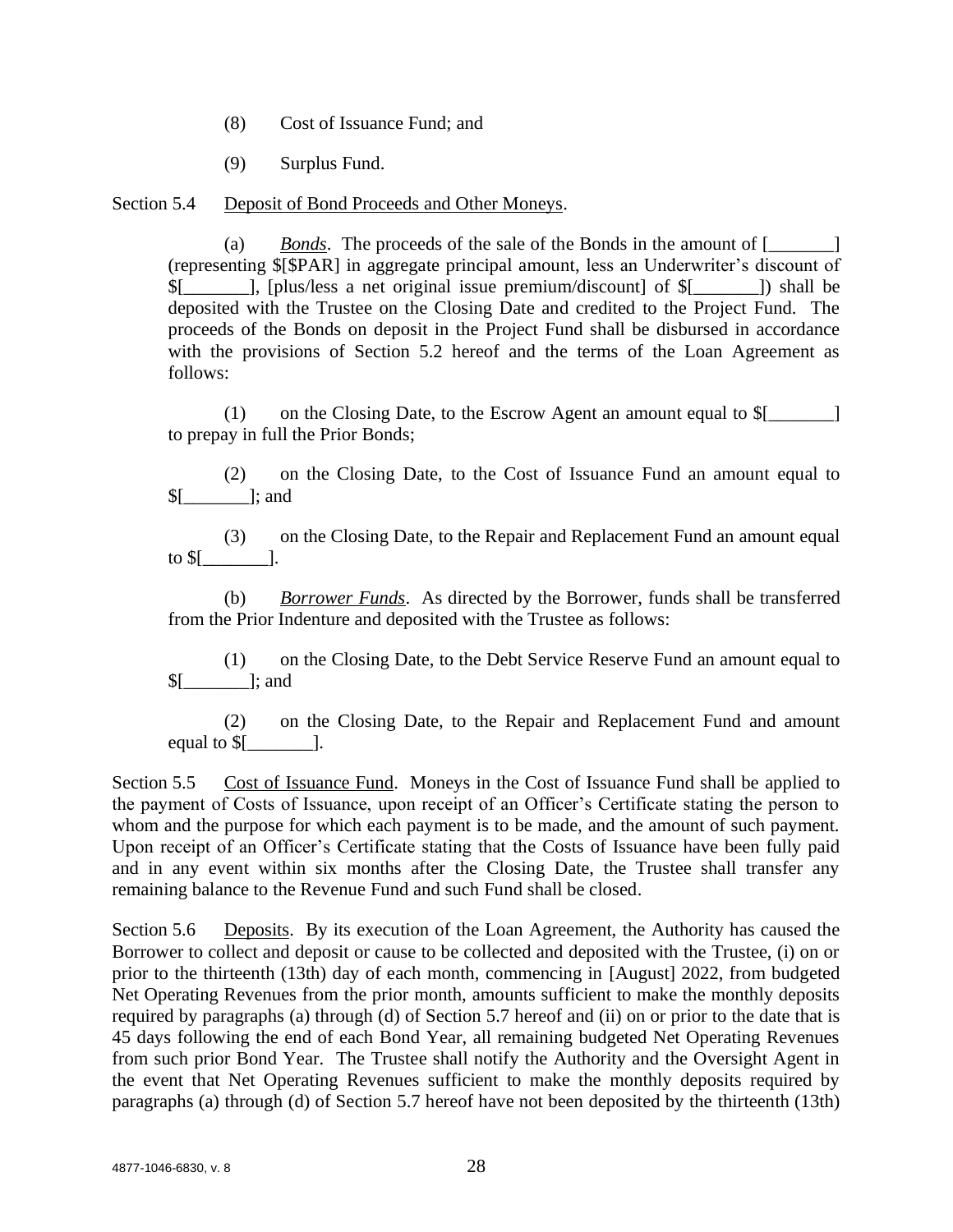day of each month. The Trustee shall be accountable only for moneys actually so deposited or held. All Net Operating Revenues received by the Trustee shall be deposited for credit to the Revenue Fund to be held by the Trustee. All Prepayments and Net Proceeds with respect to the Loan shall be separately identified by the Borrower to the Trustee, shall be deposited in the Redemption Fund for the benefit of the Owners of Bonds.

Section 5.7 Revenue Fund. The Revenue Fund shall be held by the Trustee for the benefit of the Owners of the Bonds.

All interest and other income from time to time received from the deposit of moneys in the Revenue Fund shall be retained in such fund and applied pursuant to this Section 5.7. On or before the Business Day preceding the fifteenth (15th) day of each month, the Trustee shall provide a written notice or electronic notice to the Authority and the Oversight Agent of the amount deposited in the Revenue Fund. Except as otherwise set forth below, on the Business Day preceding the fifteenth (15th) day of each month, the Trustee shall withdraw from the Revenue Fund and transfer to the following funds the amounts indicated in the following tabulation, in the following order of priority, or so much thereof as remains after first making all prior transfers:

(a) into the Debt Service Fund, (i) an amount equal to one-sixth of the interest due on the Bonds on the next Interest Payment Date (or, if the first Interest Payment Date is less than six months away, the Trustee shall allocate to the Revenue Fund an amount sufficient to total the interest payable on the Bonds in equal monthly installments), (ii) an amount equal to one-twelfth of the principal coming due, if any, on the Bonds on the next Principal Payment Date (or, if the first Principal Payment Date is less than twelve months away, the Trustee shall allocate to the Revenue Fund an amount sufficient to total the principal payable on the Bonds in equal monthly installments), and (iii) an amount due on the next redemption date on the Bonds to be redeemed (other than pursuant to mandatory sinking fund redemption), provided that such payments may be net of accrued interest on investments of funds held under this Indenture;

(b) into the Debt Service Reserve Fund, the amount, if any, required by Section 6.25 of the Loan Agreement;

(c) into the General Account of the Administration Fund, (i) the amount, if any, necessary to pay or provide for one-twelfth of the Trustee Fee (or, if the first Trustee Fee payment date is less than twelve months away, the Trustee shall allocate to the General Account of the Administration Fund an amount sufficient to total the Trustee Fee for that year in equal monthly installments), including expenses in connection with the purchase or redemption of any Bonds, all as provided and contemplated in the annual budget filed by the Borrower pursuant to the Loan Agreement and specified by the Borrower in writing to the Trustee, (ii) the amount, if any, necessary to pay or provide for one-twelfth of the annual Oversight Agent Fee (or, if the first Oversight Agent Fee payment date is less than twelve months away, the Trustee shall allocate to the General Account of the Administration Fund an amount sufficient to total the Oversight Agent Fee for that year in equal monthly installments), and (iii) the amount, if any, necessary to pay or provide for one-twelfth of the other Fees and Charges (or, if the first Fees and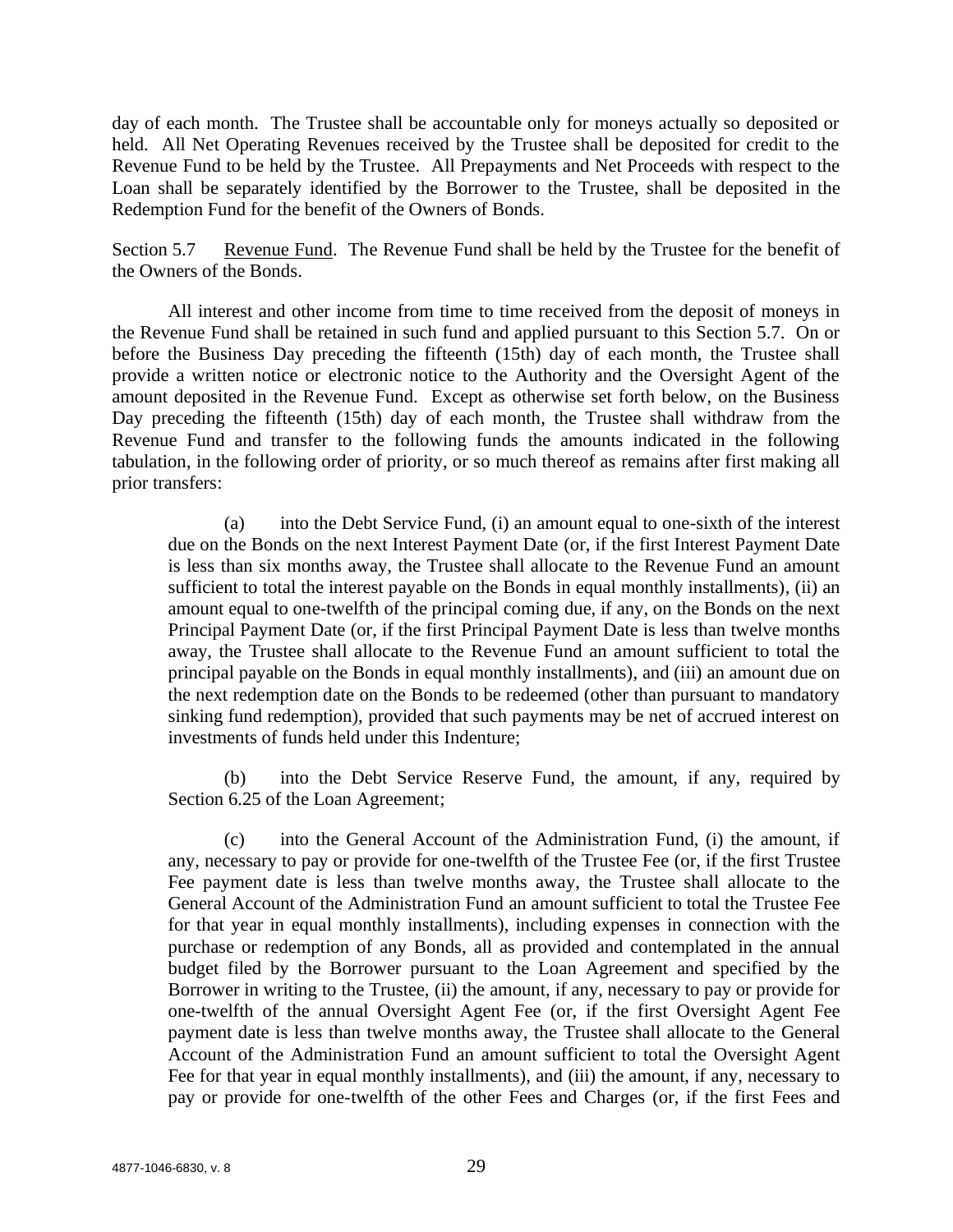Charges payment date is less than twelve months away, the Trustee shall allocate to the General Account of the Administration Fund an amount sufficient to total the Fees and Charges for that year in equal monthly installments), if any, all as provided and contemplated in the annual budget filed by the Borrower pursuant to the Loan Agreement and specified by the Borrower in writing to the Trustee (any fees and expenses of the Fiduciaries above and beyond the amount contemplated in the annual budget filed by the Borrower pursuant to the Loan Agreement shall be paid from the Surplus Fund);

(d) into the General Account of the Administration Fund, the amount, if any, necessary to pay or provide for one-twelfth of the Authority Annual Fee (or, if the first Authority Annual Fee payment date is less than twelve months away, the Trustee shall allocate to the General Account of the Administration Fund an amount sufficient to total the Authority Annual Fee for that year in equal monthly installments) not including amounts, if any, due to the Authority for certain audit costs as set forth in the Regulatory Agreements;

(e) into the Borrower Administration Fee Account of the Administration Fund an amount equal to the Borrower Administration Fee as such amount is set forth in writing from the Borrower to the Trustee, which Borrower Administration Fee is authorized hereunder, plus any amounts for previous periods not paid to the Borrower. Any such amounts so deposited to be paid to the Borrower on the last day of each month;

(f) on or after the 60th day following the end of a Bond Year, to the extent of available budgeted Net Operating Revenues from such prior Bond Year, into the Repair and Replacement Fund, the amount, if any, necessary to bring the aggregate amount on deposit in the Repair and Replacement Fund to at least \$[\_\_\_\_\_\_\_]; and

(g) on or after the 60th day following the end of a Bond Year, after making all of the foregoing transfers, into the Surplus Fund, the amount, if any, remaining in the Revenue Fund.

Notwithstanding the foregoing, so long as the Borrower has monthly Net Operating Revenues that are at least equal to said month's portion of items (a) through (d) of this Section 5.7, then the Borrower may retain from Net Operating Revenues for such month the Borrower Administration Fee for such month, in accordance with the annual budget filed with the Trustee.

Notwithstanding the foregoing paragraphs (c) and (d) of this Section 5.7, the Borrower may at any time elect to deposit additional amounts, including, without limitation, transfers from the Surplus Fund, into the General Account of the Administration Fund. No additional deposits to the General Account of the Administration Fund shall be required under paragraphs (c) and (d) if, on the Business Day preceding the fifteenth (15th) day of any month, sufficient funds have previously been deposited into such accounts.

### Section 5.8 Debt Service Fund.

(a) The Debt Service Fund shall be held by the Trustee for the benefit of the Owners of the Bonds. The Trustee shall withdraw from the Debt Service Fund, on or prior to each Interest Payment Date, an amount equal to the unpaid interest due on the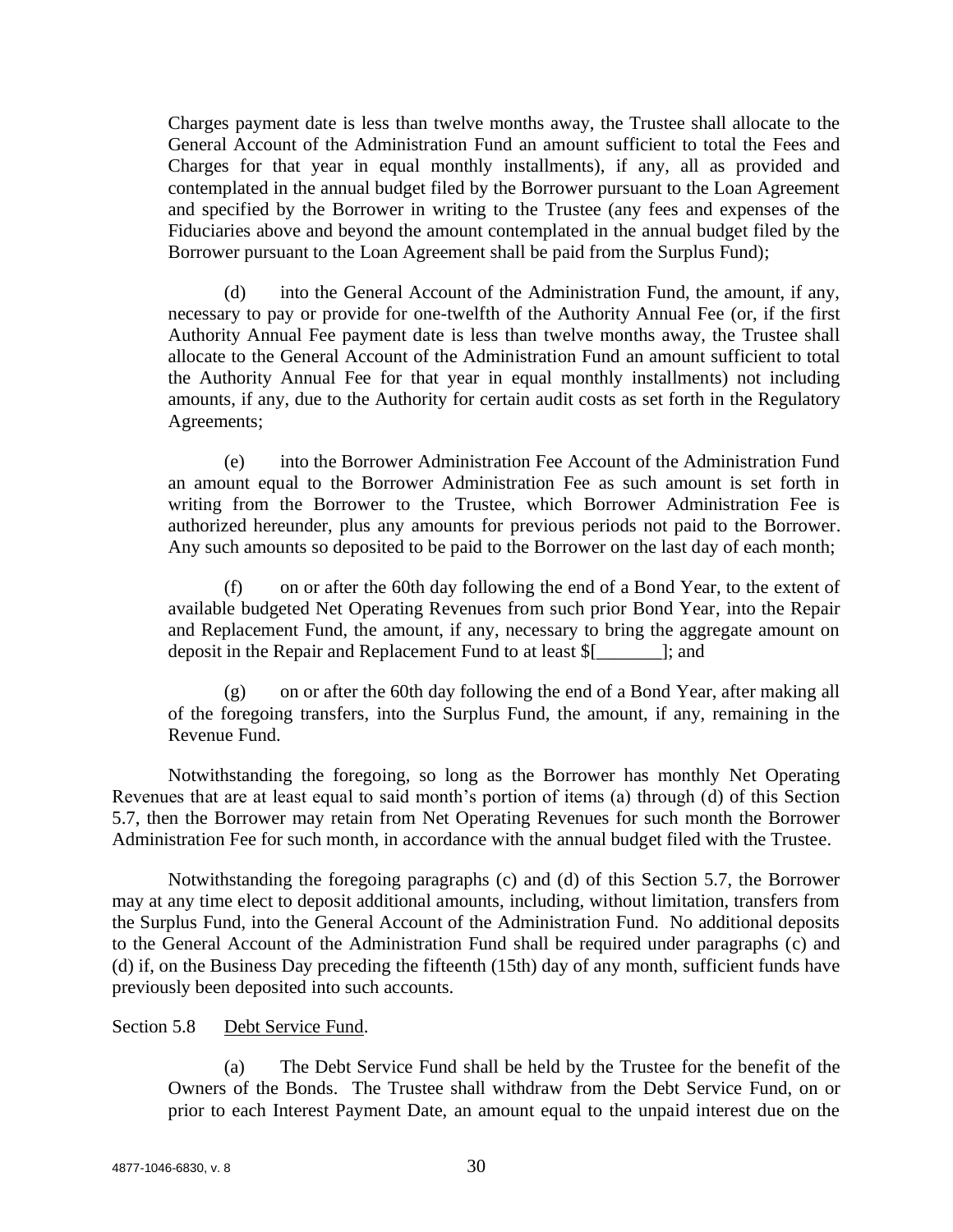Bonds on that date and shall cause it to be applied to the payment of such interest when due.

(b) If the withdrawals required under subsection (a) of this Section on the same and every prior Interest Payment Date have been made, the Trustee shall withdraw from the Debt Service Fund, on or prior to each Principal Payment Date, an amount equal to the Principal Amount of the Outstanding Bonds, if any, maturing on that date and shall cause it to be applied to the payment of the principal of the Bonds when due.

(c) Each withdrawal from the Debt Service Fund under subsections (a) and (b) of this Section shall be made on or immediately prior to the Interest Payment Date or Principal Payment Date to which it relates, and the amount so withdrawn shall be deemed to be part of the Debt Service Fund until such Interest Payment Date or Principal Payment Date. In the event that amounts on deposit in the Debt Service Fund are insufficient to make the transfers under subsections (a) and (b) when required thereunder, the Trustee shall transfer to the Debt Service Fund the amount of such insufficiency first from the Surplus Fund, and then from the Debt Service Reserve Fund.

(d) The Trustee shall apply money in the Debt Service Fund to the purchase or the redemption of the Term Bonds in the manner provided in this Section and Article IV, provided that no such Bonds shall be so purchased in lieu of redemption during the period of 45 days next preceding each Sinking Fund Installment due date established for such Term Bonds. The price paid by the Trustee (including any brokerage and other charges) for any Term Bond purchased pursuant to this subsection (d) shall not exceed the Redemption Price applicable on the next date on which such Term Bond could be redeemed in accordance with its terms as part of a Sinking Fund Installment. Subject to the limitations set forth and referred to in this Section, the Trustee shall purchase Term Bonds at such times, for such prices, in such manner (whether after advertisement for tenders or otherwise) as the Trustee shall be directed by a certificate of a Borrower Representative, with a copy to the Authority, and as may be possible with the amount of money available in the Debt Service Fund therefor.

(e) As soon as practicable after the  $45<sup>th</sup>$  day but not later than the  $30<sup>th</sup>$  day prior to the due date of any Sinking Fund Installment, the Trustee shall proceed pursuant to Section 4.3 to call for redemption on that date a Principal Amount of Term Bonds subject to such Sinking Fund Installment in such amount as shall be necessary to complete the retirement of the Principal Amount of the Term Bonds of such maturity specified for such Sinking Fund Installment. The Trustee shall withdraw from the Debt Service Fund, on or prior to the due date of the next Sinking Fund Installment, an amount equal to the Principal Amount of the Term Bonds called for redemption on such date pursuant to this subsection; and shall cause it to be applied to the payment of the Redemption Price thereof on such date.

If, by application of moneys in the Debt Service Fund, the Trustee shall purchase in any Bond Year Term Bonds subject to redemption from moneys in the Debt Service Fund in excess of the aggregate Sinking Fund Installment in respect of such Term Bonds for such Bond Year, the Trustee shall file with the Authority and the Borrower not later than the 20th day preceding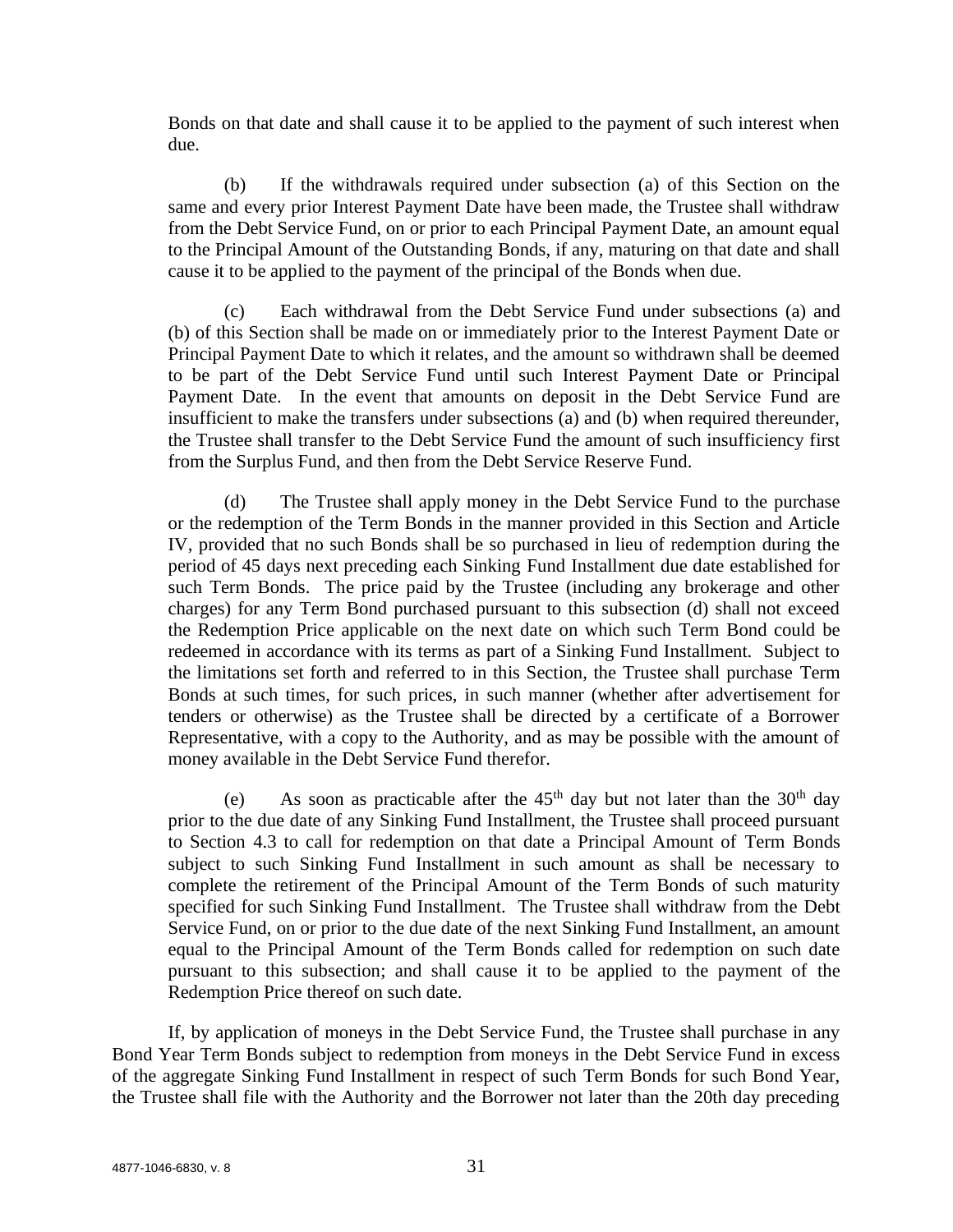the close of such Bond Year, a statement identifying such Term Bonds purchased and called for redemption during such Bond Year. The Borrower shall thereafter cause a certificate of a Borrower Representative, with a copy to the Authority, to be filed with the Trustee not later than the 10th day preceding the close of such Bond Year setting forth with respect to the amount of such excess the years in which Sinking Fund Installments are to be reduced and the respective amounts by which such Sinking Fund Installments are to be reduced; provided that such reduction shall be as nearly as practicable allocated pro rata among remaining Sinking Fund Installments so as to be in increments of \$5,000.

Upon the retirement of any Term Bonds by purchase or redemption pursuant to this Section, the Trustee shall file with the Authority and the Borrower a statement identifying such Bonds and setting forth the date of their purchase or redemption, the amount of the purchase price or the Redemption Price of such Term Bonds and the amount paid as interest thereon.

All interest and other income from time to time received from the deposit and investment of moneys in the Debt Service Fund shall be transferred upon receipt to the Revenue Fund.

(g) No amount shall be withdrawn or transferred from or paid out of the Debt Service Fund except as provided in this Section.

### Section 5.9 Debt Service Reserve Fund.

(a) The Debt Service Reserve Fund shall be held by the Trustee for the benefit of the Owners of the Bonds. If available moneys in the Debt Service Fund and the Surplus Fund shall be insufficient to pay in full the interest on and principal of any Bonds becoming due on any Interest Payment Date, Principal Payment Date or any date on which Bonds have been called for redemption, the Trustee shall transfer an amount equal to the deficiency, from the Debt Service Reserve Fund to the Debt Service Fund for such purpose unless the Authority shall, by an Officer's Certificate delivered to the Trustee prior to the Interest Payment Date, designate one or more Funds or Accounts from which an amount equal to the deficiency in the Debt Service Fund is required to be transferred to the Debt Service Fund.

(b) All interest and other income from time to time received from the deposit and investment of moneys in the Debt Service Reserve Fund shall be transferred upon receipt to the Revenue Fund.

(c) If, on or before an Interest Payment Date, the amount in the Debt Service Reserve Fund exceeds the Debt Service Reserve Fund Requirement, the Trustee shall withdraw the amount therein in excess of the Debt Service Reserve Fund Requirement and transfer such amount to the Revenue Fund.

(d) Whenever the Authority shall receive a Prepayment or Net Proceeds and shall transfer the proceeds thereof to the Redemption Fund, which in any such case would result in the reduction of the Debt Service Reserve Fund Requirement upon application of the moneys so transferred to the purchase or redemption of Bonds, the Trustee shall, immediately prior to and in connection with each such purchase or redemption, withdraw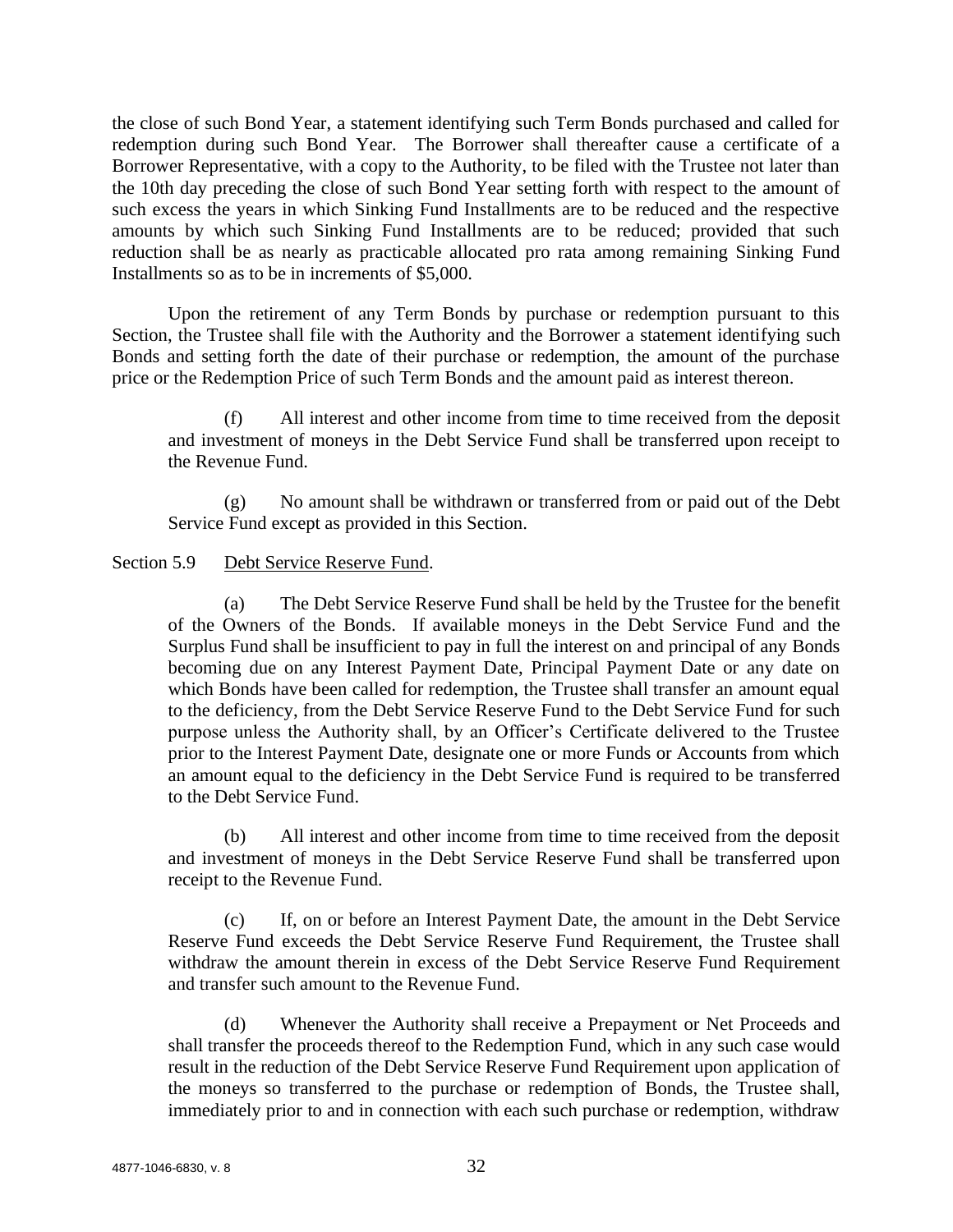from the Debt Service Reserve Fund and deposit in the Redemption Fund an amount of moneys equal to the reduction of the Debt Service Reserve Fund Requirement which would result upon the purchase or redemption of such Bonds (including the purchase or redemption of such Bonds utilizing the moneys being transferred from the Debt Service Reserve Fund and deposited in the Redemption Fund pursuant to the provisions of this paragraph), but only to the extent that any such withdrawal would not reduce the amount of the Debt Service Reserve Fund below the Debt Service Reserve Fund Requirement. The amount of moneys to be withdrawn from the Debt Service Reserve Fund in each instance pursuant to the provisions of this paragraph shall be as determined by a certificate of a Borrower Representative filed with the Trustee, with a copy to the Authority.

Section 5.10 Redemption Fund.

(a) The Redemption Fund shall be held by the Trustee for the benefit of the Owners of the Bonds. The Trustee shall deposit into the Redemption Fund any Prepayments or Net Proceeds pursuant to Section 5.6. Any moneys on deposit in the Redemption Fund shall be used and applied, as soon as practicable following the receipt thereof, but not later than twelve months after such receipt, for either or both of the following purposes:

(1) to the redemption of Bonds as may be designated in an Officer's Certificate; or

(2) to the purchase of Bonds at the price specified by the Borrower, but only upon receipt of a certificate of a Borrower Representative, with a copy to the Authority, stating the Principal Amounts and maturities of the Bonds to be purchased; provided that no such purchase shall be made at a price in excess of the Redemption Price applicable on the next ensuing redemption date, and that no such purchase shall be made during the period of 45 days next preceding a redemption date from moneys to be applied pursuant to paragraph (1) above to the redemption of Bonds on such date.

(b) Accrued interest on purchased Bonds shall be paid from the Debt Service Fund.

(c) All interest and other income from time to time received from the deposit and investment of moneys in the Redemption Fund shall be transferred upon receipt to the Revenue Fund.

(d) No amount shall be withdrawn or transferred from or paid out of the Redemption Fund except as provided in this Section.

## Section 5.11 Rebate Fund.

(a) The Rebate Fund shall be established when needed and administered in accordance with the provision of Section 7.14 hereof. The Rebate Fund shall not be subject to the lien or encumbrance of this Indenture and shall be held in trust by the Trustee for the benefit of the United States of America. The amounts deposited in the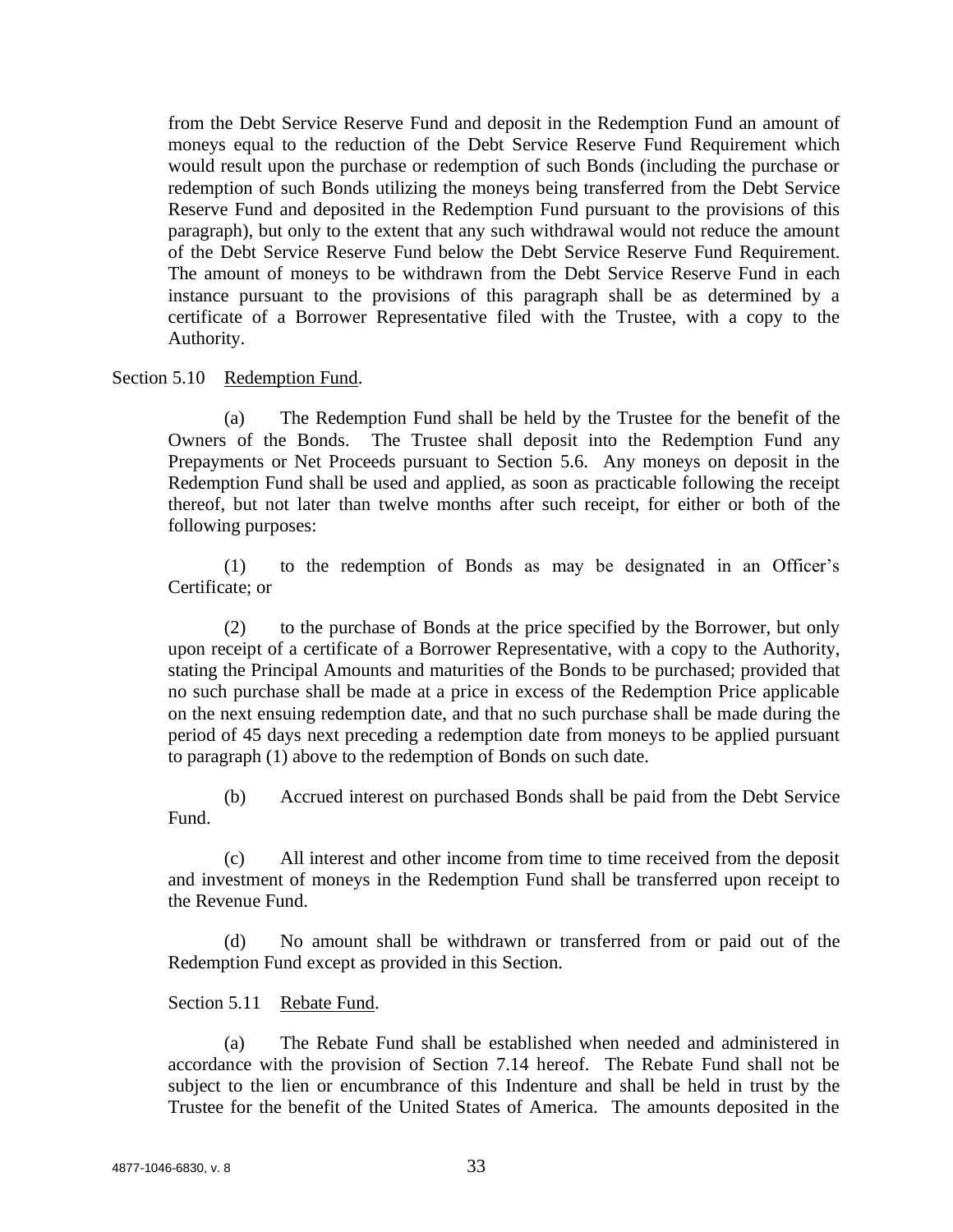Rebate Fund shall be subject to the claim of no other person, including that of the Trustee and Bondowners. Moneys transferred to the Rebate Fund pursuant to Section 7.14 hereof shall be used for no other purpose than to make payments to the United States Treasury, at the time and manner and in the amount and as more fully provided in Section 7.14 hereof.

(b) The Trustee shall be deemed conclusively to have complied with the provisions of this Indenture and the Tax Certificate with respect to Rebatable Arbitrage if it follows the directions of the Borrower, and the Trustee shall have no independent responsibility to, or liability resulting from its failure to, enforce compliance by the Borrower or the Authority with the Tax Certificate or the provisions of this Indenture and the Tax Certificate with respect to Rebatable Arbitrage.

## Section 5.12 Administration Fund.

(a) The Trustee shall establish the Administration Fund and establish therein the General Account and the Borrower Administration Fee Account to be administered as provided in this Indenture. Moneys deposited in the Accounts of the Administration Fund pursuant to Section 5.7, shall be held therein in segregated Accounts as provided below until disbursed for the purposes hereafter provided.

(b) \$[\_\_\_\_\_\_\_] shall be deposited into the General Account of the Administration Fund on the Closing Date. Moneys deposited in the General Account of the Administration Fund shall be applied by the Trustee to the Authority Annual Fee (payable on a monthly basis to the Authority commencing on [\_\_\_\_\_\_\_], 2023; provided that amounts, if any, due to the Authority for certain audit costs as set forth in the Regulatory Agreements shall be payable upon receipt of an invoice from the Authority) and the Oversight Agent Fee (payable on a quarterly basis to the Oversight Agent commencing on [\_\_\_\_\_\_\_] 15, 2023) and, from time to time as directed by a certificate of a Borrower Representative, with a copy to the Authority, to the payment of ordinary fees and expenses of Fiduciaries, including expenses of purchase or redemption of Bonds. Any fees and expenses of the Fiduciaries and amounts payable to the Authority above and beyond the amount contemplated in the final annual budget prepared by the Borrower shall be paid from the Surplus Fund, or if the Surplus Fund is insufficient, shall be paid by the Borrower.

(c) Moneys deposited in the Borrower Administration Fee Account of the Administration Fund shall be applied by the Trustee, on a monthly basis, to the payment of the Borrower Administration Fee per the written direction of a Borrower Representative.

(d) All interest and other income from time to time received from the deposit and investment of moneys in the Accounts of the Administration Fund shall be transferred upon receipt to the Revenue Fund.

(e) No amount shall be withdrawn or transferred from or paid out of the Administration Fund except as provided in this Section 5.12.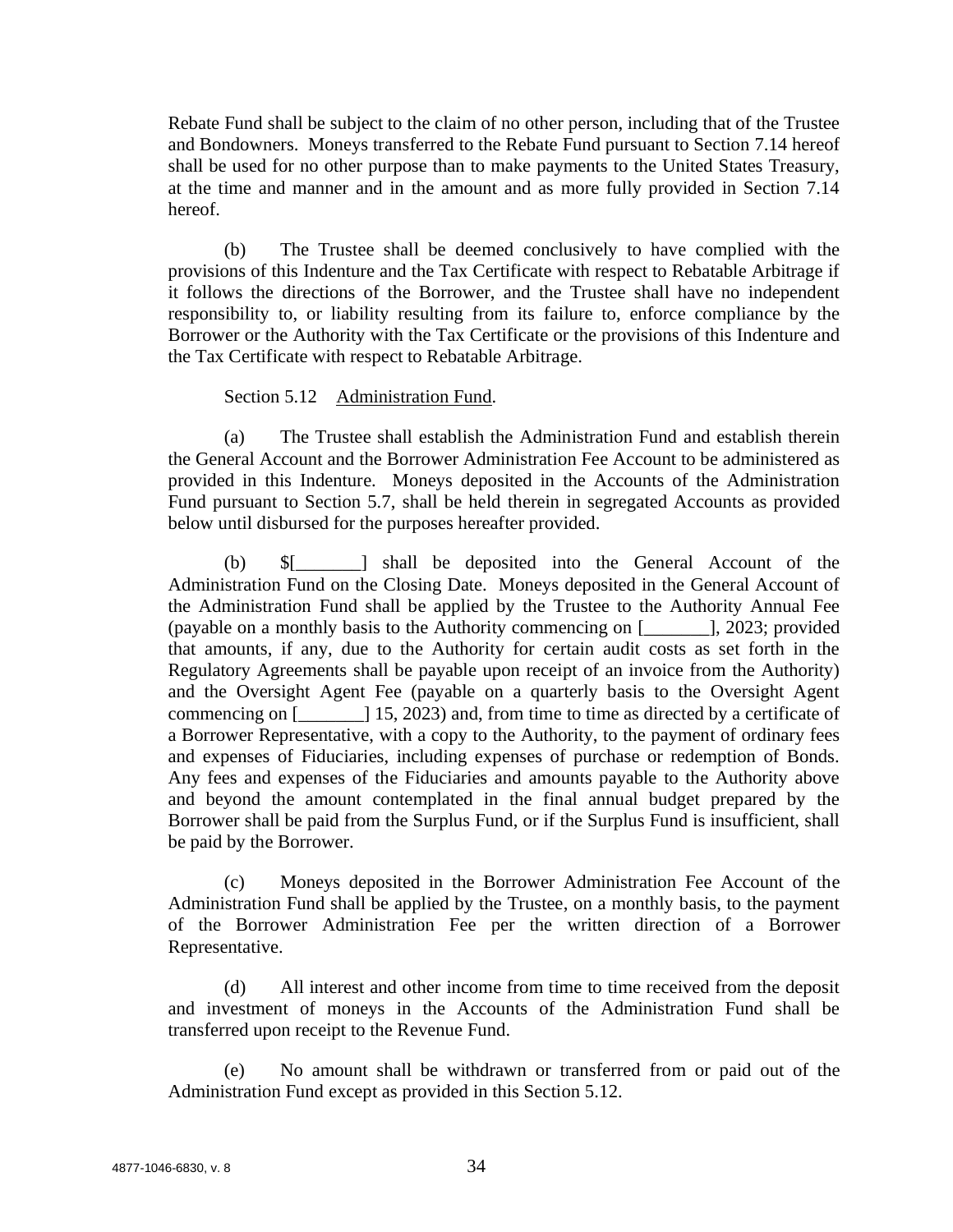(f) The Borrower may at any time elect to deposit additional amounts, including, without limitation, transfers from the Surplus Fund, into the Accounts of the Administration Fund.

Section 5.13 Repair and Replacement Fund. The Trustee shall establish and hold the Repair and Replacement Fund for the financial benefit of the Project and shall deposit therein such amounts specified in Section 5.4 and in Section 5.7(f). Moneys deposited in the Repair and Replacement Fund shall be held therein segregated from other funds held by the Trustee until disbursed for the purposes hereafter provided. Disbursements from the Repair and Replacement Fund shall be made upon the written request of the Borrower for the purpose of effecting the remaining items set forth in Exhibit C to the Loan Agreement or for any other purpose for the benefit of the Project in accordance with the annual budget filed by the Borrower pursuant to the Loan Agreement or for such other similar purposes which the Oversight Agent shall reasonably direct, including maintenance costs, replacement of machinery and appliances and including, if necessary, making payments for debt service on the Bonds. Moneys in the Repair and Replacement Fund shall be disbursed upon the written request of the Borrower in accordance with the provisions of Section 6.22 of the Loan Agreement. Interest earnings on moneys in the Repair and Replacement Fund will be deposited to the Revenue Fund. The Trustee shall also accept for deposit into the Repair and Replacement Fund, any other moneys delivered from time to time by the Borrower, including, without limitation, transfers from the Surplus Fund, with directions for deposit to such account of the Repair and Replacement Fund.

Moneys in the Repair and Replacement Fund shall be expended in accordance with the written instruction of the Borrower.

## Section 5.14 Surplus Fund.

(a) The Surplus Fund shall be held by the Trustee. The Trustee shall deposit into the Surplus Fund the amounts specified in Section 5.7(g) hereof. Annually, following computation and deposit of the Rebatable Arbitrage for the preceding Bond Year (if required for such Bond Year by Section 7.14 hereof) in the Rebate Fund in accordance with Section 7.14 hereof and provided there is no deficiency in the Debt Service Fund, the Rebate Fund, the Debt Service Reserve Fund, the Administration Fund or the Repair and Replacement Fund, any moneys in the Surplus Fund shall be released from the lien hereof, not less frequently than annually, upon delivery to the Trustee of the semi-annual Coverage Requirement Certificate and provided no Event of Default has been declared hereunder or pursuant to the Loan Agreement, the amounts on deposit in the Surplus Fund as of the conclusion of the immediately preceding Bond Year shall, at the written direction of a Borrower Representative, remain on deposit in the Surplus Fund, be transferred to the Borrower or be transferred to any other party at the direction of the Borrower for use for any lawful purpose.

(b) If at any time there is a deficiency in the Debt Service Fund, the Debt Service Reserve Fund, the Rebate Fund, the Administration Fund or the Repair and Replacement Fund, the Trustee shall withdraw from the Surplus Fund, to the extent there are any moneys therein and deposit in such Fund in the order described in Section 5.7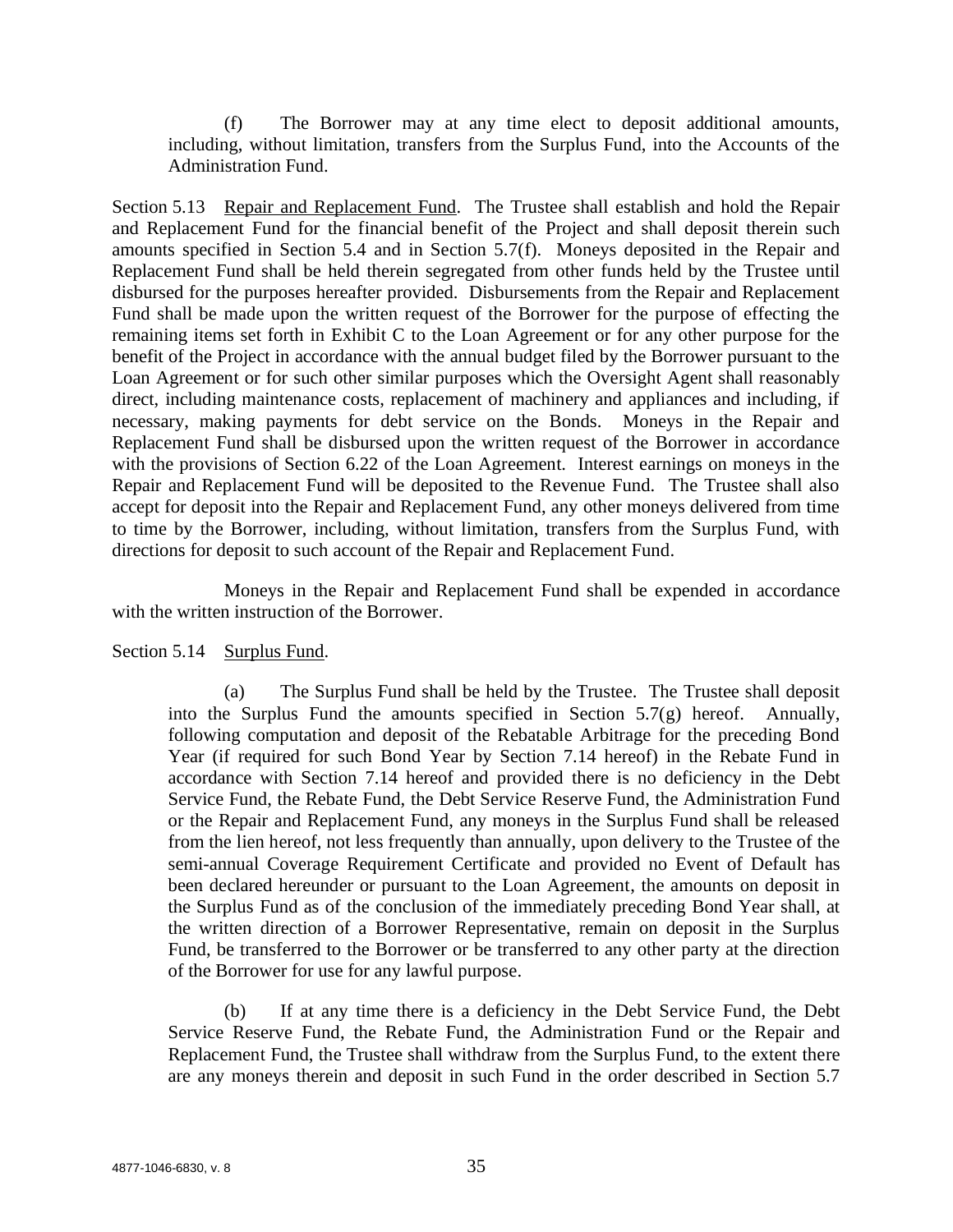hereof, the amount necessary to remedy such deficiency and shall give written notice to the Authority of such withdrawal.

(c) All interest and other income from time to time received from the deposit and investment of moneys in the Surplus Fund shall be transferred upon receipt to the Revenue Fund.

#### ARTICLE VI

### SECURITY FOR DEPOSITS AND INVESTMENT OF FUNDS

Section 6.1 Security for Deposits. All moneys held hereunder by any Fiduciary shall be held in trust and continuously and fully secured for the benefit of the Authority and the Owners of the Bonds in the manner required by this Article.

Section 6.2 Investment and Deposit of Funds.

(a) The Trustee shall keep all money held by it, as continuously as reasonably possible, invested and reinvested in Qualified Investments maturing at the times and in the amounts specified below for the Fund or Account to which it pertains, all as instructed in writing by a Borrower Representative. In determining the appropriate Qualified Investments, the Borrower Representative, with a copy to the Authority of any written directions given to the Trustee, shall review and comply with the following investment restrictions with respect to each Fund:

> (1) for the Project Fund, at the times and in the amounts necessary to provide funds for the making or acquiring of the Loan and for the other purposes described in Section 5.2 pursuant to a certificate of a Borrower Representative, with a copy to the Authority;

> (2) for the Revenue Fund, at the times and in the amounts necessary to provide funds for the disbursements therefrom pursuant to a certificate of a Borrower Representative, with a copy to the Authority;

> (3) for the Debt Service Fund, at the times and in the amounts necessary to provide funds for payment when due of Interest and Principal Installments on the appropriate series of Bonds pursuant to a certificate of a Borrower Representative, with a copy to the Authority;

> (4) for the Redemption Fund, at the times and in the amounts necessary to provide funds for the purposes described in Section 5.10 pursuant to a certificate of a Borrower Representative, with a copy to the Authority;

> (5) for the Debt Service Reserve Fund, at the times and in the amounts necessary to provide funds for the disbursements therefrom pursuant to a certificate of a Borrower Representative, with a copy to the Authority, provided that such Qualified Investments shall mature, or shall be subject to redemption by the holder thereof at the option of such holder,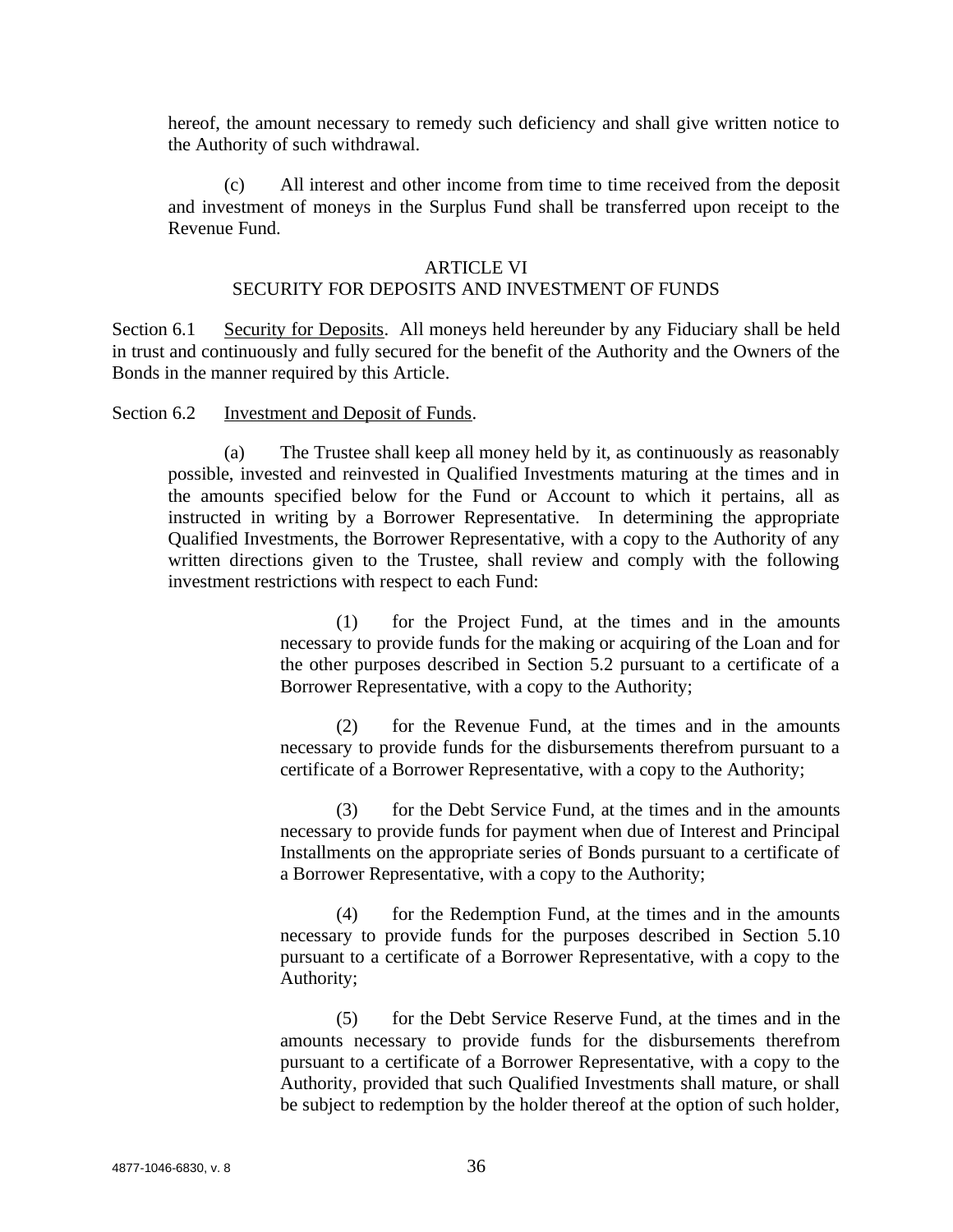not later than the final scheduled maturity date of any Bonds Outstanding at the date of calculation;

(6) for the Rebate Fund, at the times and in the amounts necessary to provide funds for disbursements therefrom in accordance with the Indenture, pursuant to a certificate of the Borrower Representative, with a copy to the Authority;

(7) for the Administration Fund, at the times and in the amounts necessary to provide funds for the purposes described in Section 5.12 pursuant to a certificate of a Borrower Representative, with a copy to the Authority;

(8) for the Surplus Fund, at the times and in the amounts necessary to provide funds for the purposes described in Section 5.14, pursuant to a certificate of a Borrower Representative, with a copy to the Authority;

(9) for the Cost of Issuance Fund, at the times and in the manner specified in a certificate of a Borrower Representative, with a copy to the Authority; and

(10) for the Repair and Replacement Fund, at the times and in the manner specified in a certificate of a Borrower Representative, with a copy to the Authority.

In the event that written instructions of a Borrower Representative are not received by the Trustee in a timely manner, the Trustee shall hold the amounts deposited in the Funds and Accounts uninvested. Except for Qualified Investments described in clauses (e), (j), (k) and (l) of the definition of "Qualified Investments," all investments made by the Trustee shall provide for payment of principal and interest which will be payable no later than the earlier to occur of six (6) months from the date of investment or the date on which it is estimated that such moneys will be required by the Trustee.

(b) Moneys in any Fund or Account created and established by, or maintained pursuant to, this Indenture and held by a Fiduciary may be invested in common with moneys held in any other such Fund or Account; provided, however, that the common investments with such other moneys constitute Qualified Investments and provided, further, that such investments are held by the same Fiduciary acting in the same capacity.

(c) Obligations purchased as an investment of moneys in any Fund or Account held by a Fiduciary hereunder shall be deemed at all times to be a part of such Fund or Account and the income or interest earned by, or incremented to, any such Fund or Account due to the investment and reinvestment thereof shall be retained in such Fund or Account as part thereof, except as otherwise provided in this Indenture and subject to the required transfer thereof from such Fund or Account pursuant to this Section. A Fiduciary shall sell in any commercially reasonable name, or present for redemption, any obligation purchased by it as an investment whenever it shall be necessary in order to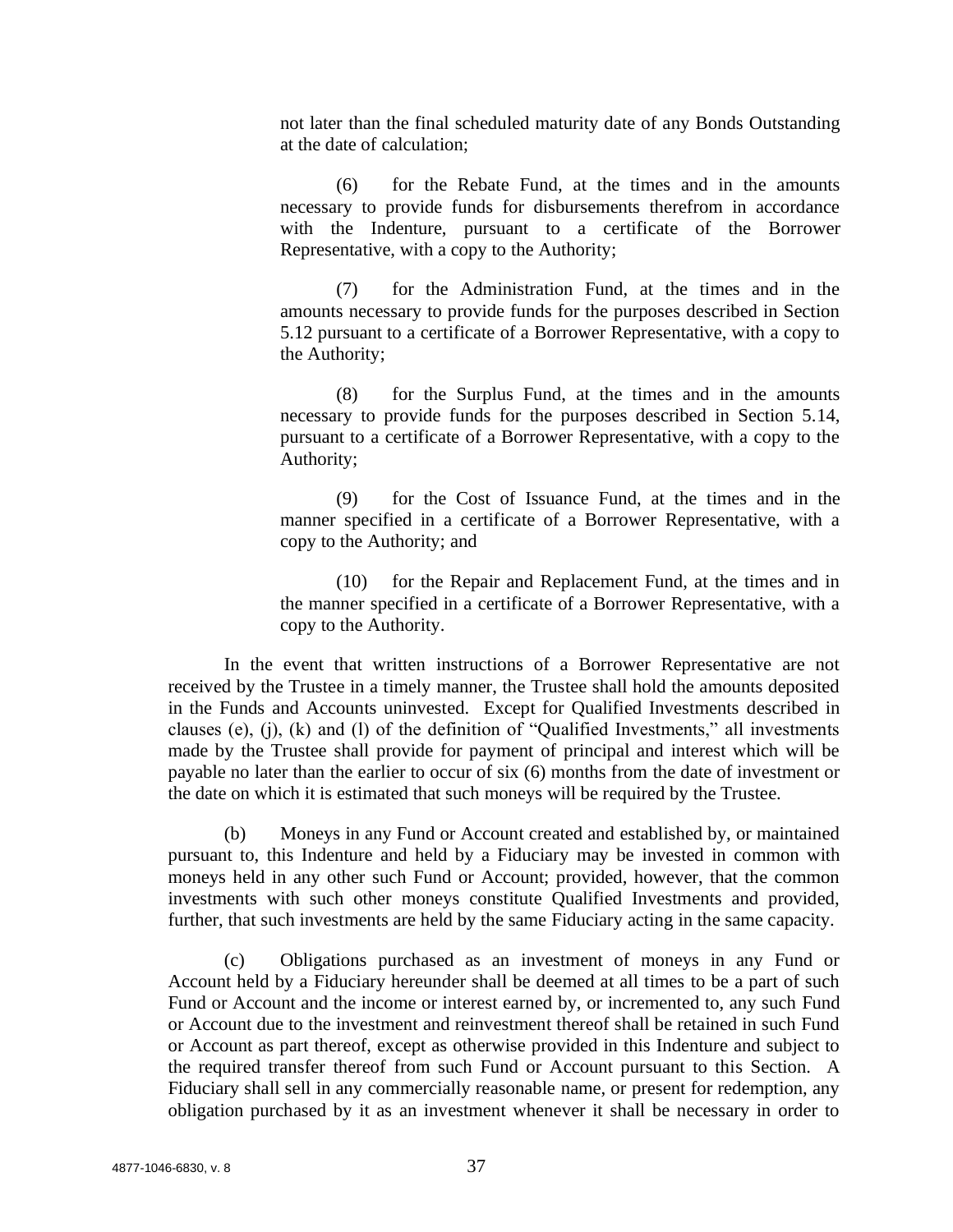provide moneys to meet any payment or transfer from the Fund or Account for which such investment was made; provided, however, that in lieu of liquidating any such investment obligations and transferring the proceeds thereof, the Trustee may transfer investment obligations which will mature and the proceeds of which will be available on or before the date such proceeds are required for the purposes of this Indenture. Each Fiduciary shall advise the Authority and the Borrower in writing, on or before the fifteenth  $(15<sup>th</sup>)$  day of each calendar month, of the details of all investments held for the credit of each Account in its custody under the provisions of this Indenture as of the end of the preceding month.

The Trustee shall furnish the Authority and the Borrower periodic cash transaction statements which include detail for all investment transactions effected by the Trustee or brokers selected by the Borrower. Upon the Authority's or the Borrower's election, such statements will be delivered to that party via the Trustee's online service and upon electing such service, paper statements will be provided only upon request. The Authority and the Borrower (by executing the Loan Agreement) each waives the right to receive brokerage confirmations of security transactions effected by the Trustee as they occur, to the extent permitted by law. The Authority and the Borrower further understand that trade confirmations for securities transactions effected by the Trustee will be available upon request and at no additional cost and other trade confirmations may be obtained from the applicable broker.

(d) In computing the amount in any Fund or Account held by a Fiduciary or the Trustee under the provisions of this Indenture, the Trustee shall value (or cause to be valued at the Borrower's expense) obligations purchased as an investment of moneys therein as of the end of each month. In making any valuations hereunder the Trustee may do so in the manner currently employed by the Trustee or any other manner consistent with industry standard, including, without limitation, use of any computer pricing service selected by the Trustee, and may conclusively rely thereon. Notwithstanding the foregoing, the Trustee shall determine the value of the Debt Service Reserve Fund investments no less frequently than semiannually as of each June 15 and December 15 (and monthly from the date of any deficiency until such deficiency is cured).

Section 6.3 No Liability for the Trustee or the Fiduciaries for Investments. Neither the Trustee nor any Fiduciary shall be liable or responsible for making or failing to make any investment authorized by the provisions of this Article, in the manner provided in this Article, or for any loss, fee, tax or other charge resulting from any such investment, reinvestment or liquidation of an investment so made or failure to so make, except for its own negligence. The Trustee may deem investments directed by a Borrower Representative as Qualified Investments without independent investigation thereof.

# ARTICLE VII COVENANTS OF THE AUTHORITY

The Authority covenants and agrees with the Owners of the Bonds as follows:

Section 7.1 Payment of Bonds. The Authority shall duly and punctually pay or cause to be paid, but solely from the Trust Estate, the principal or Redemption Price, if any, of every Bond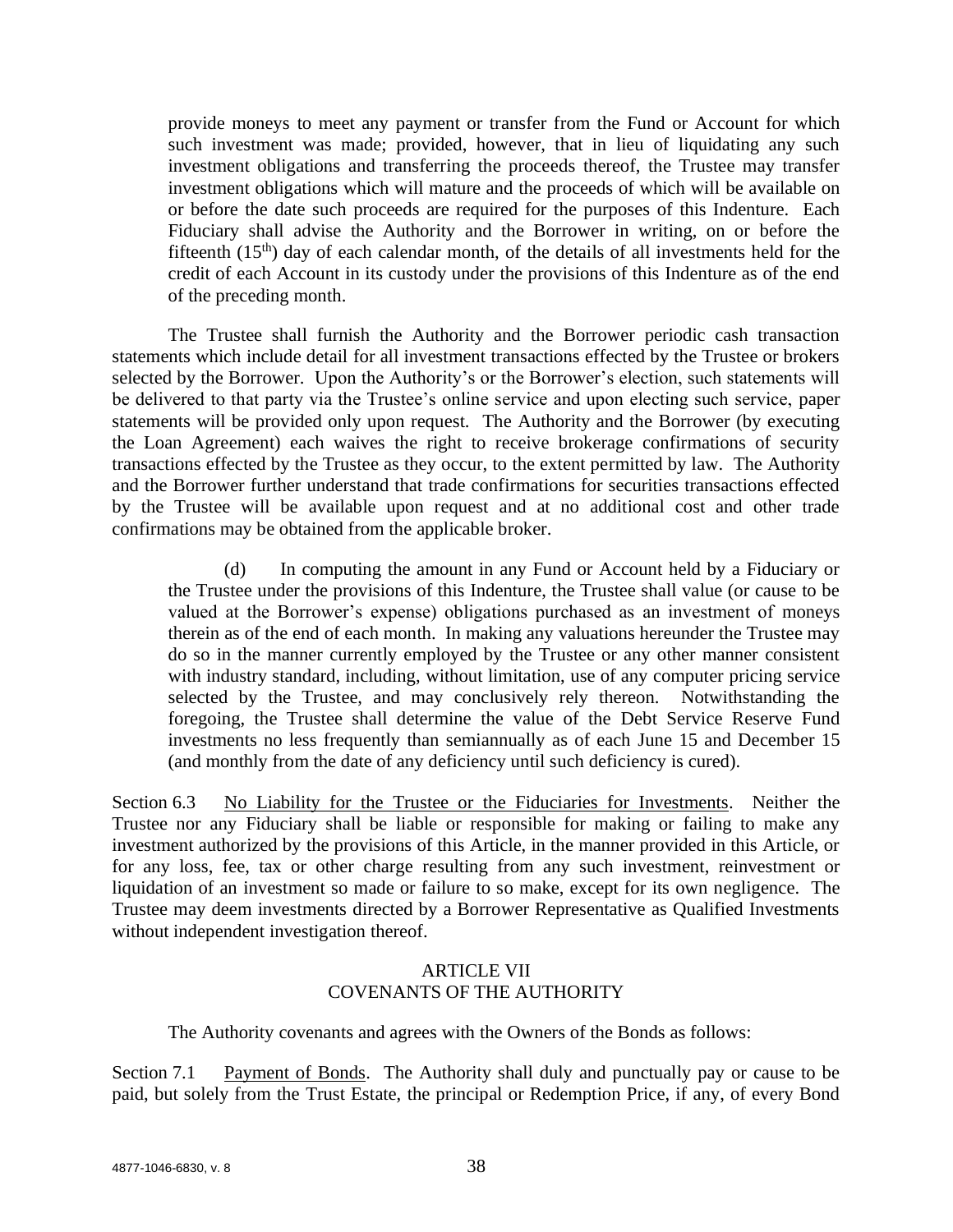and the interest thereon, at the dates and places and in the manner provided in the Bonds according to the true intent and meaning thereof.

Section 7.2 Offices for Payment and Registration of Bonds. The Authority may designate an additional Paying Agent located within or out of the State where Bonds may be presented for payment.

Section 7.3 Further Assurances. At any and all times the Authority shall, so far as it may be authorized or permitted by law, pass, make, do, execute, acknowledge and deliver, all and every such further resolution, acts, deeds, conveyances, assignments, transfers and assurances as may be necessary or desirable for the better assuring, conveying, granting, assigning, confirming and effecting all and singular the proceeds, moneys, rights, interests and collections hereby pledged or assigned or intended so to be, or which the Authority may hereafter become bound to pledge or assign.

Section 7.4 Power to Issue Bonds and Make Pledges. The Authority is duly authorized pursuant to law to authorize and issue the Bonds and to adopt this Indenture and to pledge the Trust Estate in the manner and to the extent provided in this Indenture. The Trust Estate is and will remain free and clear of any pledge, lien, charge or encumbrance thereon or with respect thereto prior to, or of equal rank with, the pledge created by Section 5.1 hereof. The Bonds and the provisions of this Indenture are and will be the valid and legally enforceable obligations of the Authority in accordance with their terms and the terms of this Indenture. The Authority shall at all times, to the extent permitted by law, defend, preserve and protect the pledge of the Trust Estate, and all the rights of the Bondowners under this Indenture against all claims and demands of all persons whomsoever.

## Section 7.5 Use of Proceeds.

(a) The Authority shall use and apply the proceeds of Bonds, to the extent not otherwise required by this Indenture to make the Loan for the purposes specified in the Act and pursuant to this Indenture and shall do all such acts and things necessary to receive and collect when due all Revenues, and shall diligently enforce, and take all steps, actions and proceedings reasonably necessary in the judgment of the Authority for the enforcement of all terms, covenants and conditions of the Loan.

(b) The Loan shall be made by the Authority from the proceeds of the Bonds concurrently with the issuance of the Bonds and the Deed of Trust securing the Loan shall have been executed and recorded either concurrently or prior to the issuance and delivery of the Bonds; provided that:

> (1) the Deed of Trust shall constitute and create a mortgage lien on the Project subject only to Permitted Encumbrances, which further provides a valid security interest in the personal property acquired with proceeds of the Loan and attached to or used or to be used in connection with the operation of the Project, and in all rents, revenues, receipts, income and other moneys received by or payable to the Borrower; and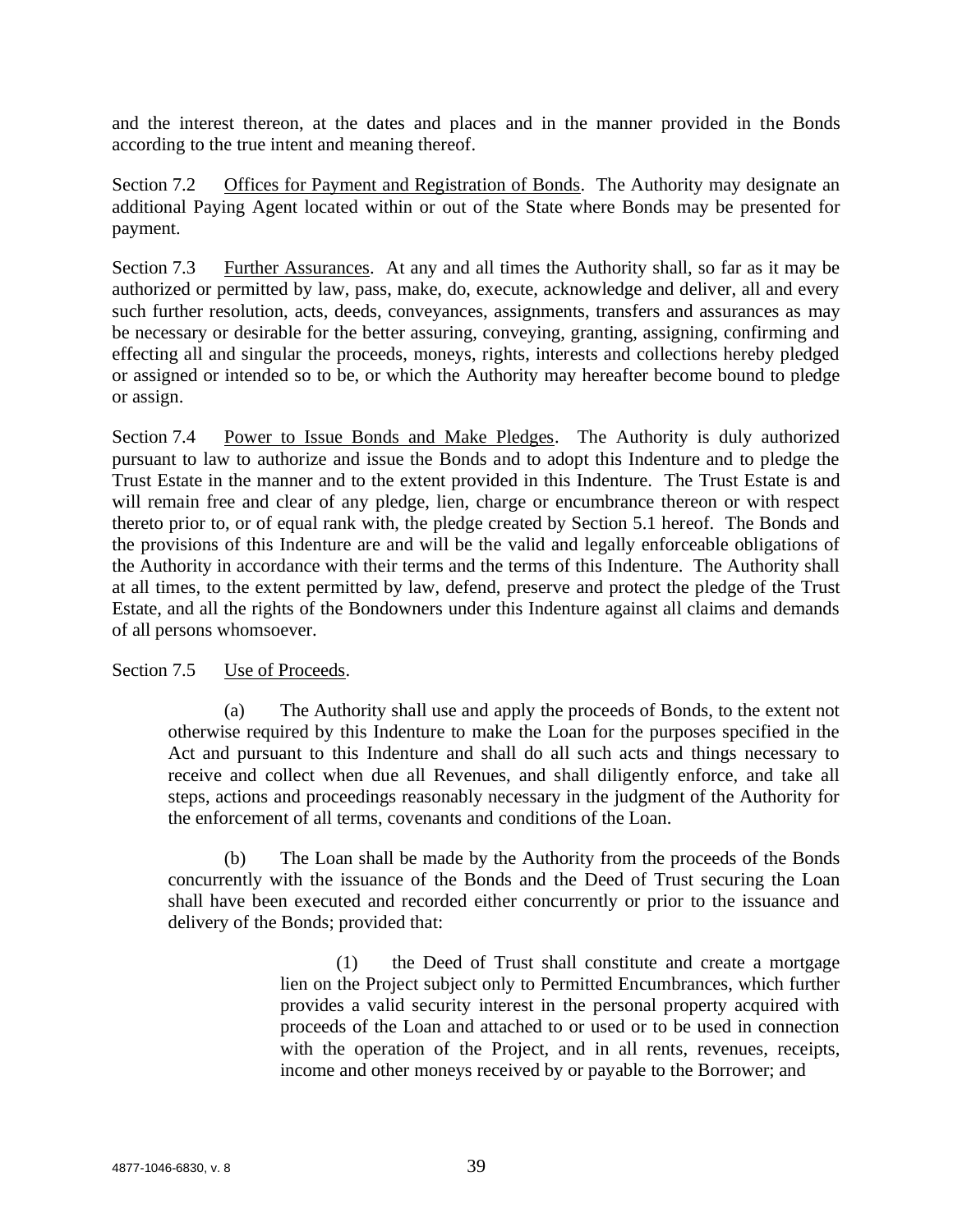(2) the Borrower shall have marketable title in fee simple to the Property, free and clear of all liens and encumbrances, other than Permitted Encumbrances, which would materially affect the value or usefulness of such Property, as set forth in the policy of title insurance delivered in connection therewith and in a form which is satisfactory to the Authority.

Section 7.6 Fees and Charges. The Authority shall review and approve such Fees and Charges as it shall deem appropriate to pay each Fiduciary acting in connection with this Indenture and the Bonds. Subject to prior review by the Authority or its Oversight Agent on the Authority's behalf, the Borrower shall provide the Trustee with a schedule of the Fees and Charges to be paid by the Borrower and of each revision of such schedule, and shall require the Borrower to make payment of such Fees and Charges directly to the Trustee. The Trustee shall promptly deposit all such Fees and Charges so collected in the Administration Fund. The Trustee shall promptly advise the Authority of each and every failure of the Borrower to make payment of Fees and Charges when due.

Section 7.7 Modification of Deed of Trust Terms. The Authority shall not consent to the modification of, or modify, the rate or rates of interest of, or the amount or time of payment of any installment of principal of or interest on the Loan on the Project, or the amount or time of payment of any Fees and Charges payable with respect to such Loan, or the security for or any terms or provisions of the Loan on the Project or the Deed of Trust securing the same in a manner detrimental to the Trustee or the Bondowners.

Section 7.8 Reserved.

## Section 7.9 Disposition of Net Proceeds and Prepayments.

(a) *Net Proceeds*. Net Proceeds constituting proceeds of a condemnation award, sale of land, or casualty insurance claim with respect to the Project shall be deposited in a special restoration account to be established and held by the Trustee for the Project and the Trustee upon receipt of Net Proceeds shall give written notice to the Authority of such event. Such amounts shall either be applied to the redemption of Bonds or the repair, replacement, restoration or rebuilding of the Project or part thereof as determined in accordance with this Section. Prior to the receipt of Net Proceeds by the Trustee, the Trustee shall first receive a written direction from the Borrower as to whether such proceeds shall be used to redeem the Bonds or to rebuild the Project as set forth in Section 5.4 of the Loan Agreement. Upon receipt of such written direction from the Borrower that such Net Proceeds will be used to redeem the Bonds, the Trustee shall notify the Authority and the Borrower shall cause the Net Proceeds to be paid to the Trustee no more than 30 days from the date that such Net Proceeds will be used to redeem the Bonds.

(b) *Repair or Replacement*. Amounts in the special restoration account described in (a) above shall be applied to the repair, replacement, restoration or rebuilding of the Project if the Borrower shall deliver or cause to be delivered to the Trustee within ninety (90) days or such longer period as approved by the Authority of the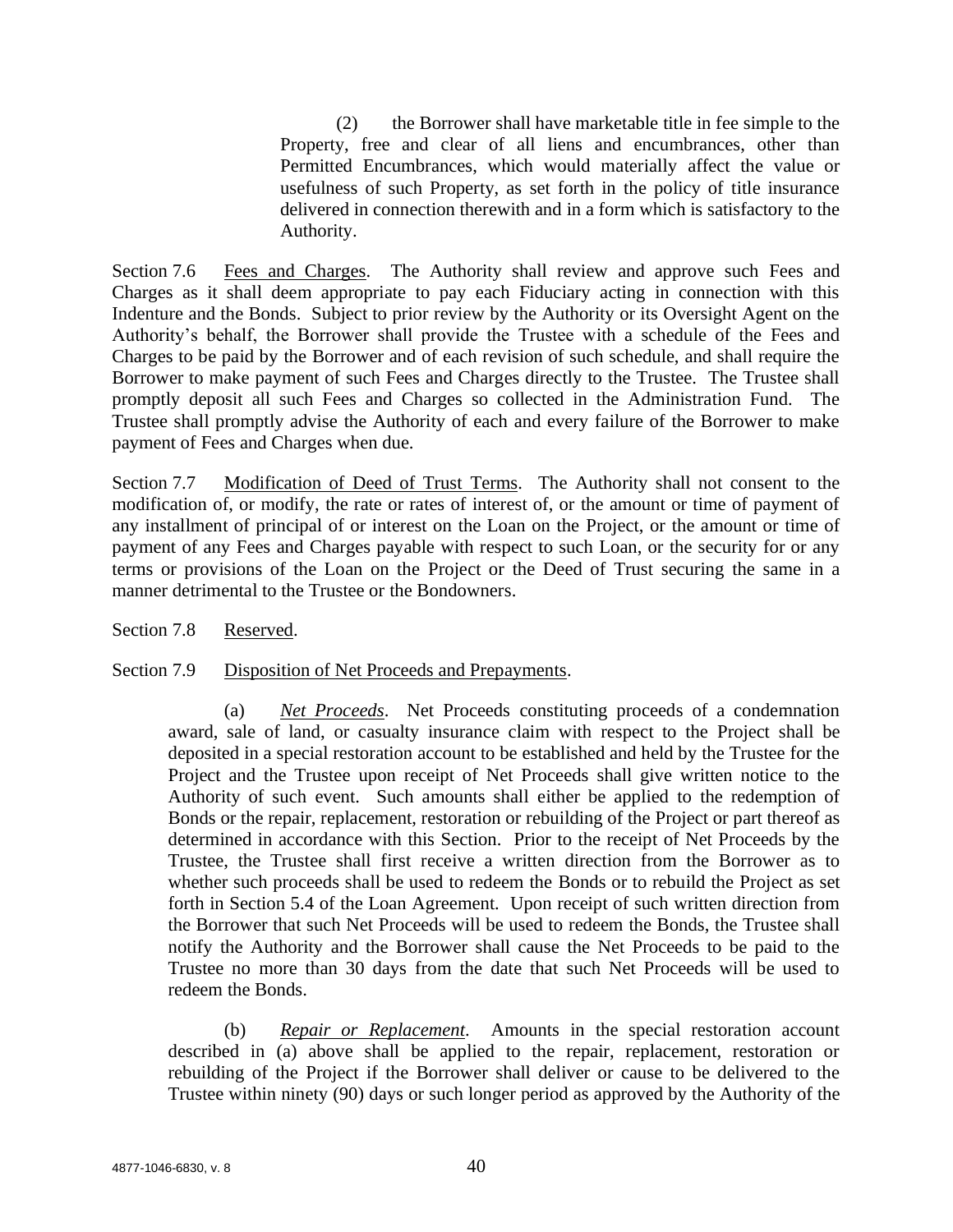event giving rise to the Net Proceeds written notice of its determination that such proceeds may be applied to the repair, replacement, restoration or rebuilding of the Project or part thereof in an economical manner, and that such proceeds shall be sufficient, together with any other moneys deposited into such special restoration account for such purpose together with (1) evidence of the Authority's written consent thereto, and (2) a report of a management consultant to the effect that following such repair or restoration, the tests set forth in Section 6.16 of the Loan Agreement with respect to coverage levels in the Coverage Requirement Certificate will be met. Upon compliance with these conditions, the Trustee shall disburse the moneys so deposited for such repair, replacement, restoration or rebuilding, but not in an aggregate amount exceeding the cost thereof, upon receipt of a certificate of a Borrower Representative approved by the Oversight Agent, with copies to the Authority stating (i) the amount to be paid, (ii) the name of the person to which payment is to be made, and (iii) that such amount, together with all prior payments from such account, do not exceed the cost of such repair, replacement, restoration or rebuilding; provided that prior to making any such payments, the Trustee shall first have received a certificate of a Borrower Representative approved by the Oversight Agent with copies to the Authority stating (i) the estimated cost of such repair, replacement, restoration or rebuilding, (ii) that such repair, replacement, restoration or rebuilding is, in the signer's opinion, economically practicable with the proceeds of such condemnation award, sale of land or hazard insurance claim, and other moneys, if any, deposited in such account, and (iii) that the plans and specifications, if any, prepared for such repair, replacement, restoration and rebuilding have been approved by the Authority. All disbursements made by the Trustee pursuant to such Borrower's Certificates shall be presumed to be made properly, and the Trustee shall not be required to see to the application of any payments so made or inquire into the purposes for which such disbursements are made.

(c) *Redemption*. Any amounts remaining in a special restoration account and not required for the repair, replacement, restoration or rebuilding of the Project for which such special restoration account was established, all other Net Proceeds and Prepayments, less the cost and expenses of the Authority incurred in collecting the same and in effecting the purchase or redemption of the Bonds to be purchased or redeemed, shall be deposited in the Redemption Fund, as specified in writing to the Trustee by the Authority and shall be applied to the purchase, payment, retirement or redemption of Bonds in accordance with the provisions of this Indenture, provided, however, that any portion of such Net Proceeds or Prepayment which represents due and unpaid principal of, or interest on, or Fees and Charges with respect to, the Loan in each case as determined by the Authority in an Officer's Certificate delivered to the Trustee, shall be deposited in the Revenue Fund in such amount, if any, as shall be set forth in such Certificate.

### Section 7.10 Enforcement and Foreclosure of Deed of Trust.

(a) The Authority shall cooperate with the Trustee in connection with the enforcement, and take all reasonable action necessary for the enforcement of all terms, covenants and conditions of the Deed of Trust securing the Loan, including the prompt payment of Revenues.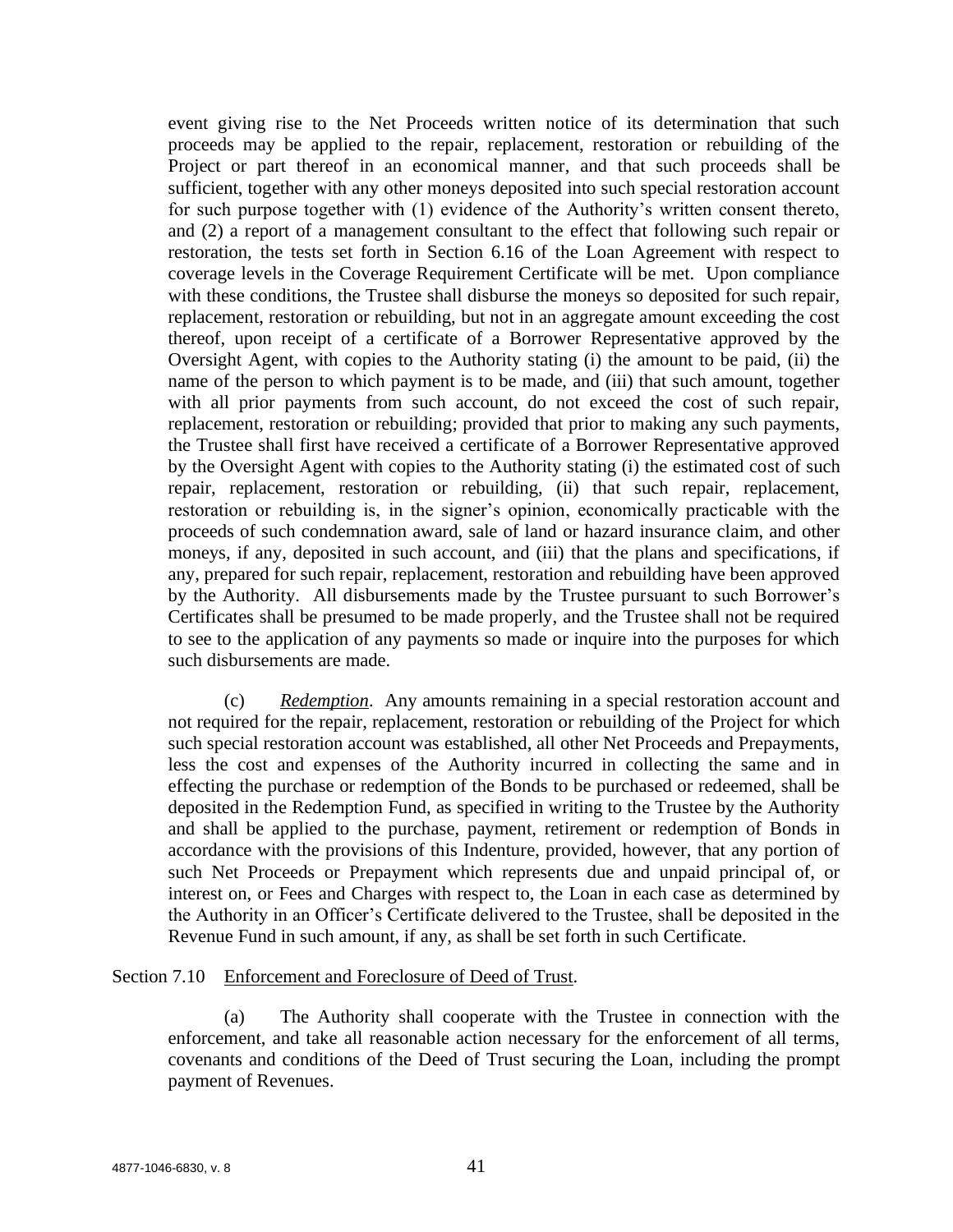(b) Whenever it shall be necessary in order to protect and enforce the rights of the Authority under the Deed of Trust securing the Loan and to protect and enforce the rights and interest of Bondowners under this Indenture, the Trustee shall commence foreclosure proceedings or pursue other appropriate remedies against the Borrower in default under the provisions of the Deed of Trust and, in protection and enforcement of its rights under the Deed of Trust, may bid for and purchase the Project at any foreclosure or other sale thereof and pursuant thereto or otherwise acquire and take possession of such Project.

(c) The Authority (and the Trustee, if acting in enforcing the Deed of Trust) shall be entitled to payment of all of its costs incurred in connection with enforcement of the Deed of Trust, including, but not limited to, legal fees and expenses, from Revenues prior to the use of Revenues for any other purpose under this Indenture.

(d) It is expressly understood and acknowledged that, since the Note and Deed of Trust (while in the Authority's name as beneficiary) is assigned to the Trustee under this Indenture, it is not intended that the Authority have any responsibility for foreclosure proceedings. Rather, foreclosure proceedings will be conducted by the Trustee. Any and all liability of the Authority under this Indenture, including any actions (or inaction) under this Section 7.10, is expressly subject to the provisions of Section 14.3 of this Indenture.

Section 7.11 Accounts and Reports.

(a) The Trustee shall keep, or cause to be kept, proper books of record and account in which complete and correct entries shall be made of its transactions and all Funds and Accounts established by or maintained pursuant to this Indenture, which shall at all times during normal business hours and upon reasonable notice, be subject to inspection by the Authority, the Trustee, the Borrower and the Owners of an aggregate of not less than five percent (5%) in Principal Amount of the Bonds then Outstanding or their agents or representatives duly authorized in writing.

(b) The Authority or the Oversight Agent on behalf of the Authority, shall, upon receipt from the Borrower of sufficient moneys to pay the costs to provide the same, furnish, without charge, upon written request of any Bondowner to such Bondowner, (i) a report showing, for the Fiscal Year, with respect to the Bonds, outstanding balances by maturity, redemption history including redemption dates, amount, source of funds, and distribution of the call to the maturities, (ii) a report showing the current status of insurance coverages with respect to the Project, and (iii) the most currently available annual report submitted by the Borrower. For the purposes of this Section, "Bondowner" shall mean, in addition to the registered owner of any Bond, any person or entity that claims in writing to the reasonable satisfaction of the Authority to be a beneficial holder of Bonds and specifically requests that reports be sent to it.

Section 7.12 Creation of Liens. The Authority shall not issue any bonds or other evidences of indebtedness, other than the Bonds, secured by a pledge of the proceeds, moneys, rights, interests and collections pledged or held aside by the Authority, the Trustee or a Fiduciary under this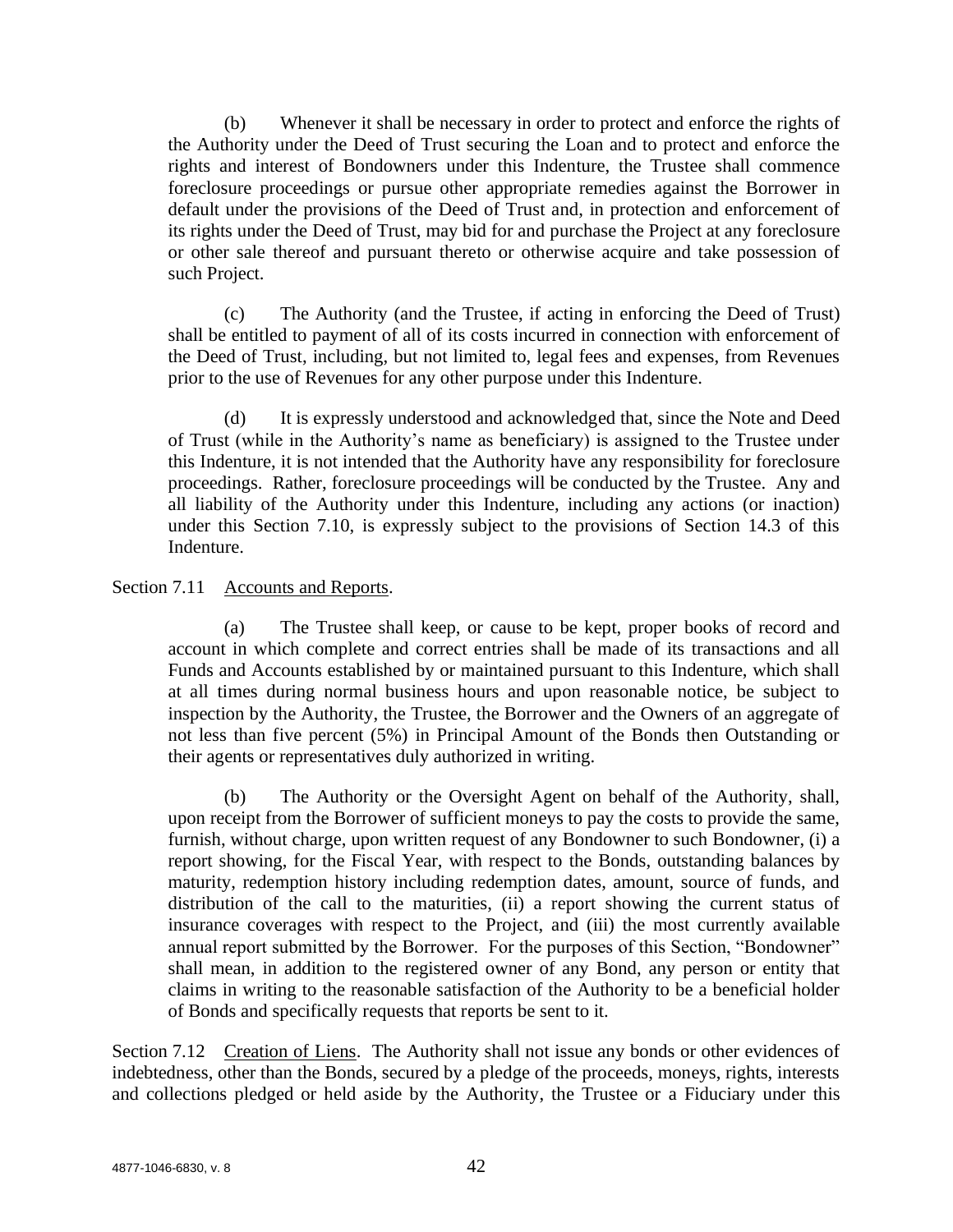Indenture and, except as expressly provided in this Indenture and as may be otherwise provided in a Supplemental Indenture with respect to any supplemental security, shall not create or cause to be created any lien or charge on proceeds, moneys, rights, interests and collections or such moneys on a subordinate, parity or senior basis to the lien created by Section 5.1 for the benefit of the Owners of the Bonds; provided, however, that nothing in this Indenture shall prevent the Authority from issuing evidences of indebtedness secured by a pledge of such proceeds, moneys, rights, interests and collections to be derived on and after such date as the Trust Estate shall be discharged and satisfied as provided in Section 13.1, or from issuing notes or bonds of the Authority secured by assets and revenues of the Authority other than the Trust Estate.

Section 7.13 Tax Covenants. The Authority covenants that it shall at all times do and perform all acts and things permitted by law and necessary or desirable in order to assure that interest paid on the Bonds be and remain excluded from gross income for federal income tax purposes.

The Authority covenants and agrees that it will not make or permit any use of the proceeds of the Bonds or other funds of the Authority which would cause the Bonds to be "arbitrage bonds" within the meaning of Section 148(a) of the Code, and further covenants that it will observe and not violate the requirements of Sections 145 and 148 of the Code. The Trustee shall be entitled to receive and to rely upon a Counsel's Opinion as to the conformity of any use or proposed use of the proceeds of the Bonds with the requirements of said Sections 145 and 148 of the Code.

Neither the Borrower nor any related person (as defined in Section 147(a) of the Code) of the Borrower shall, pursuant to an arrangement, formal or informal, purchase any Bonds in an amount related to the amount of the Loan to be made to or acquired from such Borrower by the Authority.

The Authority shall assure that, from the aggregate proceeds of the Bonds received from the Underwriter on the Closing Date and investment earnings thereon, an amount not in excess of two percent (2%) of the aggregate face amount of the shall be used to pay for, or provide for the payment of Cost of Issuance. For this purpose, if the fees of the Underwriter are retained as a discount on the purchase of the Bonds, such retention shall be deemed to be an expenditure of proceeds of the Bonds for said fees.

The Authority shall take no action nor permit nor suffer any action to be taken if the result of the same would be to cause the Bonds to be "federally guaranteed" within the meaning of section 149(b) of the Code.

No portion of the proceeds of the Bonds shall be used to provide any airplane, skybox or other private luxury box, health club facility, facility primarily used for gambling, or store the principal business of which is the sale of alcoholic beverages for consumption off premises. No portion of the proceeds of the Bonds shall be used for an office unless the office is located on the premises of the facilities constituting the Project and unless not more than a de minimis amount of the functions to be performed at such office is not related to the day-to-day operations of the Project.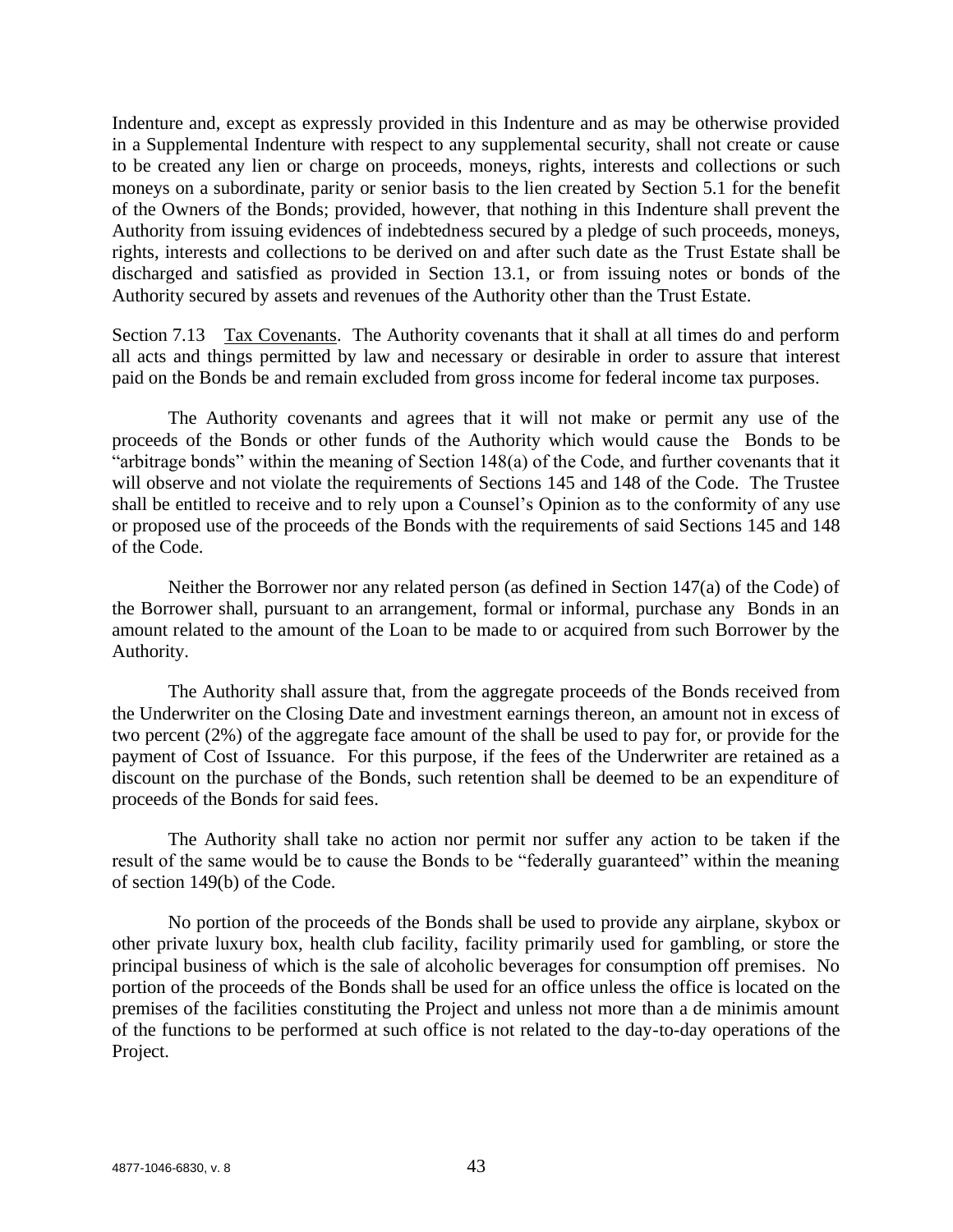The covenants of the Authority in this Section 7.13 are made in reliance on the representations and covenants of the Borrower set forth in the Loan Agreement, the Tax Certificate and the Regulatory Agreements and a default by the Borrower with respect thereto shall not be considered a default of the Authority hereunder.

## Section 7.14 Arbitrage Covenants; Rebate Fund.

(a) Moneys and securities held by the Trustee in the Rebate Fund are not pledged or otherwise subject to any security interest in favor of the Trustee to secure the Bonds or any other payments required to be made hereunder or any other document executed and delivered in connection with the issuance of the Bonds.

(b) Moneys in the Rebate Fund shall be held separate and apart from all other Funds and Accounts established under this Indenture and shall be separately invested and reinvested by the Trustee, solely at the written direction of the Borrower, in Qualified Investments. The interest accruing thereon and any profit realized therefrom shall be credited to the Rebate Fund, and any loss resulting therefrom shall be charged to the Rebate Fund. The Trustee shall sell and reduce to cash a sufficient amount of such Qualified Investments whenever the cash balance in the Rebate Fund is insufficient for its purposes.

(c) Absent a Counsel's Opinion that the exclusion from gross income for federal income tax purposes of interest on the Bonds will not be adversely affected, the Authority shall cause the Borrower to deposit in the Rebate Fund such amounts as are required to be deposited therein pursuant to this Section and the Tax Certificate. All money at any time deposited in the Rebate Fund shall be held by the Trustee in trust for payment to the United States Treasury.

(i) Computation. Within 55 days of the end of each fifth Bond Year, the Authority shall cause the Borrower to calculate or cause to be calculated the amount of Rebatable Arbitrage, in accordance with Section 148(f)(2) of the Code and Section 1.1483 of the Rebate Regulations (taking into account any applicable exceptions with respect to the computation of the rebatable arbitrage, described, if applicable, in the Tax Certificate (e.g., the temporary investments exceptions of Section  $148(f)(4)(B)$  and (C) of the Code), and taking into account whether the election pursuant to Section  $148(f)(4)(C)(vii)$  of the Code has been made), for this purpose treating the last day of the applicable Bond Year as a computation date, within the meaning of Section 1.1481(b) of the Rebate Regulations.

(ii) Transfer. Within 55 days of the end of each fifth Bond Year, the Authority shall cause the Borrower to transfer to the Trustee for deposit an amount in the Rebate Fund, if and to the extent required so that the balance in the Rebate Fund equals the amount of Rebatable Arbitrage so calculated in accordance with (i) of this Subsection (c). In the event that immediately following the transfer required by the previous sentence, the amount then on deposit to the credit of the Rebate Fund exceeds the amount required to be on deposit therein, the Borrower may direct the Trustee to withdraw the excess from the Rebate Fund and credit the excess to the Revenue Fund.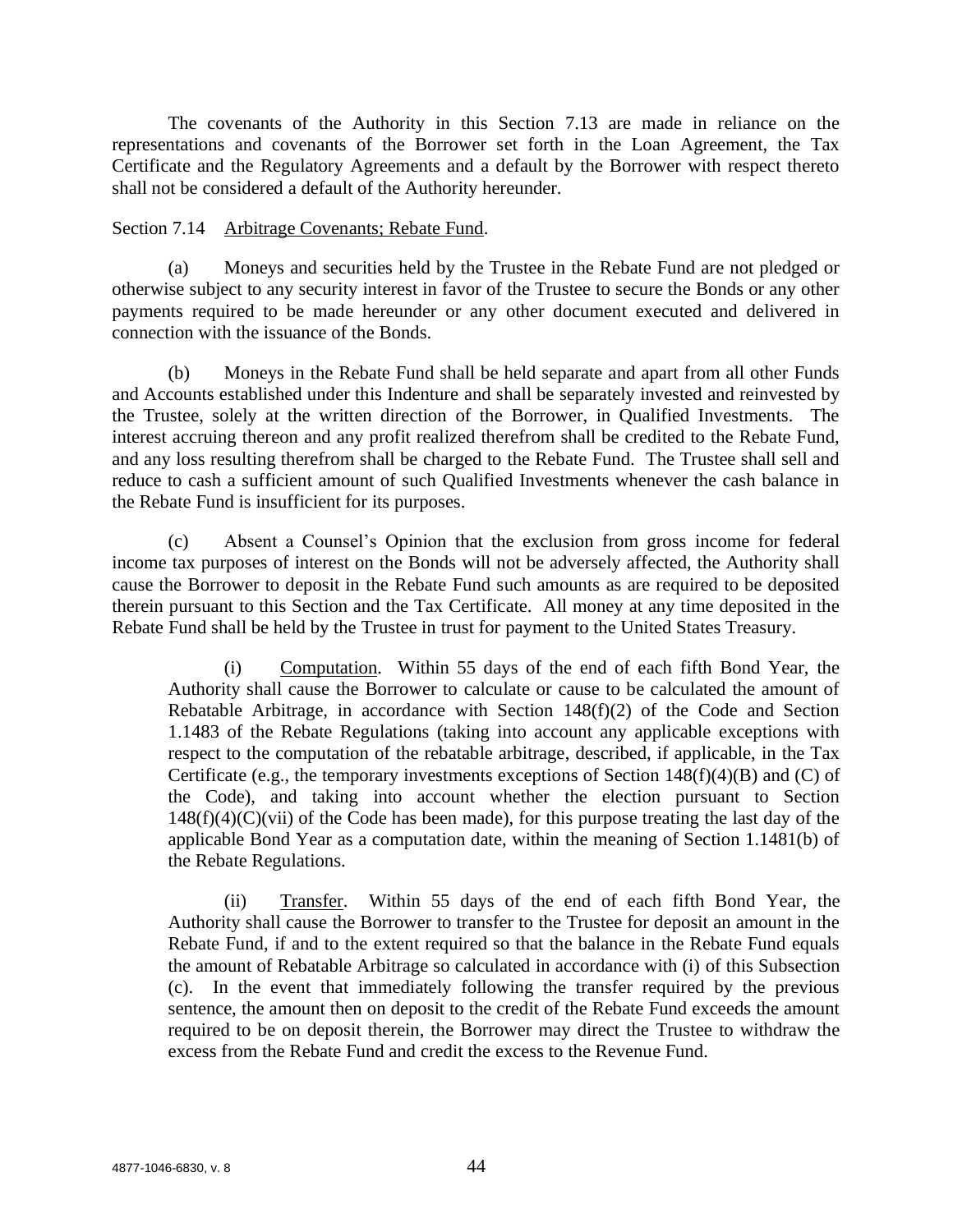(iii) Payment to the Treasury. The Trustee shall pay, as directed by the Borrower, to the United States Treasury, out of amounts in the Rebate Fund,

 $(X)$  Not later than 60 days after the end of  $(A)$  the fifth Bond Year, and (B) each applicable fifth Bond Year thereafter, an amount equal to at least 90% of the Rebatable Arbitrage calculated as of the end of such Bond Year; and

(Y) Not later than 60 days after the payment of all the Bonds, an amount equal to 100% of the Rebatable Arbitrage calculated as of the end of such applicable Bond Year, and any income attributable to the Rebatable Arbitrage, computed in accordance with Section 148(f) of the Code.

(iv) Deficiencies. In the event that, prior to the time of any payment required to be made from the Rebate Fund, the amount in the Rebate Fund is not sufficient to make such payment when such payment is due, the Authority shall direct the Borrower to calculate or cause to be calculated the amount of such deficiency and transfer to the Trustee for deposit an amount received from any legally available source equal to such deficiency prior to the time such payment is due. Each payment required to be made pursuant to this Subsection (iv) shall be made to the Internal Revenue Service Center, Philadelphia, Pennsylvania 19255 on or before the date on which such payment is due, and shall be accompanied by Internal Revenue Service Form 8038T, or shall be made in such other manner as provided under the Code.

(v) Excess Moneys. Any funds remaining in the Rebate Fund after redemption and payment of the Bonds, and the payments described in Subsection (c)(iii), may be withdrawn by the Borrower and utilized in any manner by the Borrower.

(vi) Survival of Defeasance. Notwithstanding anything in this Section 7.14 or this Indenture to the contrary, the obligation to comply with the requirements of this Section 7.14 shall survive the defeasance of the Bonds.

(d) In order to provide for the administration of this Section, the Borrower shall provide for the employment of independent attorneys, accountants and consultants (the "Rebate Analyst") compensated on such reasonable basis as the Borrower may deem appropriate and in addition and without limitation of the provisions of Section 8.1, the Trustee and the Authority may rely conclusively upon and be fully protected from all liability in relying upon the opinions, determinations, calculations and advice of such Rebate Analyst employed hereunder.

(e) As set forth in the Loan Agreement, the Borrower shall be responsible for any fees and expenses incurred by the Authority, the Trustee, and the Rebate Analyst under or pursuant to this Section.

The provisions of this Section may be amended or deleted from this Indenture upon receipt by the Authority and the Trustee of a Counsel's Opinion that such amendment or deletion will not adversely affect the exclusion of the interest on the Bonds from gross income for federal income tax purposes. Any moneys on deposit in the Rebate Fund may be applied by the Trustee as permitted in such opinion. As set forth in the Loan Agreement, fees and expenses incurred in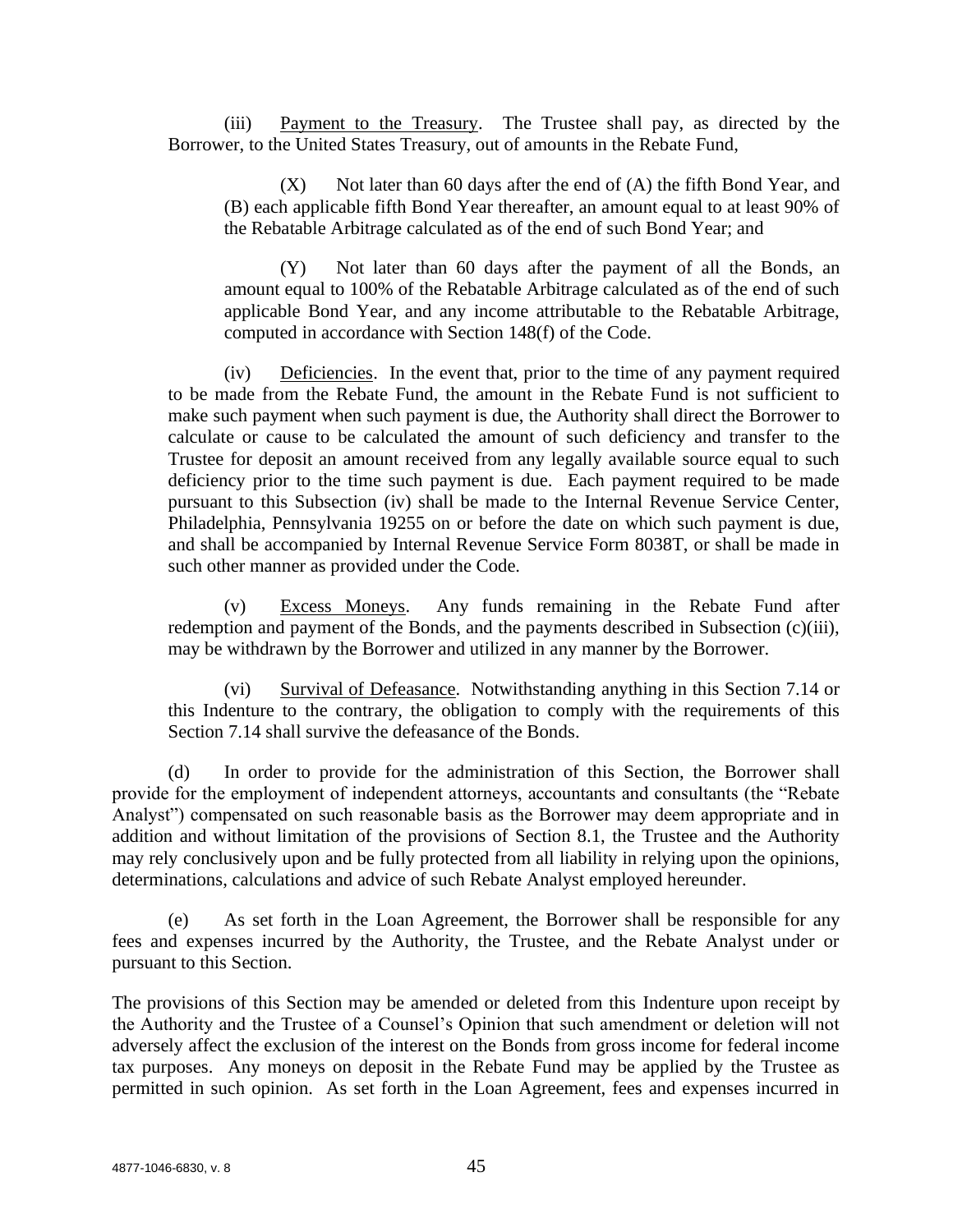connection with the determination of Rebatable Arbitrage shall be paid by the Borrower pursuant to the provisions of the Loan Agreement.

# ARTICLE VIII THE TRUSTEE

Section 8.1 Trustee Acceptance of Duties. The Trustee hereby accepts and agrees to execute the trusts specifically imposed upon it by this Indenture, but only upon the additional terms set forth in this Article VIII, and no implied covenants or obligations whatsoever shall be read into this Indenture against the Trustee. Prior to the occurrence of an Event of Default and after the cure or waiver of any such Event of Default, the Trustee shall undertake to perform such duties and only such duties as are expressly and specifically set forth in this Indenture. Upon an Event of Default which has not been cured or waived, the Trustee shall exercise the rights and powers vested in it by this Indenture and use the same degree of care and skill in its exercise as a prudent person would use under similar circumstances in the conduct of his or her own affairs. The Trustee shall be a bank or trust company organized under the laws of any state of the United States or a national banking association having (together with any affiliates) capital and surplus aggregating at least Fifty Million Dollars (\$50,000,000) and authorized by law to perform all the duties imposed upon it by this Indenture.

Section 8.2 Paying Agents; Appointment and Acceptance of Duties. The Authority shall, subject to the requirements of Section 7.2, appoint one or more Paying Agents for the Bonds. The Trustee shall be the initial Paying Agent, notwithstanding that it is acting in the capacity of the Trustee.

The Authority will cause each Paying Agent other than the Trustee to execute and deliver to the Trustee an instrument in which such Paying Agent shall agree with the Trustee, subject to the provisions of this Section, that such Paying Agent will:

(a) hold all sums held by it for the payment of principal of (and premium, if any) or interest on the Bonds in trust for the benefit of the persons entitled thereto until such sums shall be paid to such persons or otherwise disposed of as herein expressly provided; and

(b) at any time during the continuance of any default, upon the written request of the Trustee, forthwith pay to the Trustee all sums so held in trust by such Paying Agent.

The designated corporate trust office of the Paying Agent is hereby designated as the respective agencies of the Authority for the payment of the principal or Redemption Price of and interest on the Bonds. Except in the event the Trustee shall be the Paying Agent hereunder, the Trustee shall not be responsible for the use or application of any money received by any Paying Agent.

Section 8.3 Responsibilities of the Trustee. The recitals of fact herein and in the Bonds and the statements and information in any disclosure provided pursuant to sale of the Bonds shall be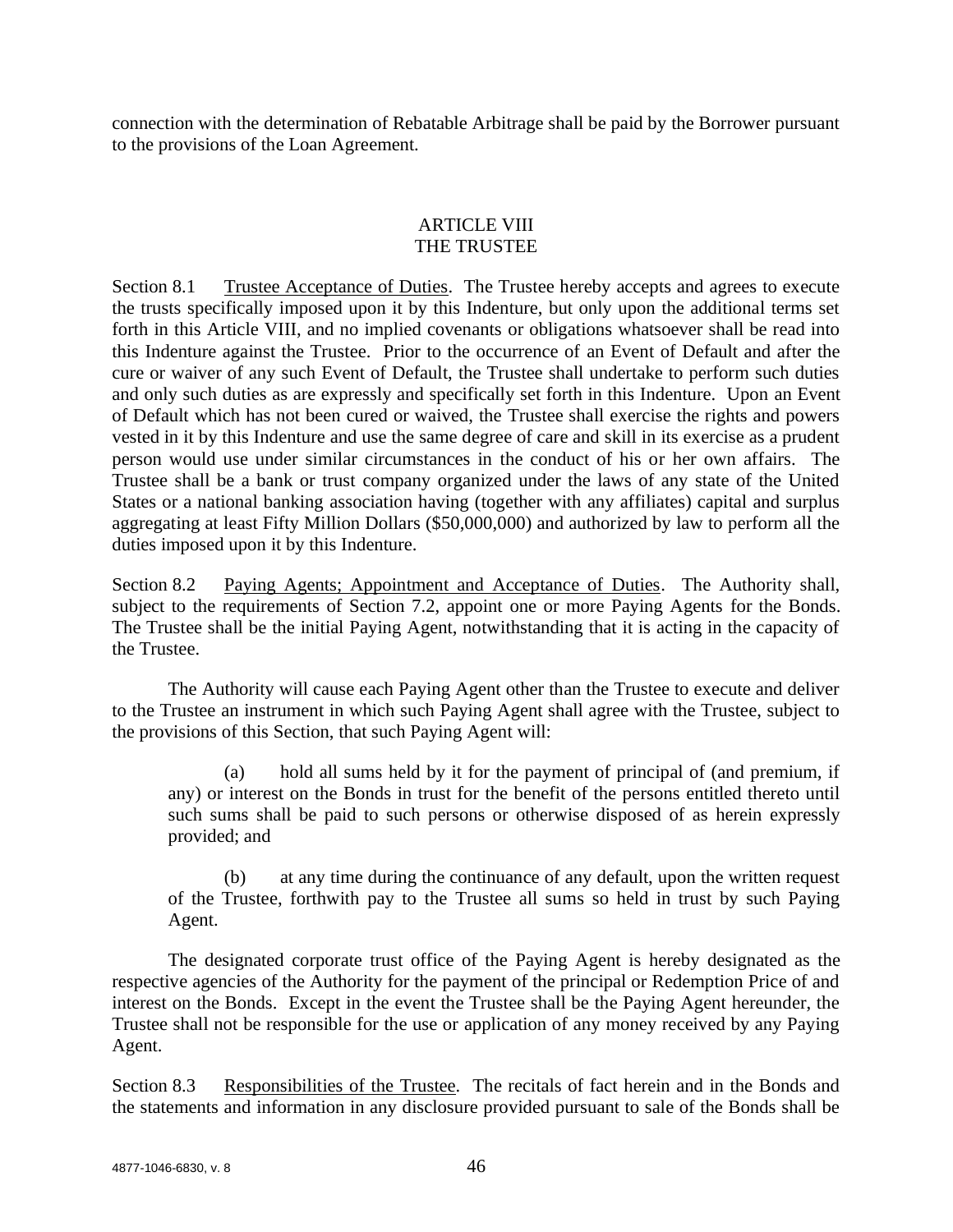taken as the statements of the Authority, the Borrower or other applicable party and the Trustee does not assume or shall in any respect is deemed to have assumed any responsibility or liability for the accuracy, completeness or correctness of the same. The Trustee shall not be deemed to make any representations as to the validity or sufficiency of this Indenture or of any Bonds issued hereunder or in respect of the security afforded by this Indenture, and the Trustee shall not incur any responsibility in respect thereof. The Trustee shall not have any responsibility or duty with respect to the issuance of the Bonds or the application of the proceeds thereof or the application of any moneys paid to the Borrower. The Trustee shall not be under any obligation or duty to perform any act which would cause the Trustee to incur or be subject to any expense or liability or to institute or defend any suit in respect hereof, or to advance any of its own moneys. The Trustee shall not be liable in connection with the performance of its duties hereunder except for its own negligence or willful default. The Trustee shall not be under any responsibility or duty with respect to the application of any moneys paid to any one of the others. The permissive right of the Trustee to do things enumerated in this Indenture shall not be construed as a duty.

Section 8.4 Evidence on Which the Trustee or the Fiduciaries May Act. The Trustee and any Paying Agent shall be protected in acting upon any Officer's Certificate, notice, resolution, request, consent, order, certificate, report, opinion, bond, or other paper or document believed by it to be genuine, and to have been signed or presented by the proper party or parties. The Trustee, Paying Agent or any Fiduciary may consult with counsel of its selection, who may or may not be counsel to the Authority, and the opinion or advice of such counsel shall be full and complete authorization and protection in respect of any action taken, suffered or omitted by it under this resolution in good faith and in accordance herewith.

Whenever the Trustee shall deem it necessary or desirable that a matter be proved or established prior to taking, suffering or omitting any action under this Indenture, such matter (unless other evidence in respect thereof be herein specifically prescribed) may be deemed to be conclusively proved and established by a certificate of an Officer's Certificate, and such certificate shall be full warrant for any action taken, suffered or omitted in good faith under the provisions of this Indenture upon the faith thereof, but the Trustee may in lieu thereof accept other evidence of such fact or matter or may require such further or additional evidence as to it may seem reasonable.

Except as otherwise expressly provided in this Indenture, any request, order, notice or other direction required or permitted to be furnished pursuant to any provision thereof by the Authority to the Trustee shall be sufficiently executed if executed in the name of the Authority by an Authorized Officer.

The Trustee shall be under no obligation to exercise any of the rights or powers vested in it by this Indenture at the request or direction of any of the Bondowners pursuant to this Indenture, unless such Bondowners shall have offered to the Trustee compensations, reimbursement of its reasonable attorneys' fees and costs, and security or indemnity satisfactory to it against further costs, expenses and liabilities which might be incurred by it in compliance with such request or direction.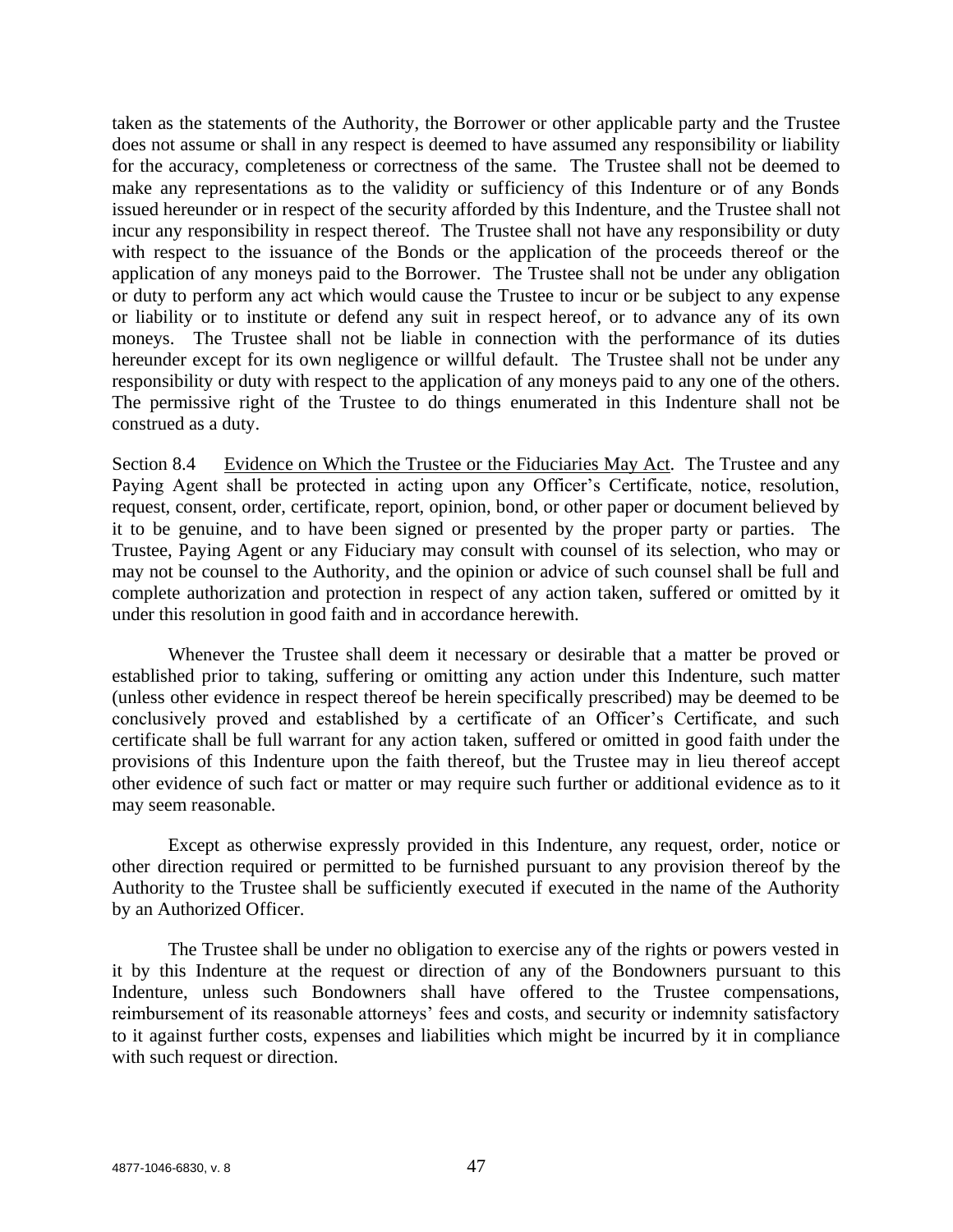The Trustee shall not be bound to make any investigation into the facts or matters stated in any resolution, certificate, statement, instrument, opinion, report, notice, request, direction, consent, order, bond, debenture or other paper or document, but the Trustee may make such further inquiry or investigation into such facts or matters as it may see fit, and, if the Trustee shall determine to make such further inquiry or investigation, it shall be entitled to examine the books, records and premises of the Authority, personally or by agent or attorney.

The Trustee shall not be bound to ascertain or inquire as to the validity or genuineness of any collateral or security interest (or priority thereof) therein given to or held by it. The Trustee shall not be responsible for the recording or filing of any document relating to this Indenture or the Loan Agreement or of financing statements or continuation statement or of any supplemental instruments or documents of further assurance as may be required by law in order to perfect the security interests in any collateral given to or held by it.

The Trustee may execute any of the trusts or powers hereunder or perform any duties hereunder either directly or by or through agents, attorneys or receivers and the Trustee shall not be responsible for any misconduct or negligence on the part of any agent or attorney appointed with due care by it hereunder.

The Trustee shall not be deemed to have knowledge of an Event of Default, or an "event of default" as defined by the Loan Documents, unless a responsible officer of the Trustee has actual knowledge thereof at its Designated Office.

The Trustee shall have no responsibility with respect to any information, statement or recital in any official statement, offering memorandum or any other disclosure material prepared or distributed with respect to the Bonds.

The Trustee is authorized and directed to execute in its capacity as Trustee the Regulatory Agreements and the Loan Agreement.

Anything to the contrary notwithstanding, the Trustee shall not be required to enter, take possession of, or take any other action whatsoever with respect to the Project, and shall not be required to initiate foreclosure proceedings with respect to the Project and the Deed of Trust unless the Trustee is satisfied that the Trustee will not be subject to any liability under any local, state or federal environmental laws or regulations of any kind whatsoever or from any circumstances present at the Project relating to the presence, use, management, disposal of, or contamination by any environmentally hazardous materials or substances of any kind whatsoever.

Before taking any action under Article XI hereof, the Trustee may require indemnity satisfactory to the Trustee be furnished from any expenses and to protect it against any liability it may incur hereunder.

The immunities extended to the Trustee also extend to its directors, officers, employees and agents.

The Trustee shall not be liable for any action taken or not taken by it in accordance with the direction of a majority (or other percentage provided for herein) in aggregate principal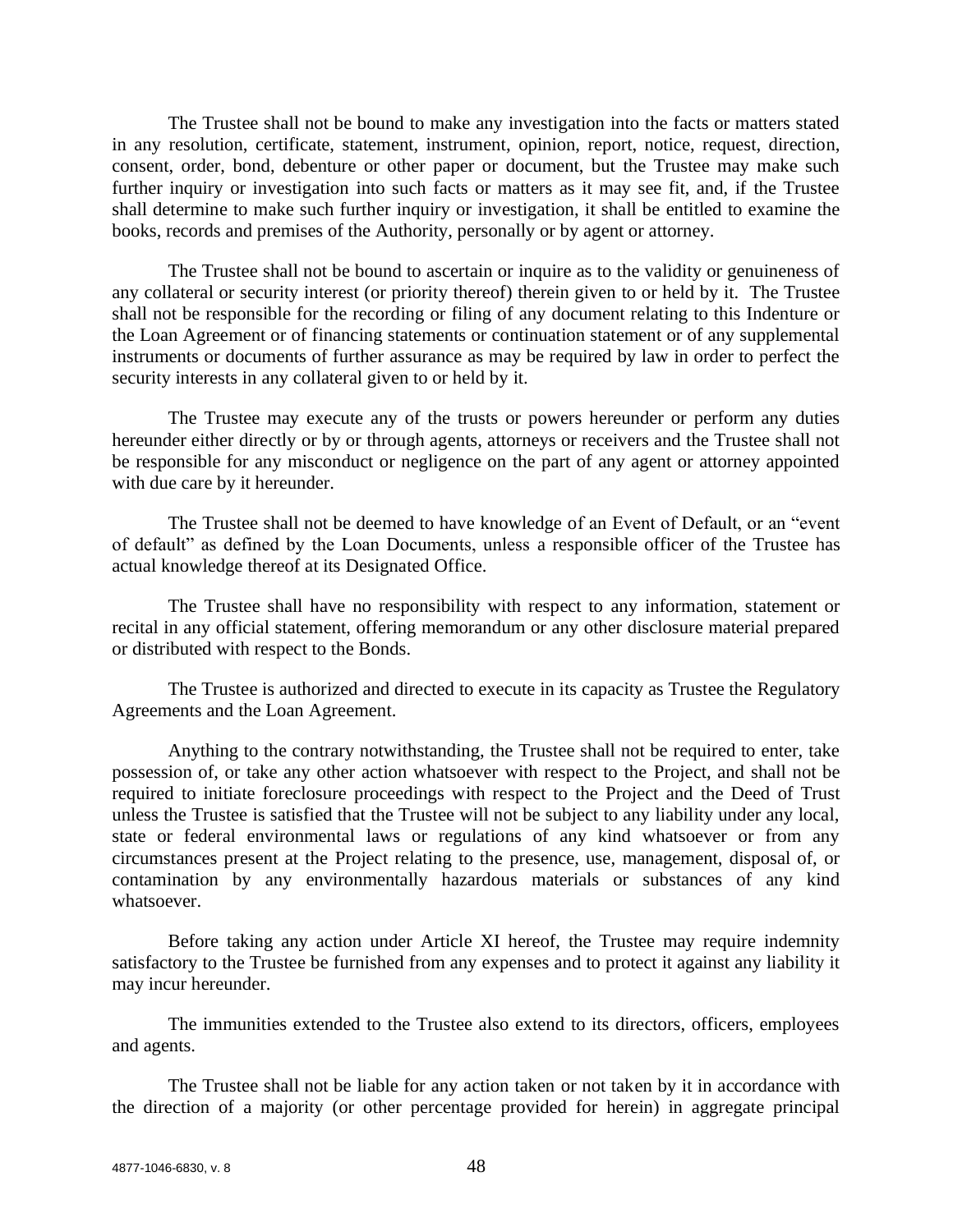amount of Bonds outstanding relating to the exercise of any right, power or remedy available to the Trustee.

The permissive right of the Trustee to do things enumerated in this Indenture shall not be construed as a duty.

In no event shall the Trustee be responsible or liable for special, indirect, punitive or consequential loss or damage of any kind whatsoever (including, but not limited to, loss of profit) irrespective of whether the Trustee has been advised of the likelihood of such loss or damage and regardless of the form of action.

The Trustee shall not be required to give any bond or surety in respect of the performance of its powers and duties hereunder.

The Trustee may request that the Authority deliver a certificate setting forth the names of individuals and/or titles of officers authorized at such time to take specified actions pursuant to this Indenture.

Section 8.5 Compensation. The Authority shall approve payment to the Trustee and each Paying Agent from time to time of compensation for all services rendered under this Indenture as set forth in a written agreement, and also all reasonable expenses, charges, counsel fees and expenses and other disbursements, including those of its attorneys, agents and employees, incurred in and about the performance of their powers and duties under this Indenture. In addition, the Authority shall pay the Trustee's reasonable compensation and reimburse its reasonable expenses, including attorneys' and agent's fees and expenses, for any extraordinary services performed in the exercise of its powers and duties under this Indenture. Subject to the provisions of Section 14.3, the Authority further agrees to indemnify and save the Trustee and each Paying Agent harmless against any and all losses, damages, expenses, claims, liabilities which any of them may incur in the exercise and performance of its powers and duties hereunder, and which are not due to the negligence or willful default. The provisions of this Section shall survive the termination of this Indenture.

Section 8.6 Permitted Acts and Functions. The Trustee and any Paying Agent may buy, own, hold and sell (including acting as an underwriter in respect of) any bonds, coupons or notes of the Authority, whether heretofore or hereafter issued or created; and may engage or be interested in any financial or other transaction with the Authority, with like effect and with the same rights it would have if it were not the Trustee. The Trustee may act as depository for, and permit any of its officers or directors to act as a member of, or in any other capacity with respect to, any committee formed to protect the rights of Bondowners or to effect or aid in any reorganization growing out of the enforcement of the Bonds or this Indenture, whether or not any such committee shall represent the Owners of a majority in Principal Amount of the Bonds then Outstanding.

Section 8.7 Replacement of Trustee. The Trustee may resign by notifying the Authority in writing at least 60 days prior to the proposed effective date of the resignation. The Owners of a majority in Principal Amount of the Bonds may remove the Trustee upon 30 days' prior written notice to the Trustee and the Authority (with a copy of same to the Borrower).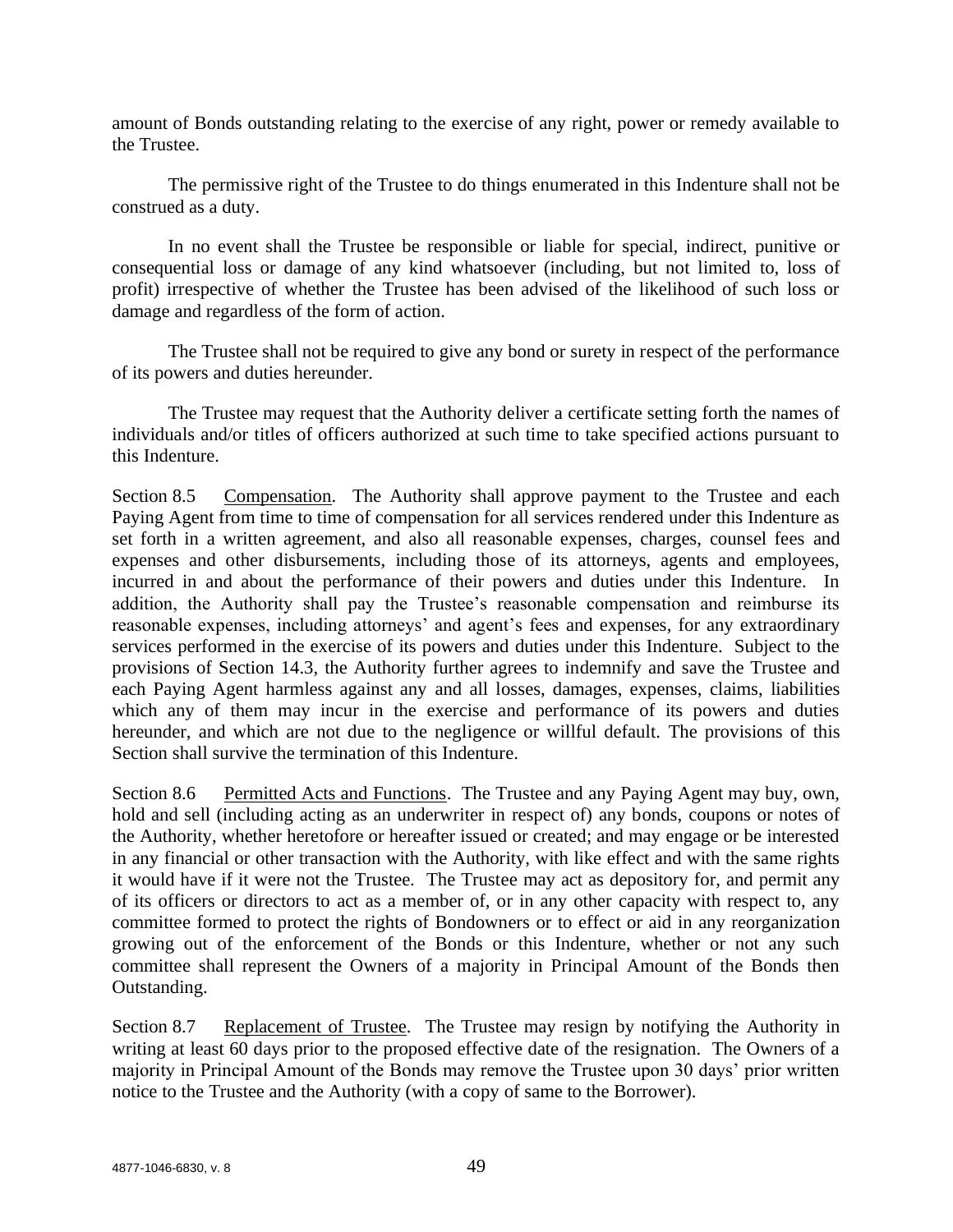No resignation or removal of the Trustee under this Section shall be effective until a new Trustee has taken office.

If the Trustee resigns or is removed or for any reason is unable or unwilling to perform its duties under this Indenture, the Authority shall promptly appoint a successor Trustee.

A successor Trustee shall deliver a written acceptance of its appointment to the retiring Trustee and to the Authority. Immediately thereafter, the retiring Trustee shall transfer, in strict compliance with the terms thereof, all property held by it as Trustee to the successor Trustee and the resignation or removal of the retiring Trustee shall then (but only then) become effective and the successor Trustee shall have all the rights, powers and duties of the Trustee under this Indenture.

If a Trustee is not performing its duties hereunder and a successor Trustee does not take office within 60 days after the retiring Trustee delivers notice of resignation or the Authority delivers notice of removal, the retiring Trustee, the Authority or the Owners of a majority in Principal Amount of the Bonds may petition, at the expense of the Borrower, any court of competent jurisdiction for the appointment of a successor Trustee.

Section 8.8 Successor Trustee or Agent by Merger or Consolidation. Any organization or entity into which the Trustee or Paying Agent may be merged or converted or with which it may be consolidated, or any organization or entity resulting from any merger, conversion or consolidation to which the Trustee or Paying Agent shall be a party, or any organization or entity succeeding to all or substantially all of the corporate trust business of the Trustee or Paying Agent, shall be the successor of the Trustee or Paying Agent hereunder, provided such organization or entity shall be otherwise qualified and eligible under this Article 8, without the execution or filing of any paper or any further act on the part of any of the parties hereto.

Section 8.9 Several Capacities. Anything in this Indenture to the contrary notwithstanding, the same entity may serve hereunder as the Trustee, the Paying Agent and any other agent as appointed to perform duties or obligations under this Indenture, under a Supplemental Indenture, or in any combination of such capacities, to the extent permitted by law.

Section 8.10 Resignation or Removal of Paying Agents and Appointment of Successors. Any Paying Agent may at any time resign and be discharged of the duties and obligations created by this Indenture by giving at least sixty (60) days' written notice to the Authority and the Trustee. Any Paying Agent may be removed at any time by an instrument filed with the Trustee and signed by an Authorized Officer. Any initial or successor Paying Agent shall be appointed by the Authority and shall be a bank or trust company organized under the laws of any state of the United States or a national banking association, having capital and surplus aggregating at least Five Million Dollars (\$5,000,000), and willing and able to accept the office of Paying Agent on reasonable and customary terms and authorized by law to perform all the duties imposed upon it by this Indenture.

In the event of the resignation or removal of any Paying Agent, such Paying Agent shall pay over, assign and deliver any moneys held by it to its successor, or if there be no successor then appointed, to the Trustee until such successor be appointed.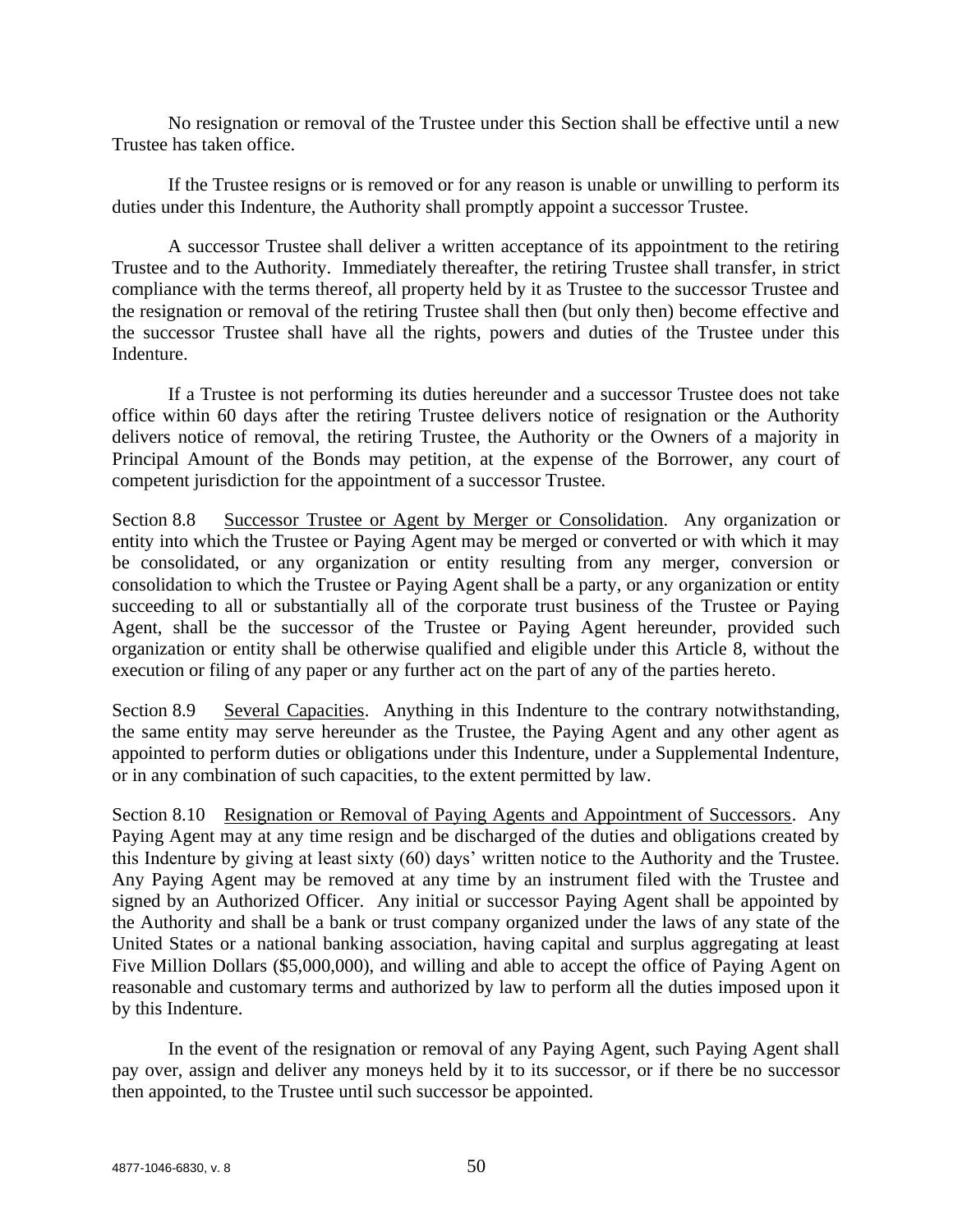Section 8.11 Co-Trustees. It is the purpose of this Indenture that there shall be no violation of any law of any jurisdiction (including particularly the law of the State) denying or restricting the right of banking corporations or associations to transact business as Trustee in such jurisdiction. It is recognized that in case of litigation under this Indenture, and in particular in case of the enforcement thereof on default, or in the case the Trustee deems that by reason of any present or future law of any jurisdiction it may not exercise any of the powers, rights or remedies herein granted to the Trustee or take any other action which may be desirable or necessary in connection therewith, it may be necessary that the Trustee appoint an additional individual or institution as a separate or co-trustee. The following provisions of this Section shall govern the appointment of separate or co-trustees.

The Trustee may, in its discretion, appoint one or more additional individuals or institutions as separate or co-trustees by written instrument. The Trustee may from time to time, in writing, prescribe the powers, duties and rights of each separate or co-trustee and may remove any such separate or co-trustee. Each and every remedy, power, right, claim, demand, cause of action, immunity, estate, title, interest and lien expressed or intended by this Indenture to be exercised by or vested in or conveyed to the Trustee with respect thereto shall, to the extent provided by the Trustee, be exercisable by and vest in such separate or co-trustee but only to the extent necessary to enable the separate or co-trustee to exercise the powers, rights and duties so provided by the Trustee, and every covenant and obligation necessary to the exercise thereof by such separate or co-trustee shall run to and be enforceable by either the Trustee or such separate or co-trustee.

Should any deed, conveyance or other instrument from the Authority be required by the separate trustee or co-trustee so appointed by the Trustee for more fully and certainly vesting in and confirming to him or it such properties, rights, owners, trusts, duties and obligations, any and all such deeds, conveyances and other instruments shall on request, be executed, acknowledged and delivered by the Authority. In case any separate trustee or co-trustee, or successor to either, shall die, become incapable of acting, resign or be separate trustee or co-trustee, so far as permitted by law, shall vest in and be exercised by the Trustee until the appointment of a new trustee or successor to such separate trustee or co-trustee. No trustee hereunder shall be personally liable by reason of any act or omission of any other trustee hereunder.

Section 8.12 Continuing Disclosure. Pursuant to Section 6.15 of the Loan Agreement, the Borrower has undertaken all responsibility for compliance with continuing disclosure requirements, and the Authority shall have no liability to the Owners of the Bonds or any other person with respect to such disclosure matters. Notwithstanding any other provision of this Indenture, failure of the Borrower or the Authority to comply with the Continuing Disclosure Agreement shall not be considered an Event of Default; however, any Bondowner may take such actions as may be necessary and appropriate, including seeking mandate or specific performance by court order, to cause the Borrower and the Authority to comply with its obligations under Section 6.15 of the Loan Agreement.

Section 8.13 Representations of Trustee in Connection With Bond Closing. In connection with the execution and delivery of this Indenture, the Trustee represents and warrants that: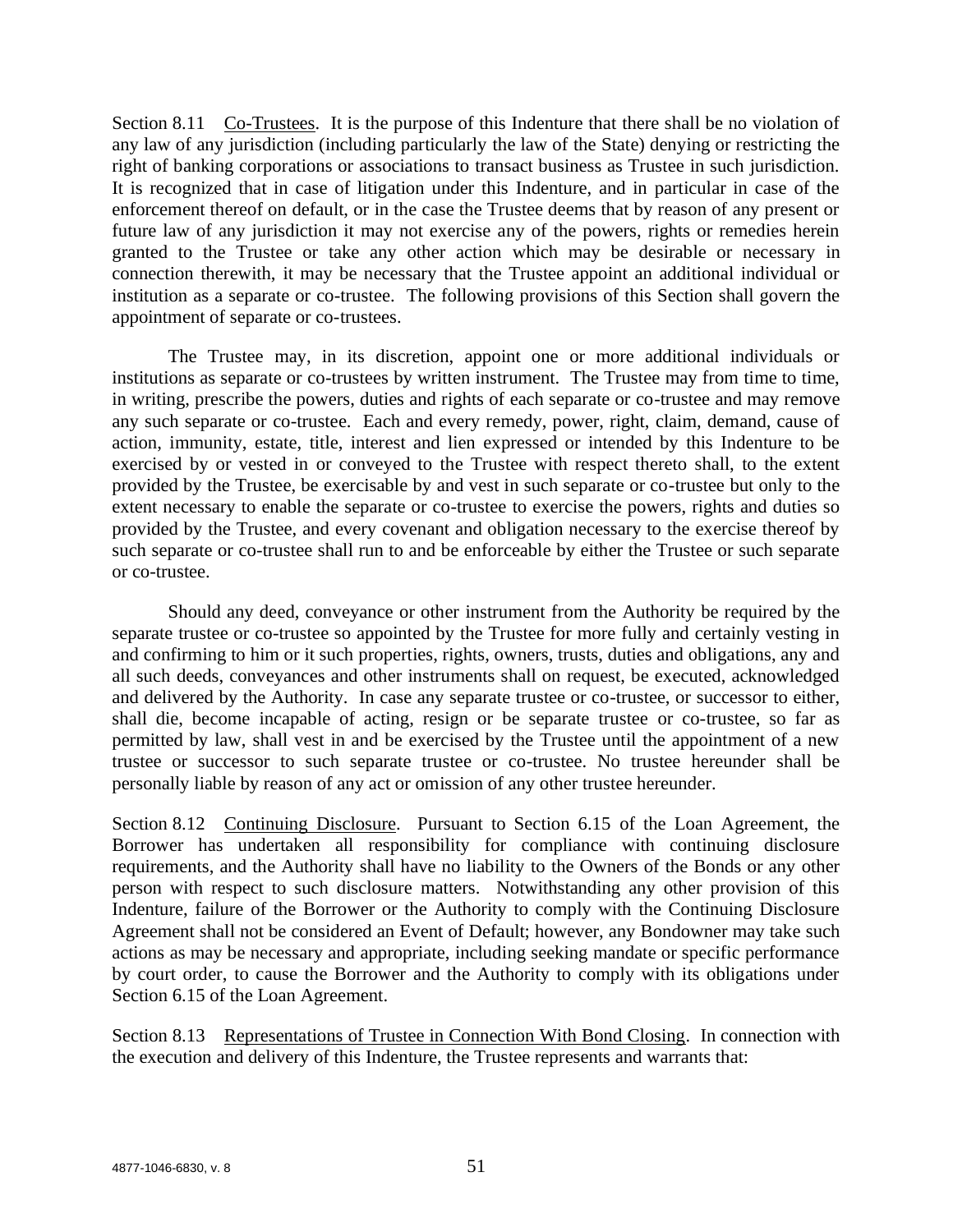(a) The Trustee has full power and authority to carry on its business as now being conducted and to enter into this Indenture, the Loan Agreement and the Regulatory Agreements (the "Bond Documents") and the transactions contemplated thereby;

(b) The Bond Documents have been duly executed and delivered by the Trustee;

(c) The Bond Documents constitute valid, legal, binding, and enforceable obligations of the Trustee (subject to bankruptcy, insolvency or creditor rights laws generally, and principles of equity generally) without offset, defense, or counterclaim;

(d) The execution, delivery, and performance of the Bond Documents by the Trustee will not cause or constitute, including due notice or lapse of time or both, a default under or conflict with organizational documents of the Trustee or other agreements to which the Trustee is a party or otherwise materially or adversely affect performance of the Trustee's duties;

(e) The execution, delivery, and performance of the Bond Documents by the Trustee will not violate any law, regulation, order, or decree of any governmental authority to which the Trustee is subject;

(f) All consents, approvals, authorizations, orders, or filings of or with any court or governmental agency or body, if any, required for the execution, delivery, and performance of the Bond Documents by the Trustee have been obtained or made; and

(g) There is no pending action, suit, or proceeding, arbitration or governmental investigation against the Trustee, an adverse outcome of which materially affects performance by the Trustee under the Bond Documents.

## ARTICLE IX SUPPLEMENTAL INDENTURE

Section 9.1 Supplemental Indentures Effective Without Consent of Bondowners. The Authority may adopt, without the consent of or notice to Bondowners, at any time or from time to time Supplemental Indentures for any one or more of the following purposes, and any such Indenture or Supplemental Indenture shall become effective in accordance with its terms upon the filing with the Trustee of a copy thereof certified by an Authorized Officer:

(a) To add additional covenants and agreements of the Authority for the purpose of further securing the payment of the Bonds, provided such additional covenants and agreements are not contrary to or inconsistent with the covenants and agreements of the Authority contained in this Indenture;

(b) To prescribe further limitations and restrictions upon the issuance of Bonds and the incurring of indebtedness by the Authority;

(c) To surrender any right, power or privilege reserved to or conferred upon the Authority by the terms of this Indenture, provided that no such surrender is contrary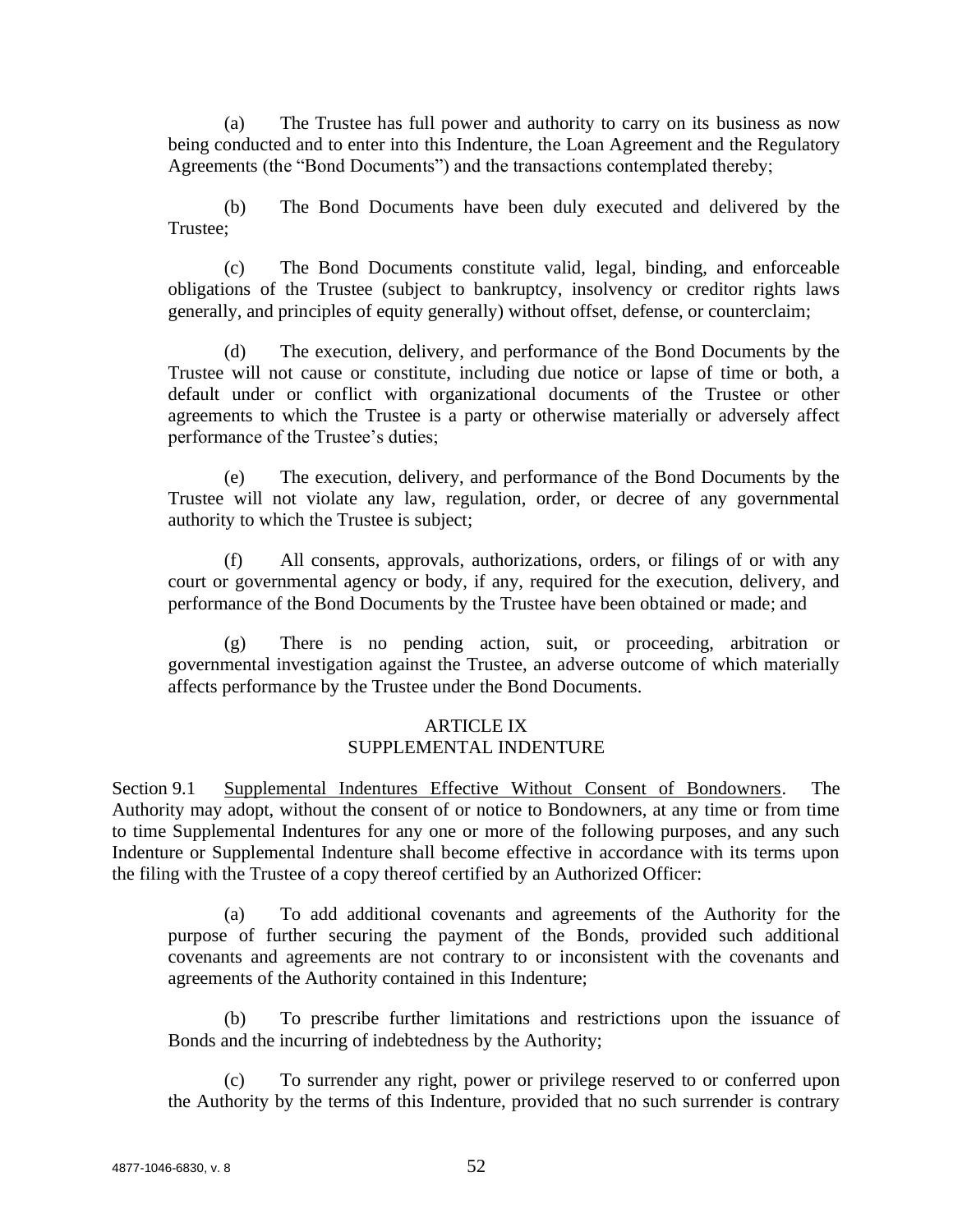to or inconsistent with the covenants and agreements of the Authority contained in this Indenture;

(d) To confirm as further assurance any pledge under, and the subjection to any lien, claim or pledge created or to be created by, the provisions of this Indenture;

(e) To modify any of the provisions of this Indenture or any previously adopted Supplemental Indenture in any other respects, provided that such modifications shall not be effective until after all Bonds Outstanding as of the date of adoption of such Indenture or Supplemental Indenture shall cease to be Outstanding, and all Bonds issued after the date of adoption of such Indenture shall contain a specific reference to the modifications contained in such Indenture;

(f) To amend this Indenture to add such provisions as may be necessary or advisable in connection with the substitution of any additional security; provided that any such modification does not materially adversely affect interests of any Bondholders;

(g) To amend the Indenture in any and all respects as may be necessary or advisable to implement any amendment of the Code or the provision of any tax legislation enacted in place thereof;

(h) To make such amendments to add such other provisions in regard to matters or questions arising out of this Indenture which shall not materially adversely affect the interests of the Owners of the Bonds affected thereby; or

(i) To cure any ambiguity or defect or inconsistent provision in this Indenture or to insert such provisions clarifying matters or questions arising under this Indenture as are necessary or desirable; provided that any such modifications do not materially adversely affect the interests of any Bondowners.

Section 9.2 Supplemental Indenture Effective with Consent of Bondowners. The provisions of this Indenture may be modified at any time or from time to time supplemented by a Supplemental Indenture, subject to the consent of Bondowners in accordance with and subject to the provisions of Article X hereof.

Section 9.3 General Provisions Relating to Indenture and Supplemental Indentures. This Indenture shall not be modified or amended in any respect except in accordance with and subject to the provisions this Article IX and Article X. Nothing contained in this Article IX or Article X shall affect or limit the right or obligations of the Authority to adopt, make, do, execute or deliver any resolution, act or other instrument pursuant to the provision of Section 7.3 hereof or the right or obligation of the Authority to execute and deliver to the Trustee or any Paying Agent any instrument elsewhere in this Indenture provided or permitted to be delivered to the Trustee or any Paying Agent.

A copy of every Indenture and Supplemental Indenture adopted by the Authority when filed with the Trustee shall be accompanied by a Counsel's Opinion stating that such Indenture or Supplemental Indenture has been duly and lawfully adopted in accordance with the provisions of this Indenture, is authorized or permitted by this Indenture and is valid and binding upon the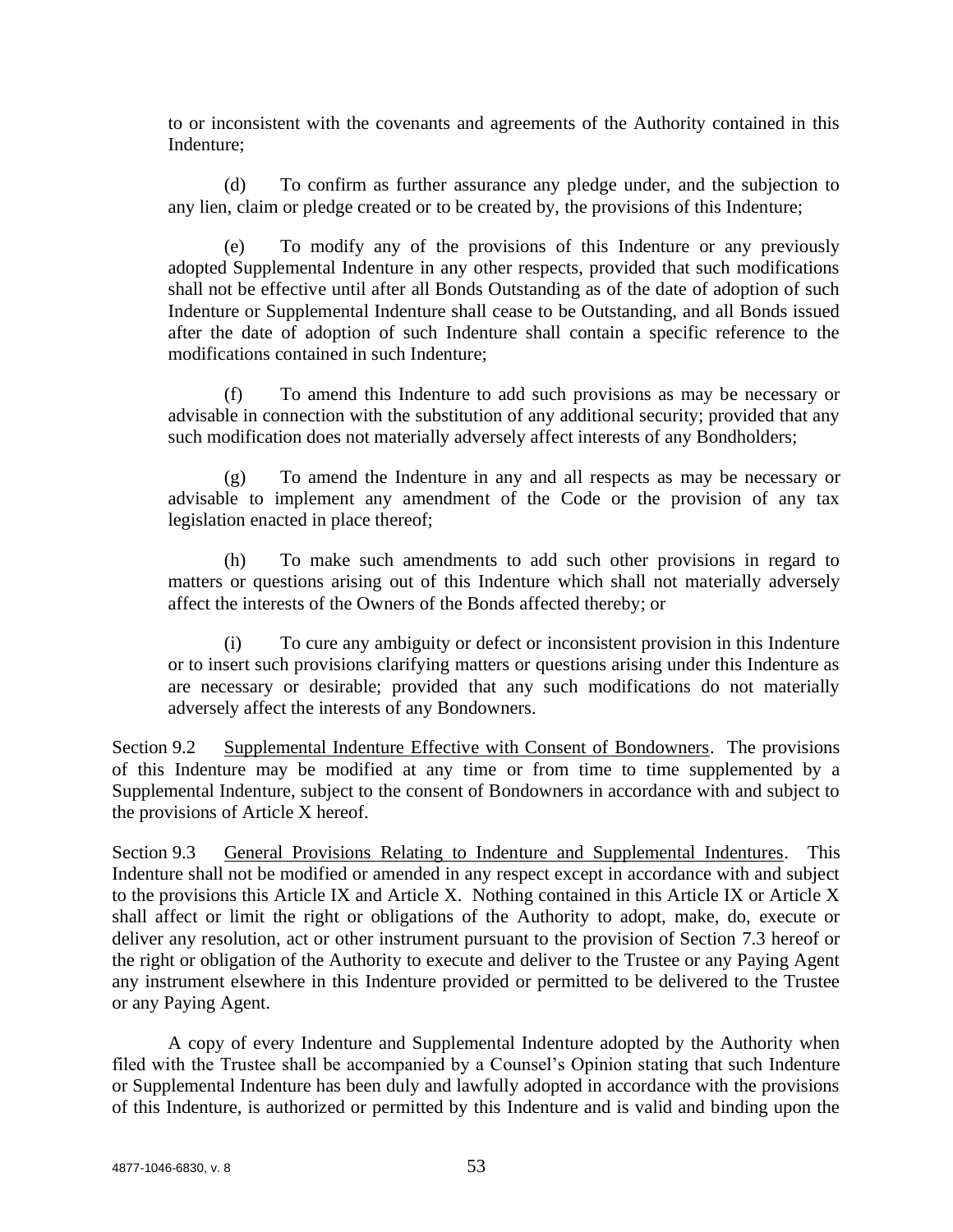Authority and enforceable in accordance with its terms, except as to enforcement of remedies which may be limited by bankruptcy, insolvency or other laws or equitable principles affecting the enforcement of creditors' rights generally, and, if applicable, is not materially adverse to the interests of any Bondholders.

The Trustee is hereby authorized to accept delivery of a certified copy of any Supplemental Indenture permitted or authorized pursuant to the provisions of this Indenture and to make all further agreements and stipulations which may be contained therein, and, in taking such action, the Trustee shall be fully protected in relying on Counsel's Opinion that such Supplemental Indenture is authorized or permitted by the provisions of this Indenture.

No Indenture or Supplemental Indenture changing, amending or modifying any of the rights or obligations of the Trustee, Paying Agent or any Fiduciary may be adopted by the Authority without the written consent of such Trustee, Paying Agent or Fiduciary affected thereby.

### ARTICLE X AMENDMENTS OF INDENTURE

Section 10.1 Powers of Amendment. Any modification or amendments of this Indenture and of the rights and obligations of the Authority and of the Owners of the Bonds, may be made by a Supplemental Indenture, with, except as provided in Section 9.1 hereof, the written consent given as hereinafter provided in Section 10.2, of the Owners of at least two-thirds in Principal Amount of the Bonds outstanding at the time such consent is given; provided, however, that if any such modification or amendment will, by its terms, not take effect so long as any series of Bonds of any maturity remain Outstanding, the consent of the Owners of such series of Bonds and maturity shall not be required and such series of Bonds shall not be deemed to be Outstanding for the purpose of any calculation of the Principal Amount of Outstanding Bonds under this Section. In the event that the Supplemental Indenture shall contain provisions which affect the rights and interests of one series of Bonds (but not the others), then the Owners of not less than two-thirds of the Principal Amount of the series of Bonds which are affected by such changes shall have the right from time to time to consent to and approve the execution by the Authority of any Supplemental Indenture deemed necessary or desirable by the Authority for the purposes of modifying, altering, amending, supplementing or rescinding, in any particular, any of the terms or provisions contained in the Indenture and affecting only the Bonds of such series; provided, however, unless approved by the Owners of all the Bonds of all the affected series then Outstanding, nothing herein shall permit or be construed as permitting such items as further provided in this Section 10.1. No such modification or amendment shall permit a change in the terms of redemption or maturity of the principal of any Outstanding Bond or of any installment of interest thereon or a reduction in the Principal Amount or the Redemption Price thereof or in the rate of interest thereon without the consent of the Owner of such Bond, or shall reduce the percentages of Bonds the consent of the Owners of which is required to effect any such modification or amendment. The Trustee may determine whether or not in accordance with the foregoing provisions Bonds of any particular maturity would be affected by any modification or amendment of this Indenture and any such determination shall be binding and conclusive on the Authority and all Owners of Bonds. The Trustee may receive an opinion of counsel, including a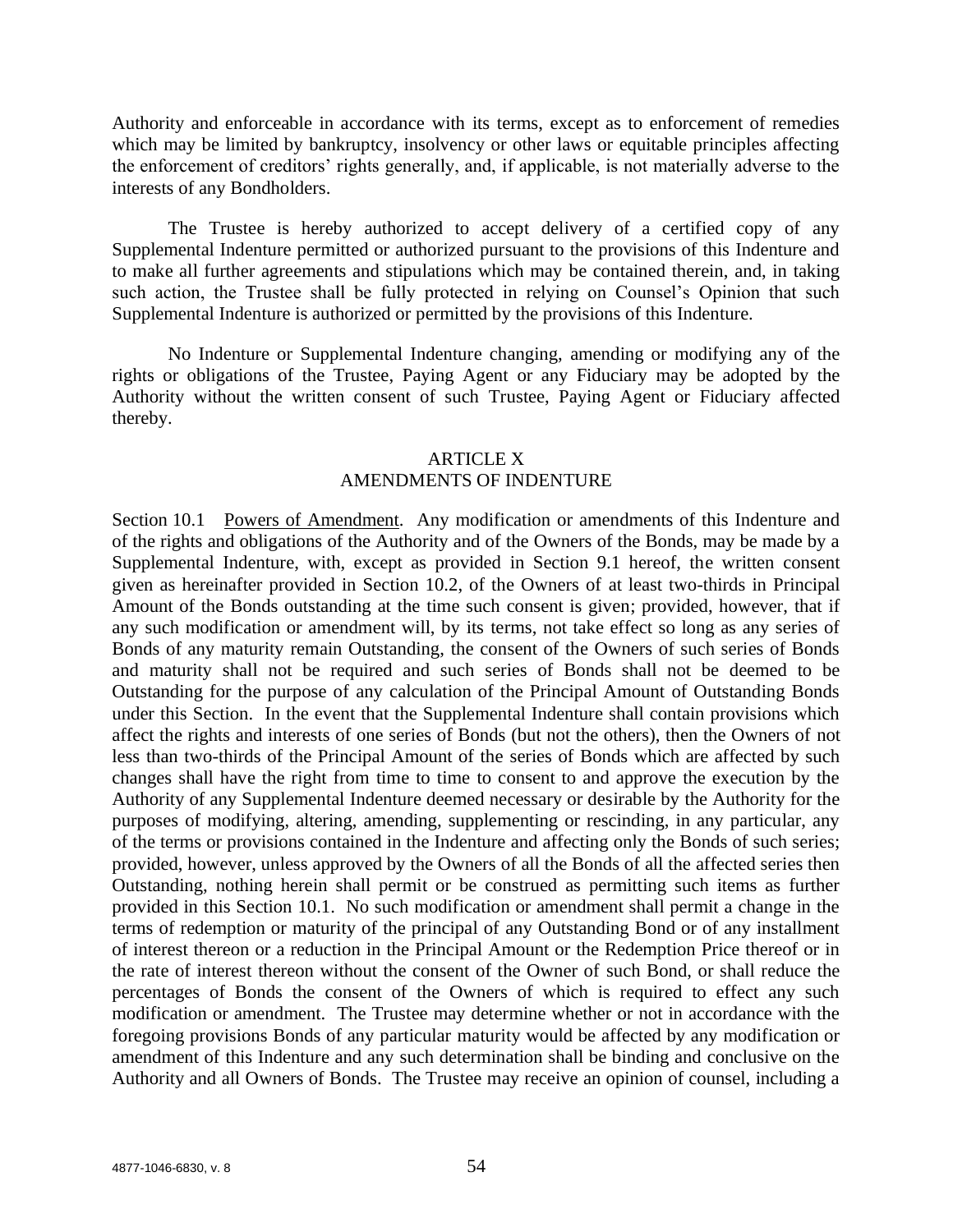Counsel's Opinion, as conclusive evidence as to whether Bonds of any particular maturity of such series would be so affected by any such modification or amendment of this Indenture.

Section 10.2 Consent of Bondowners. The Authority may at any time adopt a Supplemental Indenture making a modification or amendment permitted by the provisions of Section 10.1 to take effect when and as provided in this Section. A copy of such Supplemental Indenture (or brief summary thereof or reference thereto) together with a request to Bondowners for their consent thereto by the Authority to Bondowners, shall be mailed by the Trustee by first class mail, postage prepaid to the Owners of all Outstanding Bonds. Such Supplemental Indenture shall not be effective unless and until (a) there have been filed with the Trustee (i) the written consents of Owners of the percentages of Outstanding Bonds specified in Section 10.1 and (ii) a Counsel's Opinion stating that such Supplemental Indenture has been duly and lawfully adopted and filed by the Authority in accordance with the provisions of this Indenture, is authorized or permitted by this Indenture, and is valid and binding upon the Authority and enforceable in accordance with its terms, and (b) a notice shall have been given as hereinafter in this Section 10.2 provided. Each such consent shall be effective only if accompanied by proof of the holding, at the date of such consent, of the Bonds with respect to which such consent is given, which proof shall be such as is permitted by Section 12.1. A certificate or certificates by the Authority filed with the Trustee that it has examined such proof and that such proof is sufficient in accordance with Section 12.1 shall be conclusive that the consents have been given by the Owners of the Bonds described in such certificate or certificates of the Authority. Any such consent shall be binding upon the Owner of the Bonds giving such consent and, anything in Section 12.1 to the contrary notwithstanding, upon any subsequent Owner of such Bonds and of any Bonds issued in exchange therefor (whether or not such subsequent Owner thereof has notice thereof), unless such consent is revoked in writing by the Owner of such Bonds giving such consent or a subsequent Owner thereof by filing with the Trustee prior to the time when the written statement of the Authority hereinafter in this Section 10.2 provided for is filed, such revocation. At any time after the Owners of the required percentages of Bonds shall have filed their consents to the Supplemental Indenture, the Authority shall make and file with the Trustee a written statement that the Owners of such required percentages of Bonds have filed such consents. Such written statement shall be conclusive that such consents have been so filed. At any time thereafter notice, stating in substance that the Supplemental Indenture (which may be referred to as a Supplemental Indenture adopted by the Authority on a stated date, a copy of which is on file with the Trustee) has been consented to by the Owners of the required percentages of Bonds and will be effective as provided in this Section 10.2, may be given to Bondowners by the Authority by mailing such notice to Bondowners (but failure to make such notice shall not prevent such Supplemental Indenture from becoming effective and binding as in this Section 10.2 provided) not more than ninety (90) days after the Owners of the required percentages of Bonds shall have filed their consents to the Supplemental Indenture and the written statement of the Authority hereinabove provided for is filed. The Authority shall file with the Trustee proof of the mailing of such notice. A transcript, consisting of the papers required or permitted by this Section 10.2 to be filed with the Trustee, shall be proof of the matters therein stated. Such Supplemental Indenture making such amendment or modification shall be deemed conclusively binding upon the Authority, each Fiduciary and the Owners of all Bonds at the expiration of thirty (30) days after the filing with the Trustee of the proof of the mailing of such last mentioned notice, except in the event of a final decree of a court of competent jurisdiction setting aside such Supplemental Indenture in a legal action or equitable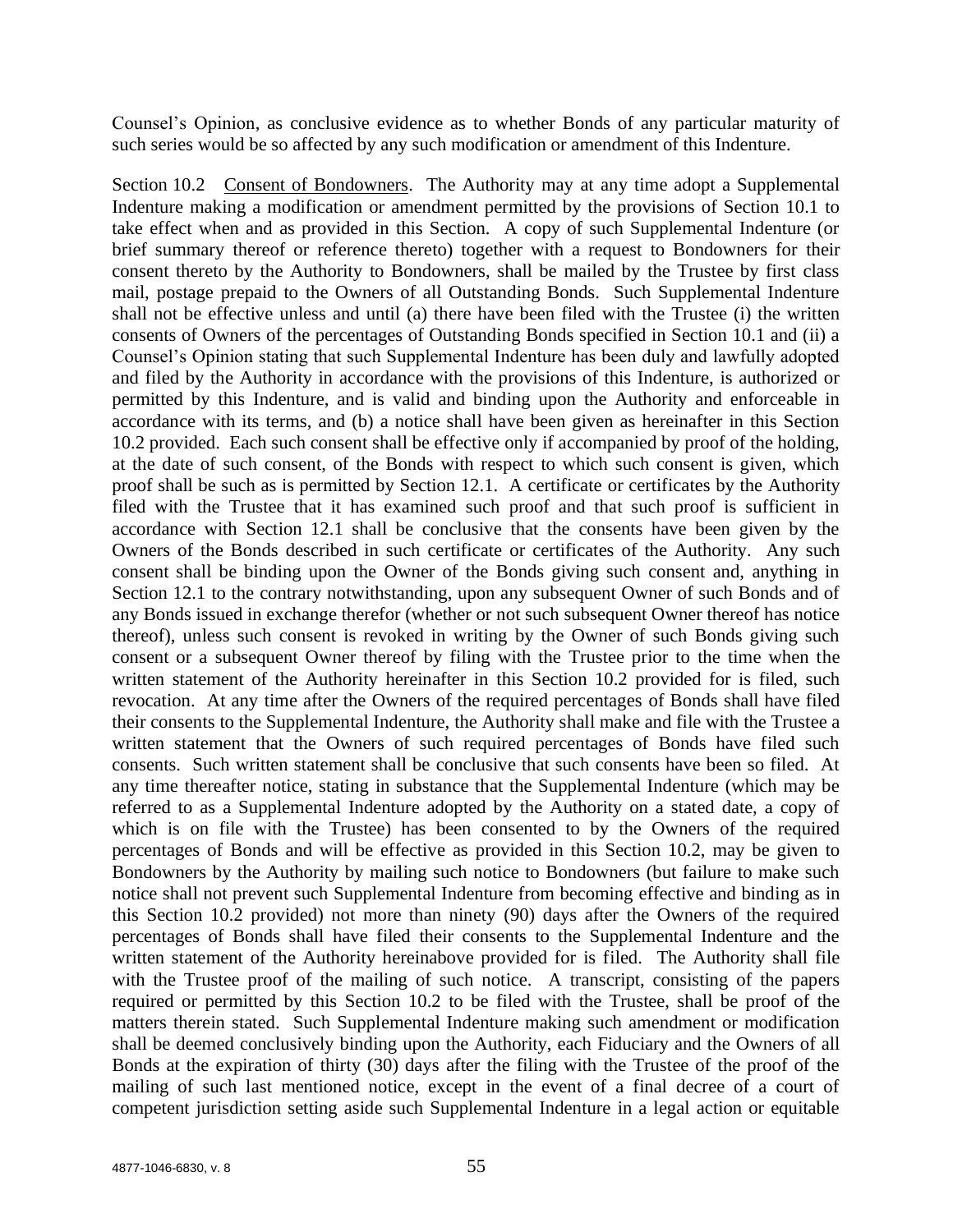proceeding for such purpose commenced within such thirty (30) day period; provided, however, that the Authority during such thirty (30) day period and any such further period during which any such action or proceeding may be pending shall be entitled in its absolute discretion to take such action, or to refrain from taking such action, with respect to such Supplemental Indenture as it may deem expedient.

Section 10.3 Modifications by Unanimous Consent. The terms and provisions of this Indenture and the rights and obligations of the Authority and of the Owners of the Bonds thereunder may be modified or amended in any respect upon the adoption and filing by the Authority of a Supplemental Indenture and the consent of the Owners of all of the Bonds then Outstanding, such consent to be given as provided in Section 10.2, except that no notice to Bondowners shall be required.

Section 10.4 Mailing. Any provision in this Article for the mailing of a notice or other document to Bondowners shall be fully complied with if such notice or document is mailed postage prepaid only (i) to each Owner of Bonds then Outstanding at his or her address, appearing upon the registration books held by the Trustee and (ii) to the Trustee.

Section 10.5 Exclusion of Bonds. Bonds owned or held by or for the account of the Authority shall not be deemed Outstanding for the purpose of consent or other action or any calculation of the Principal Amount of Outstanding Bonds provided for in this Article, and the Authority shall not be entitled with respect to such Bonds to give any consent or take any other action provided for or taken under this Article. The Authority shall furnish the Trustee a certificate of an Authorized Officer, upon which the Trustee may rely, describing all Bonds so to be excluded.

Section 10.6 Notation on Bonds. Bonds delivered after the effective date of any action taken as in Article IX or this Article provided may, and if the Trustee so determines shall, bear a notation by endorsement or otherwise in form approved by the Authority and the Trustee as to such action, and in that case upon demand of the Owner of any Bond Outstanding at such effective date and upon presentation of such Bond for the purpose at the Designated Office of the Trustee, suitable notation shall be made on such Bond by the Trustee as to any such action. If the Authority shall so determine as set forth in a certificate of an Authorized Officer, new Bonds so modified as in the opinion of the Authority to conform to such action shall be prepared and delivered, and upon demand of the Owner of any Bond then Outstanding shall be exchanged, upon surrender of such Bonds.

Section 10.7 Consent of Borrower. Anything herein to the contrary notwithstanding, a Supplemental Indenture under this Article shall not become effective unless and until the Borrower shall have consented to the execution and delivery of such Supplemental Indenture.

# ARTICLE XI DEFAULTS AND REMEDIES

Section 11.1 Events of Default. Each of the following events is hereby declared a "Event of Default", that is to say; if

> (i) the Authority shall fail to make payment of the principal of, or Redemption Price of, or Sinking Fund Installment on, any Bond from the Trust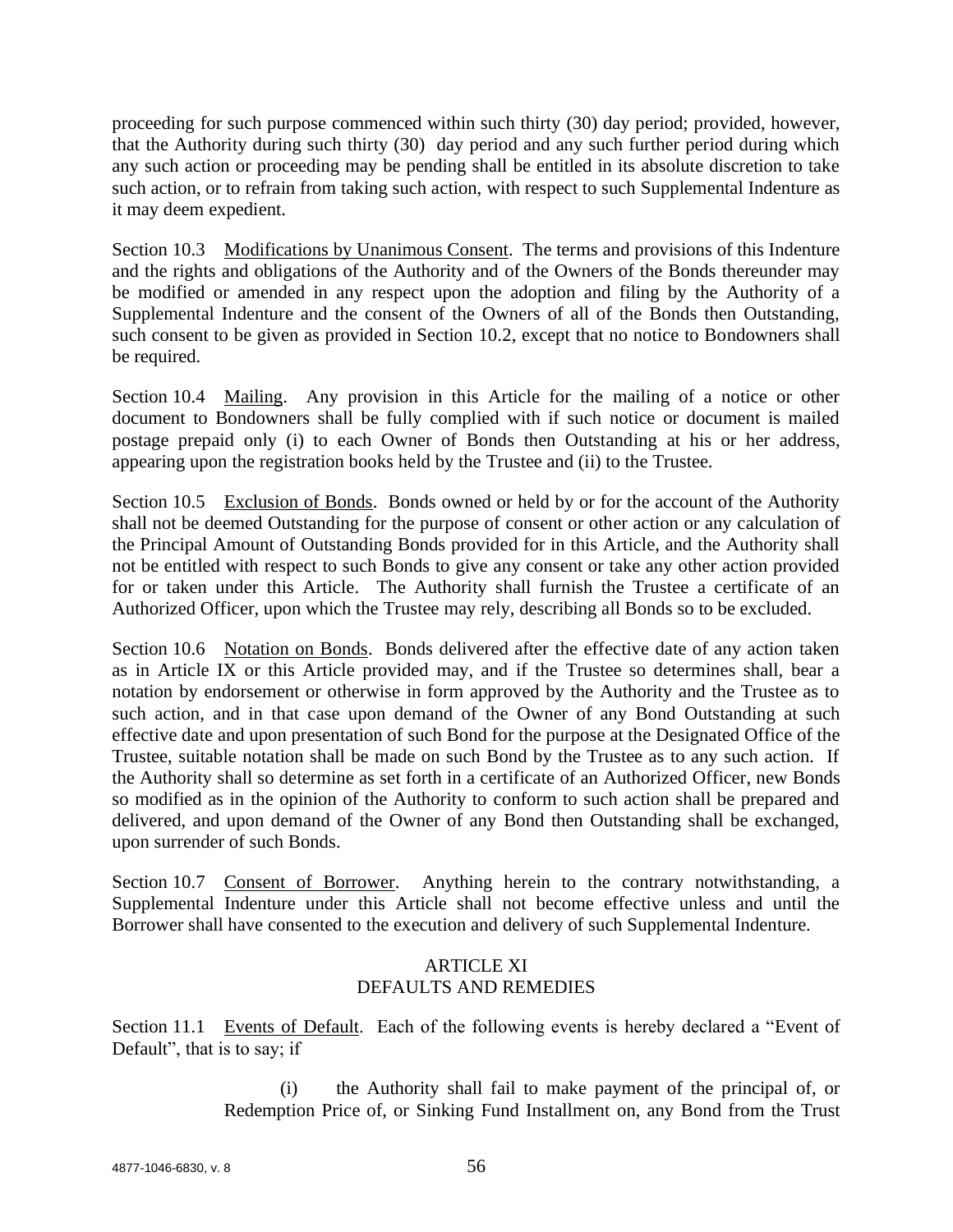Estate after the same shall become due, whether at maturity or upon call for redemption, or otherwise; or

(ii) the Authority shall fail to make payment of interest on any Bond from the Trust Estate when and as the same shall become due; or

(iii) the Authority shall default in the performance or observance of any other of the covenants, agreements or conditions on its part in this Indenture, any Supplemental Indenture, or in the Bonds contained, and such default shall continue for a period of ninety (90) days after written notice thereof by the Trustee or the Owners of not less than five percent (5%) in Principal Amount of the Outstanding Bonds.

Section 11.2 Remedies.

(a) Upon the happening and continuance of any Event of Default specified in Section 11.1, then, and in each such case, subject in any event to the provisions of Section 7.10 hereof, the Trustee may proceed, and upon the written request of the Owners of not less than twenty-five percent (25%) in Principal Amount of the Outstanding Bonds shall, subject to Section 8.4 hereof, proceed in its own name, to protect and enforce its rights and the rights of the Bondowners by such of the following remedies as the Trustee shall deem most effectual to protect and enforce such rights:

(i) by suit, action or proceeding, enforce all rights of the Bondowners hereunder, including the right to require the Borrower to receive and collect Pledged Revenues adequate to carry out the covenants and agreements as to, and pledge of, such Pledged Revenues, and to require the Borrower to carry out any other covenant or agreement with Bondowners and to perform its duties under the Loan Agreement;

(ii) by bringing suit upon the Bonds;

(iii) by action or suit, require the Borrower to account as if the Borrower were the trustee of an express trust for the Owners of the Bonds; or

(iv) by action or suit, enjoin any acts or things which may be unlawful or in violation of the rights of the Owners of the Bonds hereunder.

(b) Upon the happening and continuance of any Event of Default specified in clause (i) or (ii) of Section 11.1, then, and in each such case, subject in any event to the provisions of Section 7.10 hereof, the Trustee may, and upon the written request of the Owners of not less than twenty-five percent (25%) in Principal Amount of the Outstanding Bonds, shall declare all Bonds due and payable, and if all defaults shall be made good, then, with the written consent of the Owners of not less than twenty-five percent (25%) in Principal Amount of the Outstanding Bonds, annul such declaration and its consequences.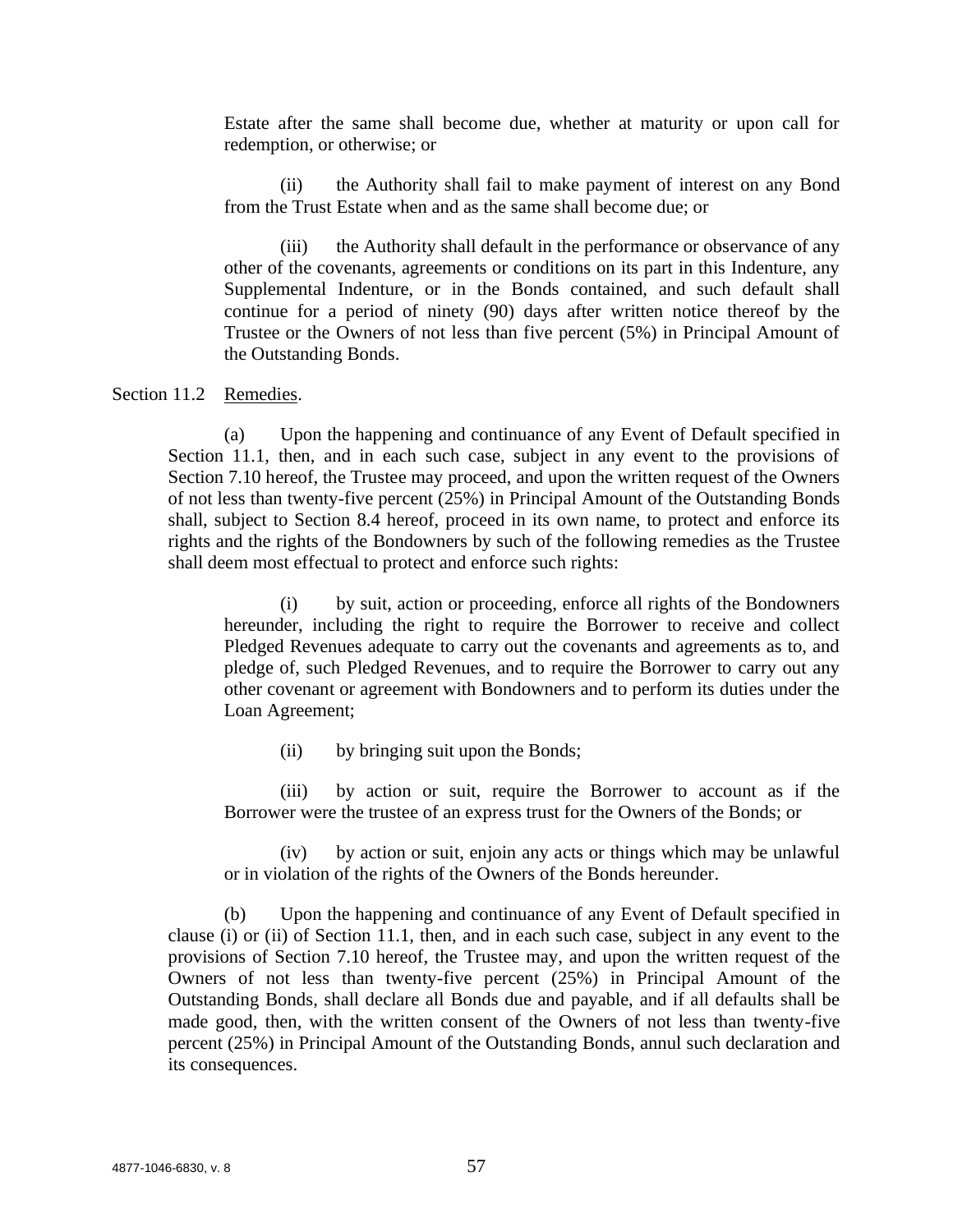(c) In the enforcement of any remedy under this Indenture, the Trustee shall be entitled to sue for, enforce payment on and receive any and all amounts then or during any default becoming, and any time remaining, due from the Borrower for principal, Redemption Price, interest or otherwise, under any provision of this Indenture, the Loan Agreement or of the Bonds, and unpaid, with interest on overdue payments at the rate or rates of interest specified in the Bonds, together with any and all costs and expenses of collection and of all proceedings hereunder and under the Bonds, including reasonable attorneys' fees.

Section 11.3 Priority of Payments after Event of Default. In the event that the funds held by the Trustee and Paying Agents shall be insufficient for the payment of principal or Redemption Price of and interest then due on the Bonds, such funds (other than funds held for the payment or redemption of particular Bonds which have theretofore become due at maturity or by call for redemption) and any other moneys received or collected by the Trustee acting pursuant to this Article XI, after making provision for the payment of any expenses necessary in the opinion of the Trustee or the Authority to protect the interests of the Owners of the Bonds, and for the payment of the fees, charges and expenses and liabilities incurred and advances made by the Trustee or the Authority in the performance of their duties under this Indenture, including reasonable attorneys' fees, shall be applied as follows:

(a) Unless the principal of all the Bonds shall not have become or have been declared due and payable,

**First**: To the payment to the persons entitled thereto of all installments of interest then due on the Bonds in the order of the maturity of such installments, and, if the amount available shall not be sufficient to pay in full any installment, then to the payment thereof ratably, according to the amounts due on such installment, to the persons entitled thereto, without any discrimination or preference; and

**Second**: To the payment to the persons entitled thereto of the unpaid Principal Amounts or Redemption Price of any Bonds which shall have become due, whether at maturity or by call for redemption, in the order of their due dates and, if the amounts available shall not be sufficient to pay in full all the Bonds due on any date, then to the payment thereof ratably, according to the amounts of Principal Amounts or Redemption Price due on such date, to the persons entitled thereto, without any discrimination or preference.

(b) If the principal of all of the Bonds shall have become or have been declared due and payable, to the payment of the principal of and interest then due and unpaid upon the Bonds without preference or priority of principal over interest or of interest over principal, or of any installment of interest over any other installment of interest, or of any Bond over any other Bond, ratably, according to the amounts due respectively for principal and interest, to the persons entitled thereto without any discrimination or preference except as to any difference in the respective rates of interest specified in the Bonds.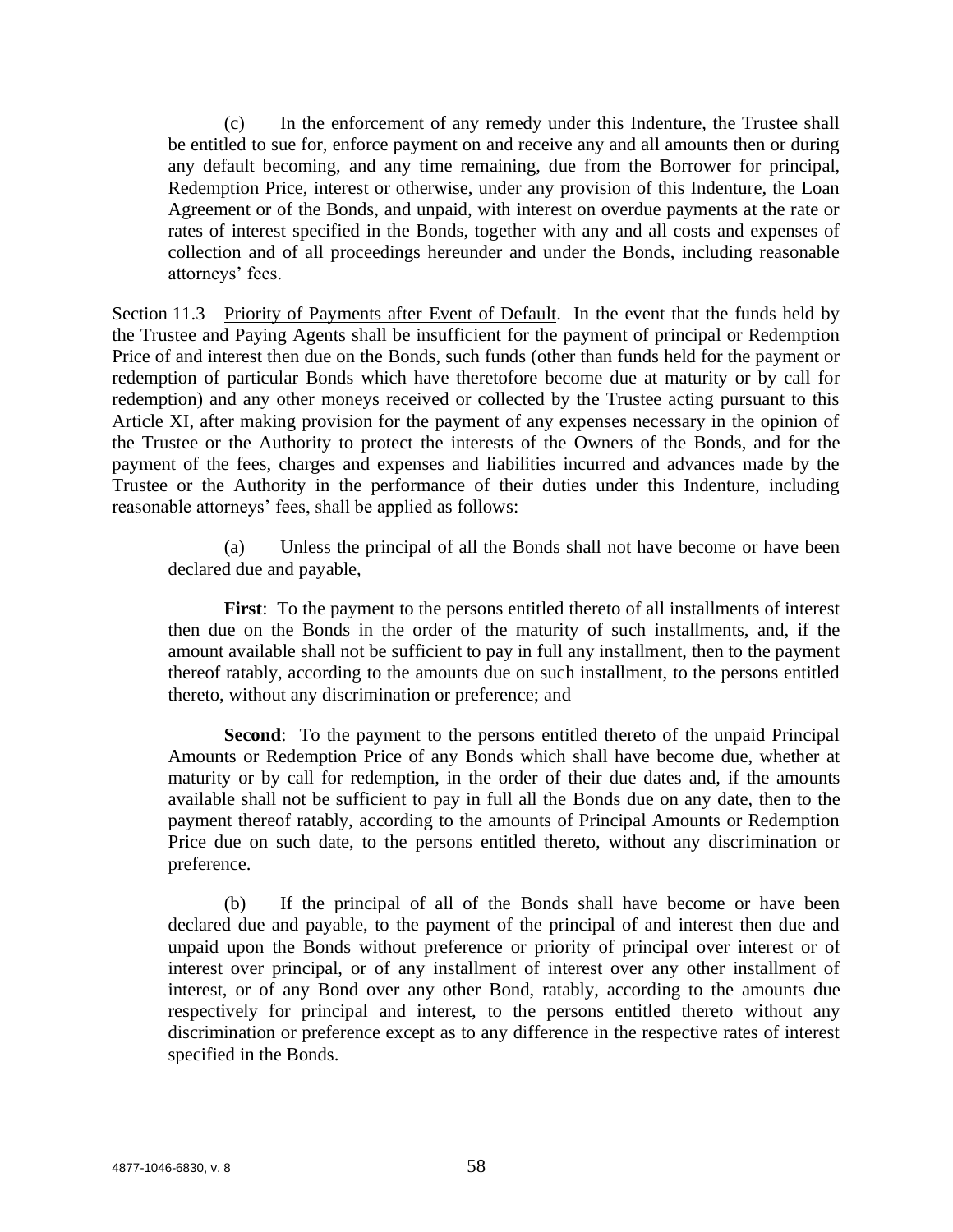Whenever moneys are to be applied by the Trustee pursuant to the provisions of this Section, such moneys shall be applied by the Trustee at such times, and from time to time, as the Trustee in its sole discretion shall determine, having due regard to the amount of such moneys available for application and the likelihood of additional money becoming available for such application in the future; the deposit of such moneys with the Paying Agents, or otherwise setting aside such moneys in trust for the proper purpose, shall constitute proper application by the Trustee and the Trustee shall incur no liability whatsoever to the Authority, to any Bondowner or to any other person for any delay in applying any such moneys, so long as the Trustee acts with reasonable diligence, having due regard for the circumstances, and ultimately applies the same in accordance with such provisions of this Indenture as may be applicable at the time of application by the Trustee. Whenever the Trustee shall exercise such discretion in applying such moneys, it shall fix the date (which shall be an Interest Payment Date unless the Trustee shall deem another date more suitable) upon which such application is to be made and upon such date interest on the amounts of principal to be paid on such date shall cease to accrue. The Trustee shall give such notice as it may deem appropriate for the fixing of any such date. The Trustee shall not be required to make payment to the Owner of any unpaid Bond unless such Bond shall be presented to the Trustee for appropriate endorsement or for cancellation if fully paid.

Section 11.4 Termination of Proceedings. In the case any proceeding taken by the Trustee on account of any Event of Default shall have been discontinued or abandoned for any reason, then in every case the Authority, the Trustee and the Bondowners shall be restored to their former positions and rights hereunder, respectively, and all rights, remedies, powers and duties of the Trustee shall continue as though no such proceeding had been taken.

Section 11.5 Bondowners' Direction of Proceedings. Subject to the provisions of Section 7.10 hereof, the Owners of a majority in Principal Amount of the Bonds then Outstanding shall have the right, by an instrument or concurrent instruments in writing executed and delivered to the Trustee, to direct the method of conducting all remedial proceedings to be taken by the Trustee hereunder, provided that such direction shall not be otherwise than in accordance with law or the provisions of this Indenture and that the Trustee shall have the right to decline to follow any direction which in the opinion of the Trustee would be unjustly prejudicial to Bondowners not parties to such direction.

Section 11.6 Limitations on Rights of Bondowners. No Owner of any Bond of any series shall have any right to institute any suit, action or other proceedings hereunder, or for the protection or enforcement of any right under this Indenture or any right under law, unless such Owner shall have given to the Trustee written notice of the Event of Default or breach of duty on account of which suit, action or proceeding is to be taken, and unless the Owners of not less than twentyfive percent (25%) in Principal Amount of the Bonds then Outstanding shall have made written request of the Trustee after the right to exercise such powers or right of action, as the case may be, shall have accrued, and shall have afforded the Trustee a reasonable opportunity either to proceed to exercise the powers herein granted or granted under law or to institute such action, suit or proceeding in its name and unless, also, there shall have been offered to the Trustee reasonable security and indemnity against the costs, expenses and liabilities to be incurred therein or thereby, and the Trustee shall have refused or neglected to comply with such request within a reasonable time; and such notification, request and offer of indemnity are hereby declared in every such case at the option of the Trustee to be conditions precedent to the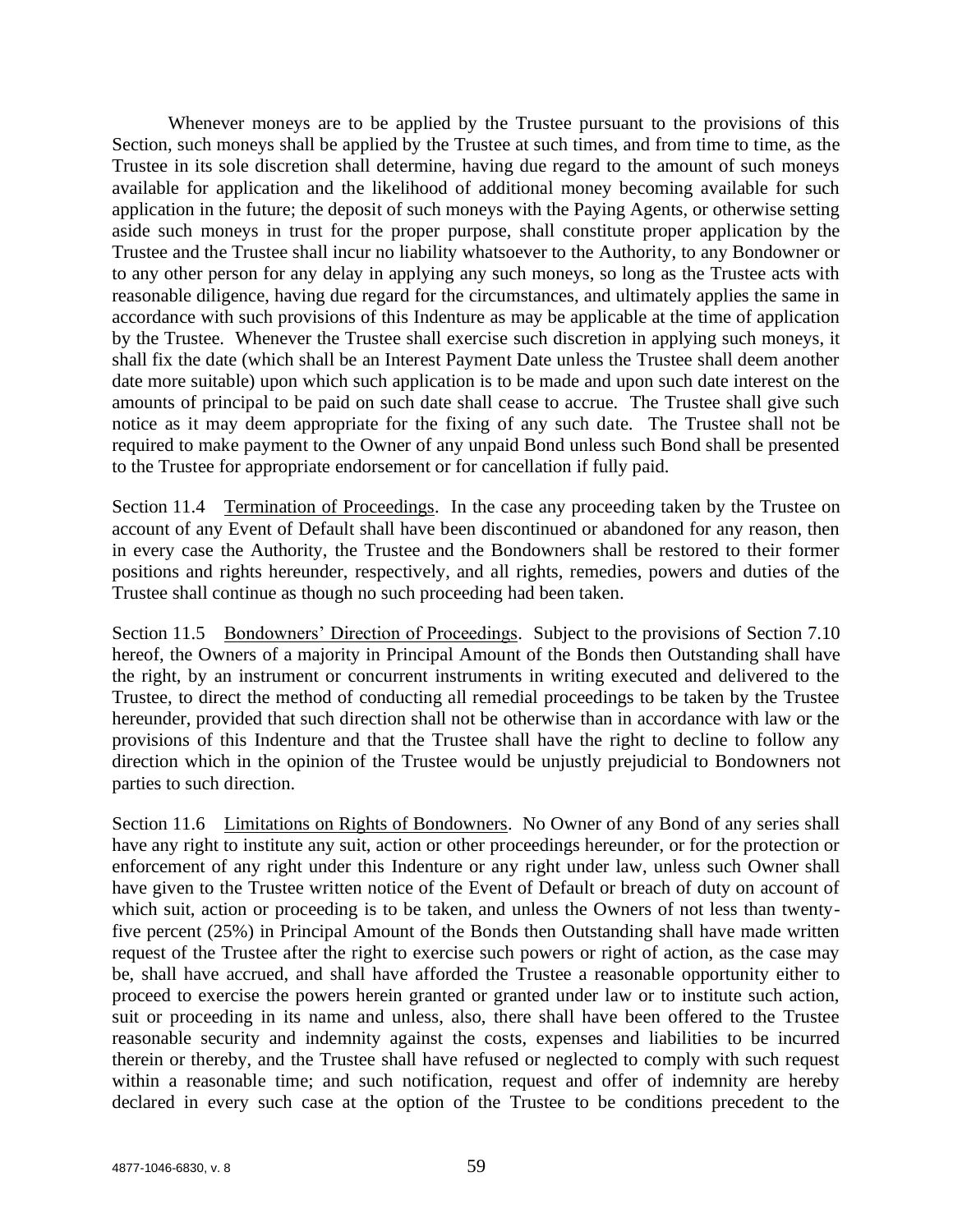execution of the powers under this Indenture or for any other remedy hereunder or under law. It is understood and intended that no one or more Owners of the Bonds hereby secured shall have any right in any manner whatever by his or their action to affect, disturb or prejudice the security of this Indenture, or to enforce any right hereunder or under law with respect to the Bonds or this Indenture, except in the manner herein provided, and that all proceedings shall be instituted, had and maintained in the manner herein provided and for the benefit of all Owners of the Outstanding Bonds. Notwithstanding the foregoing provisions of this Section or any other provisions of this Article XI, the obligation of the Authority shall be absolute and unconditional to pay the principal and Redemption Price of and interest on the Bonds to the respective Owners thereof at the respective due dates thereof, and nothing herein shall affect or impair the right of action, which is absolute and unconditional, of such Owners to enforce such payment (it being understood that the Trustee does not have an affirmative duty to ascertain whether or not such actions or forbearances are unduly prejudicial to such Owners).

Anything to the contrary contained in this Section 11.6 or any other provision of this Indenture notwithstanding, each Owner of any Bond by his acceptance thereof shall be deemed to have agreed that any court in its discretion may require, in any suit for the enforcement of any right or remedy under the Indenture or any Supplemental Indenture, or in any suit against the Trustee for any action taken or omitted by it as Trustee, the filing of any party litigant in such suit of an undertaking to pay the reasonable costs of such suit, and that such court may in its discretion assess reasonable costs, including reasonable attorneys' fees, against any party litigant in any such suit, having due regard to the merits and good faith of the claims or defenses made by such litigant; but the provisions of this paragraph shall not apply to any suit instituted by the Trustee, to any suit instituted by any Bondowner, or group of Bondowners, holding at least twenty-five percent (25%) in Principal Amount of the Bonds Outstanding, or to any suit instituted by any Bondowner for the enforcement of the payment of the principal or Redemption Price of or interest on any Bond on or after the respective date thereof expressed in such Bond.

Section 11.7 Possession of Bonds by Trustee Not Required. All rights of action under this Indenture or under any of the Bonds, enforceable by the Trustee, may be enforced by it without possession of any of the Bonds or the production thereof in the trial or other proceeding relative thereto, and any such suit, action or proceeding instituted by the Trustee shall be brought in its name for the benefit of all the Owners of such Bonds, subject to the provisions of this Indenture.

Section 11.8 Remedies Not Exclusive. No remedy herein conferred upon or reserved to the Trustee or to the Owners of the Bonds is intended to be exclusive of any other remedy or remedies, and each and every such remedy shall be cumulative and shall be in addition to any other remedy given hereunder or now or hereafter existing at law or in equity or by statute.

Section 11.9 No Waiver of Default. No delay or omission of the Trustee or of any Owner of the Bonds to exercise any right or power accruing upon any default shall impair any such right or power or shall be construed to be a waiver of any such default or an acquiescence therein; and every power and remedy given by this Indenture to the Trustee and the Owners of the Bonds, respectively, may be exercised from time to time and as often as may be deemed expedient.

Section 11.10 Notice of Event of Default. The Trustee shall give to the Bondowners, the Authority and S&P, if S&P is then rating the Bonds, notice of each Event of Default hereunder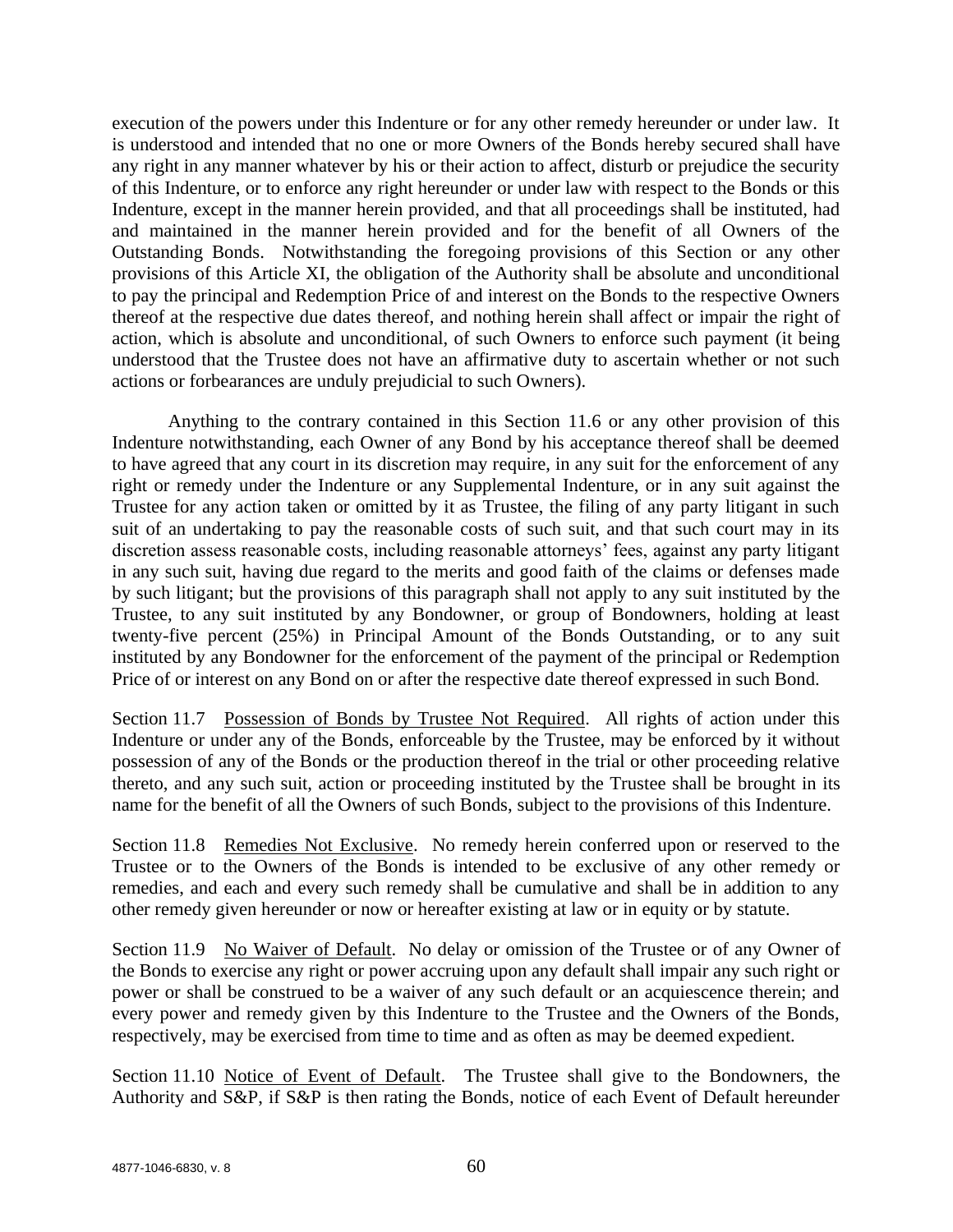known to the Trustee within three (3) Business Days after knowledge of the occurrence thereof, unless such Event of Default shall have been remedied or cured before the giving of such notice; provided that, except in the cases of (i) default in any payment of the principal or Redemption Price of, or interest on any of the Bonds, or (ii) in the making of any payment required to be made into any of the Debt Service Fund or the Debt Service Reserve Fund the Trustee shall be protected in withholding such notice if and so long as the board of directors, the executive committee, or a trust committee of directors or responsible officers of the Trustee in good faith determines that the withholding of such notice is in the interests of the Bondowners. Each such notice of Event of Default shall be given by mailing written notice thereof to all registered Owners of Bonds, as the names and address of such Owners appear upon the books of registration as kept by the Trustee.

# ARTICLE XII EXECUTION OF INSTRUMENTS BY BONDOWNERS AND PROOF OF OWNERSHIP OF BONDS

Section 12.1 Evidence of Signatures of Bondowners and Ownership of Bonds. Any request, direction, consent, revocation of consent, or other instrument in writing required or permitted by this Indenture to be signed or executed by Bondowners may be in any number of concurrent instruments of similar tenor, and may be signed or executed by such Bondowners in person or by their attorneys or agents appointed by an instrument in writing for that purpose. Proof of the execution of any such instrument, or of any instrument appointing any such attorney or agent, and of the holding and ownership of Bonds shall be sufficient for any purpose of this Indenture (except as otherwise herein provided), if made in the following manner: The fact and date of the execution by any Bondowner or his attorney or agent of any such instrument and of any instrument appointing any such attorney or agent, may be proved by delivery of a certificate, which need not be acknowledged or verified, of an officer of any bank, trust company, or investment banking firm or of any notary public, or other officer authorized to take acknowledgments. Where any such instrument is executed by an officer of a corporation or association or a member of a partnership on behalf of such corporation, association or partnership, such certificate shall also constitute sufficient proof of his authority.

Nothing contained in this Article shall be construed as limiting the Trustee to such proof, it being intended that the Trustee may accept any other evidence of the matters herein stated which may seem sufficient. Any request or consent of the Owner of any Bond shall bind every future Owner of the same Bond in respect of anything done or suffered to be done by the Authority, the Trustee or any Paying Agent pursuant to such request or consent.

### ARTICLE XIII **DEFEASANCE**

Section 13.1 Defeasance.

(a) If the Authority shall pay or cause to be paid, or there shall otherwise be paid, to the Owners of all of the Bonds then Outstanding, the principal of and interest on and Redemption Price, if any, to become due thereon, at the times and in the manner stipulated therein and in this Indenture, then and in that event the covenants, agreements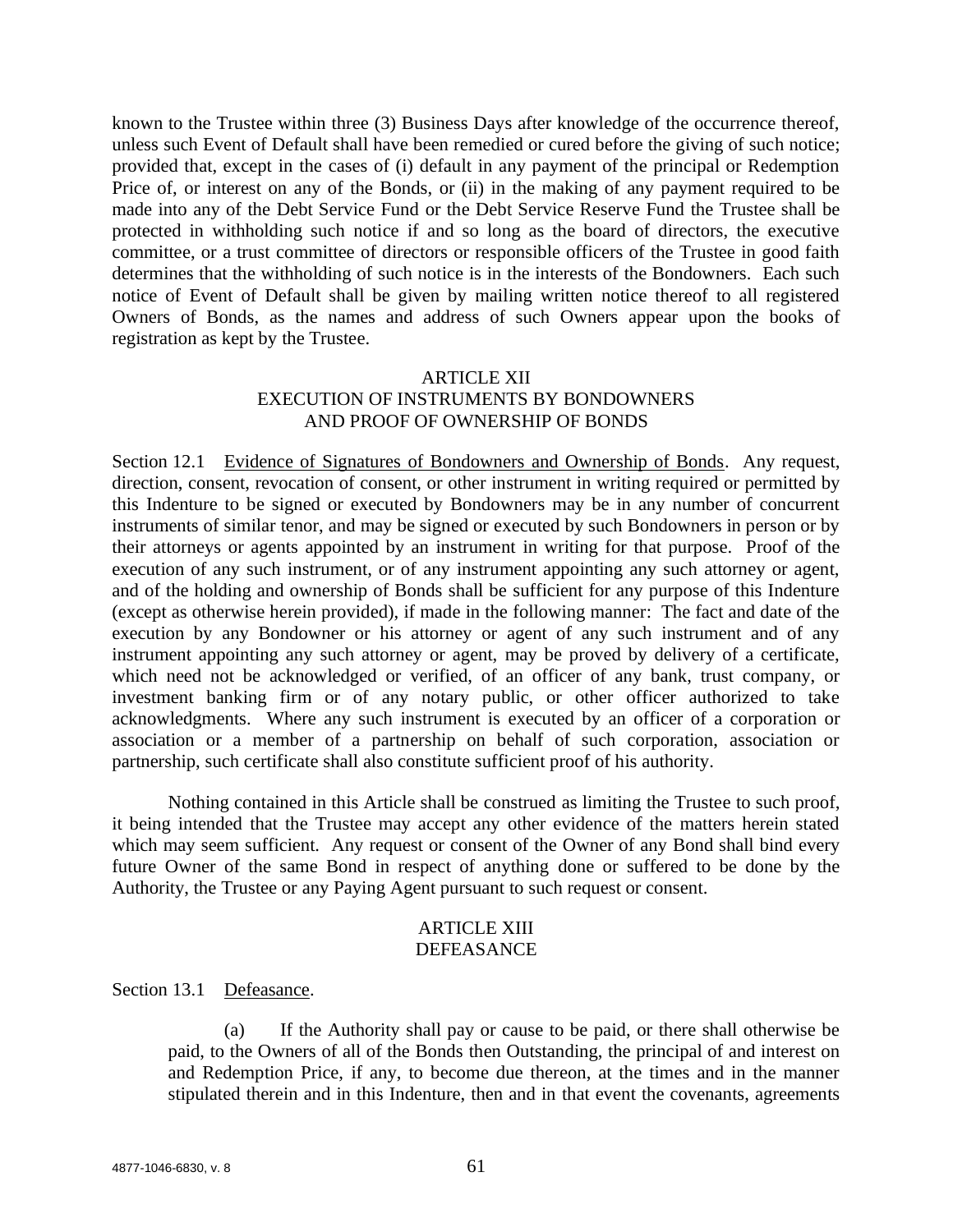and other obligations of the Authority to the Bondowners shall be discharged and satisfied. In such event, the Trustee shall, (i) upon request of the Authority, execute and deliver to the Authority and the Borrower all such instruments as may be reasonably requested by the Authority to evidence such release and discharge, and (ii) if S&P is then rating the Bonds, give written notice to S&P of the date on which such payments were made. In addition, the Trustee and the Paying Agents shall pay over to or deliver to the Borrower all moneys or securities held by them pursuant to the Indenture which are not required for the payment or redemption of Bonds not theretofore surrendered for such payment of any amounts owed to the Trustee or for the payment or redemption.

(b) If the Authority shall pay or cause to be paid, or there shall otherwise be paid, to the Owners of the Bonds then Outstanding, the principal of and interest on and Redemption Price, if any, to become due thereon, at the times and in the manner stipulated therein and in this Indenture, then and in that event such Bonds shall cease to be entitled to any lien, benefit or security under this Indenture and the covenants, agreements and other obligations of the Authority to the Owners of such Bonds shall be discharged and satisfied, except for the Authority's obligations under Section 7.14 hereof and its obligations under Section 8.5, to the extent of any amounts owed to the Trustee.

(c) Any Bonds or interest installments for the payment or redemption of which moneys shall then be held by the Trustee or the Paying Agents (through deposit by the Authority of funds for such payment or redemption or otherwise), whether at or prior to the maturity or the redemption date of such Bonds, shall be deemed to have been paid within the meaning and with the effect expressed in paragraph (a) of this Section 13.1. Any Bonds shall prior to the maturity or redemption date thereof be deemed to have been paid within the meaning and with the effect expressed in paragraph (a) of this Section 13.1 if (i) in case such Bonds are to be redeemed on any date prior to their maturity, the Authority shall have given to the Trustee, in form satisfactory to it, irrevocable instructions to give notice of redemption as provided in Article IV of this Indenture on said date of such Bonds, (ii) there shall have been deposited with the Trustee either moneys in an amount which shall be sufficient, or Government Obligations the principal of and interest on which when due will provide moneys which, together with the moneys, if any, deposited with the Trustee at the same time, shall be sufficient, as verified by an Accountant's Certificate to pay when due the principal or Redemption Price, if applicable, of such Bonds and interest due and to become due on such Bonds on and prior to the Principal Payment Date or Dates or redemption date or dates thereof, as the case may be, and (iii) in the event such Bonds are not by their terms subject to redemption within the next succeeding sixty (60) days, the Authority shall have given the Trustee in form satisfactory to it irrevocable instruction to give notice by mail, as soon as practicable, to the Owners of such Bonds and to S&P, if S&P is then rating the Bonds, that the deposit required by (ii) above has been made with the Trustee and that such Bonds are deemed to have been paid in accordance with paragraph (a) of this Section 13.1 and stating such Principal Payment Date or Dates or redemption date or dates upon which moneys are to be available for the payment of the principal of, Redemption Price, if applicable, on such Bonds. Neither Government Obligations nor moneys deposited with the Trustee pursuant to this Section nor principal or interest payments on any such Government Obligations shall be withdrawn or used for any purpose other than, and shall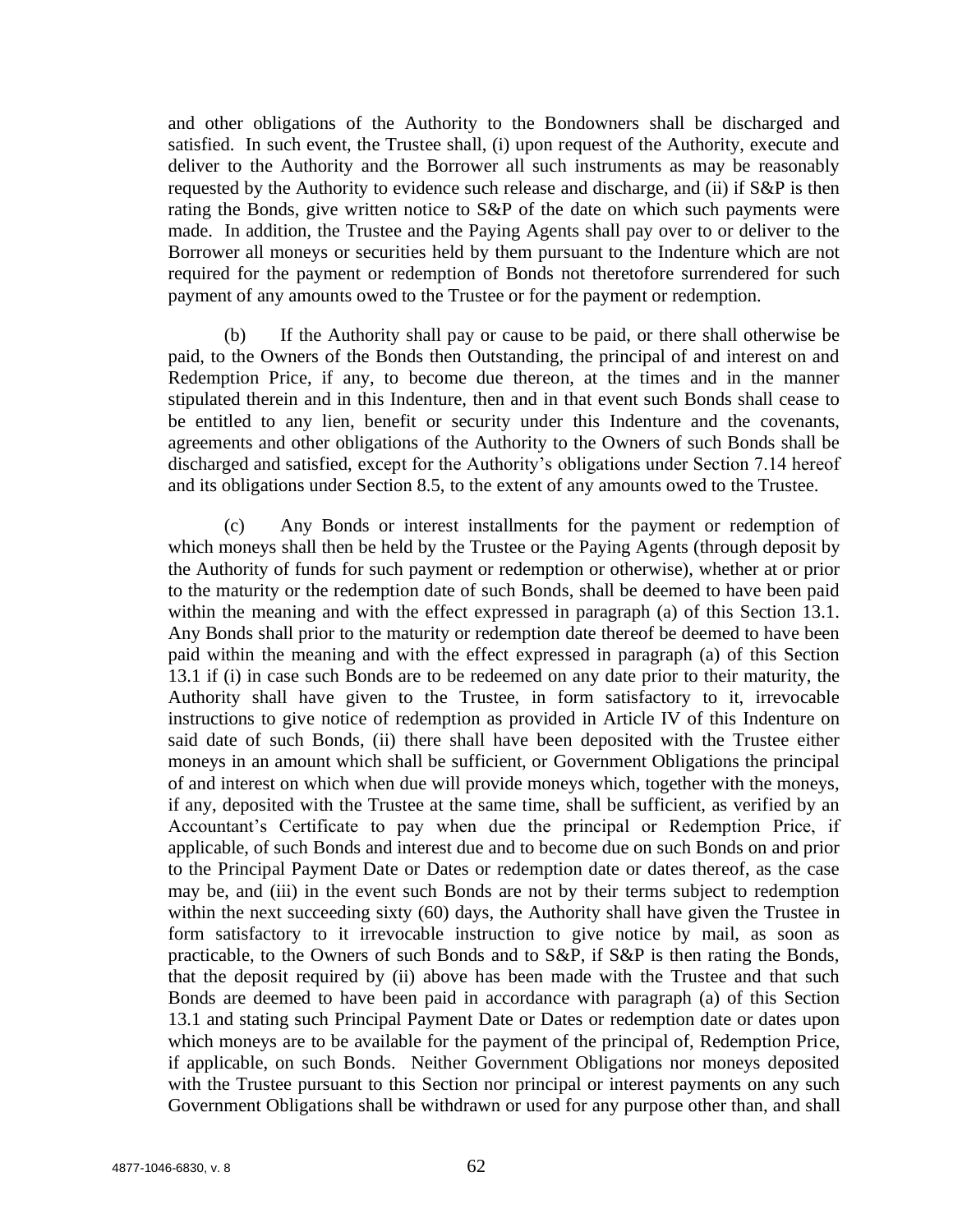be held in trust for, the payment of the principal of or Redemption Price, if applicable, and interest on said Bonds; provided that any cash received from such principal or interest payments on such Government Obligations deposited with the Trustee, if not then needed for such purpose, shall, to the extent practicable, be reinvested in Government Obligations maturing at times and in Principal Amounts sufficient to pay when due the principal or Redemption Price, if applicable, and interest to become due on said Bonds on and prior to such Principal Payment Date or Dates or redemption date or dates thereof, as the case may be, all as further provided in an escrow agreement relating to the defeasance of the Bonds.

(d) Other Government Obligations may be substituted for those originally deposited with the Trustee pursuant to paragraph (c) of this Section 13.1; provided that there shall have been furnished to the Trustee a Counsel's Opinion to the effect that such substitution will not adversely affect the exclusion from federal gross income of interest on any Bonds and an Accountant's Certificate verifying the sufficiency of the moneys and Government Obligations to pay or redeem any Bonds deemed to have been paid pursuant to paragraph (c) of this Section 13.1.

(e) Anything in this Indenture to the contrary notwithstanding, any moneys held by the Trustee or Paying Agents in trust for the payment and discharge of any of the Bonds which remain unclaimed for two years after the date when such Bonds have become due and payable, either at their stated maturity dates or by call for earlier redemption, if such moneys were held by the Trustee or Paying Agents at such date, or for two years after the date of deposit of such moneys if deposited with the Trustee or Paying Agents after the said date when such Bonds became due and payable, shall, be repaid by the Trustee or Paying Agents to the Borrower and become its absolute property, free from trust, and the Trustee or Paying Agents shall thereupon be released and discharged with respect thereto and the Bondowners thereafter shall look only to the Borrower for the payment of such Bonds.

### ARTICLE XIV **MISCELLANEOUS**

Section 14.1 Preservation and Inspection of Documents. All documents received by the Trustee or any Paying Agent under the provisions of this Indenture shall be retained in its possession and shall be subject at all reasonable times and upon reasonable notice to the inspection of the Authority, the Trustee or any Paying Agent, and, upon written request of not less than five percent (5%) in Principal Amount of the Owners of the Outstanding Bonds, such Owners and their agents and representatives, any of whom may make copies thereof.

Section 14.2 Parties in Interest. Nothing in this Indenture adopted pursuant to the provisions hereof, expressed or implied, is intended to or shall be construed to confer upon or to give any person or party other than the Authority, the Fiduciaries and the Owners of the Bonds pertaining thereto any rights, remedies or claims under or by reason of this Indenture or any covenant, condition, stipulation, promise, agreement or obligation thereof; and all covenants, conditions, stipulations, promises, agreements and obligations contained in this Indenture by or on behalf of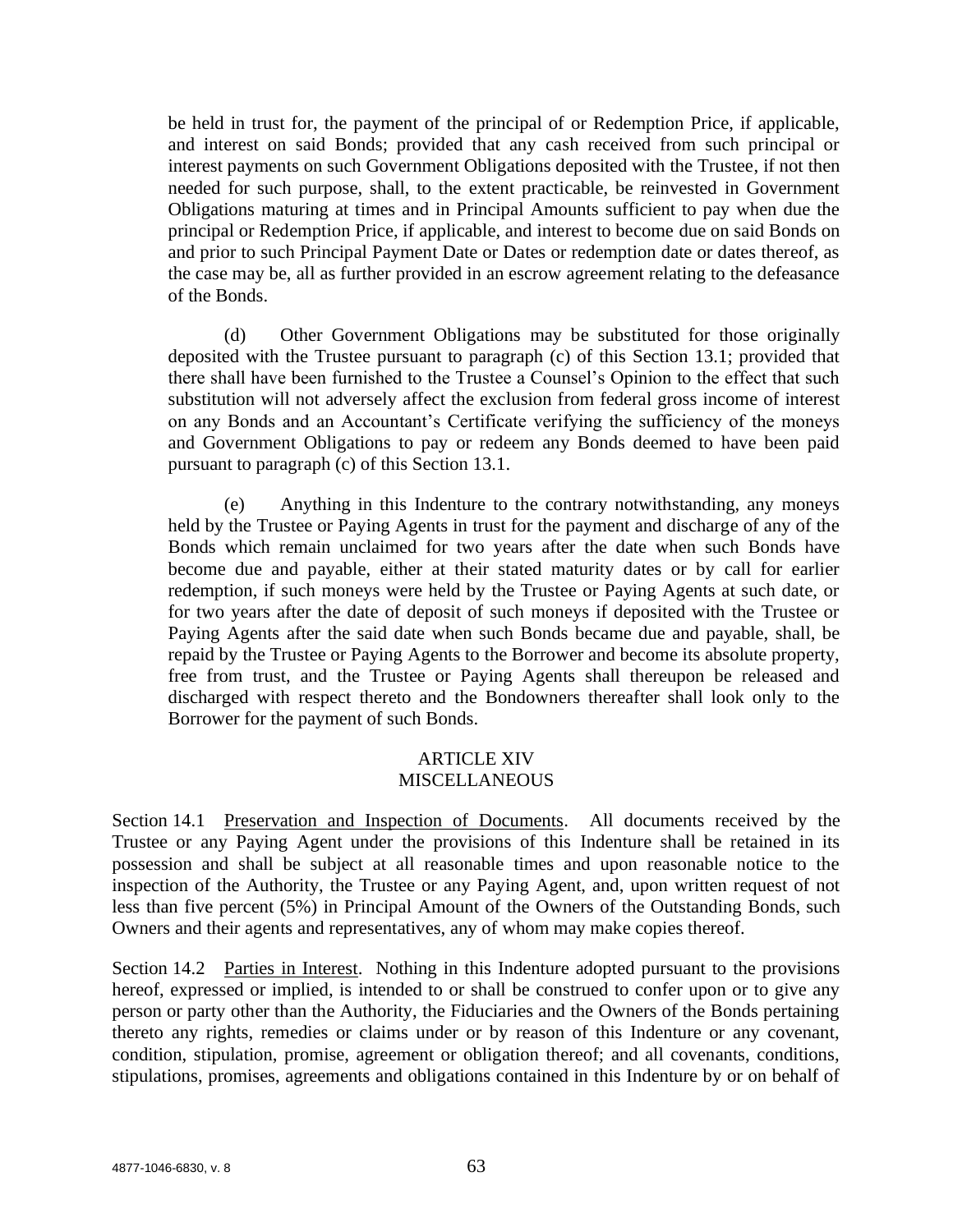the Authority shall be for the sole and exclusive benefit of the Authority, the Fiduciaries and the Owners from time to time of the Bonds.

Section 14.3 Limited Liability. Notwithstanding any other provision of this Indenture to the contrary:

(a) the obligations of the Authority with respect to the Bonds and under this Indenture, the Loan Agreement and the Regulatory Agreements are not general obligations of the Authority but are special, limited obligations of the Authority payable by the Authority solely from the Trust Estate and are not a debt, nor a loan of the credit, of the State or any of its political subdivisions, and the Bonds shall not be construed to create any obligation on the part of the Authority, members of the Authority, the State or any political subdivision thereof with respect to the payment thereof; and the Bonds do not constitute an indebtedness within the meaning of any constitutional or statutory debt limitation; and the issuance of the Bonds shall not directly or indirectly or contingently obligate the Authority, members of the Authority, the State or any political subdivision thereof to levy or to pledge any form of taxation whatever therefor or to make any appropriation for their payment, and no Bondholder has the right to compel any exercise of any taxing power of the Authority, members of the Authority or the State;

(b) nothing contained in the Bonds or in this Indenture shall be considered as assigning or pledging any funds or assets of the Authority other than the Trust Estate;

(c) neither the faith and credit of the Authority, members of the Authority, the State nor of any other political subdivision of the State are pledged to the payment of the principal of or interest on the Bonds;

(d) no failure of the Authority to comply with any term, condition, covenant or agreement in this Indenture or in any document executed by the Authority in connection with the Project, or the issuance, sale and delivery of the Bonds shall subject the Authority to liability for any claim for damages, costs or other charge except to the extent that the same can be paid or recovered from the Trust Estate; and

(e) the Authority shall not be required to advance any moneys derived from any source other than the Trust Estate for any of the purposes of this Indenture, the Loan Agreement or the Regulatory Agreements, whether for the payment of the principal or redemption price of, or interest on, the Bonds, the payment of any fees or administrative expenses or otherwise.

It is recognized that, notwithstanding any other provision of this Indenture, neither the Borrower, the Trustee nor any Bondholder shall look to the Authority or member of the Authority for damages suffered by the Borrower, the Trustee or such Bondholder as a result of the failure of the Authority to perform any covenant, undertaking or obligation under this Indenture, the Loan Agreement, the Regulatory Agreements, the Bonds or any of the other documents referred to herein, or as a result of the incorrectness of any representation made by the Authority in any of such documents, nor for any other reason. Although this Indenture recognizes that such documents shall not give rise to any pecuniary liability of the Authority,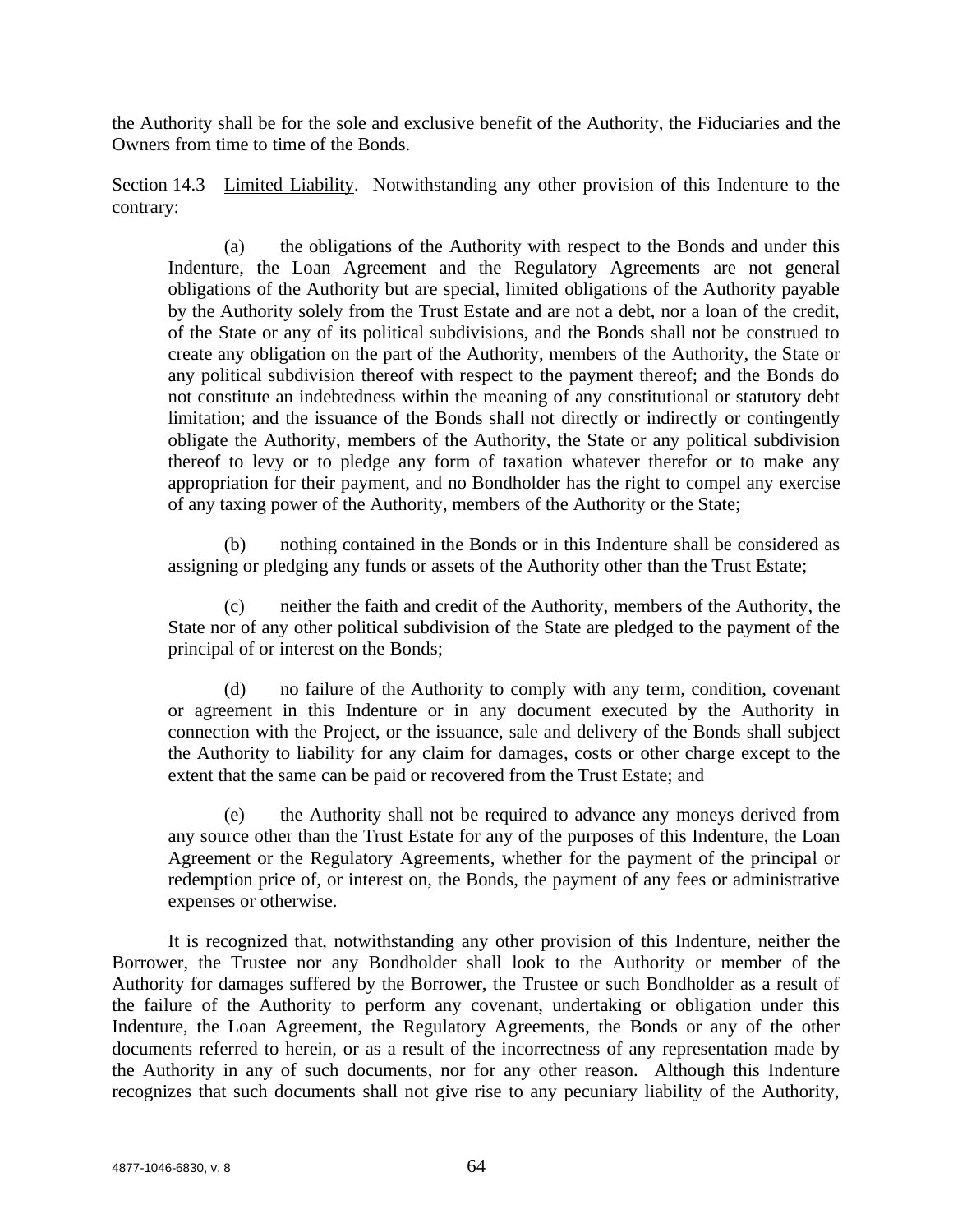nothing contained in this Indenture shall be construed to preclude in any way any action or proceeding (other than that element of any action or proceeding involving a claim for monetary damages against the Authority) in any court or before any governmental body, agency or instrumentality or otherwise against the Authority or any of its officers or employees to enforce the provisions of any of such documents which the Authority is obligated to perform and the performance of which the Authority has not assigned to the Trustee or any other person; provided, however, that, as a condition precedent to the Authority proceeding pursuant to this Section, the Authority shall have received satisfactory indemnification. In any event, the Authority shall have no liability under this Indenture or for any actions taken or not taken by the Authority or the Trustee hereunder.

Section 14.4 No Recourse Under Indenture or on Bonds. All covenants, stipulations, promises, agreements and obligations of the Authority contained in this Indenture shall be deemed to be the covenants, stipulations, promises, agreements and obligations of the Authority and not of any board member, officer or employee of the Authority or members of the Authority in their individual capacity, and no recourse shall be had for the payment of the principal or Redemption Price of or interest on the Bonds or for any claim based thereon or on this Indenture against any Board member, officers or employee of the Authority or members of the Authority or any person executing the Bonds.

Section 14.5 Severability. If any one or more of the covenants, conditions, stipulations, promises, agreements or obligations provided in this Indenture on the part of the Authority or any Fiduciary to be performed should be determined by a court of competent jurisdiction to be contrary to law, then such covenant or covenants, condition or conditions, stipulation or stipulations, promise or promises, agreement or agreements, obligation or obligations shall be deemed and construed to be severable from the remaining covenants, conditions, stipulations, promises, agreements, and obligations herein contained and shall in no way affect the validity of the other provisions of this Indenture.

Section 14.6 Headings. Any heading preceding the texts of the several Articles and Sections hereof, and any table of contents or marginal notes appended to copies hereof, shall be solely for the convenience of reference and shall not constitute a part of this Indenture, nor shall they affect its meaning, construction or effect.

Section 14.7 Conflict. All resolutions or parts of resolutions or other proceedings of the Authority in conflict herewith be and the same are repealed insofar as such conflict exists.

Section 14.8 Notices. ii) All notices, certificates or other communications shall be in writing and shall be sufficiently given and sent by: (i) mailed by certified mail, return receipt requested, postage prepaid; (ii) personal delivery, overnight delivery by a recognized courier or delivery service; or (iii) electronic transmission, which includes fax machine, email with an imaged or scanned attachment (such as a .pdf) or other similar electronic transmission, with confirmation of receipt of such transmission and shall be deemed given on the second day following the date on which the same have been personally delivered or mailed or when delivered when sent by electronic transmission to the addresses set forth below. If to the Authority, to Independent Cities Finance Authority, Post Office Box 6740, Lancaster, California 93539-6740; Attention: Executive Director; if to the Borrower, to Millennium Housing, LLC, 611 Anton Blvd., Suite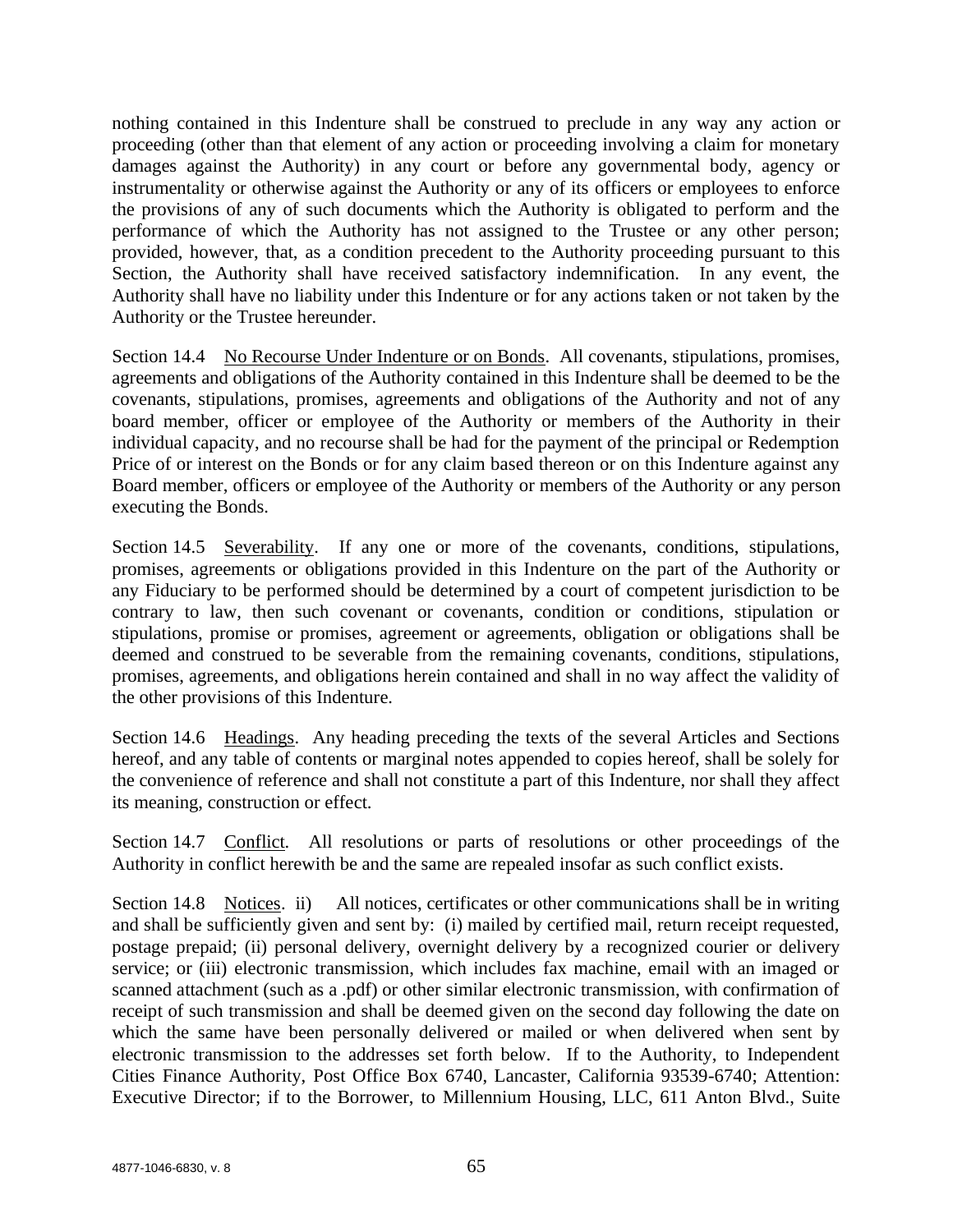890, Costa Mesa, CA 92626, Attention: George Turk; and if to the Trustee, to U.S. Bank Trust Company, National Association, 633 W. Fifth Street, 24th Floor, Los Angeles, CA 90071, Attention: Global Corporate Trust; and if to the Oversight Agent and initial Dissemination Agent, to Wolf & Company Inc., 560 East Commercial Street, Suite 16, Pomona, CA 91767, Attention: Wesley R. Wolf. A duplicate copy of each notice, certificate or other communication given hereunder shall also be given to each of the above. All other documents required to be submitted to any of the foregoing parties shall also be submitted to such party at its address set forth above. Any of the foregoing parties may, by notice given hereunder, designate any further or different addresses to which subsequent notices, certificates, documents or other communications shall be sent.

The Trustee agrees to accept and act upon instructions or directions pursuant to this Indenture sent by unsecured email, facsimile transmission or other similar unsecured electronic methods; provided, however, that (a) the party providing such written instructions, subsequent to such transmission of written instructions, shall provide the originally executed instructions or directions to the Trustee in a timely manner, and (b) such originally executed instructions or directions shall be signed by an authorized representative of the party providing such instructions or directions. If the party elects to give the Trustee email or facsimile instructions (or instructions by a similar electronic method) and the Trustee in its discretion elects to act upon such instructions, the Trustee's understanding of such instructions shall be deemed controlling.

The Trustee shall not be liable for any losses, costs or expenses arising directly or indirectly from the Trustee's reliance upon and compliance with such instructions notwithstanding such instructions conflict or are inconsistent with a subsequent written instruction. The party providing electronic instructions agrees to assume all risks arising out of the use of such electronic methods to submit instructions and directions to the Trustee, including without limitation the risk of the Trustee acting on unauthorized instructions, and the risk or interception and misuse by third parties.

(a) The Authority shall cause a notice to be sent to S&P, if S&P is then rating the Bonds, with respect to any of the following:

(i) Any material adverse change to the Project or the Borrower of which the Authority has actual knowledge and written notice thereof from the Borrower.

(ii) Any amendments or supplemental agreements entered into by the Authority with respect to the Indenture, the Loan Agreement, the Regulatory Agreements, the Deed of Trust and the Administration Agreement.

(iii) Upon any substitution or delivery of an investment agreement with respect to investments of moneys under the Indenture.

(iv) The resignation or removal of the Trustee and the appointment of a successor Trustee.

Notices to S&P shall be sent to: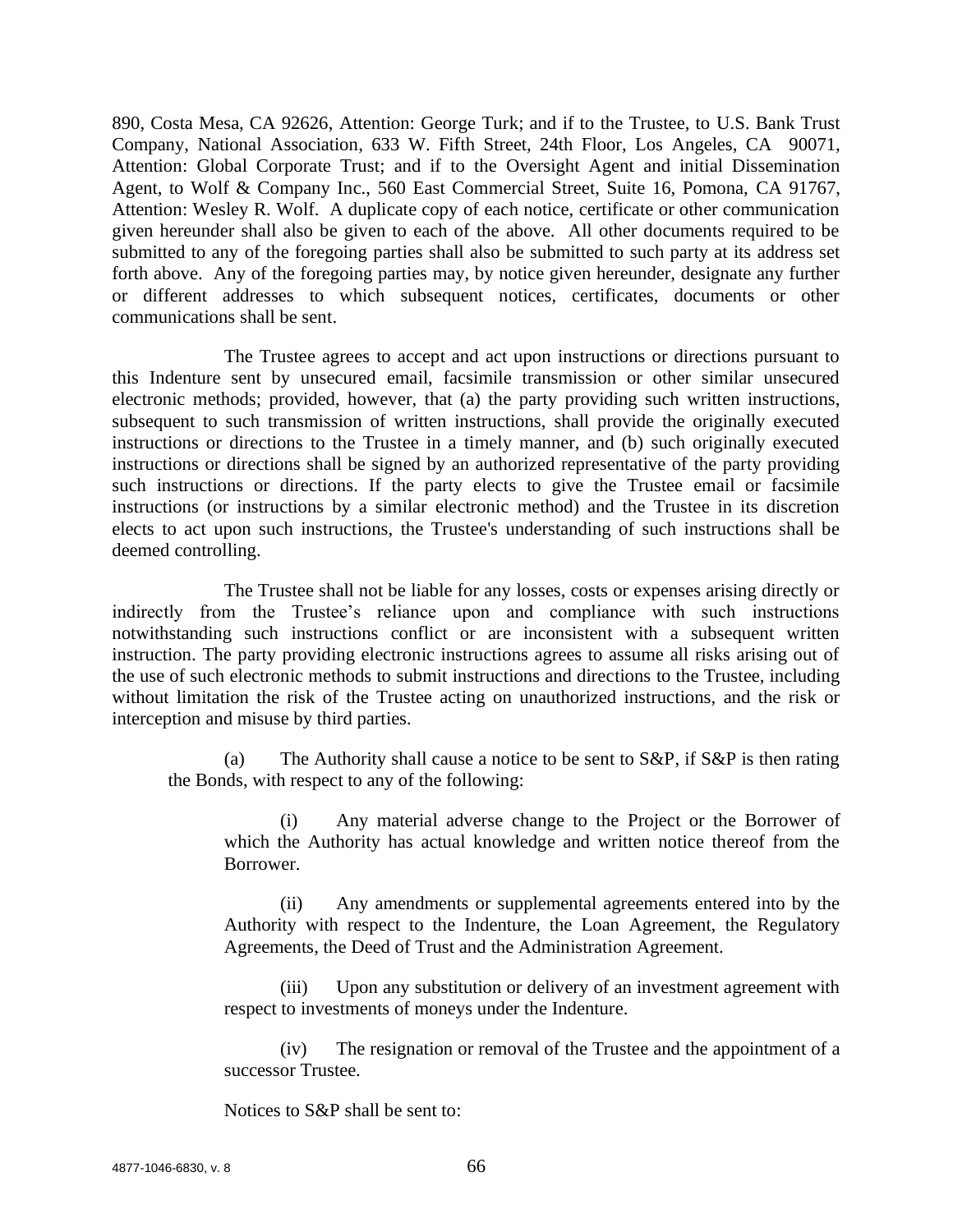55 Water Street, 38th Floor New York, New York 10041 Attention: Tax-Exempt Housing Fax: (212) 438-2153 Email: pubfin\_housing@standardandpoors.com

Section 14.9 All Obligations Due on Business Days. If the date for making any payment, performing any act, or exercising of any right, as provided in this Indenture, is a day which is not a Business Day, such payment may be made, act performed, or right exercised on the next succeeding Business Day with the same force and effect as if done on the nominal date provided under this Indenture.

Section 14.10 Governing Law. This Indenture shall be governed by, and interpreted in accordance with, the laws of the State of California.

Section 14.11 Execution in Counterparts. This Indenture may be executed in any number of counterparts and each of such counterparts shall for all purposes be deemed to be an original; and all such counterparts, or as many of them as the Authority and the Trustee shall preserve undesignated, shall together constitute but one and the same instrument.

Section 14.12 Force Majeure. In no event shall the Trustee be responsible or liable for any failure or delay in the performance of its obligations hereunder arising out of or caused by, directly or indirectly, forces beyond its control, including, without limitation, strikes, work stoppages, accidents, acts of war or terrorism, civil or military disturbances, nuclear or natural catastrophes or acts of God, and interruptions, loss or malfunctions of utilities, communications or computer (software and hardware) services; it being understood that the Trustee shall use reasonable efforts which are consistent with accepted practices in the banking industry to resume performance as soon as practicable under the circumstances.

Section 14.13 Wavier of Jury Trial. EACH OF THE AUTHORITY AND THE TRUSTEE HEREBY IRREVOCABLY WAIVES, TO THE FULLEST EXTENT PERMITTED BY APPLICABLE LAW, ANY AND ALL RIGHT TO TRIAL BY JURY IN ANY LEGAL PROCEEDING ARISING OUT OF OR RELATING TO THIS INDENTURE, THE BONDS OR THE TRANSACTION CONTEMPLATED HEREBY.

Section 14.14 U.S.A. Patriot Act. The parties hereto acknowledge that in accordance with Section 326 of the U.S.A. Patriot Act, the Trustee, like all financial institutions and in order to help fight the funding of terrorism and money laundering, is required to obtain, verify, and record information that identifies each person or legal entity that establishes a relationship or opens an account with the Trustee. The parties to this Indenture agree that they will provide the Trustee with such information as it may request in order for the Trustee to satisfy the requirements of the U.S.A. Patriot Act.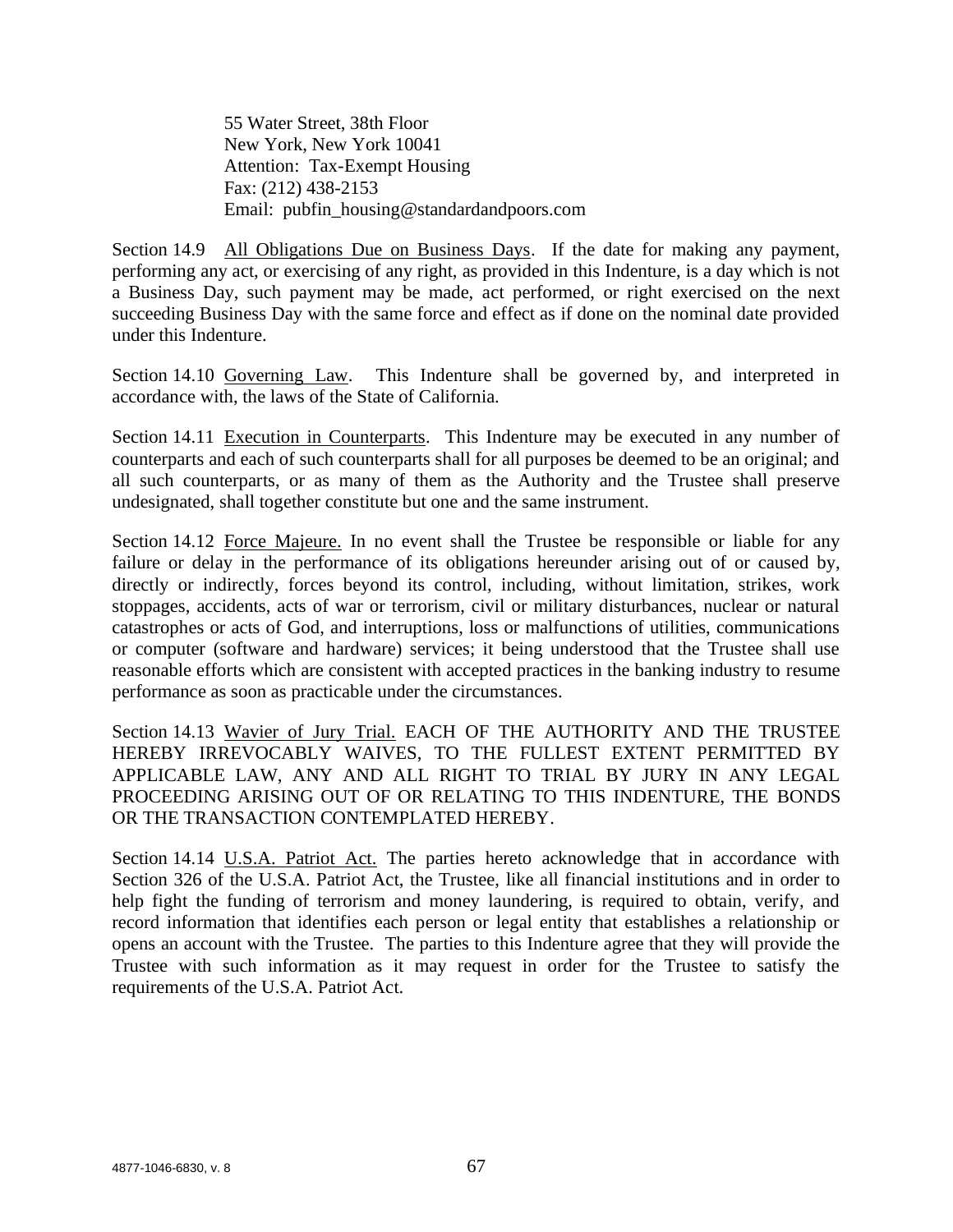[Remainder of page intentionally left blank.]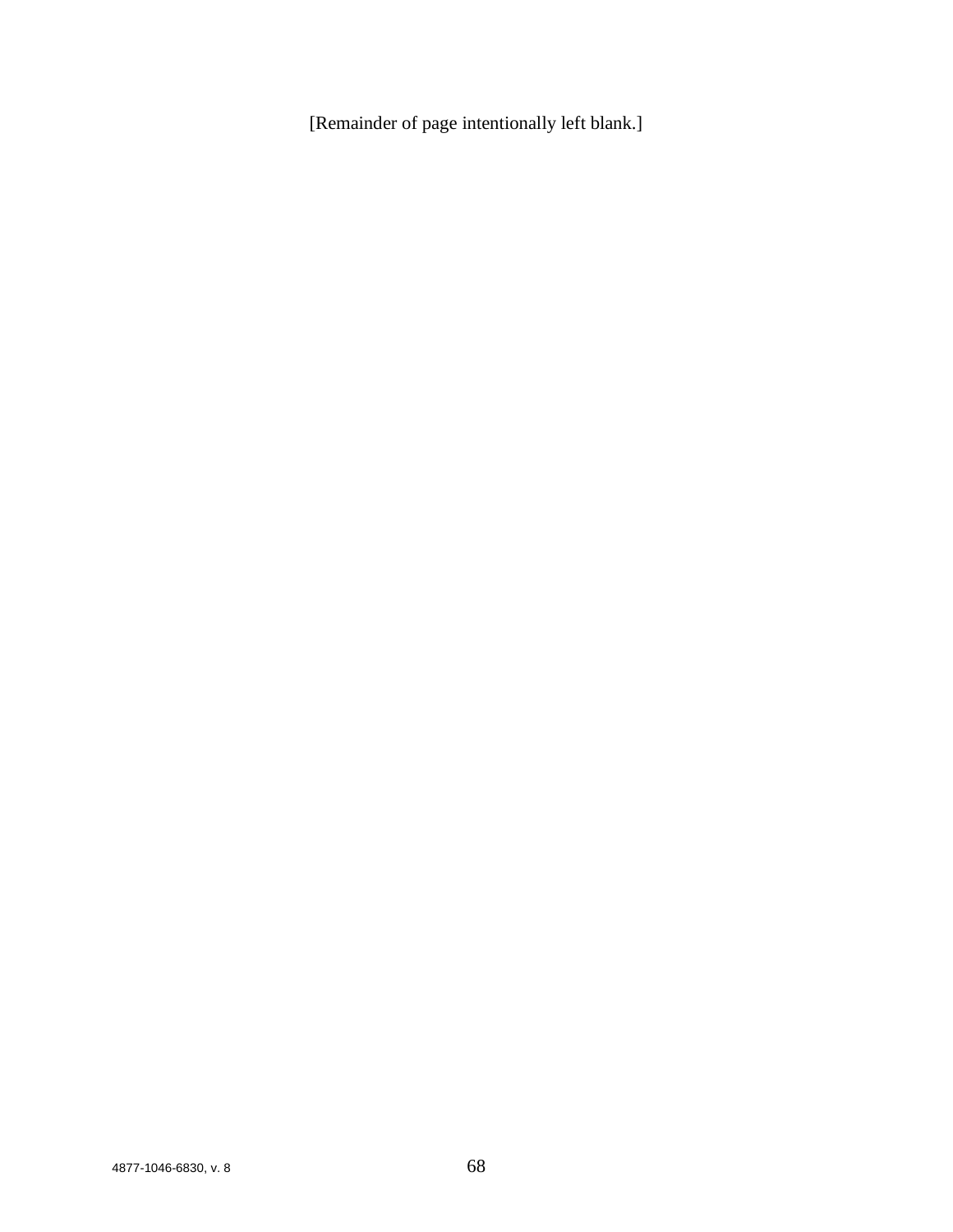IN WITNESS WHEREOF, the Independent Cities Finance Authority has caused these presents to be signed in its name and on its behalf by its President and its Executive Director and, to evidence its acceptance of the trusts hereby created, the Trustee has caused these presents to be signed in its name and on its behalf by one of its duly authorized officers all as of the date first above written.

### INDEPENDENT CITIES FINANCE AUTHORITY

By: \_\_\_\_\_\_\_\_\_\_\_\_\_\_\_\_\_\_\_\_\_\_\_\_\_\_\_\_\_\_\_\_\_\_\_\_

Sylvia Ballin, President

By: \_\_\_\_\_\_\_\_\_\_\_\_\_\_\_\_\_\_\_\_\_\_\_\_\_\_\_\_\_\_\_\_\_\_\_\_\_\_

Deborah J. Smith, Executive Director

U.S. BANK TRUST COMPANY, NATIONAL ASSOCIATION, as Trustee

By: \_\_\_\_\_\_\_\_\_\_\_\_\_\_\_\_\_\_\_\_\_\_\_\_\_\_\_\_\_\_\_\_\_\_\_\_\_\_

Authorized Officer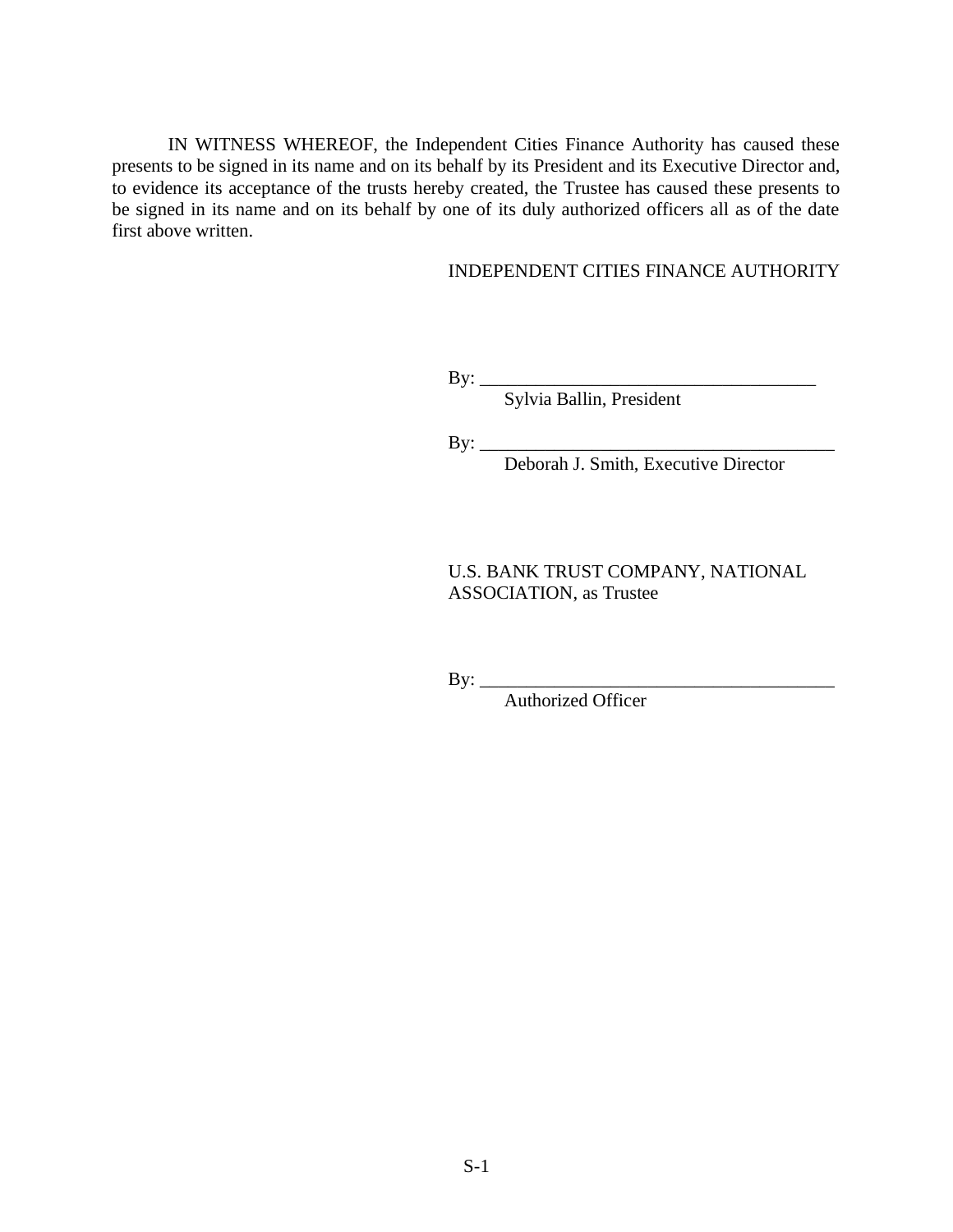#### EXHIBIT A

#### FORM OF BOND

## $RA$ -

UNLESS THIS BOND IS PRESENTED BY AN AUTHORIZED REPRESENTATIVE OF THE DEPOSITORY (AS DEFINED IN THE INDENTURE OF TRUST) TO THE TRUSTEE FOR REGISTRATION OF TRANSFER, EXCHANGE OR PAYMENT, AND ANY BOND ISSUED IS REGISTERED IN THE NAME OF CEDE & CO. OR IN SUCH OTHER NAME AS IS REQUESTED BY AN AUTHORIZED REPRESENTATIVE OF THE DEPOSITORY (AND ANY PAYMENT IS MADE TO CEDE & CO. OR TO SUCH OTHER ENTITY AS IF REQUESTED BY AN AUTHORIZED REPRESENTATIVE OF THE DEPOSITORY), ANY TRANSFER, PLEDGE, OR OTHER USE HEREOF FOR VALUE OR OTHERWISE BY OR TO ANY PERSON IS WRONGFUL INASMUCH AS THE REGISTERED OWNER HEREOF, CEDE & CO., HAS AN INTEREST HEREIN

# UNITED STATES OF AMERICA STATE OF CALIFORNIA

## INDEPENDENT CITIES FINANCE AUTHORITY MOBILE HOME PARK REVENUE REFUNDING BOND (RANCHO FELIZ AND LAS CASITAS DE SONOMA) SERIES 2022

| <b>INTEREST RATE</b>         | MATURITY DATE | DATED DATE         | CUSIP NO. |
|------------------------------|---------------|--------------------|-----------|
| $\frac{9}{1}$                |               | July $[\_$ ], 2022 |           |
| REGISTERED OWNER: CEDE & CO. |               |                    |           |

#### PRINCIPAL SUM: \_\_\_\_\_\_\_\_\_\_\_\_\_\_\_\_\_\_\_\_\_\_\_\_\_\_\_\_\_\_\_\_\_\_\_\_\_\_\_\_\_\_\_ DOLLARS

The Independent Cities Finance Authority (the "Authority"), a joint powers authority, organized and existing under the laws of the State of California, for value received, hereby promises to pay, solely from the sources hereinafter described, to the Registered Owner named above or registered assigns or legal representative, on the Maturity Date specified above, upon the presentation and surrender hereof, the Principal Sum specified above and to pay by check mailed to the person in whose name this Bond is registered at the close of business on the first day (whether or not a business day) of the calendar month in which each interest payment date occurs, solely from the sources and to the extent of such amounts described in the Indenture (described below), interest on said sum from the date hereof at the Interest Rate per annum specified above, payable on the fifteenth day of each January and July in each year, commencing January 15, 2023, until said Principal Sum is paid. Principal and any redemption premium and interest with respect to this Bond are payable at the principal corporate trust office in St. Paul, Minnesota, of U.S. Bank Trust Company, National Association, as Trustee, in any coin or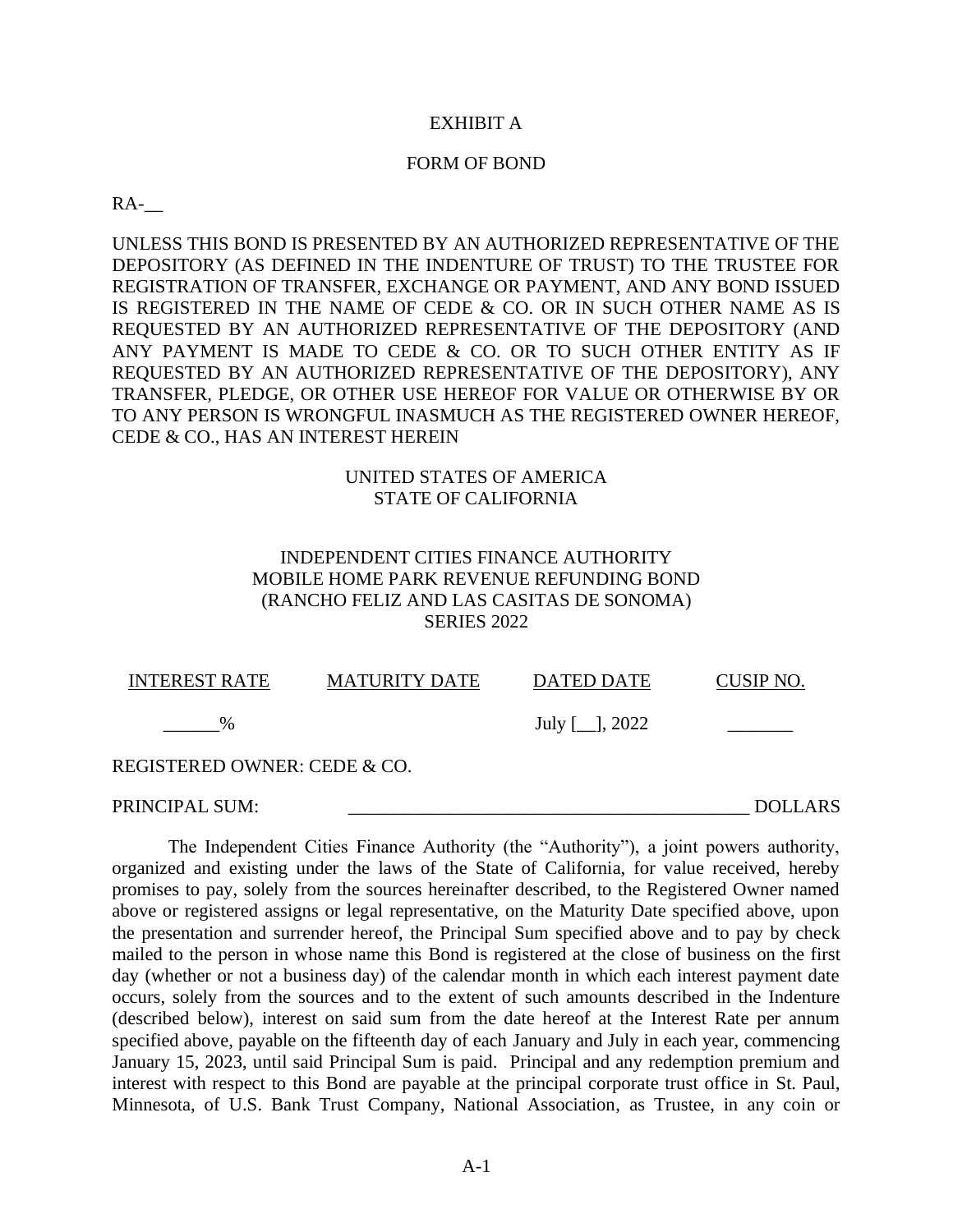currency of the United States of America which at the time of payment is legal tender for the payment of public and private debts.

Capitalized terms used herein and not defined shall have the meanings given to such terms in the Indenture.

# **THIS BOND IS A SPECIAL OBLIGATION OF THE AUTHORITY, PAYABLE SOLELY FROM THE PLEDGED REVENUES, PREPAYMENTS AND NET PROCEEDS (AS DEFINED IN THE INDENTURE HEREINAFTER DESCRIBED) AND MONEYS, FUNDS AND ACCOUNTS PLEDGED BY THE INDENTURE. THE STATE OF CALIFORNIA IS NOT OBLIGATED TO PAY THE PRINCIPAL OF THIS BOND NOR THE INTEREST THEREON, NOR ARE THE FAITH AND CREDIT OF THE STATE OF CALIFORNIA PLEDGED TO THE PAYMENT OF THE PRINCIPAL OF OR INTEREST ON THIS BOND.**

This Bond and the issue of which it forms a part is a limited obligation of the Authority, giving rise to no pecuniary liability of the State of California or any political subdivision thereof (other than the Authority, to the limited extent set forth in the Indenture), nor any charge against its general credit, is payable solely from, and a valid claim of the Registered Owner hereof only against the Trust Estate. This Bond does not constitute an indebtedness or a loan of the credit of the Authority, members of the Authority or the State of California or any political subdivision thereof within the meaning of any constitutional or statutory debt restrictions. Neither the faith and credit nor the taxing power of the Authority, members of the Authority or the State of California or any political subdivision thereof is pledged to the payment of principal of or interest on this Bond.

This Bond is one of a duly authorized issue of bonds of the Authority designated as "Independent Cities Finance Authority Mobile Home Park Revenue Refunding Bonds (Rancho Feliz and Las Casitas de Sonoma) Series 2022" (the "Bonds"), in the aggregate principal amount of [\$PAR] issued pursuant to Chapter 8 of Part 5 of Division 31 of the California Health and Safety Code, as amended and supplemented (the "Act"), and under and pursuant to an Indenture of Trust dated as of July 1, 2022 (the "Indenture"), by and between the Authority and U.S. Bank Trust Company, National Association, as trustee (the "Trustee"), for the purpose of providing funds which will be used to make a loan to refund bonds previously issued and to finance rehabilitation of Rancho Feliz Mobile Home Park and the Las Casitas de Sonoma Mobile Home Park (together, the "Project"), each located in the City of Rohnert Park, California, fund the Repair and Replacement Fund and the Debt Service Reserve Fund securing the Bonds as set forth in the Indenture, finance other charitable purposes of the Borrower allowed under the Act, and pay a portion of the costs of issuance.

The owner of this Bond should make reference to the Indenture and any and all supplements thereto and modifications and amendments thereof for a description of the pledge and covenants securing the Bonds, the nature, extent and manner of enforcement of such pledge, the rights and remedies of the registered owners of the Bonds with respect thereto and the terms and conditions upon which the Bonds are issued. Copies of the Indenture are on file at the office of the Authority and at the principal corporate trust office of the Trustee, in Los Angeles, California, or its successor as trustee.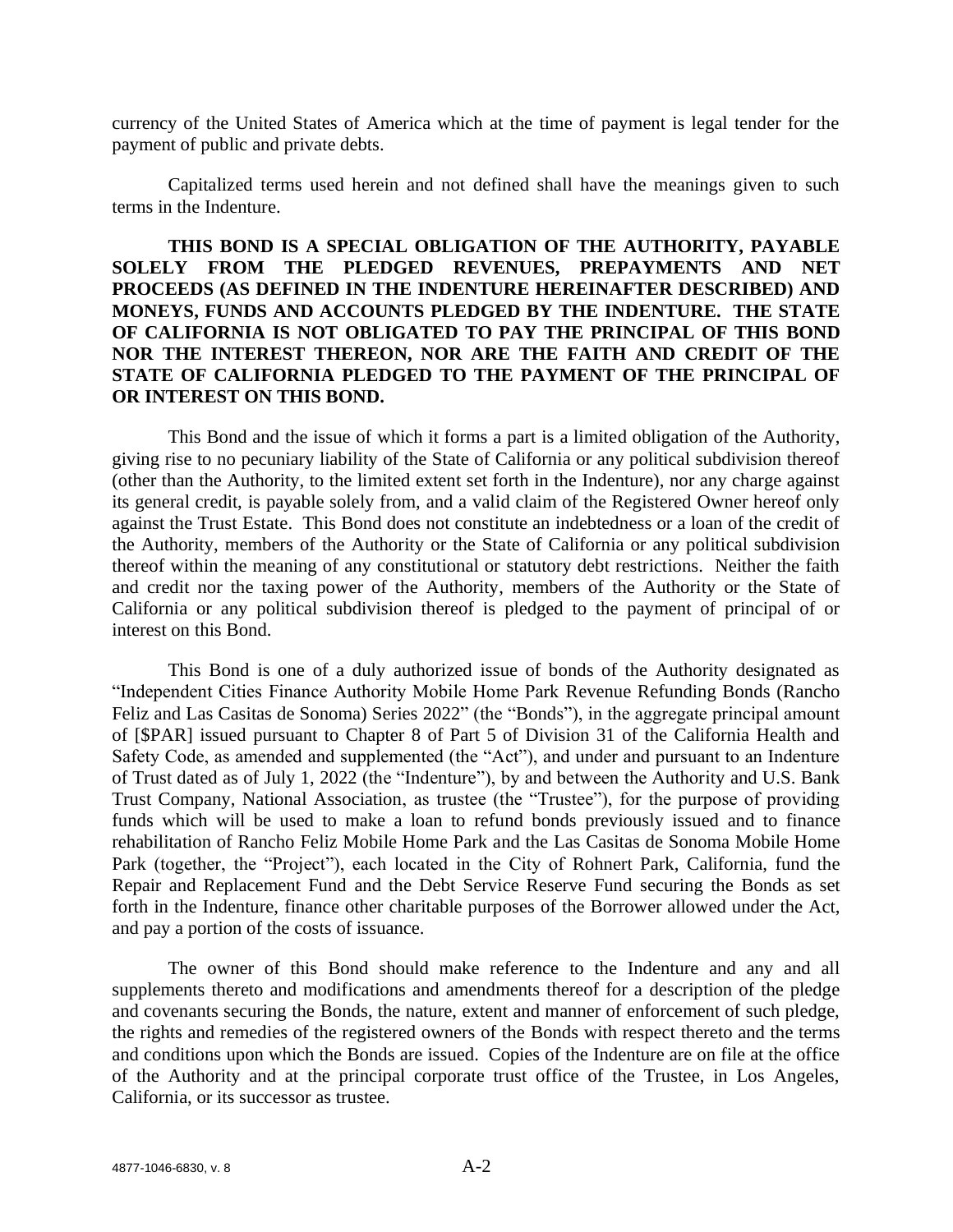To the extent and in the manner permitted by the Indenture, the provisions of the Indenture or any Indenture amendatory thereof or supplemental thereto, may be amended by the Authority with the written consent of the owners of at least two-thirds in principal amount of the Bonds of the series then outstanding to which the amendment applies. No such amendment shall permit a change in the terms of redemption or maturity of the principal of any outstanding Bond or any installment of interest thereon or a reduction in the principal amount or redemption price thereof or in the rate of interest thereon without the consent of the owner of such Bond, or shall reduce the percentages of principal amount of Bonds without the consent of the owners of which is required to effect any such amendment, or shall change or modify any of the rights or obligations of the Trustee or of any paying agent without its written consent thereto.

The Bonds are issuable only as fully registered bonds without coupons, in denominations of \$5,000 or any integral multiple thereof. Bonds may be exchanged for an equal aggregate principal amount of Bonds and of the same maturity, of other Authorized Denominations (as defined in the Indenture) and bearing interest at the same rate at the principal corporate trust office of the Trustee, in the manner and subject to the limitations and conditions provided in the Indenture and without cost except for any tax or other governmental charge.

The Bonds shall be subject to redemption, at the option of the Authority, prior to the stated maturities thereof on a pro rata basis, in whole or in part at any time, on the earliest practicable date for which notice of redemption can be given as provided in the Indenture at a Redemption Price equal to 100% of the Principal Amount of such Bonds or portions thereof to be redeemed, together with accrued interest thereon to the date of redemption, in a Principal Amount having an aggregate Redemption Price equal to the amount of moneys which are deposited in or transferred to the Redemption Fund, (x) from any Net Proceeds or any Prepayment made by the Borrower in order to fully retire the Loan in connection with a condemnation or casualty loss which results in Net Proceeds, and (y) from excess amounts in the Debt Service Reserve Fund resulting from a reduction in the Debt Service Reserve Fund Requirement after giving effect to any special redemption as provided in the Indenture. The Trustee shall apply any such amounts described above in accordance with applicable provisions of the Indenture from time to time as directed by a Certificate of a Borrower Representative, with notice to the Authority; provided, however, that (i) such amount to be applied to such redemption or purchase shall be rounded to the next lower authorized denomination, and (ii) unless otherwise directed by a Certificate of a Borrower Representative, with notice to the Authority; no such redemption shall be effected unless the total amount to be applied to redeem Bonds on such date shall be at least \$25,000.

The Bonds maturing on July 15 in the years [\_\_\_\_\_\_] (collectively, the "Term Bonds") are subject to mandatory sinking fund redemption by application of the Sinking Fund Installments as provided in the Indenture on the dates set forth therein, at a Redemption Price equal to 100% of the Principal Amount of each Term Bond or portion thereof to be redeemed, plus accrued interest to the date of redemption thereof, without premium, on the respective dates and in the amounts set forth in the Indenture.

The Bonds maturing on or after [\_\_\_\_\_\_\_\_], are subject to redemption by the Authority at the request of the Borrower, prior to the stated maturities thereof as may be directed by the Authority, in whole or in part on any date on or after [\_\_\_\_\_\_\_], at a redemption price equal the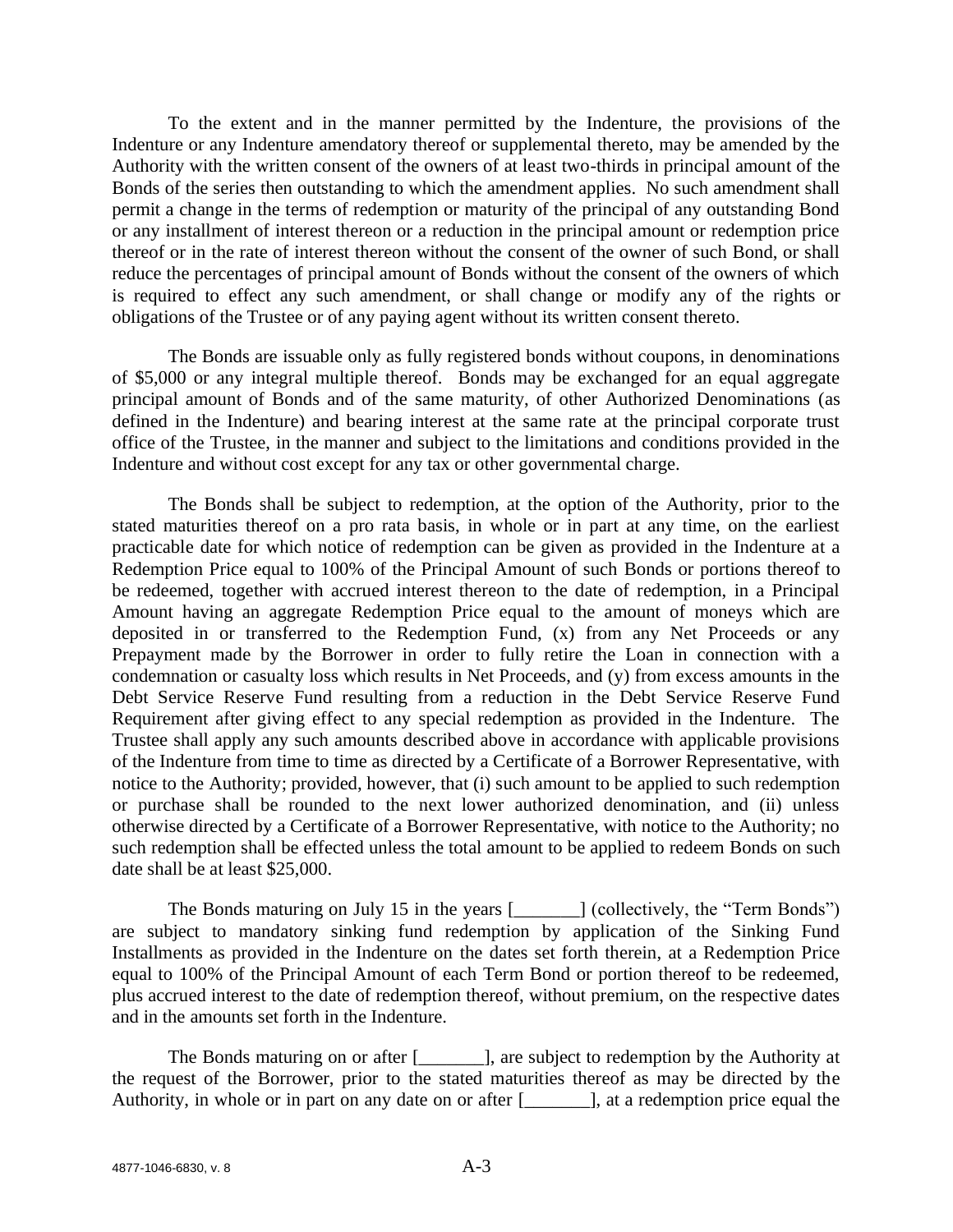principal amount of each Bond or portion thereof to be redeemed, plus accrued interest thereon to the date of redemption, without premium.

If any or all of the Bonds are to be redeemed prior to maturity, the Trustee shall give notice, which notice shall specify the maturities of the Bonds to be redeemed, the redemption date and the place or places where amounts due upon such redemption will be payable, whether such redemption is conditioned upon the availability of funds for such purpose on the redemption date and, if less than all of the Bonds of any maturity are to be redeemed, the letters and numbers or other distinguishing marks of such Bonds so to be redeemed, and, in the case of Bonds to be redeemed in part only, such notice shall also specify the respective portions of the Principal Amount thereof to be redeemed. Such notice shall further state that on such date there shall become due and payable upon each Bond to be redeemed the Redemption Price thereof, or the Redemption Price of the specified portions of the Principal Amount thereof in the case of Bonds to be redeemed in part only, together with interest accrued on such Bonds to the redemption date, and that from and after such date interest on such Bonds shall cease to accrue and be payable; provided that, if the redemption is conditioned upon funds being available therefor no later than the opening of business on the redemption date, the notice shall so state. The Trustee shall mail a copy of such notice, by first class mail, postage prepaid, not less than thirty (30) days nor more than forty-five (45) days before the redemption date, to the Owners of any Bonds or portions of Bonds which are to be redeemed, at their last addresses, if any, appearing upon the registration book. Failure to give such notice with respect to any Bonds, or any defect therein, shall not affect the validity of the proceedings for redemption of any other Bonds.

With respect to any optional redemption of Bonds, if at the time of mailing such notice of redemption, the Authority shall not have deposited with the Trustee moneys sufficient to redeem all the Bonds called for redemption, such notice may state that it is conditional, that is, subject to the deposit of the redemption moneys with the Trustee not later than the opening of business on the redemption date, and such notice shall be of no effect unless such moneys are so deposited.

The Act provides that neither the issuing officer nor any person executing the Bonds shall be liable personally on the Bonds.

The transfer of this Bond is registerable by the Registered Owner hereof in person or by his attorney or legal representative at the principal corporate trust office of the Trustee but only in the manner and subject to the limitations and conditions provided in the Indenture and upon surrender and cancellation of this Bond. Upon any such registration of transfer the Authority shall execute and the Trustee shall authenticate and deliver in exchange for this Bond a new registered Bond or Bonds without coupons, registered in the name of the transferee, of authorized denominations, in an aggregate principal amount equal to the principal amount of this Bond, of the same series and maturity and bearing interest at the same rate.

It is hereby certified and recited that all conditions, acts and things required by law and the Indenture to exist, to have happened and to have been performed precedent to and in the issuance of this Bond, exist, have happened and have been performed and that the issue of the Bonds, of which this is one, together with all other indebtedness of the Authority is within every debt and other limit prescribed by the laws of the State of California.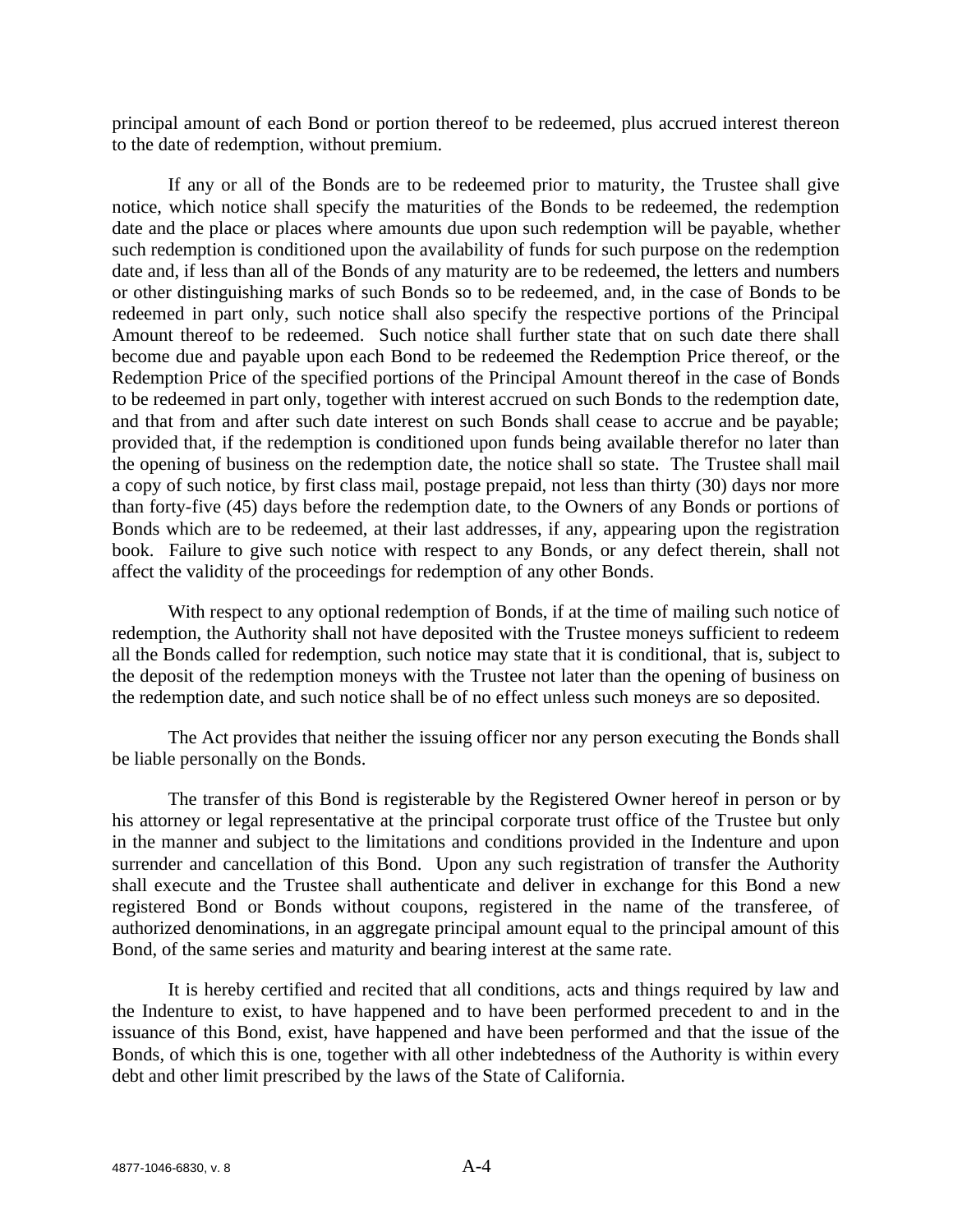This Bond shall not be entitled to any benefit under the Indenture or be valid or become obligatory for any purpose until this Bond shall have been authenticated by the manual execution by the Trustee of the Certificate of Authentication attached hereto.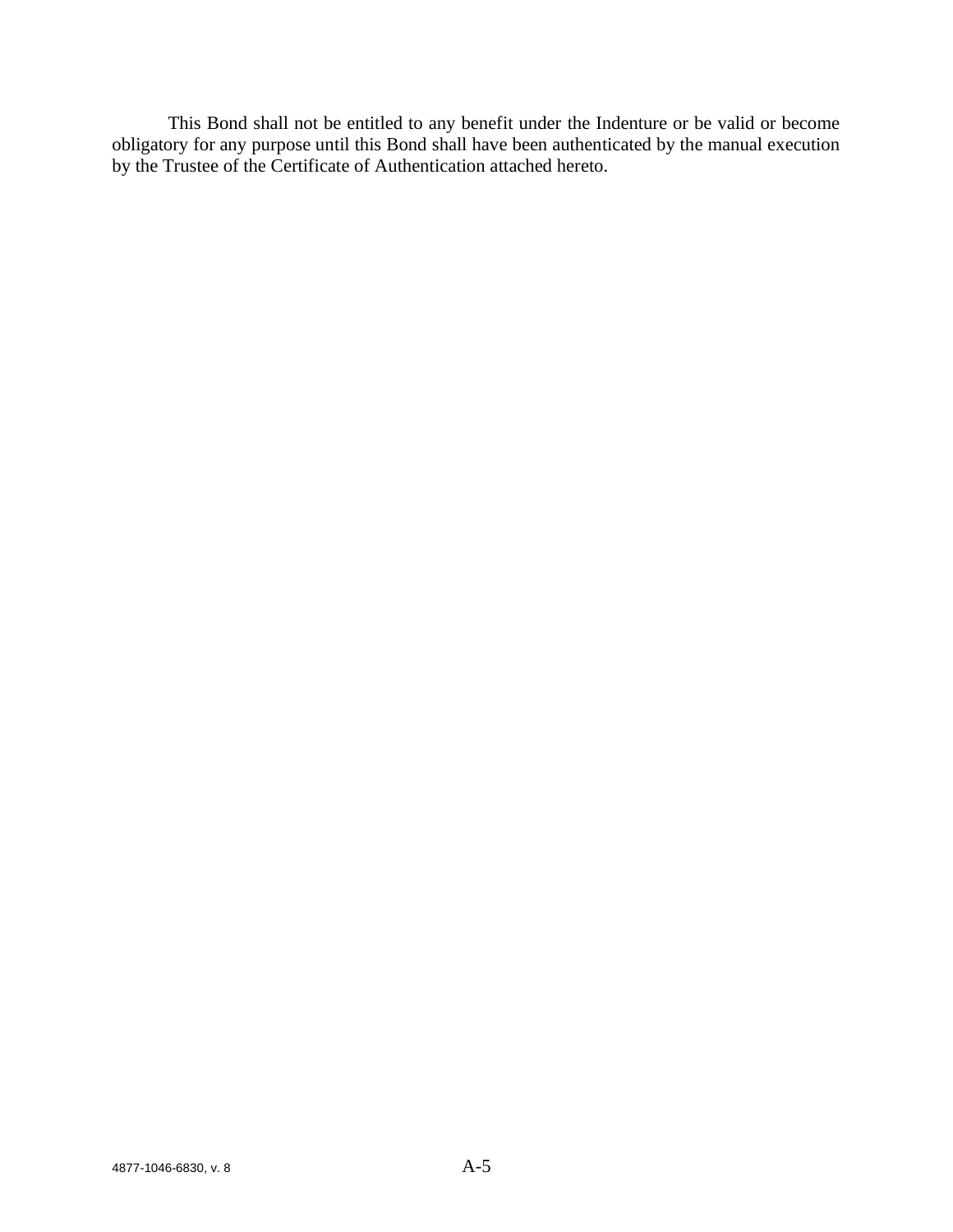IN WITNESS WHEREOF, the Authority has caused this Bond to be signed in its name and on its behalf by the facsimile signature of the President and attested to by the facsimile signature of the Secretary of the Authority, and has caused this Bond to be dated as of Dated Date set forth above.

## INDEPENDENT CITIES FINANCE AUTHORITY

By:

President

ATTEST:

By: \_\_\_\_\_\_\_\_\_\_\_\_\_\_\_\_\_\_\_\_\_\_\_\_\_\_\_\_\_\_\_

Secretary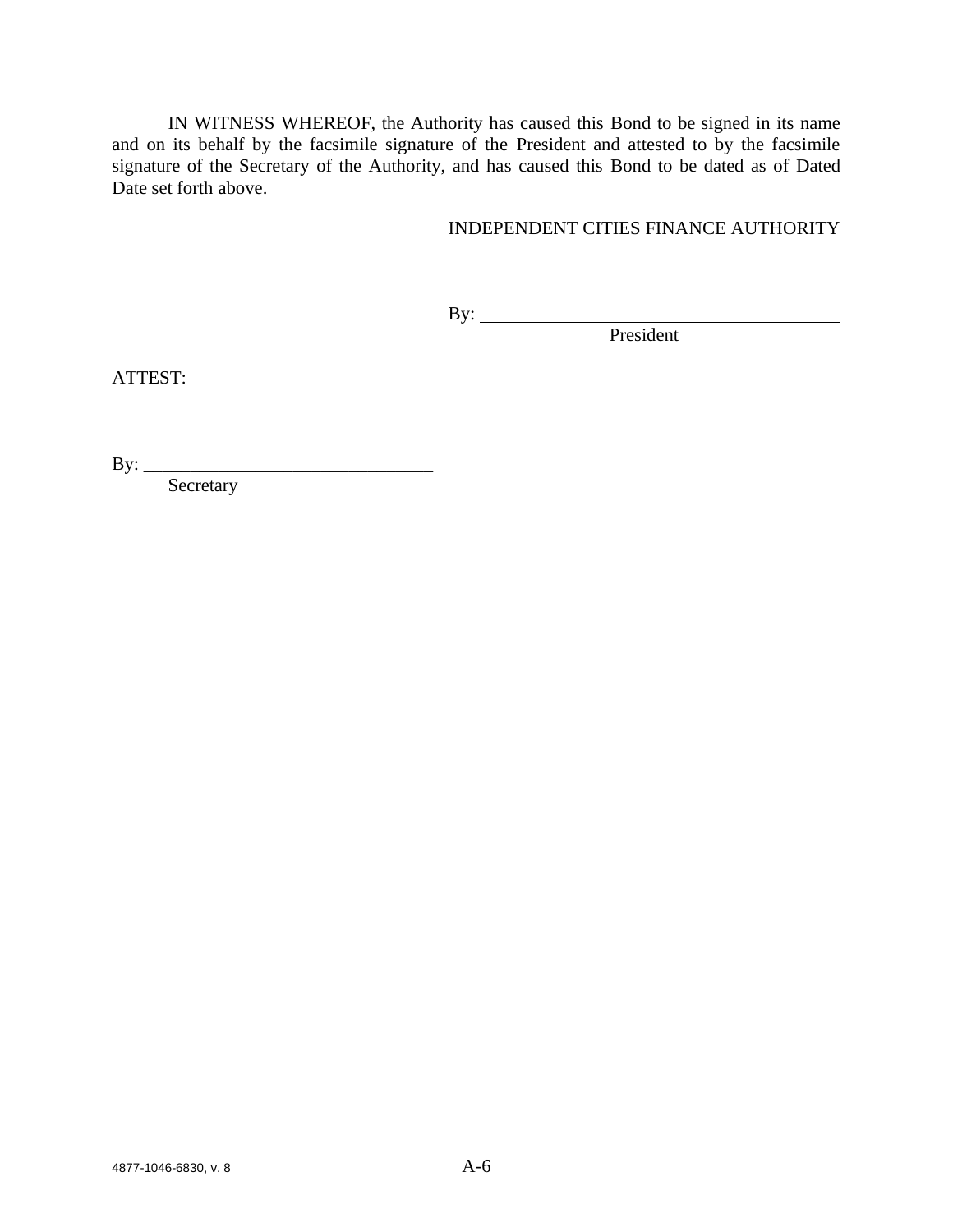# FORM OF TRUSTEE'S CERTIFICATE OF AUTHENTICATION

This Bond is one of the Bonds of the issue described in the within-mentioned Indenture.

Date of Authentication: \_\_\_\_\_\_\_\_\_\_\_

U.S. BANK TRUST COMPANY, NATIONAL ASSOCIATION, as Trustee

By: \_\_\_\_\_\_\_\_\_\_\_\_\_\_\_\_\_\_\_\_\_\_\_\_\_\_\_\_\_\_\_\_\_

Authorized Signatory